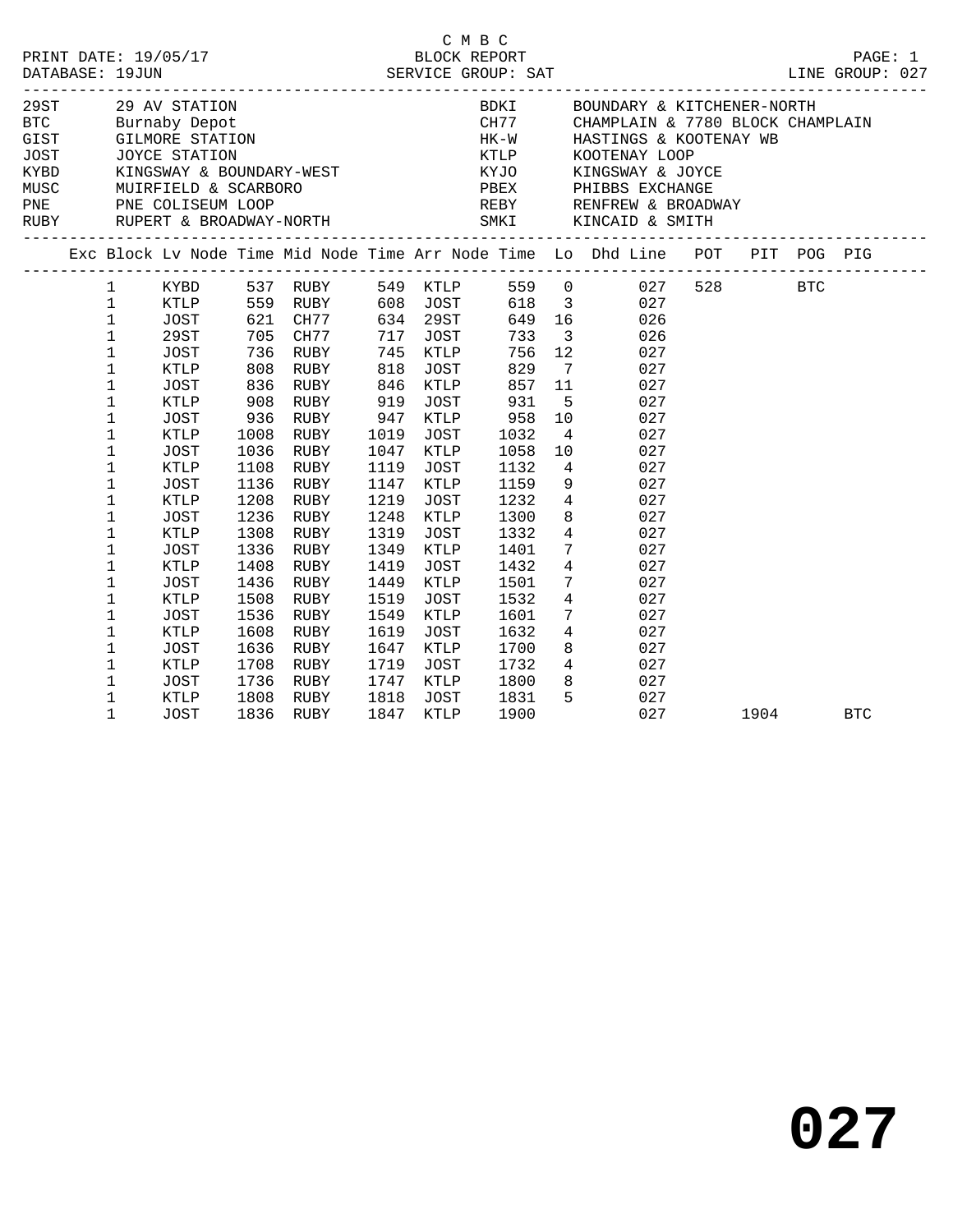|  |                |             |      |             |      |             |      |                | Exc Block Lv Node Time Mid Node Time Arr Node Time Lo Dhd Line POT |     |      | PIT POG PIG |            |  |
|--|----------------|-------------|------|-------------|------|-------------|------|----------------|--------------------------------------------------------------------|-----|------|-------------|------------|--|
|  | $\overline{a}$ | 29ST        | 548  | CH77        |      | 559 JOST    | 614  | $\overline{2}$ | 026                                                                | 534 |      | <b>BTC</b>  |            |  |
|  | 2              | JOST        | 616  | BDKI        | 637  | PBEX        | 646  | 2              | 028                                                                |     |      |             |            |  |
|  | 2              | PBEX        | 648  | BDKI        | 657  | <b>JOST</b> | 718  | 13             | 028                                                                |     |      |             |            |  |
|  | $\overline{a}$ | <b>JOST</b> | 731  | CH77        | 744  | 29ST        | 800  | 5              | 026                                                                |     |      |             |            |  |
|  | $\sqrt{2}$     | 29ST        | 805  | CH77        | 817  | <b>JOST</b> | 833  | 8              | 026                                                                |     |      |             |            |  |
|  | $\sqrt{2}$     | <b>JOST</b> | 841  | BDKI        | 903  | PBEX        | 912  | 14             | 028                                                                |     |      |             |            |  |
|  | $\overline{a}$ | PBEX        | 926  | <b>BDKI</b> | 936  | <b>JOST</b> | 958  | 8              | 028                                                                |     |      |             |            |  |
|  | $\sqrt{2}$     | <b>JOST</b> | 1006 | BDKI        | 1028 | PBEX        | 1037 | 6              | 028                                                                |     |      |             |            |  |
|  | $\overline{a}$ | PBEX        | 1043 | <b>BDKI</b> | 1054 | <b>JOST</b> | 1118 | 8              | 028                                                                |     |      |             |            |  |
|  | $\sqrt{2}$     | <b>JOST</b> | 1126 | <b>BDKI</b> | 1148 | PBEX        | 1157 | 5              | 028                                                                |     |      |             |            |  |
|  | $\sqrt{2}$     | PBEX        | 1202 | <b>BDKI</b> | 1214 | <b>JOST</b> | 1238 | 8              | 028                                                                |     |      |             |            |  |
|  | $\sqrt{2}$     | <b>JOST</b> | 1246 | <b>BDKI</b> | 1308 | PBEX        | 1318 | $\overline{4}$ | 028                                                                |     |      |             |            |  |
|  | $\overline{a}$ | PBEX        | 1322 | <b>BDKI</b> | 1334 | <b>JOST</b> | 1358 | 8              | 028                                                                |     |      |             |            |  |
|  | $\sqrt{2}$     | <b>JOST</b> | 1406 | <b>BDKI</b> | 1429 | PBEX        | 1439 | $\mathbf{3}$   | 028                                                                |     |      |             |            |  |
|  | $\sqrt{2}$     | PBEX        | 1442 | <b>BDKI</b> | 1454 | <b>JOST</b> | 1518 | 8              | 028                                                                |     |      |             |            |  |
|  | $\sqrt{2}$     | JOST        | 1526 | <b>BDKI</b> | 1549 | PBEX        | 1559 | $\overline{3}$ | 028                                                                |     |      |             |            |  |
|  | $\sqrt{2}$     | PBEX        | 1602 | <b>BDKI</b> | 1614 | JOST        | 1638 | 8              | 028                                                                |     |      |             |            |  |
|  | $\sqrt{2}$     | JOST        | 1646 | <b>BDKI</b> | 1709 | PBEX        | 1718 | 4              | 028                                                                |     |      |             |            |  |
|  | $\sqrt{2}$     | PBEX        | 1722 | <b>BDKI</b> | 1734 | <b>JOST</b> | 1758 | 8              | 028                                                                |     |      |             |            |  |
|  | $\overline{a}$ | JOST        | 1806 | BDKI        | 1829 | PBEX        | 1838 | 8              | 028                                                                |     |      |             |            |  |
|  | $\mathbf{2}$   | PBEX        | 1846 | BDKI        | 1856 | <b>JOST</b> | 1918 | 12             | 028                                                                |     |      |             |            |  |
|  | $\mathbf{2}$   | <b>JOST</b> | 1930 | CH77        | 1947 | 29ST        | 2001 | 17             | 026                                                                |     |      |             |            |  |
|  | 2              | 29ST        | 2018 |             |      | MUSC        | 2033 | $\mathbf{0}$   | 029                                                                |     |      |             |            |  |
|  | $\mathbf 2$    | MUSC        | 2033 |             |      | 29ST        | 2044 | 6              | 029                                                                |     |      |             |            |  |
|  | 2              | 29ST        | 2050 | CH77        | 2103 | <b>JOST</b> | 2120 | 3              | 026                                                                |     |      |             |            |  |
|  | $\mathbf{2}$   | JOST        | 2123 | RUBY        | 2133 | KTLP        | 2144 | 9              | 027                                                                |     |      |             |            |  |
|  | 2              | <b>KTLP</b> | 2153 | RUBY        | 2201 | <b>JOST</b> | 2210 | 5              | 027                                                                |     |      |             |            |  |
|  | $\mathbf{2}$   | <b>JOST</b> | 2215 | BDKI        | 2237 | PBEX        | 2245 | 3              | 028                                                                |     |      |             |            |  |
|  | $\mathbf{2}$   | PBEX        | 2248 | BDKI        | 2258 | <b>JOST</b> | 2317 | 9              | 028                                                                |     |      |             |            |  |
|  | 2              | <b>JOST</b> | 2326 | CH77        | 2341 | 29ST        | 2353 | 3              | 026                                                                |     |      |             |            |  |
|  | $\sqrt{2}$     | 29ST        | 2356 |             |      | MUSC        | 2409 | $\mathbf 0$    | 029                                                                |     |      |             |            |  |
|  | $\sqrt{2}$     | MUSC        | 2409 |             |      | 29ST        | 2419 | 5              | 029                                                                |     |      |             |            |  |
|  | 2              | 29ST        | 2424 | CH77        | 2436 | JOST        | 2450 | 7              | 026                                                                |     |      |             |            |  |
|  | $\overline{2}$ | <b>JOST</b> | 2457 | GIST        | 2514 | HK-W        | 2522 |                | 028                                                                |     | 2526 |             | <b>BTC</b> |  |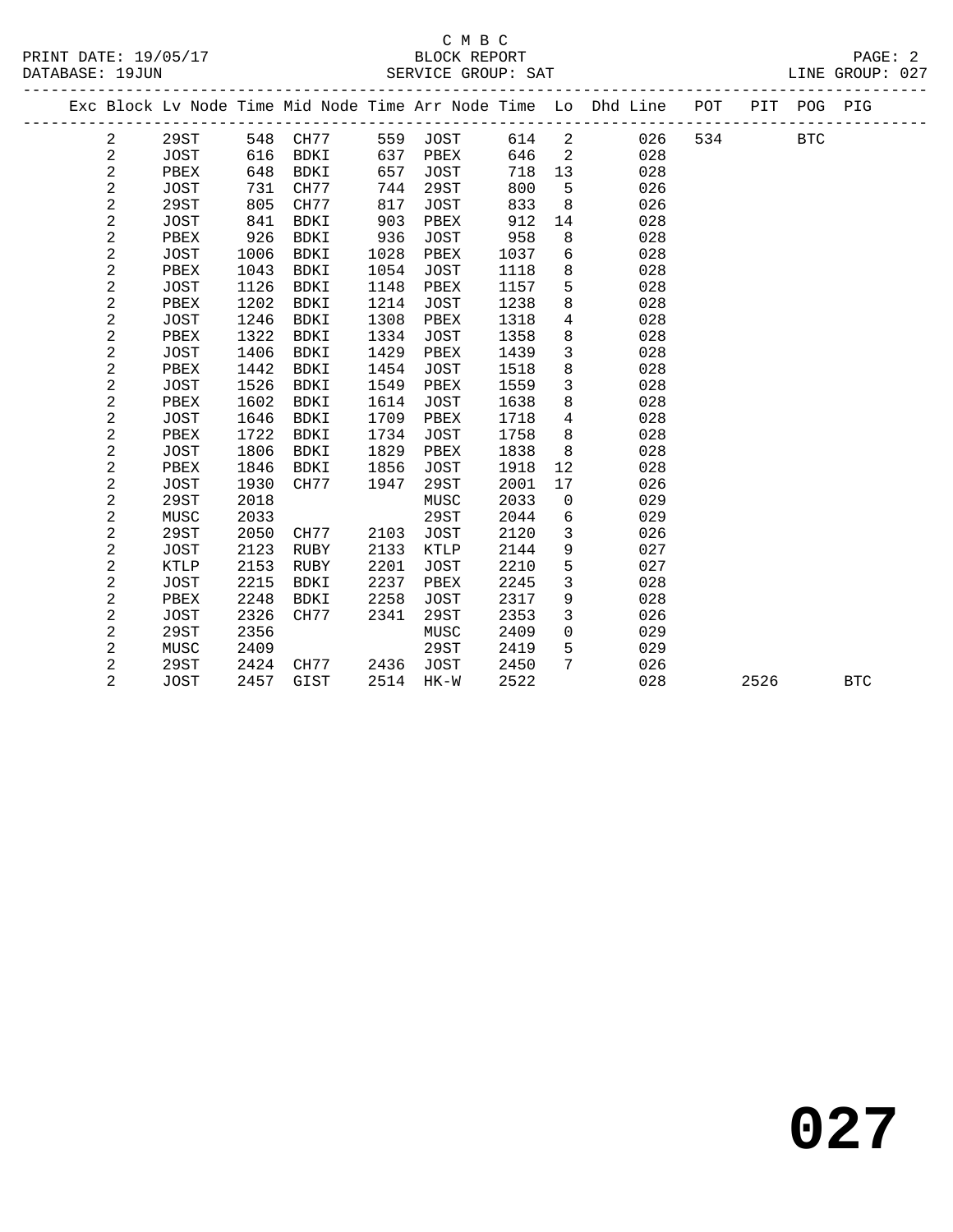#### C M B C<br>BLOCK REPORT SERVICE GROUP: SAT

|  |   |             |      |      |      |             |      |                | Exc Block Lv Node Time Mid Node Time Arr Node Time Lo Dhd Line | POT | PIT  | POG PIG    |            |
|--|---|-------------|------|------|------|-------------|------|----------------|----------------------------------------------------------------|-----|------|------------|------------|
|  | 3 | JOST        | 549  | CH77 | 602  | 29ST        | 617  | $\overline{2}$ | 026                                                            | 538 |      | <b>BTC</b> |            |
|  | 3 | 29ST        | 619  |      |      | MUSC        | 631  | 0              | 029                                                            |     |      |            |            |
|  | 3 | MUSC        | 631  |      |      | 29ST        | 643  | 3              | 029                                                            |     |      |            |            |
|  | 3 | 29ST        | 646  |      |      | MUSC        | 658  | 0              | 029                                                            |     |      |            |            |
|  | 3 | MUSC        | 658  |      |      | 29ST        | 711  | 5              | 029                                                            |     |      |            |            |
|  | 3 | 29ST        | 716  |      |      | MUSC        | 728  | 0              | 029                                                            |     |      |            |            |
|  | 3 | MUSC        | 728  |      |      | 29ST        | 741  | 4              | 029                                                            |     |      |            |            |
|  | 3 | 29ST        | 745  |      |      | MUSC        | 757  | 0              | 029                                                            |     |      |            |            |
|  | 3 | MUSC        | 757  |      |      | 29ST        | 810  | 5              | 029                                                            |     |      |            |            |
|  | 3 | 29ST        | 815  |      |      | MUSC        | 828  | $\Omega$       | 029                                                            |     |      |            |            |
|  | 3 | MUSC        | 828  |      |      | 29ST        | 841  | 4              | 029                                                            |     |      |            |            |
|  | 3 | 29ST        | 845  | CH77 | 858  | JOST        | 915  | 15             | 026                                                            |     |      |            |            |
|  | 3 | <b>JOST</b> | 930  | CH77 | 945  | 29ST        | 1002 | 8              | 026                                                            |     |      |            |            |
|  | 3 | 29ST        | 1010 |      |      | MUSC        | 1024 | 0              | 029                                                            |     |      |            |            |
|  | 3 | MUSC        | 1024 |      |      | 29ST        | 1038 | 7              | 029                                                            |     |      |            |            |
|  | 3 | 29ST        | 1045 | CH77 | 1059 | <b>JOST</b> | 1118 | 12             | 026                                                            |     |      |            |            |
|  | 3 | <b>JOST</b> | 1130 | CH77 | 1146 | 29ST        | 1203 | 7              | 026                                                            |     |      |            |            |
|  | 3 | 29ST        | 1210 |      |      | MUSC        | 1225 | $\mathbf 0$    | 029                                                            |     |      |            |            |
|  | 3 | MUSC        | 1225 |      |      | 29ST        | 1239 | 6              | 029                                                            |     |      |            |            |
|  | 3 | 29ST        | 1245 | CH77 | 1300 | JOST        | 1320 | 10             | 026                                                            |     |      |            |            |
|  | 3 | <b>JOST</b> | 1330 | CH77 | 1347 | 29ST        | 1404 | 6              | 026                                                            |     |      |            |            |
|  | 3 | 29ST        | 1410 |      |      | MUSC        | 1426 | 0              | 029                                                            |     |      |            |            |
|  | 3 | MUSC        | 1426 |      |      | 29ST        | 1439 | 6              | 029                                                            |     |      |            |            |
|  | 3 | 29ST        | 1445 | CH77 | 1501 | <b>JOST</b> | 1521 | 9              | 026                                                            |     |      |            |            |
|  | 3 | JOST        | 1530 | CH77 | 1547 | 29ST        | 1604 | 6              | 026                                                            |     |      |            |            |
|  | 3 | 29ST        | 1610 |      |      | MUSC        | 1626 | $\mathbf 0$    | 029                                                            |     |      |            |            |
|  | 3 | MUSC        | 1626 |      |      | 29ST        | 1639 | 6              | 029                                                            |     |      |            |            |
|  | 3 | 29ST        | 1645 | CH77 | 1701 | <b>JOST</b> | 1720 | 10             | 026                                                            |     |      |            |            |
|  | 3 | JOST        | 1730 | CH77 | 1747 | 29ST        | 1803 | 15             | 026                                                            |     |      |            |            |
|  | 3 | 29ST        | 1818 |      |      | MUSC        | 1834 | $\Omega$       | 029                                                            |     |      |            |            |
|  | 3 | MUSC        | 1834 |      |      | 29ST        | 1846 | 4              | 029                                                            |     |      |            |            |
|  | 3 | 29ST        | 1850 | CH77 | 1904 | <b>JOST</b> | 1921 |                | 026                                                            |     | 1931 |            | <b>BTC</b> |

**027**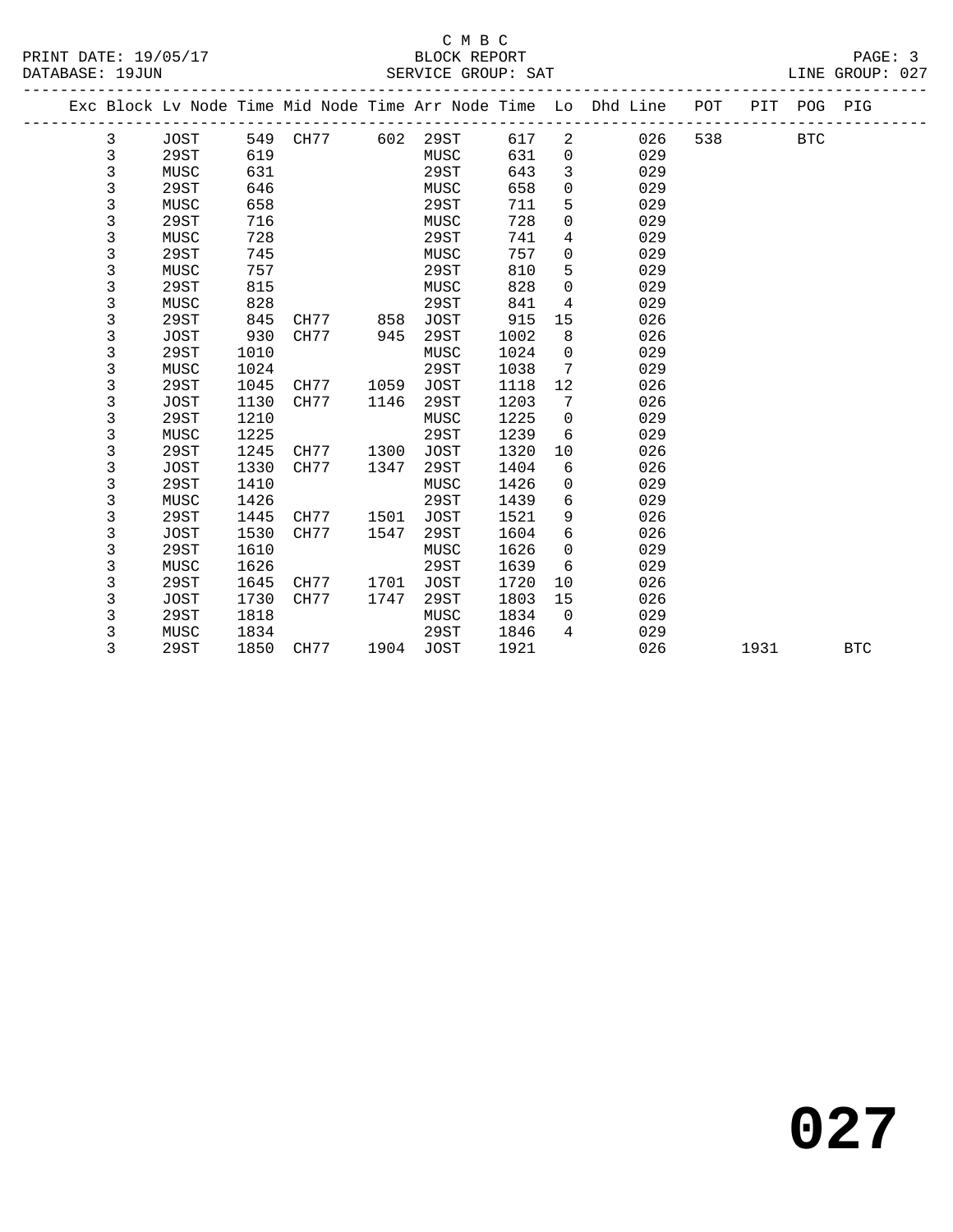#### C M B C<br>BLOCK REPORT PRINT DATE: 19/05/17 BLOCK REPORT PAGE: 4 SERVICE GROUP: SAT

|  |                |                     |              | ______________________ |      |                     |              |                | Exc Block Lv Node Time Mid Node Time Arr Node Time Lo Dhd Line | POT | PIT  | POG PIG    |            |
|--|----------------|---------------------|--------------|------------------------|------|---------------------|--------------|----------------|----------------------------------------------------------------|-----|------|------------|------------|
|  | 4              | BDKI                |              | 601 HK-W               |      | 604 PBEX            | 610          | 8 <sup>8</sup> | 028                                                            | 600 |      | <b>BTC</b> |            |
|  | 4              | PBEX                | 618          | BDKI                   | 627  | JOST                | 648          | 23             | 028                                                            |     |      |            |            |
|  | 4              | JOST                | 711          | BDKI                   | 732  | PBEX                | 741          | 5              | 028                                                            |     |      |            |            |
|  | 4              | PBEX                | 746          | BDKI                   | 756  | <b>JOST</b>         | 818          | 13             | 028                                                            |     |      |            |            |
|  | 4              | JOST                | 831          | CH77                   | 846  | 29ST                | 903          | 7              | 026                                                            |     |      |            |            |
|  | 4              | 29ST                | 910          |                        |      | MUSC                | 924          | $\mathbf 0$    | 029                                                            |     |      |            |            |
|  | 4              | MUSC                | 924          |                        |      | 29ST                | 937          | 8              | 029                                                            |     |      |            |            |
|  | 4              | 29ST                | 945          | CH77 959               |      | JOST                | 1018         | 12             | 026                                                            |     |      |            |            |
|  | 4              | JOST                | 1030         | CH77                   | 1045 | 29ST                | 1102         | 8              | 026                                                            |     |      |            |            |
|  | 4              | 29ST                | 1110         |                        |      | MUSC                | 1124         | $\mathbf 0$    | 029                                                            |     |      |            |            |
|  | 4              | MUSC                | 1124         |                        |      | 29ST                | 1138         | 7              | 029                                                            |     |      |            |            |
|  | 4              | 29ST                | 1145         | CH77                   | 1159 | JOST                | 1218         | 12             | 026                                                            |     |      |            |            |
|  | 4              | JOST                | 1230         | CH77                   | 1246 | 29ST                | 1303         | 7              | 026                                                            |     |      |            |            |
|  | 4              | 29ST                | 1310         |                        |      | MUSC                | 1326         | $\mathbf{0}$   | 029                                                            |     |      |            |            |
|  | 4              | MUSC                | 1326         |                        |      | 29ST                | 1339         | 6              | 029                                                            |     |      |            |            |
|  | 4              | 29ST                | 1345         | CH77                   | 1400 | <b>JOST</b>         | 1420         | 10             | 026                                                            |     |      |            |            |
|  | $\overline{4}$ | JOST                | 1430         | CH77                   | 1447 | 29ST                | 1504         | 6              | 026                                                            |     |      |            |            |
|  | 4              | <b>29ST</b>         | 1510         |                        |      | MUSC                | 1526         | $\mathsf{O}$   | 029                                                            |     |      |            |            |
|  | 4              | MUSC                | 1526         |                        |      | 29ST                | 1539         | 6              | 029                                                            |     |      |            |            |
|  | 4              | 29ST                | 1545         | CH77                   | 1601 | JOST                | 1620         | 10             | 026                                                            |     |      |            |            |
|  | 4              | JOST                | 1630         | CH77                   | 1647 | 29ST                | 1704         | 6              | 026                                                            |     |      |            |            |
|  | 4              | 29ST                | 1710         |                        |      | MUSC                | 1726         | $\mathbf 0$    | 029                                                            |     |      |            |            |
|  | 4              | MUSC                | 1726         |                        |      | 29ST                | 1738         | 7              | 029                                                            |     |      |            |            |
|  | 4              | 29ST                | 1745         | CH77                   | 1801 | <b>JOST</b>         | 1819         | 11             | 026                                                            |     |      |            |            |
|  | 4              | JOST                | 1830         | CH77                   | 1847 | 29ST                | 1903         | 17             | 026                                                            |     |      |            |            |
|  | 4              | 29ST                | 1920         | CH77                   | 1934 | JOST                | 1951         | 9              | 026                                                            |     |      |            |            |
|  | 4              | JOST                | 2000         | CH77                   | 2017 | 29ST                | 2031         | 17             | 026                                                            |     |      |            |            |
|  | 4              | 29ST                | 2048         |                        |      | MUSC                | 2103         | $\mathbf 0$    | 029                                                            |     |      |            |            |
|  | 4<br>4         | MUSC<br>29ST        | 2103<br>2120 | CH77                   | 2133 | 29ST<br><b>JOST</b> | 2114<br>2150 | 6<br>10        | 029<br>026                                                     |     |      |            |            |
|  | 4              |                     | 2200         | RUBY                   | 2210 | KTLP                | 2221         | 2              | 027                                                            |     |      |            |            |
|  | 4              | JOST<br><b>KTLP</b> | 2223         | RUBY                   | 2231 | <b>JOST</b>         | 2240         | 5              | 027                                                            |     |      |            |            |
|  | 4              | <b>JOST</b>         | 2245         | BDKI                   | 2307 | PBEX                | 2315         | $\overline{3}$ | 028                                                            |     |      |            |            |
|  | 4              | PBEX                | 2318         | BDKI                   | 2328 | JOST                | 2347         | 13             | 028                                                            |     |      |            |            |
|  | 4              | JOST                | 2400         | RUBY                   | 2408 | KTLP                | 2418         | $\overline{4}$ | 027                                                            |     |      |            |            |
|  | 4              | KTLP                | 2422         | RUBY                   | 2430 | <b>JOST</b>         | 2439         |                | 027                                                            |     | 2447 |            | <b>BTC</b> |
|  |                |                     |              |                        |      |                     |              |                |                                                                |     |      |            |            |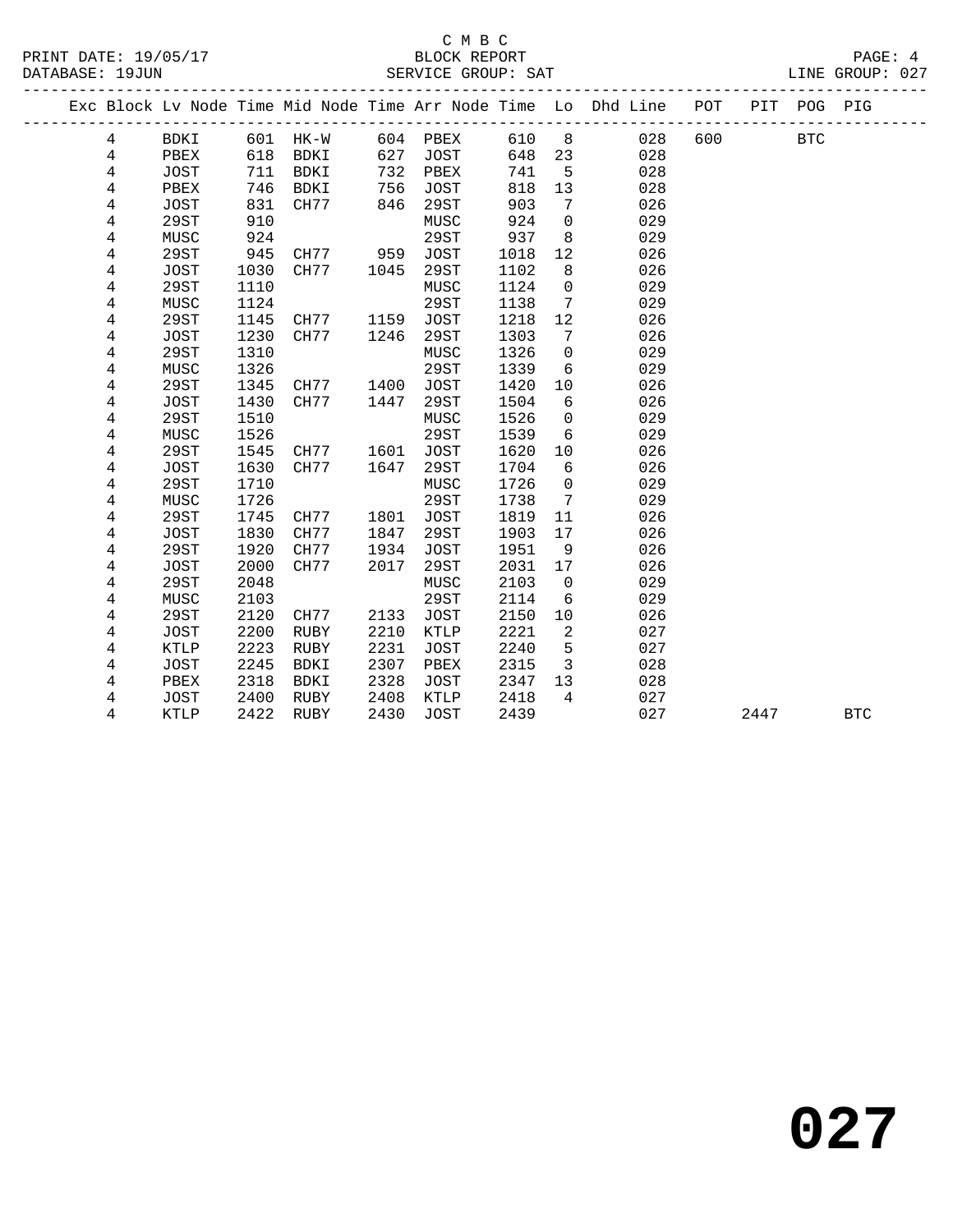|  |        |                     |              |                            |              |                     |              |                     | Exc Block Lv Node Time Mid Node Time Arr Node Time Lo Dhd Line POT |     |      | PIT POG PIG |            |  |
|--|--------|---------------------|--------------|----------------------------|--------------|---------------------|--------------|---------------------|--------------------------------------------------------------------|-----|------|-------------|------------|--|
|  | 5      | KYBD                |              | 611 RUBY                   | 623          | KTLP                | 633 15       |                     | 027                                                                | 602 |      | <b>BTC</b>  |            |  |
|  | 5      | <b>KTLP</b>         | 648          | RUBY                       | 657          | JOST                | 707          | $4\overline{ }$     | 027                                                                |     |      |             |            |  |
|  | 5      | <b>JOST</b>         | 711          | CH77                       | 724          | 29ST                | 740          | 5                   | 026                                                                |     |      |             |            |  |
|  | 5      | <b>29ST</b>         | 745          | CH77                       | 757          | <b>JOST</b>         | 813          | $\overline{3}$      | 026                                                                |     |      |             |            |  |
|  | 5      | JOST                | 816          | RUBY                       | 826          | KTLP                | 837          | 11                  | 027                                                                |     |      |             |            |  |
|  | 5      | KTLP                | 848          | RUBY                       | 859          | <b>JOST</b>         | 911          | 5                   | 027                                                                |     |      |             |            |  |
|  | 5      | <b>JOST</b>         | 916          | RUBY                       | 926          | KTLP                | 937          | 11                  | 027                                                                |     |      |             |            |  |
|  | 5      | KTLP                | 948          | RUBY                       | 959          | <b>JOST</b>         | 1012         | 4                   | 027                                                                |     |      |             |            |  |
|  | 5      | JOST                | 1016         | RUBY                       | 1027         | KTLP                | 1038         | $10\,$              | 027                                                                |     |      |             |            |  |
|  | 5      | KTLP                | 1048         | RUBY                       | 1059         | <b>JOST</b>         | 1112         | 4                   | 027                                                                |     |      |             |            |  |
|  | 5      | JOST                | 1116         | RUBY                       | 1127         | KTLP                | 1139         | 9                   | 027                                                                |     |      |             |            |  |
|  | 5      | KTLP                | 1148         | RUBY                       | 1159         | <b>JOST</b>         | 1212         | 4                   | 027                                                                |     |      |             |            |  |
|  | 5      | JOST                | 1216         | RUBY                       | 1227         | KTLP                | 1239         | 9                   | 027                                                                |     |      |             |            |  |
|  | 5      | KTLP                | 1248         | RUBY                       | 1259         | <b>JOST</b>         | 1312         | 4                   | 027                                                                |     |      |             |            |  |
|  | 5      | <b>JOST</b>         | 1316         | RUBY                       | 1328         | KTLP                | 1340         | 8                   | 027                                                                |     |      |             |            |  |
|  | 5<br>5 | KTLP                | 1348         | RUBY                       | 1359<br>1429 | <b>JOST</b>         | 1412         | $\overline{4}$<br>7 | 027<br>027                                                         |     |      |             |            |  |
|  | 5      | <b>JOST</b><br>KTLP | 1416<br>1448 | RUBY<br>RUBY               | 1459         | KTLP<br><b>JOST</b> | 1441<br>1512 | 4                   | 027                                                                |     |      |             |            |  |
|  | 5      | <b>JOST</b>         | 1516         | RUBY                       | 1529         | KTLP                | 1541         | 7                   | 027                                                                |     |      |             |            |  |
|  | 5      | KTLP                | 1548         | RUBY                       | 1559         | <b>JOST</b>         | 1612         | $\overline{4}$      | 027                                                                |     |      |             |            |  |
|  | 5      | <b>JOST</b>         | 1616         | RUBY                       | 1628         | KTLP                | 1641         | 7                   | 027                                                                |     |      |             |            |  |
|  | 5      | KTLP                | 1648         | RUBY                       | 1659         | <b>JOST</b>         | 1712         | 4                   | 027                                                                |     |      |             |            |  |
|  | 5      | <b>JOST</b>         | 1716         | RUBY                       | 1727         | KTLP                | 1740         | 8                   | 027                                                                |     |      |             |            |  |
|  | 5      | KTLP                | 1748         | RUBY                       | 1759         | <b>JOST</b>         | 1812         | 4                   | 027                                                                |     |      |             |            |  |
|  | 5      | <b>JOST</b>         | 1816         | RUBY                       | 1827         | KTLP                | 1840         | 16                  | 027                                                                |     |      |             |            |  |
|  | 5      | KTLP                | 1856         | RUBY                       | 1905         | <b>JOST</b>         | 1917         | 5                   | 027                                                                |     |      |             |            |  |
|  | 5      | <b>JOST</b>         | 1922         | RUBY                       | 1933         | KTLP                | 1946         | 5                   | 027                                                                |     |      |             |            |  |
|  | 5      | <b>KTLP</b>         | 1951         | RUBY                       | 2000         | <b>JOST</b>         | 2011         | $\overline{4}$      | 027                                                                |     |      |             |            |  |
|  | 5      | <b>JOST</b>         | 2015         | BDKI                       | 2037         | PBEX                | 2045         | $\mathbf{3}$        | 028                                                                |     |      |             |            |  |
|  | 5      | PBEX                | 2048         | BDKI                       | 2058         | JOST                | 2119         | 11                  | 028                                                                |     |      |             |            |  |
|  | 5      | <b>JOST</b>         | 2130         | CH77                       | 2147         | 29ST                | 2200         |                     | 026                                                                |     | 2210 |             | <b>BTC</b> |  |
|  | 6      | 29ST                | 618          | CH77                       | 630          | JOST                | 646          | 10                  | 026                                                                | 604 |      | <b>BTC</b>  |            |  |
|  | 6      | <b>JOST</b>         | 656          | RUBY                       | 704          | KTLP                | 714          | 14                  | 027                                                                |     |      |             |            |  |
|  | 6      | KTLP                | 728          | RUBY                       | 738          | <b>JOST</b>         | 748          | 3                   | 027                                                                |     |      |             |            |  |
|  | 6      | <b>JOST</b>         | 751          | CH77                       | 804          | 29ST                | 820          | 5                   | 026                                                                |     |      |             |            |  |
|  | 6      | 29ST                | 825          | CH77                       | 838          | JOST                | 855          | 11                  | 026                                                                |     |      |             |            |  |
|  | 6      | JOST                | 906          | BDKI                       | 928          | PBEX                | 937          | 6                   | 028                                                                |     |      |             |            |  |
|  | 6      | PBEX                | 943          | BDKI                       | 954          | JOST                | 1018         | 8                   | 028                                                                |     |      |             |            |  |
|  | 6      | JOST                |              | 1026 BDKI                  |              | 1048 PBEX           | 1057 6       |                     | 028                                                                |     |      |             |            |  |
|  | 6      | PBEX                | 1103         | BDKI                       | 1114         | <b>JOST</b>         | 1138         | 8                   | 028                                                                |     |      |             |            |  |
|  | 6      | <b>JOST</b>         | 1146         | BDKI                       | 1208         | PBEX                | 1218         | 4                   | 028                                                                |     |      |             |            |  |
|  | 6      | PBEX                | 1222         | BDKI                       | 1234         | <b>JOST</b>         | 1258         | 8                   | 028                                                                |     |      |             |            |  |
|  | 6      | <b>JOST</b>         | 1306         | BDKI                       | 1329         | PBEX                | 1339         | 3                   | 028                                                                |     |      |             |            |  |
|  | 6      | PBEX                | 1342         | BDKI                       | 1354         | <b>JOST</b>         | 1418         | 8                   | 028                                                                |     |      |             |            |  |
|  | 6      | <b>JOST</b>         | 1426         | <b>BDKI</b>                | 1449         | PBEX                | 1459         | 3                   | 028                                                                |     |      |             |            |  |
|  | 6      | PBEX                | 1502         | <b>BDKI</b>                | 1514         | <b>JOST</b>         | 1538         | 8                   | 028                                                                |     |      |             |            |  |
|  | 6      | <b>JOST</b>         | 1546         | <b>BDKI</b>                | 1609         | PBEX                | 1619         | 3                   | 028                                                                |     |      |             |            |  |
|  | 6      | PBEX                | 1622<br>1706 | BDKI                       | 1634<br>1729 | <b>JOST</b>         | 1658         | 8                   | 028<br>028                                                         |     |      |             |            |  |
|  | 6<br>6 | <b>JOST</b><br>PBEX | 1742         | <b>BDKI</b><br><b>BDKI</b> | 1754         | PBEX<br><b>JOST</b> | 1738<br>1818 | 4<br>8              | 028                                                                |     |      |             |            |  |
|  | 6      | <b>JOST</b>         | 1826         | <b>BDKI</b>                | 1849         | PBEX                | 1858         | 16                  | 028                                                                |     |      |             |            |  |
|  | 6      | PBEX                | 1914         | BDKI                       | 1924         | <b>JOST</b>         | 1945         | 8                   | 028                                                                |     |      |             |            |  |
|  | 6      | <b>JOST</b>         | 1953         | RUBY                       | 2003         | KTLP                | 2015         | 6                   | 027                                                                |     |      |             |            |  |
|  | 6      | KTLP                | 2021         | RUBY                       | 2030         | <b>JOST</b>         | 2041         | 4                   | 027                                                                |     |      |             |            |  |
|  | 6      | <b>JOST</b>         | 2045         | <b>BDKI</b>                | 2107         | PBEX                | 2115         | 3                   | 028                                                                |     |      |             |            |  |
|  |        |                     |              |                            |              |                     |              |                     |                                                                    |     |      |             |            |  |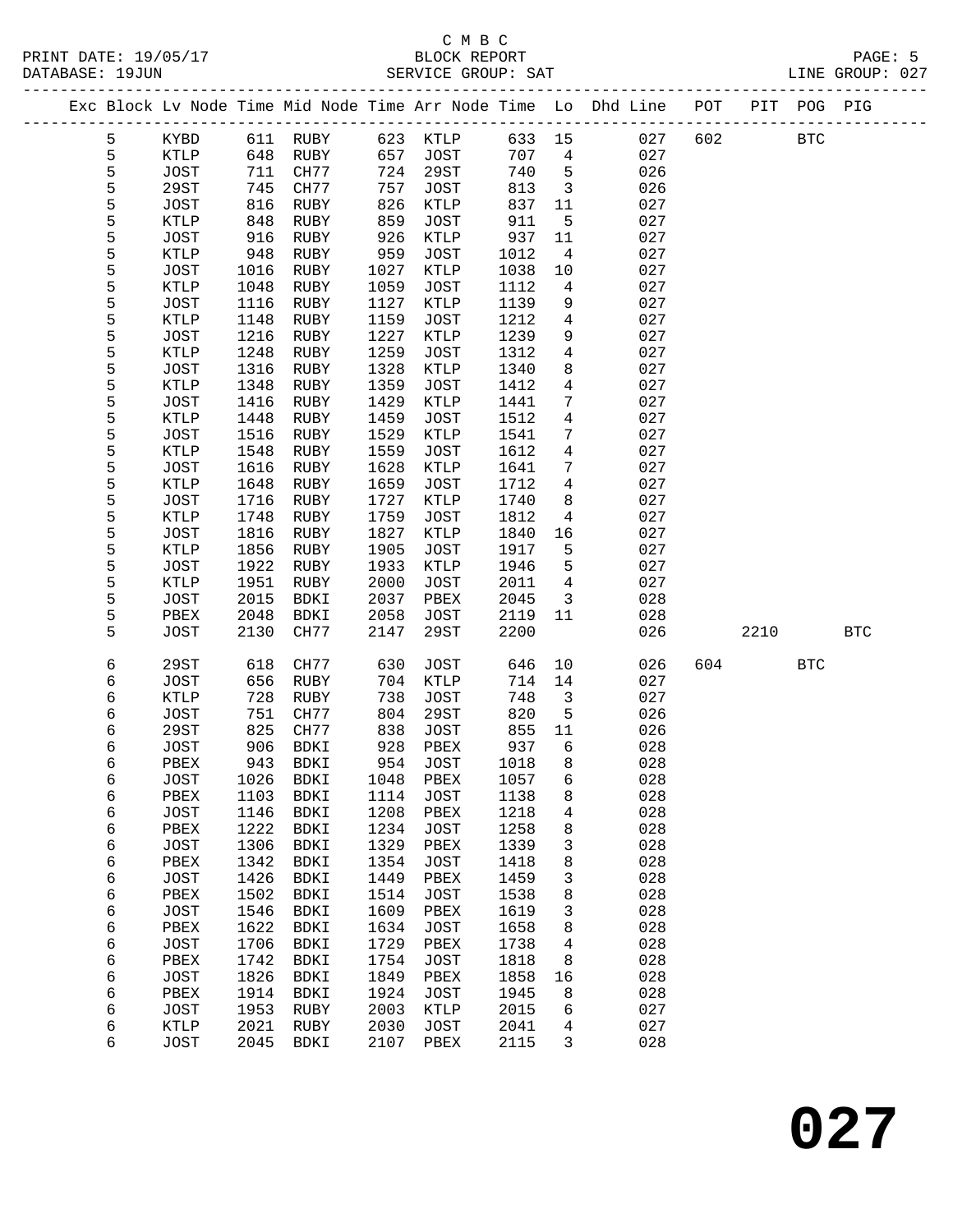|  |   |             |      | Exc Block Lv Node Time Mid Node Time Arr Node Time Lo Dhd Line POT |      |             |      |                 |     |     |      | PIT POG PIG |            |
|--|---|-------------|------|--------------------------------------------------------------------|------|-------------|------|-----------------|-----|-----|------|-------------|------------|
|  | 6 | PBEX        |      | 2118 BDKI 2128 JOST 2149                                           |      |             |      |                 | 028 |     | 2157 |             | <b>BTC</b> |
|  | 7 | KTLP        | 628  | RUBY                                                               | 637  | JOST        | 647  | $\overline{4}$  | 027 | 622 |      | <b>BTC</b>  |            |
|  | 7 | JOST        | 651  | CH77                                                               | 704  | 29ST        | 719  | 11              | 026 |     |      |             |            |
|  | 7 | 29ST        | 730  | CH77                                                               | 742  | JOST        | 758  | 13              | 026 |     |      |             |            |
|  | 7 | JOST        | 811  | BDKI                                                               | 833  | PBEX        | 842  | $\overline{4}$  | 028 |     |      |             |            |
|  | 7 | PBEX        | 846  | BDKI                                                               | 856  | JOST        | 918  | 8               | 028 |     |      |             |            |
|  | 7 | JOST        | 926  | BDKI                                                               | 948  | PBEX        | 957  | $6\overline{6}$ | 028 |     |      |             |            |
|  | 7 | PBEX        | 1003 | BDKI                                                               | 1014 | JOST        | 1038 | 8               | 028 |     |      |             |            |
|  | 7 | JOST        | 1046 | BDKI                                                               | 1108 | PBEX        | 1117 | 6               | 028 |     |      |             |            |
|  | 7 | PBEX        | 1123 | BDKI                                                               | 1134 | JOST        | 1158 | 8               | 028 |     |      |             |            |
|  | 7 | JOST        | 1206 | BDKI                                                               | 1228 | PBEX        | 1238 | $\overline{4}$  | 028 |     |      |             |            |
|  | 7 | PBEX        | 1242 | BDKI                                                               | 1254 | JOST        | 1318 | 8               | 028 |     |      |             |            |
|  | 7 | JOST        | 1326 | BDKI                                                               | 1349 | PBEX        | 1359 | $\mathbf{3}$    | 028 |     |      |             |            |
|  | 7 | PBEX        | 1402 | BDKI                                                               | 1414 | JOST        | 1438 | 8               | 028 |     |      |             |            |
|  | 7 | JOST        | 1446 | BDKI                                                               | 1509 | PBEX        | 1519 | $\mathbf{3}$    | 028 |     |      |             |            |
|  | 7 | PBEX        | 1522 | BDKI                                                               | 1534 | JOST        | 1558 | 8               | 028 |     |      |             |            |
|  | 7 | JOST        | 1606 | BDKI                                                               | 1629 | PBEX        | 1639 | $\mathbf{3}$    | 028 |     |      |             |            |
|  | 7 | PBEX        | 1642 | BDKI                                                               | 1654 | JOST        | 1718 | 8               | 028 |     |      |             |            |
|  | 7 | JOST        | 1726 | BDKI                                                               | 1749 | PBEX        | 1758 | 8               | 028 |     |      |             |            |
|  | 7 | PBEX        | 1806 | BDKI                                                               | 1816 | JOST        | 1838 | 8               | 028 |     |      |             |            |
|  | 7 | JOST        | 1846 | BDKI                                                               | 1909 | PBEX        | 1918 |                 | 028 |     | 1928 |             | <b>BTC</b> |
|  |   |             |      |                                                                    |      |             |      |                 |     |     |      |             |            |
|  | 8 | BDKI        | 618  | SMKI                                                               | 631  | JOST        | 639  | 2               | 028 |     | 617  | <b>BTC</b>  |            |
|  | 8 | JOST        | 641  | BDKI                                                               | 702  | PBEX        | 711  | 7               | 028 |     |      |             |            |
|  | 8 | PBEX        | 718  | BDKI                                                               | 727  | JOST        | 748  | 8               | 028 |     |      |             |            |
|  | 8 | JOST        | 756  | RUBY                                                               | 805  | KTLP        | 816  | 12              | 027 |     |      |             |            |
|  | 8 | KTLP        | 828  | RUBY                                                               | 838  | JOST        | 848  | 2               | 027 |     |      |             |            |
|  | 8 | JOST        | 850  | CH77                                                               | 905  | 29ST        | 922  | 8               | 026 |     |      |             |            |
|  | 8 | 29ST        | 930  |                                                                    |      | MUSC        | 944  | $\mathbf 0$     | 029 |     |      |             |            |
|  | 8 | MUSC        | 944  |                                                                    |      | 29ST        | 957  | 8               | 029 |     |      |             |            |
|  | 8 | 29ST        | 1005 | CH77                                                               | 1019 | JOST        | 1038 | 12              | 026 |     |      |             |            |
|  | 8 | JOST        | 1050 | CH77                                                               | 1105 | 29ST        | 1122 | 8               | 026 |     |      |             |            |
|  | 8 | 29ST        | 1130 |                                                                    |      | MUSC        | 1145 | $\mathsf{O}$    | 029 |     |      |             |            |
|  | 8 | MUSC        | 1145 |                                                                    |      | 29ST        | 1159 | 6               | 029 |     |      |             |            |
|  | 8 | 29ST        | 1205 | CH77 1220                                                          |      | <b>JOST</b> | 1240 | 10              | 026 |     |      |             |            |
|  | 8 | JOST        | 1250 | CH77                                                               | 1306 | 29ST        | 1323 | 7               | 026 |     |      |             |            |
|  | 8 | 29ST        | 1330 |                                                                    |      | MUSC        | 1346 | $\mathsf{O}$    | 029 |     |      |             |            |
|  | 8 | MUSC        | 1346 |                                                                    |      | 29ST        | 1359 | 6               | 029 |     |      |             |            |
|  | 8 | 29ST        |      | 1405 CH77 1421 JOST 1441                                           |      |             |      | $\mathsf{Q}$    | 026 |     |      |             |            |
|  | 8 | JOST        | 1450 | CH77                                                               | 1507 | 29ST        | 1524 | 6               | 026 |     |      |             |            |
|  | 8 | 29ST        | 1530 |                                                                    |      | MUSC        | 1546 | 0               | 029 |     |      |             |            |
|  | 8 | MUSC        | 1546 |                                                                    |      | 29ST        | 1559 | 6               | 029 |     |      |             |            |
|  | 8 | <b>29ST</b> | 1605 | CH77                                                               | 1621 | <b>JOST</b> | 1640 | 10              | 026 |     |      |             |            |
|  | 8 | <b>JOST</b> | 1650 | CH77                                                               | 1707 | 29ST        | 1723 | 7               | 026 |     |      |             |            |
|  | 8 | <b>29ST</b> | 1730 |                                                                    |      | MUSC        | 1746 | 0               | 029 |     |      |             |            |
|  | 8 | MUSC        | 1746 |                                                                    |      | 29ST        | 1758 | 7               | 029 |     |      |             |            |
|  | 8 | 29ST        | 1805 | CH77                                                               | 1821 | JOST        | 1839 |                 | 026 |     | 1849 |             | <b>BTC</b> |
|  |   |             |      |                                                                    |      |             |      |                 |     |     |      |             |            |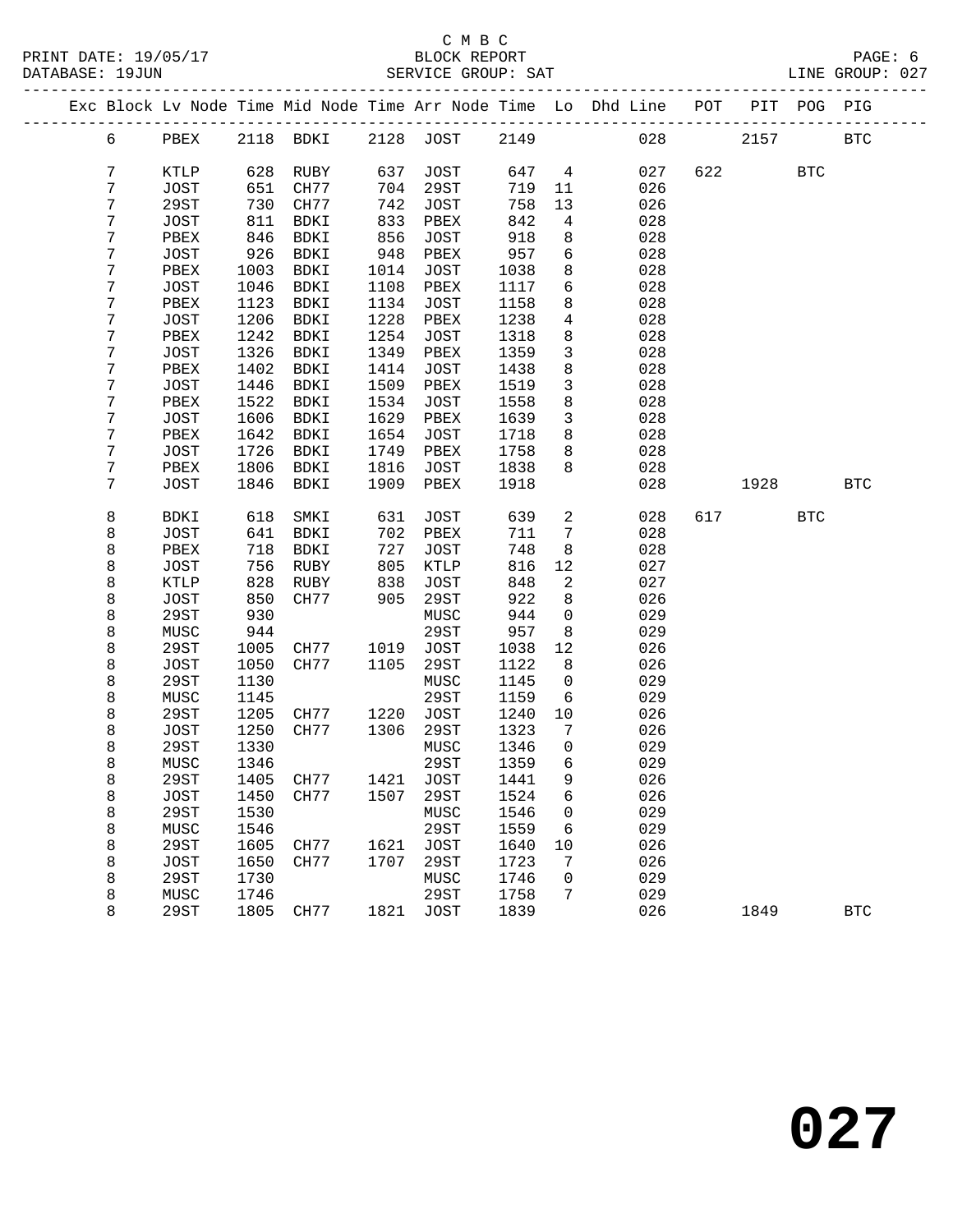PRINT DATE: 19/05/17 BLOCK REPORT PAGE: 7 DATABASE: 19JUN

### C M B C<br>BLOCK REPORT

| DATABASE: 19JUN |             |      |             |      | SERVICE GROUP: SAT |      |                 |                                                                    |     |              | TINE GKOUL: 031 |
|-----------------|-------------|------|-------------|------|--------------------|------|-----------------|--------------------------------------------------------------------|-----|--------------|-----------------|
|                 |             |      |             |      |                    |      |                 | Exc Block Lv Node Time Mid Node Time Arr Node Time Lo Dhd Line POT |     | PIT POG PIG  |                 |
| 9               | JOST        | 636  | RUBY        | 644  | <b>KTLP</b>        |      |                 | 027<br>654 14                                                      | 625 | $_{\rm BTC}$ |                 |
| 9               | KTLP        | 708  | RUBY        | 717  | JOST               | 727  | 14              | 027                                                                |     |              |                 |
| 9               | <b>JOST</b> | 741  | <b>BDKI</b> | 802  | PBEX               | 811  | 5               | 028                                                                |     |              |                 |
| 9               | PBEX        | 816  | <b>BDKI</b> | 826  | JOST               | 848  | 8               | 028                                                                |     |              |                 |
| 9               | <b>JOST</b> | 856  | RUBY        | 906  | KTLP               | 917  | 11              | 027                                                                |     |              |                 |
| 9               | <b>KTLP</b> | 928  | RUBY        | 939  | JOST               | 951  | 5               | 027                                                                |     |              |                 |
| 9               | <b>JOST</b> | 956  | RUBY        | 1007 | KTLP               | 1018 | 10              | 027                                                                |     |              |                 |
| 9               | <b>KTLP</b> | 1028 | RUBY        | 1039 | JOST               | 1052 | $\overline{4}$  | 027                                                                |     |              |                 |
| 9               | <b>JOST</b> | 1056 | RUBY        | 1107 | KTLP               | 1118 | 10              | 027                                                                |     |              |                 |
| 9               | <b>KTLP</b> | 1128 | RUBY        | 1139 | JOST               | 1152 | $4\overline{ }$ | 027                                                                |     |              |                 |
| 9               | <b>JOST</b> | 1156 | RUBY        | 1207 | KTLP               | 1219 | 9               | 027                                                                |     |              |                 |
| 9               | <b>KTLP</b> | 1228 | RUBY        | 1239 | JOST               | 1252 | $4\overline{ }$ | 027                                                                |     |              |                 |
| 9               | <b>JOST</b> | 1256 | RUBY        | 1308 | KTLP               | 1320 | 8               | 027                                                                |     |              |                 |
| 9               | <b>KTLP</b> | 1328 | RUBY        | 1339 | JOST               | 1352 | $\overline{4}$  | 027                                                                |     |              |                 |
| 9               | <b>JOST</b> | 1356 | RUBY        | 1409 | KTLP               | 1421 | $7\phantom{.0}$ | 027                                                                |     |              |                 |
| 9               | KTLP        | 1428 | RUBY        | 1439 | JOST               | 1452 | $\overline{4}$  | 027                                                                |     |              |                 |
| 9               | <b>JOST</b> | 1456 | RUBY        | 1509 | KTLP               | 1521 | 7               | 027                                                                |     |              |                 |
| 9               | <b>KTLP</b> | 1528 | RUBY        | 1539 | JOST               | 1552 | 4               | 027                                                                |     |              |                 |
| 9               | <b>JOST</b> | 1556 | RUBY        | 1609 | KTLP               | 1621 | $7\phantom{.0}$ | 027                                                                |     |              |                 |
| 9               | <b>KTLP</b> | 1628 | RUBY        | 1639 | JOST               | 1652 | 4               | 027                                                                |     |              |                 |
| 9               | <b>JOST</b> | 1656 | RUBY        | 1707 | KTLP               | 1720 | 8               | 027                                                                |     |              |                 |
| 9               | <b>KTLP</b> | 1728 | RUBY        | 1739 | JOST               | 1752 | $\overline{4}$  | 027                                                                |     |              |                 |
| 9               | <b>JOST</b> | 1756 | RUBY        | 1807 | KTLP               | 1820 | 8               | 027                                                                |     |              |                 |
| 9               | <b>KTLP</b> | 1828 | RUBY        | 1838 | JOST               | 1851 | 5               | 027                                                                |     |              |                 |
| 9               | <b>JOST</b> | 1856 | RUBY        | 1907 | KTLP               | 1920 | $\overline{a}$  | 027                                                                |     |              |                 |
| 9               | <b>KTLP</b> | 1922 | RUBY        | 1931 | JOST               | 1943 | $\overline{c}$  | 027                                                                |     |              |                 |
| 9               | <b>JOST</b> | 1945 | <b>BDKI</b> | 2007 | PBEX               | 2015 | $\mathbf{3}$    | 028                                                                |     |              |                 |
| 9               | PBEX        | 2018 | <b>BDKI</b> | 2028 | JOST               | 2049 | $\overline{4}$  | 028                                                                |     |              |                 |
| 9               | <b>JOST</b> | 2053 | RUBY        | 2103 | KTLP               | 2115 | 6               | 027                                                                |     |              |                 |
| 9               | KTLP        | 2121 | RUBY        | 2130 | JOST               | 2141 | $4\overline{ }$ | 027                                                                |     |              |                 |
| 9               | <b>JOST</b> | 2145 | <b>BDKI</b> | 2207 | PBEX               | 2215 | 3               | 028                                                                |     |              |                 |

9 KTLP 2522 RUBY 2530 KYJO 2541 027 2550 BTC

 9 PBEX 2218 BDKI 2228 JOST 2249 11 028 9 JOST 2300 RUBY 2310 KTLP 2321 1 027 9 KTLP 2322 RUBY 2330 JOST 2339 6 027 9 JOST 2345 BDKI 2407 PBEX 2415 3 028 9 PBEX 2418 BDKI 2428 JOST 2447 13 028 9 JOST 2500 RUBY 2508 KTLP 2518 4 027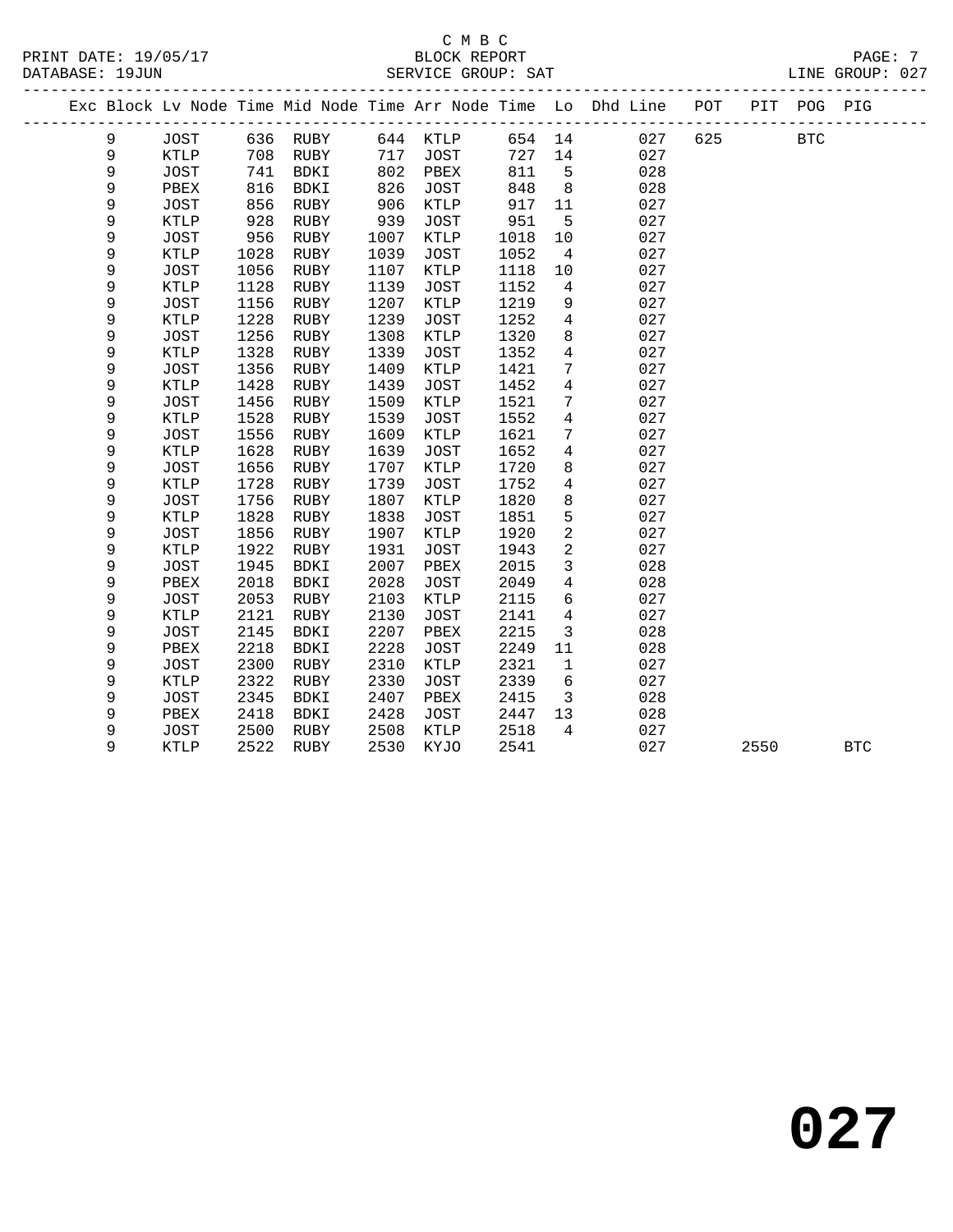|  |    |      |      |      |      |      |      |                 | Exc Block Lv Node Time Mid Node Time Arr Node Time Lo Dhd Line | POT | PIT  | POG        | PIG        |
|--|----|------|------|------|------|------|------|-----------------|----------------------------------------------------------------|-----|------|------------|------------|
|  | 10 | 29ST | 645  | CH77 | 657  | JOST | 713  | 3               | 026                                                            | 631 |      | <b>BTC</b> |            |
|  | 10 | JOST | 716  | RUBY | 724  | KTLP | 734  | 14              | 027                                                            |     |      |            |            |
|  | 10 | KTLP | 748  | RUBY | 758  | JOST | 809  | 2               | 027                                                            |     |      |            |            |
|  | 10 | JOST | 811  | CH77 | 826  | 29ST | 843  | $22^{\circ}$    | 026                                                            |     |      |            |            |
|  | 10 | 29ST | 905  | CH77 | 919  | JOST | 938  | 12 <sup>°</sup> | 026                                                            |     |      |            |            |
|  | 10 | JOST | 950  | CH77 | 1005 | 29ST | 1022 | 8               | 026                                                            |     |      |            |            |
|  | 10 | 29ST | 1030 |      |      | MUSC | 1044 | $\Omega$        | 029                                                            |     |      |            |            |
|  | 10 | MUSC | 1044 |      |      | 29ST | 1058 | 7               | 029                                                            |     |      |            |            |
|  | 10 | 29ST | 1105 | CH77 | 1119 | JOST | 1138 | 12 <sup>°</sup> | 026                                                            |     |      |            |            |
|  | 10 | JOST | 1150 | CH77 | 1206 | 29ST | 1223 | 7               | 026                                                            |     |      |            |            |
|  | 10 | 29ST | 1230 |      |      | MUSC | 1245 | $\Omega$        | 029                                                            |     |      |            |            |
|  | 10 | MUSC | 1245 |      |      | 29ST | 1259 | 6               | 029                                                            |     |      |            |            |
|  | 10 | 29ST | 1305 | CH77 | 1320 | JOST | 1340 | 10              | 026                                                            |     |      |            |            |
|  | 10 | JOST | 1350 | CH77 | 1407 | 29ST | 1424 | 6               | 026                                                            |     |      |            |            |
|  | 10 | 29ST | 1430 |      |      | MUSC | 1446 | $\Omega$        | 029                                                            |     |      |            |            |
|  | 10 | MUSC | 1446 |      |      | 29ST | 1459 | 6               | 029                                                            |     |      |            |            |
|  | 10 | 29ST | 1505 | CH77 | 1521 | JOST | 1540 | 10              | 026                                                            |     |      |            |            |
|  | 10 | JOST | 1550 | CH77 | 1607 | 29ST | 1624 | 6               | 026                                                            |     |      |            |            |
|  | 10 | 29ST | 1630 |      |      | MUSC | 1646 | $\Omega$        | 029                                                            |     |      |            |            |
|  | 10 | MUSC | 1646 |      |      | 29ST | 1659 | 6               | 029                                                            |     |      |            |            |
|  | 10 | 29ST | 1705 | CH77 | 1721 | JOST | 1740 | 10 <sup>°</sup> | 026                                                            |     |      |            |            |
|  | 10 | JOST | 1750 | CH77 | 1807 | 29ST | 1823 |                 | 026                                                            |     | 1835 |            | <b>BTC</b> |
|  |    |      |      |      |      |      |      |                 |                                                                |     |      |            |            |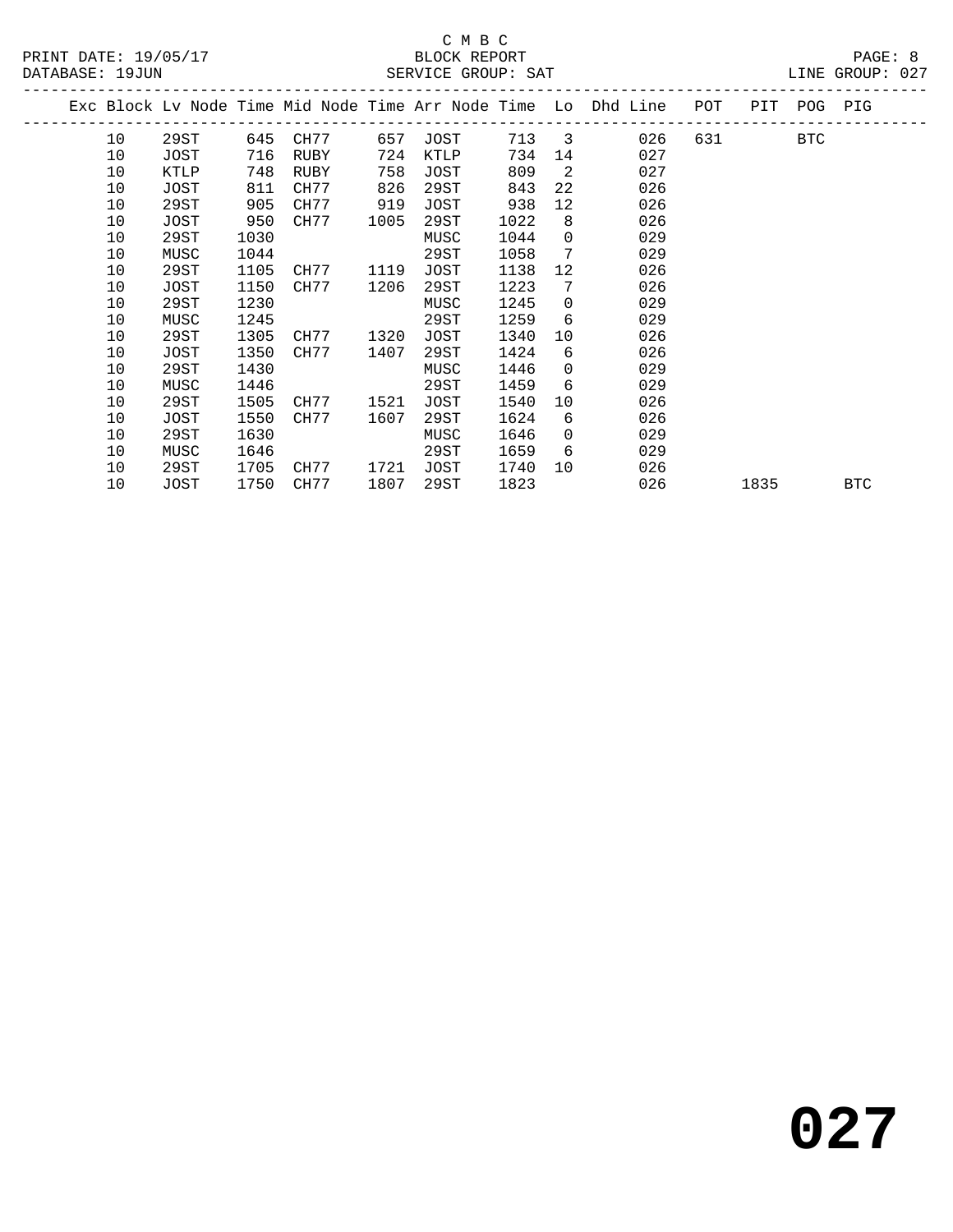#### C M B C N B C N B C N B C C M B C PRINT DATE: 19/05/17 BLOCK REPORT<br>DATABASE: 19JUN SERVICE GROUP: SAT

|          |              |              |                                  |              |                     |              |                         | Exc Block Lv Node Time Mid Node Time Arr Node Time Lo Dhd Line POT PIT POG PIG |          |  |  |
|----------|--------------|--------------|----------------------------------|--------------|---------------------|--------------|-------------------------|--------------------------------------------------------------------------------|----------|--|--|
|          | 11 29ST 843  |              |                                  |              |                     |              |                         | MUSC 856 0 029 829 BTC                                                         |          |  |  |
| 11       | MUSC         | 856          |                                  |              |                     |              |                         | 29ST 909 16 029                                                                |          |  |  |
| 11       | 29ST         |              |                                  |              |                     |              |                         | 925 CH77 939 JOST 958 12 026                                                   |          |  |  |
| 11       | JOST         | 1010         | CH77 1025 29ST                   |              |                     | 1042         | 8 <sup>8</sup>          | 026                                                                            |          |  |  |
| 11       | 29ST         | 1050         |                                  |              | MUSC                | 1104         | $\overline{0}$          | 029                                                                            |          |  |  |
| 11       | MUSC         | 1104         |                                  |              | 29ST                | 1118         |                         | $7\overline{ }$<br>029                                                         |          |  |  |
| 11       | 29ST         | 1125         | CH77 1139 JOST                   |              |                     | 1158         | 12                      | 026                                                                            |          |  |  |
| 11       | JOST         | 1210         | CH77 1226                        |              | 29ST                | 1243         | $7\overline{ }$         | 026                                                                            |          |  |  |
| 11       | 29ST         | 1250         |                                  |              | MUSC                | 1305         | $\overline{0}$          | 029                                                                            |          |  |  |
| 11       | MUSC         | 1305         |                                  |              | 29ST                | 1318         | $7\overline{ }$         | 029                                                                            |          |  |  |
| 11       | 29ST         | 1325         | CH77 1340 JOST                   |              |                     | 1400         | 10                      | 026                                                                            |          |  |  |
| 11       | JOST         | 1410         | CH77 1427                        |              | 29ST                | 1444         | 6                       | 026                                                                            |          |  |  |
| 11       | 29ST         | 1450         |                                  |              | MUSC                | 1506         | $\overline{0}$          | 029                                                                            |          |  |  |
| 11       | MUSC         | 1506         |                                  |              | 29ST                | 1519         | 6                       | 029                                                                            |          |  |  |
| 11       | 29ST         | 1525         | CH77 1541 JOST                   |              |                     | 1600         | 10                      | 026                                                                            |          |  |  |
| 11       | JOST         | 1610         | CH77                             | 1627         | 29ST                | 1644         | 6                       | 026                                                                            |          |  |  |
| 11       | 29ST         | 1650         |                                  |              | MUSC                | 1706         | $\overline{0}$          | 029                                                                            |          |  |  |
| 11       | MUSC         | 1706         | MUSC<br>29ST<br>CH77 1741 JOST   |              |                     | 1718         | $\overline{7}$          | 029                                                                            |          |  |  |
| 11       | 29ST         | 1725         |                                  |              |                     | 1800         | 10                      | 026                                                                            |          |  |  |
| 11       | JOST         | 1810         | CH77 1827                        |              | 29ST                | 1843         | 5 <sup>5</sup>          | 026                                                                            |          |  |  |
| 11       | 29ST         | 1848         |                                  |              | MUSC                | 1904         | $\overline{0}$          | 029                                                                            |          |  |  |
| 11       | MUSC         | 1904         |                                  |              | 29ST                | 1915         | 3 <sup>7</sup>          | 029                                                                            |          |  |  |
| 11       | 29ST         | 1918         |                                  |              | MUSC                | 1934         |                         | $\overline{0}$<br>029<br>$5^{\circ}$                                           |          |  |  |
| 11       | MUSC         | 1934         |                                  |              | 29ST                | 1945         | $2^{\circ}$             | 029                                                                            |          |  |  |
| 11<br>11 | 29ST<br>JOST | 1950<br>2023 | CH77 2004 JOST<br>RUBY 2033 KTLP |              |                     | 2021<br>2045 | $6\overline{}$          | 026<br>027                                                                     |          |  |  |
| 11       |              | 2051         | RUBY                             | 2100         |                     | 2111         | $\overline{4}$          | 027                                                                            |          |  |  |
| 11       | KTLP<br>JOST | 2115         | BDKI                             | 2137         | JOST<br>PBEX        | 2145         | $\overline{\mathbf{3}}$ | 028                                                                            |          |  |  |
| 11       | PBEX         | 2148         | BDKI                             | 2158         | JOST                | 2219         | $7\overline{ }$         | 028                                                                            |          |  |  |
| 11       | JOST         | 2226         | BDAI 2156<br>CH77 2241           |              | 29ST                | 2253         | 3 <sup>7</sup>          | 026                                                                            |          |  |  |
| 11       | 29ST         | 2256         |                                  |              | MUSC                | 2310         | $\overline{0}$          | 029                                                                            |          |  |  |
| 11       | MUSC         | 2310         |                                  |              | 29ST                | 2320         | $4\overline{4}$         | 029                                                                            |          |  |  |
| 11       | 29ST         | 2324         | CH77 2337 JOST                   |              |                     | 2352         | 23                      | 026                                                                            |          |  |  |
| 11       | JOST         | 2415         | BDKI                             | 2437         | PBEX                | 2445         | $\overline{\mathbf{3}}$ | 028                                                                            |          |  |  |
| 11       | PBEX         | 2448         | BDKI                             | 2458         | JOST                | 2517 16      |                         | 028                                                                            |          |  |  |
| 11       | JOST         |              | 2533 CH77 2548 29ST              |              |                     | 2600         |                         | 026                                                                            | 2610 BTC |  |  |
|          |              |              |                                  |              |                     |              |                         |                                                                                |          |  |  |
| 12       | PBEX         |              | 906 BDKI                         |              |                     |              |                         | 916 JOST 938 8 028 854 BTC                                                     |          |  |  |
| 12       | JOST         | 946          | BDKI                             | 1008<br>1034 | PBEX                | 1017         | 6                       | 028                                                                            |          |  |  |
| 12<br>12 | PBEX<br>JOST | 1023<br>1106 | BDKI<br>BDKI                     | 1128         | <b>JOST</b><br>PBEX | 1058<br>1137 | 8<br>6                  | 028<br>028                                                                     |          |  |  |
| $12\,$   | PBEX         | 1143         | BDKI                             | 1154         | JOST                | 1218         | 8                       | 028                                                                            |          |  |  |
| 12       | JOST         | 1226         | BDKI                             | 1248         | ${\tt PBEX}$        | 1258         | 4                       | 028                                                                            |          |  |  |
| 12       | PBEX         | 1302         | BDKI                             | 1314         | <b>JOST</b>         | 1338         | 8                       | 028                                                                            |          |  |  |
| 12       | JOST         | 1346         | BDKI                             | 1409         | PBEX                | 1419         | 3                       | 028                                                                            |          |  |  |
| 12       | PBEX         | 1422         | BDKI                             | 1434         | JOST                | 1458         | 8                       | 028                                                                            |          |  |  |
| 12       | JOST         | 1506         | BDKI                             | 1529         | PBEX                | 1539         | $\mathbf{3}$            | 028                                                                            |          |  |  |
| 12       | PBEX         | 1542         | BDKI                             | 1554         | <b>JOST</b>         | 1618         | 8                       | 028                                                                            |          |  |  |
| 12       | JOST         | 1626         | BDKI                             | 1649         | PBEX                | 1658         | 4                       | 028                                                                            |          |  |  |
| 12       | PBEX         | 1702         | BDKI                             | 1714         | JOST                | 1738         | 8                       | 028                                                                            |          |  |  |
| 12       | JOST         | 1746         | BDKI                             | 1809         | PBEX                | 1818         | $\,8\,$                 | 028                                                                            |          |  |  |
| 12       | PBEX         | 1826         | BDKI                             | 1836         | JOST                | 1858         | 2                       | 028                                                                            |          |  |  |
| 12       | JOST         | 1900         | CH77                             | 1917         | 29ST                | 1933         | 15                      | 026                                                                            |          |  |  |
| 12       | 29ST         | 1948         |                                  |              | MUSC                | 2004         | 0                       | 029                                                                            |          |  |  |
| 12       | MUSC         | 2004         |                                  |              | 29ST                | 2015         | 5                       | 029                                                                            |          |  |  |
| 12       | 29ST         | 2020         | CH77                             | 2034         | JOST                | 2051         | 9                       | 026                                                                            |          |  |  |

**027**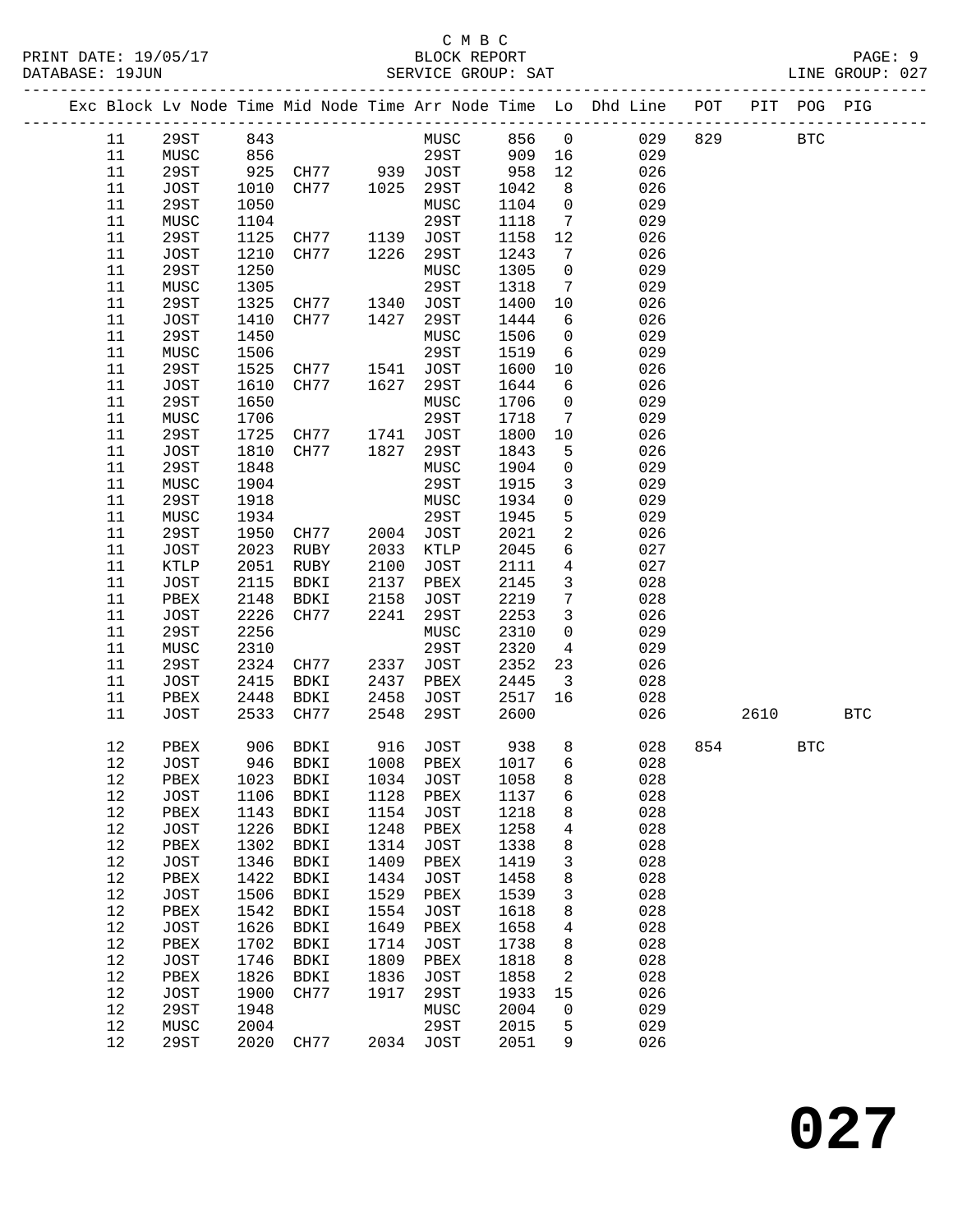#### C M B C DATABASE: 19JUN SERVICE GROUP: SAT

|  |    |      |      |             |      |             |         |                | Exc Block Lv Node Time Mid Node Time Arr Node Time Lo Dhd Line POT |     |          | PIT POG PIG |  |
|--|----|------|------|-------------|------|-------------|---------|----------------|--------------------------------------------------------------------|-----|----------|-------------|--|
|  | 12 | JOST | 2100 | CH77        | 2117 | 29ST        | 2131 19 |                | 026                                                                |     |          |             |  |
|  | 12 | 29ST | 2150 | CH77        | 2203 | JOST        | 2220    |                | 026                                                                |     | 2228 BTC |             |  |
|  |    |      |      |             |      |             |         |                |                                                                    |     |          |             |  |
|  | 13 | JOST | 910  | CH77 925    |      | 29ST        | 942     | 8              | 026                                                                | 859 |          | <b>BTC</b>  |  |
|  | 13 | 29ST | 950  |             |      | MUSC        | 1004    | $\mathsf{O}$   | 029                                                                |     |          |             |  |
|  | 13 | MUSC | 1004 |             |      | 29ST        | 1018    | $7^{\circ}$    | 029                                                                |     |          |             |  |
|  | 13 | 29ST | 1025 | CH77        | 1039 | JOST        | 1058    | 12             | 026                                                                |     |          |             |  |
|  | 13 | JOST | 1110 | CH77        | 1126 | 29ST        | 1143    | 7              | 026                                                                |     |          |             |  |
|  | 13 | 29ST | 1150 |             |      | MUSC        | 1205    | $\mathbf 0$    | 029                                                                |     |          |             |  |
|  | 13 | MUSC | 1205 |             |      | 29ST        | 1219    | 6              | 029                                                                |     |          |             |  |
|  | 13 | 29ST | 1225 | CH77        | 1240 | JOST        | 1300    | 10             | 026                                                                |     |          |             |  |
|  | 13 | JOST | 1310 | CH77        | 1327 | 29ST        | 1344    | 6              | 026                                                                |     |          |             |  |
|  | 13 | 29ST | 1350 |             |      | MUSC        | 1406    | $\mathbf 0$    | 029                                                                |     |          |             |  |
|  | 13 | MUSC | 1406 |             |      | 29ST        | 1419    | 6              | 029                                                                |     |          |             |  |
|  | 13 | 29ST | 1425 | CH77        | 1441 | <b>JOST</b> | 1501    | 9              | 026                                                                |     |          |             |  |
|  | 13 | JOST | 1510 | CH77        | 1527 | 29ST        | 1544    | 6              | 026                                                                |     |          |             |  |
|  | 13 | 29ST | 1550 |             |      | MUSC        | 1606    | $\mathbf 0$    | 029                                                                |     |          |             |  |
|  | 13 | MUSC | 1606 |             |      | 29ST        | 1619    | 6              | 029                                                                |     |          |             |  |
|  | 13 | 29ST | 1625 | CH77        | 1641 | JOST        | 1700    | 10             | 026                                                                |     |          |             |  |
|  | 13 | JOST | 1710 | CH77        | 1727 | 29ST        | 1743    | 7              | 026                                                                |     |          |             |  |
|  | 13 | 29ST | 1750 |             |      | MUSC        | 1806    | $\overline{0}$ | 029                                                                |     |          |             |  |
|  | 13 | MUSC | 1806 |             |      | 29ST        | 1818    | 2              | 029                                                                |     |          |             |  |
|  | 13 | 29ST | 1820 | CH77        | 1836 | JOST        | 1854    | 21             | 026                                                                |     |          |             |  |
|  | 13 | JOST | 1915 | <b>BDKI</b> | 1938 | PBEX        | 1946    | 2              | 028                                                                |     |          |             |  |
|  | 13 | PBEX | 1948 | BDKI        | 1958 | JOST        | 2019    | 11             | 028                                                                |     |          |             |  |
|  | 13 | JOST | 2030 | CH77        | 2047 | 29ST        | 2101    | 17             | 026                                                                |     |          |             |  |
|  | 13 | 29ST | 2118 |             |      | MUSC        | 2132    | $\overline{0}$ | 029                                                                |     |          |             |  |

13 29ST 2524 CH77 2536 JOST 2550 026 2558 BTC

13 MUSC 2132 29ST 2143 12 029<br>
13 29ST 2155 MUSC 2209 0 029<br>
13 MUSC 2209 29ST 2219 9 029

13 MUSC 2509 29ST 2519 5 029

 13 29ST 2155 MUSC 2209 0 029 13 MUSC 2209 29ST 2219 9 029 13 29ST 2228 CH77 2241 JOST 2256 19 026 13 JOST 2315 BDKI 2337 PBEX 2345 3 028 13 PBEX 2348 BDKI 2358 JOST 2417 9 028 13 JOST 2426 CH77 2441 29ST 2453 3 026 13 29ST 2456 MUSC 2509 0 029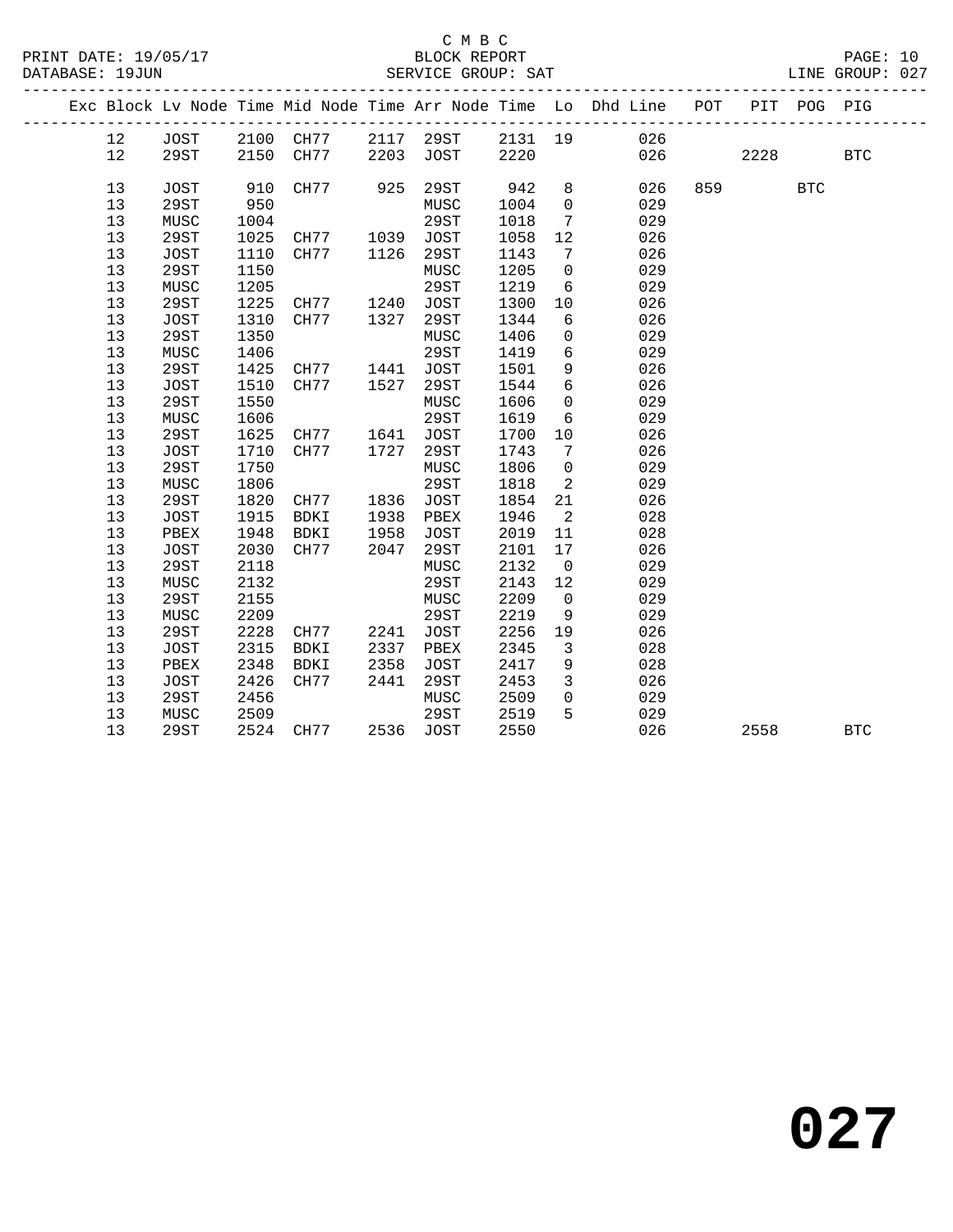|              |      |      |          |      |             |         |             | Exc Block Lv Node Time Mid Node Time Arr Node Time Lo Dhd Line POT PIT POG PIG |     |      |     |            |  |
|--------------|------|------|----------|------|-------------|---------|-------------|--------------------------------------------------------------------------------|-----|------|-----|------------|--|
| PN 91        | 29ST |      | 934 REBY | 941  | PNE         | 952 3   |             | 016                                                                            | 920 |      | BTC |            |  |
| PN 91        | PNE  | 955  | REBY     | 1006 | 29ST        | 1014    | $5^{\circ}$ | 016                                                                            |     |      |     |            |  |
| PN 91        | 29ST | 1019 | REBY     | 1026 | PNE         | 1037 18 |             | 016                                                                            |     |      |     |            |  |
| <b>PN 91</b> | PNE  | 1055 | REBY     | 1106 | 29ST        | 1114    | $-5$        | 016                                                                            |     |      |     |            |  |
| PN 91        | 29ST | 1119 | REBY     | 1126 | PNE         | 1137    | 18          | 016                                                                            |     |      |     |            |  |
| <b>PN 91</b> | PNE  | 1155 | REBY     | 1206 | 29ST        | 1214    | 5           | 016                                                                            |     |      |     |            |  |
| <b>PN 91</b> | 29ST | 1219 | REBY     | 1226 | PNE         | 1237    | 18          | 016                                                                            |     |      |     |            |  |
| PN 91        | PNE  | 1255 | REBY     | 1306 | 29ST        | 1314    | 5           | 016                                                                            |     |      |     |            |  |
| PN 91        | 29ST | 1319 | REBY     | 1326 | PNE         | 1337    | 18          | 016                                                                            |     |      |     |            |  |
| <b>PN 91</b> | PNE  | 1355 | REBY     | 1406 | 29ST        | 1414    | $5^{\circ}$ | 016                                                                            |     |      |     |            |  |
| <b>PN 91</b> | 29ST | 1419 | REBY     | 1426 | PNE         | 1437    | 18          | 016                                                                            |     |      |     |            |  |
| <b>PN 91</b> | PNE  | 1455 | REBY     | 1506 | 29ST        | 1514    | $5^{\circ}$ | 016                                                                            |     |      |     |            |  |
| <b>PN 91</b> | 29ST | 1519 | REBY     | 1526 | PNE         | 1537    | 18          | 016                                                                            |     |      |     |            |  |
| <b>PN 91</b> | PNE  | 1555 | REBY     | 1606 | 29ST        | 1614    | 5           | 016                                                                            |     |      |     |            |  |
| <b>PN 91</b> | 29ST | 1619 | REBY     | 1626 | PNE         | 1637    | 18          | 016                                                                            |     |      |     |            |  |
| <b>PN 91</b> | PNE  | 1655 | REBY     | 1706 | 29ST        | 1714    | $-5$        | 016                                                                            |     |      |     |            |  |
| <b>PN 91</b> | 29ST | 1719 | REBY     | 1726 | PNE         | 1737    | 18          | 016                                                                            |     |      |     |            |  |
| <b>PN 91</b> | PNE  | 1755 | REBY     | 1806 | 29ST        | 1814    | $-5$        | 016                                                                            |     |      |     |            |  |
| <b>PN 91</b> | 29ST | 1819 | REBY     | 1826 | PNE         | 1837    | 18          | 016                                                                            |     |      |     |            |  |
| PN 91        | PNE  | 1855 | REBY     | 1906 | 29ST        | 1914    | - 5         | 016                                                                            |     |      |     |            |  |
| <b>PN 91</b> | 29ST | 1919 | REBY     | 1926 | PNE         | 1937    | 13          | 016                                                                            |     |      |     |            |  |
| PN 91        | PNE  | 1950 | REBY     | 2001 | 29ST        | 2009    | 6           | 016                                                                            |     |      |     |            |  |
| PN 91        | 29ST | 2015 | REBY     | 2022 | PNE         | 2033    | 5           | 016                                                                            |     |      |     |            |  |
| <b>PN 91</b> | PNE  | 2038 | REBY     | 2049 | 29ST        | 2057    | 6           | 016                                                                            |     |      |     |            |  |
| <b>PN 91</b> | 29ST | 2103 | REBY     | 2110 | PNE         | 2121    | 5           | 016                                                                            |     |      |     |            |  |
| <b>PN 91</b> | PNE  | 2126 | REBY     | 2137 | 29ST        | 2145    | 6           | 016                                                                            |     |      |     |            |  |
| <b>PN 91</b> | 29ST | 2151 | REBY     | 2158 | PNE         | 2209    | 5           | 016                                                                            |     |      |     |            |  |
| <b>PN 91</b> | PNE  | 2214 | REBY     | 2225 | 29ST        | 2233    | 6           | 016                                                                            |     |      |     |            |  |
| PN 91        | 29ST | 2239 | REBY     | 2246 | PNE         | 2257    | 5           | 016                                                                            |     |      |     |            |  |
| PN 91        | PNE  | 2302 | REBY     | 2313 | 29ST        | 2321    | 6           | 016                                                                            |     |      |     |            |  |
| PN 91        | 29ST | 2327 | REBY     | 2334 | ${\rm PNE}$ | 2345    | 8           | 016                                                                            |     |      |     |            |  |
| <b>PN 91</b> | PNE  | 2353 | REBY     | 2404 | 29ST        | 2412    |             | 016                                                                            |     | 2422 |     | <b>BTC</b> |  |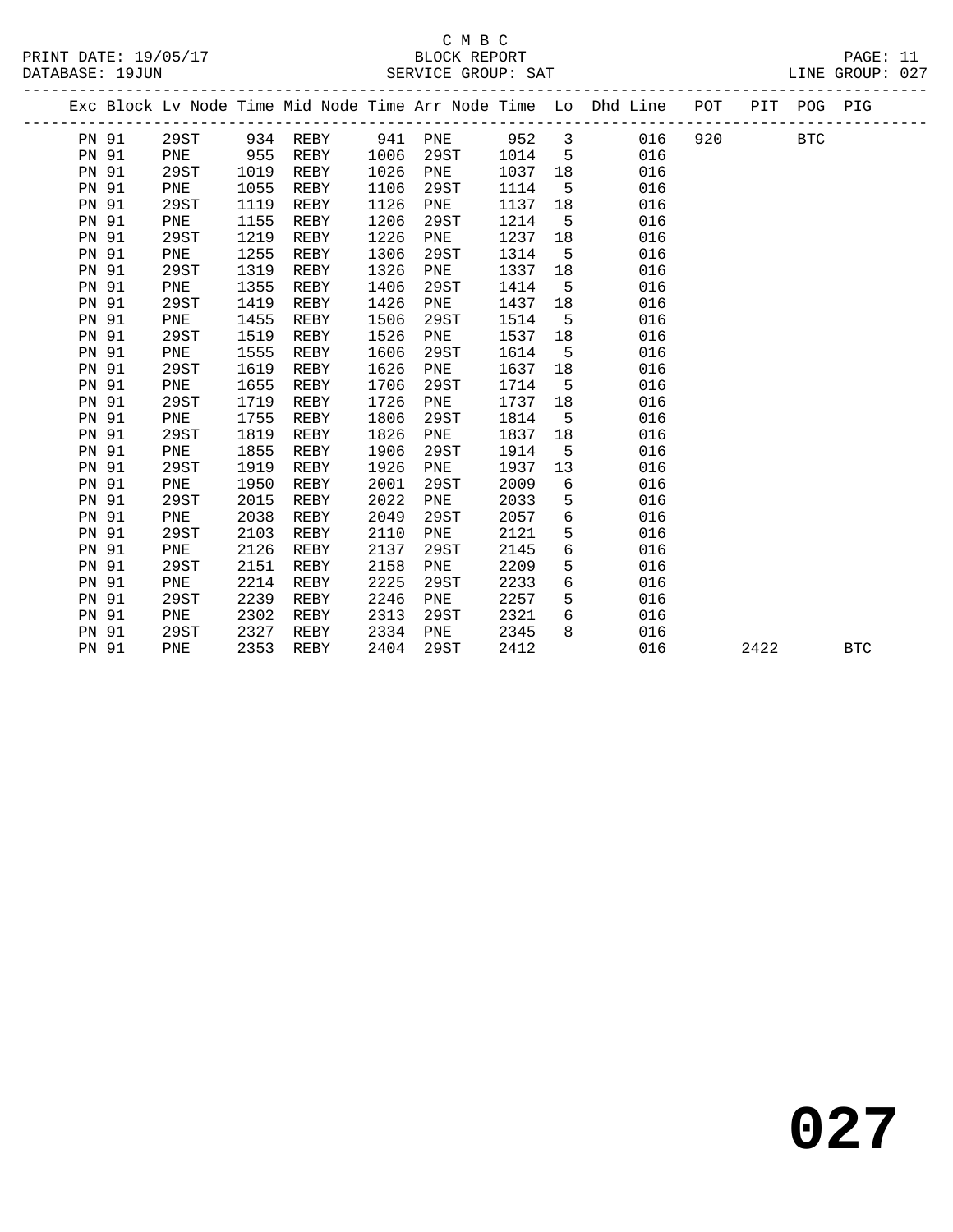#### C M B C<br>BLOCK REPORT SERVICE GROUP: SAT

|              |      |      |          |         |      |        |             | Exc Block Lv Node Time Mid Node Time Arr Node Time Lo Dhd Line POT |     |      | PIT POG PIG |            |
|--------------|------|------|----------|---------|------|--------|-------------|--------------------------------------------------------------------|-----|------|-------------|------------|
| PN 92        | 29ST |      | 949 REBY | 956 PNE |      | 1007 3 |             | 016                                                                | 935 |      | <b>BTC</b>  |            |
| <b>PN 92</b> | PNE  | 1010 | REBY     | 1021    | 29ST | 1029   | $5^{\circ}$ | 016                                                                |     |      |             |            |
| <b>PN 92</b> | 29ST | 1034 | REBY     | 1041    | PNE  | 1052   | 18          | 016                                                                |     |      |             |            |
| PN 92        | PNE  | 1110 | REBY     | 1121    | 29ST | 1129   | $5^{\circ}$ | 016                                                                |     |      |             |            |
| PN 92        | 29ST | 1134 | REBY     | 1141    | PNE  | 1152   | 18          | 016                                                                |     |      |             |            |
| PN 92        | PNE  | 1210 | REBY     | 1221    | 29ST | 1229   | 5           | 016                                                                |     |      |             |            |
| PN 92        | 29ST | 1234 | REBY     | 1241    | PNE  | 1252   | 18          | 016                                                                |     |      |             |            |
| <b>PN 92</b> | PNE  | 1310 | REBY     | 1321    | 29ST | 1329   | 5           | 016                                                                |     |      |             |            |
| <b>PN 92</b> | 29ST | 1334 | REBY     | 1341    | PNE  | 1352   | 18          | 016                                                                |     |      |             |            |
| <b>PN 92</b> | PNE  | 1410 | REBY     | 1421    | 29ST | 1429   | $5^{\circ}$ | 016                                                                |     |      |             |            |
| PN 92        | 29ST | 1434 | REBY     | 1441    | PNE  | 1452   | 18          | 016                                                                |     |      |             |            |
| PN 92        | PNE  | 1510 | REBY     | 1521    | 29ST | 1529   | $5^{\circ}$ | 016                                                                |     |      |             |            |
| PN 92        | 29ST | 1534 | REBY     | 1541    | PNE  | 1552   | 18          | 016                                                                |     |      |             |            |
| PN 92        | PNE  | 1610 | REBY     | 1621    | 29ST | 1629   | 5           | 016                                                                |     |      |             |            |
| <b>PN 92</b> | 29ST | 1634 | REBY     | 1641    | PNE  | 1652   | 18          | 016                                                                |     |      |             |            |
| <b>PN 92</b> | PNE  | 1710 | REBY     | 1721    | 29ST | 1729   | $5^{\circ}$ | 016                                                                |     |      |             |            |
| <b>PN 92</b> | 29ST | 1734 | REBY     | 1741    | PNE  | 1752   | 18          | 016                                                                |     |      |             |            |
| <b>PN 92</b> | PNE  | 1810 | REBY     | 1821    | 29ST | 1829   | $5^{\circ}$ | 016                                                                |     |      |             |            |
| PN 92        | 29ST | 1834 | REBY     | 1841    | PNE  | 1852   | 18          | 016                                                                |     |      |             |            |
| PN 92        | PNE  | 1910 | REBY     | 1921    | 29ST | 1929   | 5           | 016                                                                |     |      |             |            |
| PN 92        | 29ST | 1934 | REBY     | 1941    | PNE  | 1952   | 10          | 016                                                                |     |      |             |            |
| <b>PN 92</b> | PNE  | 2002 | REBY     | 2013    | 29ST | 2021   | 6           | 016                                                                |     |      |             |            |
| <b>PN 92</b> | 29ST | 2027 | REBY     | 2034    | PNE  | 2045   | 5           | 016                                                                |     |      |             |            |
| <b>PN 92</b> | PNE  | 2050 | REBY     | 2101    | 29ST | 2109   | 6           | 016                                                                |     |      |             |            |
| <b>PN 92</b> | 29ST | 2115 | REBY     | 2122    | PNE  | 2133   | 5           | 016                                                                |     |      |             |            |
| PN 92        | PNE  | 2138 | REBY     | 2149    | 29ST | 2157   | 6           | 016                                                                |     |      |             |            |
| PN 92        | 29ST | 2203 | REBY     | 2210    | PNE  | 2221   | 5           | 016                                                                |     |      |             |            |
| PN 92        | PNE  | 2226 | REBY     | 2237    | 29ST | 2245   | 6           | 016                                                                |     |      |             |            |
| PN 92        | 29ST | 2251 | REBY     | 2258    | PNE  | 2309   | 5           | 016                                                                |     |      |             |            |
| PN 92        | PNE  | 2314 | REBY     | 2325    | 29ST | 2333   | 6           | 016                                                                |     |      |             |            |
| PN 92        | 29ST | 2339 | REBY     | 2346    | PNE  | 2357   | 11          | 016                                                                |     |      |             |            |
| PN 92        | PNE  | 2408 | REBY     | 2419    | 29ST | 2427   |             | 016                                                                |     | 2437 |             | <b>BTC</b> |
|              |      |      |          |         |      |        |             |                                                                    |     |      |             |            |

**027**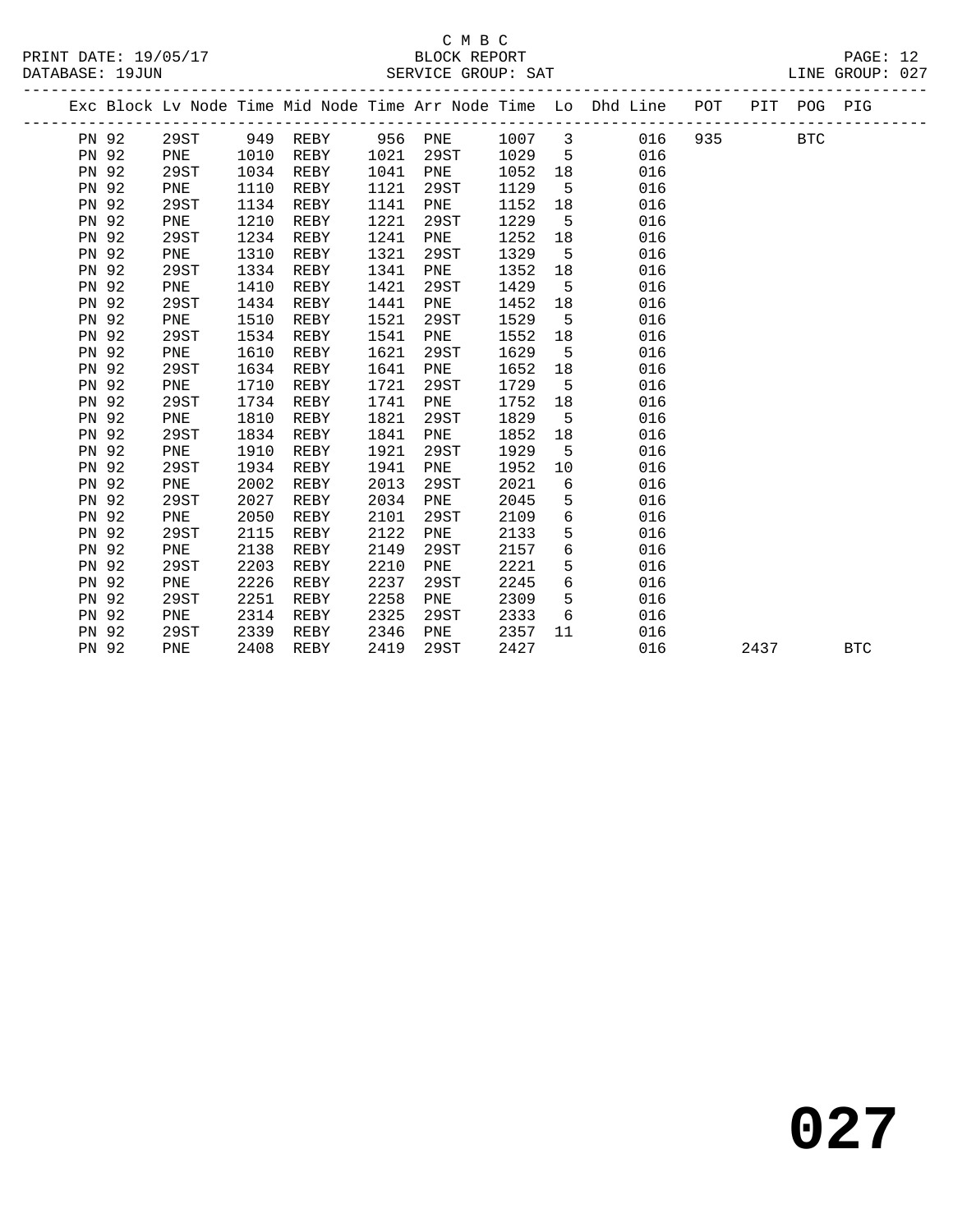|       |      |      |             |      |          |      |             | Exc Block Lv Node Time Mid Node Time Arr Node Time Lo Dhd Line POT |     |      | PIT POG PIG |            |
|-------|------|------|-------------|------|----------|------|-------------|--------------------------------------------------------------------|-----|------|-------------|------------|
| PN 93 | 29ST |      | $1004$ REBY |      | 1011 PNE | 1022 |             | $\overline{\mathbf{3}}$<br>016                                     | 950 |      | BTC         |            |
| PN 93 | PNE  | 1025 | REBY        | 1036 | 29ST     | 1044 | $5^{\circ}$ | 016                                                                |     |      |             |            |
| PN 93 | 29ST | 1049 | REBY        | 1056 | PNE      | 1107 | 18          | 016                                                                |     |      |             |            |
| PN 93 | PNE  | 1125 | REBY        | 1136 | 29ST     | 1144 | $5^{\circ}$ | 016                                                                |     |      |             |            |
| PN 93 | 29ST | 1149 | REBY        | 1156 | PNE      | 1207 | 18          | 016                                                                |     |      |             |            |
| PN 93 | PNE  | 1225 | REBY        | 1236 | 29ST     | 1244 | 5           | 016                                                                |     |      |             |            |
| PN 93 | 29ST | 1249 | REBY        | 1256 | PNE      | 1307 | 18          | 016                                                                |     |      |             |            |
| PN 93 | PNE  | 1325 | REBY        | 1336 | 29ST     | 1344 | 5           | 016                                                                |     |      |             |            |
| PN 93 | 29ST | 1349 | REBY        | 1356 | PNE      | 1407 | 18          | 016                                                                |     |      |             |            |
| PN 93 | PNE  | 1425 | REBY        | 1436 | 29ST     | 1444 | 5           | 016                                                                |     |      |             |            |
| PN 93 | 29ST | 1449 | REBY        | 1456 | PNE      | 1507 | 18          | 016                                                                |     |      |             |            |
| PN 93 | PNE  | 1525 | REBY        | 1536 | 29ST     | 1544 | $5^{\circ}$ | 016                                                                |     |      |             |            |
| PN 93 | 29ST | 1549 | REBY        | 1556 | PNE      | 1607 | 18          | 016                                                                |     |      |             |            |
| PN 93 | PNE  | 1625 | REBY        | 1636 | 29ST     | 1644 | 5           | 016                                                                |     |      |             |            |
| PN 93 | 29ST | 1649 | REBY        | 1656 | PNE      | 1707 | 18          | 016                                                                |     |      |             |            |
| PN 93 | PNE  | 1725 | REBY        | 1736 | 29ST     | 1744 | 5           | 016                                                                |     |      |             |            |
| PN 93 | 29ST | 1749 | REBY        | 1756 | PNE      | 1807 | 18          | 016                                                                |     |      |             |            |
| PN 93 | PNE  | 1825 | REBY        | 1836 | 29ST     | 1844 | 5           | 016                                                                |     |      |             |            |
| PN 93 | 29ST | 1849 | REBY        | 1856 | PNE      | 1907 | 18          | 016                                                                |     |      |             |            |
| PN 93 | PNE  | 1925 | REBY        | 1936 | 29ST     | 1944 | 5           | 016                                                                |     |      |             |            |
| PN 93 | 29ST | 1949 | REBY        | 1956 | PNE      | 2007 | 7           | 016                                                                |     |      |             |            |
| PN 93 | PNE  | 2014 | REBY        | 2025 | 29ST     | 2033 | 6           | 016                                                                |     |      |             |            |
| PN 93 | 29ST | 2039 | REBY        | 2046 | PNE      | 2057 | 5           | 016                                                                |     |      |             |            |
| PN 93 | PNE  | 2102 | REBY        | 2113 | 29ST     | 2121 | 6           | 016                                                                |     |      |             |            |
| PN 93 | 29ST | 2127 | REBY        | 2134 | PNE      | 2145 | 5           | 016                                                                |     |      |             |            |
| PN 93 | PNE  | 2150 | REBY        | 2201 | 29ST     | 2209 | 6           | 016                                                                |     |      |             |            |
| PN 93 | 29ST | 2215 | REBY        | 2222 | PNE      | 2233 | 5           | 016                                                                |     |      |             |            |
| PN 93 | PNE  | 2238 | REBY        | 2249 | 29ST     | 2257 | 6           | 016                                                                |     |      |             |            |
| PN 93 | 29ST | 2303 | REBY        | 2310 | PNE      | 2321 | 5           | 016                                                                |     |      |             |            |
| PN 93 | PNE  | 2326 | REBY        | 2337 | 29ST     | 2345 | 6           | 016                                                                |     |      |             |            |
| PN 93 | 29ST | 2351 | REBY        | 2358 | PNE      | 2409 |             | 016                                                                |     | 2419 |             | <b>BTC</b> |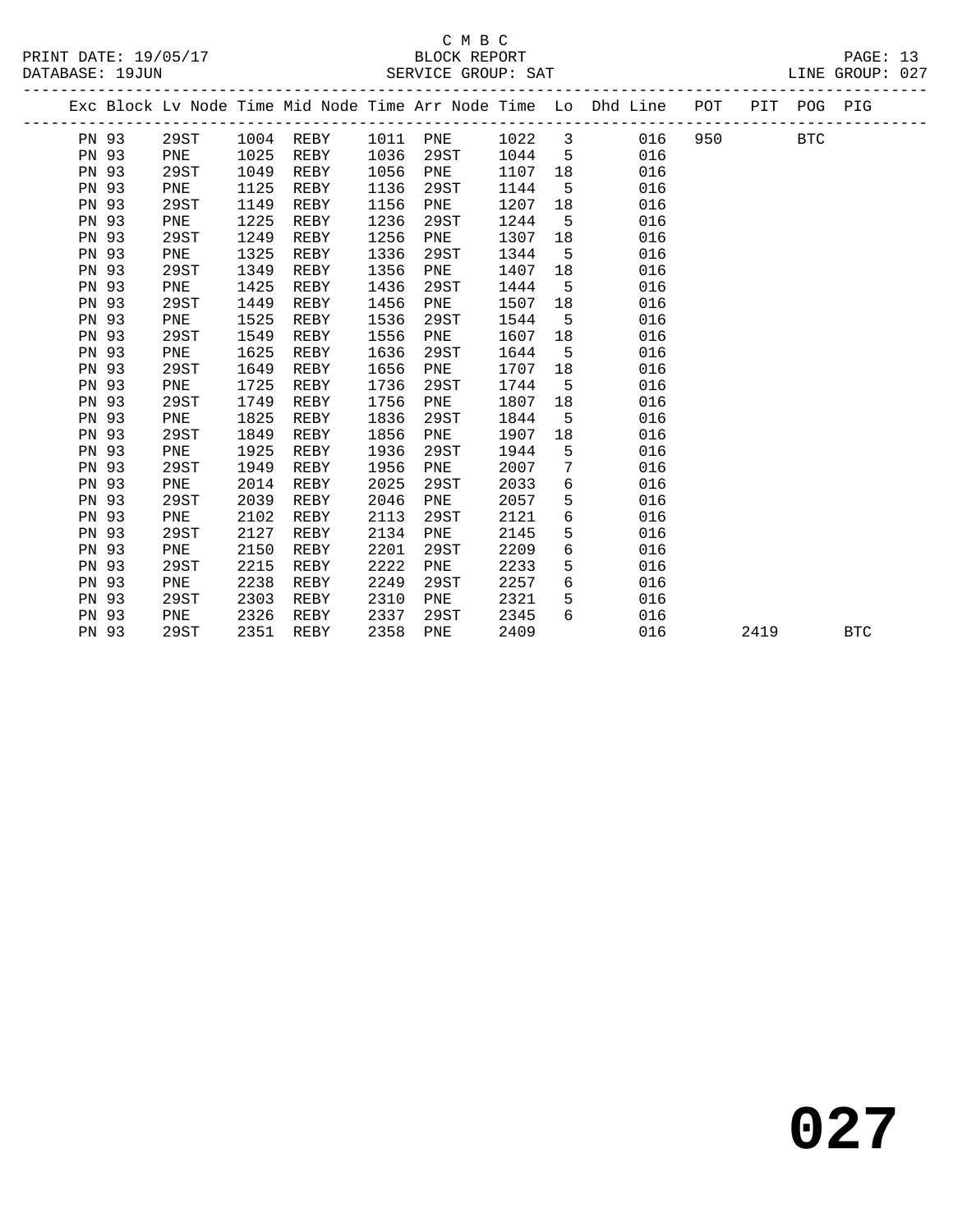|       |      |      |           |      |      |        |                | Exc Block Lv Node Time Mid Node Time Arr Node Time Lo Dhd Line POT PIT POG PIG |          |      |     |            |
|-------|------|------|-----------|------|------|--------|----------------|--------------------------------------------------------------------------------|----------|------|-----|------------|
| PN 94 | PNE  |      | 1040 REBY | 1051 | 29ST | 1059 5 |                |                                                                                | 016 1030 |      | BTC |            |
| PN 94 | 29ST | 1104 | REBY      | 1111 | PNE  | 1122   | 18             | 016                                                                            |          |      |     |            |
| PN 94 | PNE  | 1140 | REBY      | 1151 | 29ST | 1159   | 5              | 016                                                                            |          |      |     |            |
| PN 94 | 29ST | 1204 | REBY      | 1211 | PNE  | 1222   | 18             | 016                                                                            |          |      |     |            |
| PN 94 | PNE  | 1240 | REBY      | 1251 | 29ST | 1259   | 5 <sup>5</sup> | 016                                                                            |          |      |     |            |
| PN 94 | 29ST | 1304 | REBY      | 1311 | PNE  | 1322   | 18             | 016                                                                            |          |      |     |            |
| PN 94 | PNE  | 1340 | REBY      | 1351 | 29ST | 1359   | $5^{\circ}$    | 016                                                                            |          |      |     |            |
| PN 94 | 29ST | 1404 | REBY      | 1411 | PNE  | 1422   | 18             | 016                                                                            |          |      |     |            |
| PN 94 | PNE  | 1440 | REBY      | 1451 | 29ST | 1459   | 5              | 016                                                                            |          |      |     |            |
| PN 94 | 29ST | 1504 | REBY      | 1511 | PNE  | 1522   | 18             | 016                                                                            |          |      |     |            |
| PN 94 | PNE  | 1540 | REBY      | 1551 | 29ST | 1559   | 5              | 016                                                                            |          |      |     |            |
| PN 94 | 29ST | 1604 | REBY      | 1611 | PNE  | 1622   | 18             | 016                                                                            |          |      |     |            |
| PN 94 | PNE  | 1640 | REBY      | 1651 | 29ST | 1659   | $5^{\circ}$    | 016                                                                            |          |      |     |            |
| PN 94 | 29ST | 1704 | REBY      | 1711 | PNE  | 1722   | 18             | 016                                                                            |          |      |     |            |
| PN 94 | PNE  | 1740 | REBY      | 1751 | 29ST | 1759   | 5              | 016                                                                            |          |      |     |            |
| PN 94 | 29ST | 1804 | REBY      | 1811 | PNE  | 1822   | 18             | 016                                                                            |          |      |     |            |
| PN 94 | PNE  | 1840 | REBY      | 1851 | 29ST | 1859   | 5              | 016                                                                            |          |      |     |            |
| PN 94 | 29ST | 1904 | REBY      | 1911 | PNE  | 1922   | 18             | 016                                                                            |          |      |     |            |
| PN 94 | PNE  | 1940 | REBY      | 1951 | 29ST | 1959   | $\overline{4}$ | 016                                                                            |          |      |     |            |
| PN 94 | 29ST | 2003 | REBY      | 2010 | PNE  | 2021   | 5              | 016                                                                            |          |      |     |            |
| PN 94 | PNE  | 2026 | REBY      | 2037 | 29ST | 2045   | 6              | 016                                                                            |          |      |     |            |
| PN 94 | 29ST | 2051 | REBY      | 2058 | PNE  | 2109   | 5              | 016                                                                            |          |      |     |            |
| PN 94 | PNE  | 2114 | REBY      | 2125 | 29ST | 2133   | 6              | 016                                                                            |          |      |     |            |
| PN 94 | 29ST | 2139 | REBY      | 2146 | PNE  | 2157   | 5              | 016                                                                            |          |      |     |            |
| PN 94 | PNE  | 2202 | REBY      | 2213 | 29ST | 2221   | 6              | 016                                                                            |          |      |     |            |
| PN 94 | 29ST | 2227 | REBY      | 2234 | PNE  | 2245   | 5              | 016                                                                            |          |      |     |            |
| PN 94 | PNE  | 2250 | REBY      | 2301 | 29ST | 2309   | 6              | 016                                                                            |          |      |     |            |
| PN 94 | 29ST | 2315 | REBY      | 2322 | PNE  | 2333   | 5              | 016                                                                            |          |      |     |            |
| PN 94 | PNE  | 2338 | REBY      | 2349 | 29ST | 2357   |                | 016                                                                            |          | 2407 |     | <b>BTC</b> |
|       |      |      |           |      |      |        |                |                                                                                |          |      |     |            |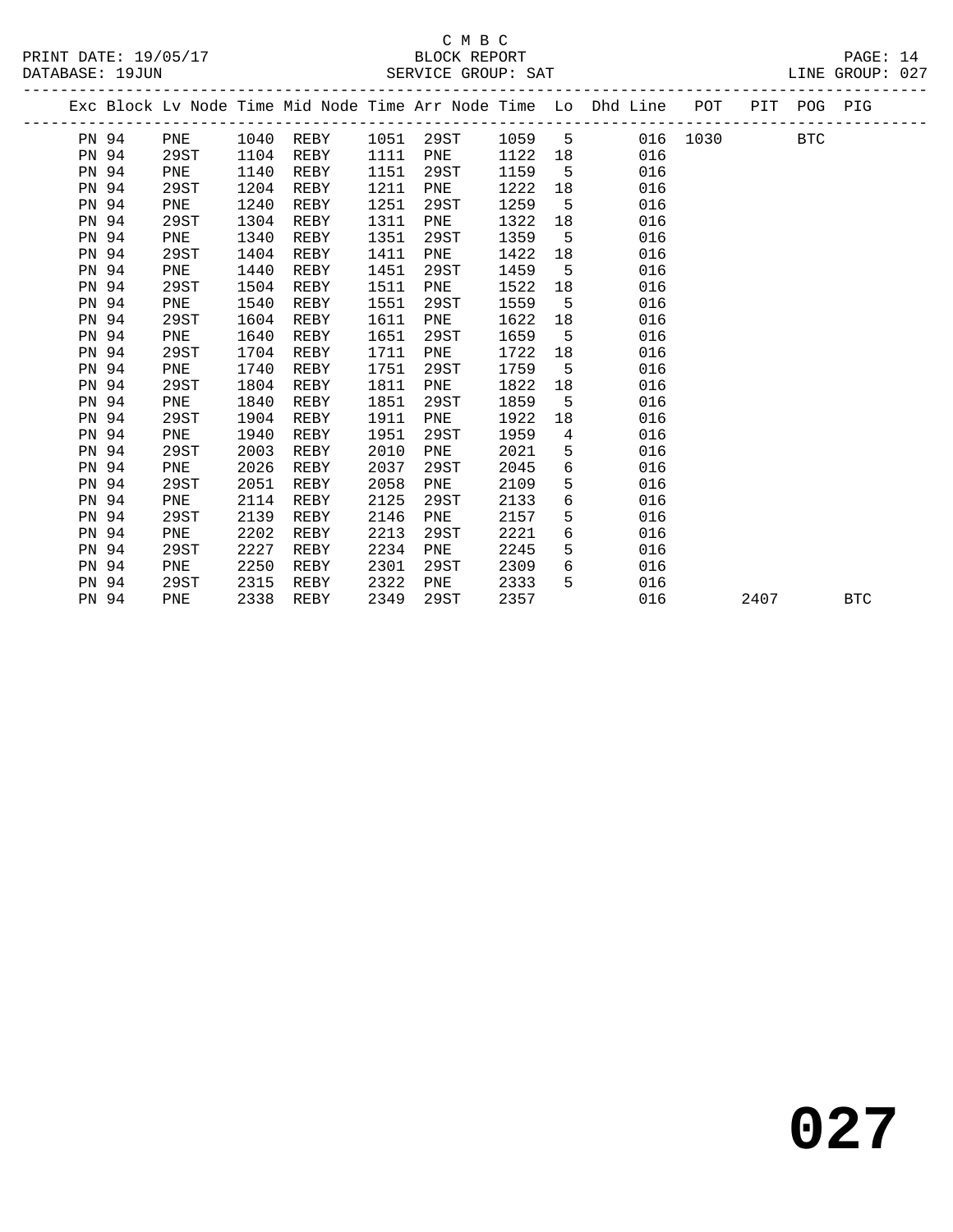|  | DATABASE: 19JUN                                                                                                                                    | PRINT DATE: 19/05/17                                                                                                                                                      |                                                                                                                                                         | 91.17 BLOCK REPORT PAGE: 15<br>SERVICE GROUP: SAT LINE GROUP: 095                                                                                                                                                                                                                                                                                                                                                                                                           |                                                                      |                                                                                                                                                             | C M B C                                                                                                                                                                             |                                                                                                                                           |                                                                     |                                                                                                                                                               |          |         |              |  |
|--|----------------------------------------------------------------------------------------------------------------------------------------------------|---------------------------------------------------------------------------------------------------------------------------------------------------------------------------|---------------------------------------------------------------------------------------------------------------------------------------------------------|-----------------------------------------------------------------------------------------------------------------------------------------------------------------------------------------------------------------------------------------------------------------------------------------------------------------------------------------------------------------------------------------------------------------------------------------------------------------------------|----------------------------------------------------------------------|-------------------------------------------------------------------------------------------------------------------------------------------------------------|-------------------------------------------------------------------------------------------------------------------------------------------------------------------------------------|-------------------------------------------------------------------------------------------------------------------------------------------|---------------------------------------------------------------------|---------------------------------------------------------------------------------------------------------------------------------------------------------------|----------|---------|--------------|--|
|  |                                                                                                                                                    | HODM HOWE & DUNSMUIR<br>PROD PRODUCTION STN<br>SUST SURREY CENTRAL STATION                                                                                                |                                                                                                                                                         | BDKI BOUNDARY & KITCHENER-NORTH BTC Burnaby Depot<br>BUB6 BURRARD STN HADU HASTINGS & DUTHIE-WEST<br>HK-E HASTINGS & KOOTENAY EB HK-W HASTINGS & KOOTENAY WB<br>MWST MEW WESTMINSTER STN SET OF THE CONTROL STN SET OF THE CONTROL STN SET OF THE CONTROL STN SET OF THE CONTROL STN SET OF THE CONTROL STN SET OF THE CONTROL STN SET OF THE CONTROL ST SET OF THE CONTROL STATE STRESS OF TH                                                                              |                                                                      |                                                                                                                                                             |                                                                                                                                                                                     |                                                                                                                                           |                                                                     |                                                                                                                                                               |          |         |              |  |
|  |                                                                                                                                                    |                                                                                                                                                                           |                                                                                                                                                         | Exc Block Lv Node Time Mid Node Time Arr Node Time Lo Dhd Line POT PIT POG PIG                                                                                                                                                                                                                                                                                                                                                                                              |                                                                      |                                                                                                                                                             |                                                                                                                                                                                     |                                                                                                                                           |                                                                     |                                                                                                                                                               |          |         |              |  |
|  | 31<br>31<br>31<br>31<br>31<br>31<br>31<br>31<br>31<br>31<br>31<br>31<br>31<br>31<br>31<br>31<br>31<br>31<br>31<br>31                               | SFU<br>PROD<br>SFU<br>BUB6<br>SFU<br>BUB6<br>SFU<br>BUB6<br>SFU<br>BUB6<br>SFU<br>BUB6<br>SFU<br>BUB6                                                                     | 1057<br>1457                                                                                                                                            | HODM 509 NWST 611 SUST 631 0 25 N19 447 BTC<br>PROD 656 SFU 709 5 145<br>PROD 656 SFU 709 5 145<br>SFU 714 HK-W 734 BUB6 759 8 095<br>BUB6 807 HK-E 826 SFU 848 11 095<br>SFU 859 HK-W 922 BUB6 948 10 095<br>BUB6 958 HK-E 1022 SFU 1044 13 095<br>1352 HK-W 1416 BUB6 1450<br>$HK-E$<br>1601 HK-W<br>1705 HK-E<br>1811 HK-W<br>1915 HK-E<br>2016 HK-W 2037 BUB6 2104 5 095<br>2109 HK-E 2133 SFU 2153 10 095<br>2203 HK-W 2224 BUB6 2249 3 095<br>2252 HK-E 2314 SFU 2334 | 1526<br>1942                                                         |                                                                                                                                                             | PROD 1112 0 145<br>SFU 1553<br>1625 BUB6 1659 6 095<br>1735 SFU 1800 11 095<br>1833 BUB6 1907<br>SFU 2004 12                                                                        |                                                                                                                                           | $7\overline{ }$<br>8 095<br>8 095<br>095                            | 095<br>095                                                                                                                                                    | 095 2353 |         | <b>BTC</b>   |  |
|  | 32<br>32<br>32<br>32<br>32<br>32<br>32<br>32<br>32<br>32<br>32<br>32<br>32<br>32<br>32<br>32<br>32<br>32<br>32<br>32<br>32<br>32<br>32<br>32<br>32 | BDKI<br>PROD<br>SFU<br>32 PROD 912<br>SFU<br>PROD<br>SFU<br>BUB6<br>SFU<br>BUB6<br>SFU<br>PROD<br>SFU<br>PROD<br>SFU<br>PROD<br>SFU<br>BUB6<br>${\tt SFU}$<br>BUB6<br>SFU | 458<br>827<br>857<br>942<br>957<br>1022<br>1122<br>1216<br>1321<br>1427<br>1443<br>1512<br>1528<br>1557<br>1613<br>1631<br>1735<br>1841<br>1939<br>2039 | SFU 519 HK-W 537 BUB6<br>BUB6 558 HK-E 613 SFU<br>SFU 633 HK-W 653 BUB6<br>BUB6 722 HK-E 739 SFU<br>SFU 812 PROD<br><b>SFU</b><br>HK-W<br>$HK-E$<br>$HK-W$<br>$HK-E$<br>$HK-W$<br>$HK-E$<br>$HK-W$<br>$HK-E$<br>$HK-W$                                                                                                                                                                                                                                                      | 1045<br>1146<br>1240<br>1350<br>1655<br>1805<br>1903<br>2006<br>2100 | SFU<br>PROD<br>PROD<br>PROD<br>SFU<br>BUB6<br>SFU<br>BUB6<br>SFU<br>PROD<br>SFU<br>PROD<br>SFU<br>PROD<br>${\rm SFU}$<br>BUB6<br>SFU<br>BUB6<br>SFU<br>BUB6 | 556<br>757 15<br>841 16<br>912<br>SFU 926 16<br>957<br>1014<br>1118<br>1208<br>1313<br>1415<br>1443<br>1500<br>1528<br>1545<br>1613<br>1627<br>1729<br>1830<br>1935<br>2028<br>2127 | $\overline{0}$<br>0<br>8<br>4<br>8<br>8<br>12<br>$\mathbf 0$<br>12<br>$\overline{0}$<br>12<br>$\mathbf 0$<br>4<br>6<br>11<br>4<br>11<br>6 | 517 2<br>$\overline{2}$<br>631 2<br>$713$ 9 095<br>827 0 145<br>145 | 095<br>095<br>095<br>095<br>145<br>145<br>145<br>145<br>095<br>095<br>095<br>095<br>145<br>145<br>145<br>145<br>145<br>145<br>095<br>095<br>095<br>095<br>095 |          | 457 BTC |              |  |
|  | 32                                                                                                                                                 | BUB6                                                                                                                                                                      | 2133                                                                                                                                                    | $HK-E$                                                                                                                                                                                                                                                                                                                                                                                                                                                                      | 2157                                                                 | SFU                                                                                                                                                         | 2217                                                                                                                                                                                |                                                                                                                                           |                                                                     | 095                                                                                                                                                           |          | 2236    | $_{\rm BTC}$ |  |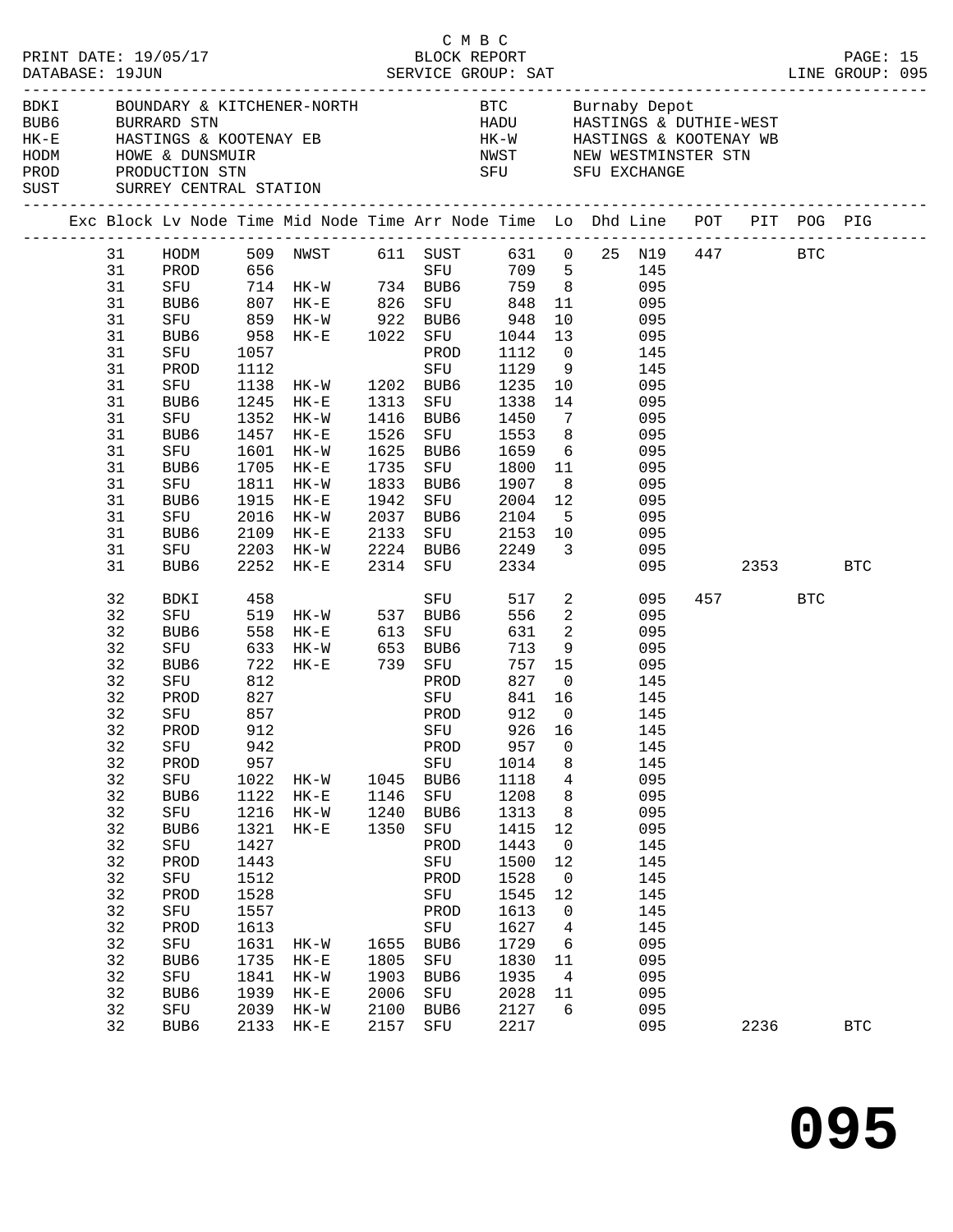#### C M B C<br>BLOCK REPORT SERVICE GROUP: SAT

|  |          |             |              |                                       |      |                  |              |                     | Exc Block Lv Node Time Mid Node Time Arr Node Time Lo Dhd Line POT PIT POG PIG |     |      |            |            |
|--|----------|-------------|--------------|---------------------------------------|------|------------------|--------------|---------------------|--------------------------------------------------------------------------------|-----|------|------------|------------|
|  | 33       | BDKI        |              | 509 HK-E                              |      | BUB6             | 531          | $\mathbf{3}$        | 095                                                                            | 508 |      | <b>BTC</b> |            |
|  | 33       | BUB6        |              | $534$ $HK-E$ $549$ $SFU$              |      |                  | 607          | 2                   | 095                                                                            |     |      |            |            |
|  | 33       | SFU         | 609          | ----<br>HK-W 627 BUB6<br>HK-E 708 SFU |      |                  | 645          | $\overline{7}$      | 095                                                                            |     |      |            |            |
|  | 33       | BUB6        | 652          |                                       |      |                  | 726          | 16                  | 095                                                                            |     |      |            |            |
|  | 33       | SFU         | 742          |                                       |      | PROD             | 757          | $\mathbf 0$         | 145                                                                            |     |      |            |            |
|  | 33       | PROD        | 757          |                                       |      | SFU              | 810          | 6                   | 145                                                                            |     |      |            |            |
|  | 33       | SFU         | 816          | $HK-W$                                | 837  | BUB6             | 902          | 5                   | 095                                                                            |     |      |            |            |
|  | 33       | BUB6        | 907          | $HK-E$                                | 930  | SFU              | 954          | $\overline{4}$      | 095                                                                            |     |      |            |            |
|  | 33       | SFU         | 958          | HK-W                                  | 1021 | BUB6             | 1054         | 4                   | 095                                                                            |     |      |            |            |
|  | 33       | BUB6        | 1058         | $HK-E$                                | 1122 | SFU              | 1144         | 8                   | 095                                                                            |     |      |            |            |
|  | 33       | SFU         | 1152         | HK-W                                  | 1216 | BUB6             | 1249         | 8                   | 095                                                                            |     |      |            |            |
|  | 33       | BUB6        | 1257         | $HK-E$                                | 1325 | SFU              | 1350         | 14                  | 095                                                                            |     |      |            |            |
|  | 33       | SFU         | 1404         | $HK-W$                                | 1428 | BUB6             | 1502         | 7                   | 095                                                                            |     |      |            |            |
|  | 33       | BUB6        | 1509         | $HK-E$                                | 1539 | SFU              | 1606         | 6                   | 095                                                                            |     |      |            |            |
|  | 33       | SFU         | 1612         |                                       |      | PROD             | 1628         | $\mathbf 0$         | 145                                                                            |     |      |            |            |
|  | 33       | PROD        | 1628         |                                       |      | SFU              | 1642         | 9                   | 145                                                                            |     |      |            |            |
|  | 33       | SFU         | 1651         | HK-W                                  |      | 1715 BUB6        | 1749         | 6                   | 095                                                                            |     |      |            |            |
|  | 33       | BUB6        | 1755         | $HK-E$                                | 1825 | SFU              | 1850         | 8                   | 095                                                                            |     |      |            |            |
|  | 33       | SFU         | 1858         |                                       |      | PROD             | 1914         | $\mathsf{O}$        | 145                                                                            |     |      |            |            |
|  | 33       | PROD        | 1914         |                                       |      | SFU              | 1928         | 12                  | 145                                                                            |     |      |            |            |
|  | 33       | SFU         | 1940         | $HK-W$                                | 2001 | BUB6<br>2058 SFU | 2028         | 6                   | 095                                                                            |     |      |            |            |
|  | 33<br>33 | BUB6        | 2034<br>2127 | $HK-E$                                |      | PROD             | 2118<br>2142 | 9<br>$\overline{0}$ | 095<br>145                                                                     |     |      |            |            |
|  | 33       | SFU<br>PROD | 2142         |                                       |      | SFU              | 2155         | 17                  | 145                                                                            |     |      |            |            |
|  | 33       | SFU         | 2212         |                                       |      | PROD             | 2227         | $\overline{0}$      | 145                                                                            |     |      |            |            |
|  | 33       | PROD        | 2227         |                                       |      | SFU              | 2240         | 12                  | 145                                                                            |     |      |            |            |
|  | 33       | SFU         | 2252         | $HK-W$                                |      | 2313 BUB6        | 2338         | 12                  | 095                                                                            |     |      |            |            |
|  | 33       | BUB6        | 2350         | $HK-E$                                | 2412 | SFU              | 2432         |                     | 095                                                                            |     | 2451 |            | <b>BTC</b> |
|  |          |             |              |                                       |      |                  |              |                     |                                                                                |     |      |            |            |
|  | 34       | HADU        | 558          | HK-W                                  | 609  | BUB6             | 628          | 2                   | 095                                                                            | 545 |      | <b>BTC</b> |            |
|  | 34       | BUB6        | 630          | $HK-E$                                | 646  | SFU              | 704          | 8                   | 095                                                                            |     |      |            |            |
|  | 34       | SFU         | 712          |                                       |      | PROD             | 726          | $\mathbf 0$         | 145                                                                            |     |      |            |            |
|  | 34       | PROD        | 726          |                                       |      | SFU              | 739          | $7\phantom{.0}$     | 145                                                                            |     |      |            |            |
|  | 34       | SFU         | 746          | HK-W                                  | 807  | BUB6             | 832          | 5                   | 095                                                                            |     |      |            |            |
|  | 34       | BUB6        | 837          | $HK-E$                                | 857  | SFU              | 920          | 11                  | 095                                                                            |     |      |            |            |
|  | 34       | SFU         | 931          | $HK-W$                                |      | 954 BUB6         | 1027         | 7                   | 095                                                                            |     |      |            |            |
|  | 34       | BUB6        | 1034         | $HK-E$                                |      | 1058 SFU         | 1120         | 9                   | 095                                                                            |     |      |            |            |
|  | 34       | SFU         | 1129         | $HK-W$                                |      | 1154 BUB6        | 1227         | 6                   | 095                                                                            |     |      |            |            |
|  | 34       | BUB6        | 1233         | $HK-E$                                | 1301 | SFU              | 1326         | 14                  | 095                                                                            |     |      |            |            |
|  | 34       | SFU         | 1340         | HK-W                                  | 1404 | BUB6             | 1438         | $7\overline{ }$     | 095                                                                            |     |      |            |            |
|  | 34       | BUB6        | 1445         | $HK-E$                                |      | 1514 SFU         | 1541         | $10\,$              | 095                                                                            |     |      |            |            |
|  | 34       | SFU         | 1551         | HK-W                                  | 1615 | BUB6             | 1648         | 7                   | 095                                                                            |     |      |            |            |
|  | 34       | BUB6        | 1655         | $HK-E$                                | 1725 | SFU              | 1750         | 7                   | 095                                                                            |     |      |            |            |
|  | 34       | SFU         | 1757         |                                       |      | PROD             | 1813         | $\mathbf 0$         | 145                                                                            |     |      |            |            |
|  | 34       | PROD        | 1813         |                                       |      | SFU              | 1827         | 4                   | 145                                                                            |     |      |            |            |
|  | 34       | SFU         | 1831         | HK-W                                  |      | 1853 BUB6        | 1925         | $\overline{3}$      | 095                                                                            |     |      |            |            |

34 BUB6 1928 HK-E 1955 095 1959 BTC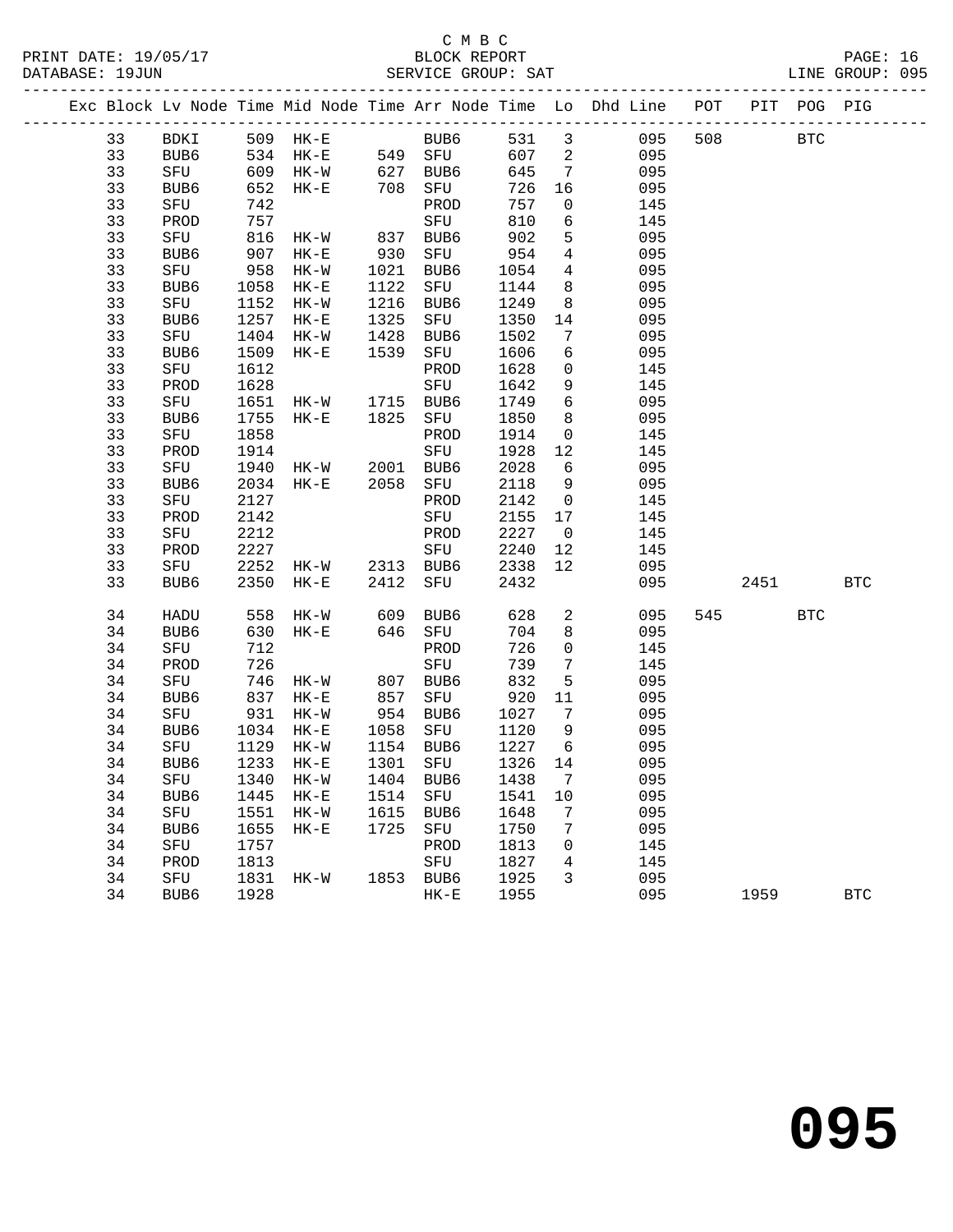#### C M B C<br>BLOCK REPORT SERVICE GROUP: SAT

|  |    |      |      | Exc Block Lv Node Time Mid Node Time Arr Node Time Lo Dhd Line POT |      |      |      |                 |          |       |           |      | PIT POG PIG |            |
|--|----|------|------|--------------------------------------------------------------------|------|------|------|-----------------|----------|-------|-----------|------|-------------|------------|
|  | 35 | BDKI | 636  |                                                                    |      | SFU  | 655  |                 |          | 2 095 | 635 — 100 |      | <b>BTC</b>  |            |
|  | 35 | SFU  | 657  |                                                                    |      | PROD | 711  |                 | $\Omega$ | 145   |           |      |             |            |
|  | 35 | PROD | 711  |                                                                    |      | SFU  | 724  | 6               |          | 145   |           |      |             |            |
|  | 35 | SFU  | 730  | $HK-W$                                                             | 750  | BUB6 | 815  | 7               |          | 095   |           |      |             |            |
|  | 35 | BUB6 | 822  | $HK-E$                                                             | 842  | SFU  | 905  | 10              |          | 095   |           |      |             |            |
|  | 35 | SFU  | 915  | HK-W                                                               | 938  | BUB6 | 1006 | 16              |          | 095   |           |      |             |            |
|  | 35 | BUB6 | 1022 | $HK-E$                                                             | 1046 | SFU  | 1107 | 10              |          | 095   |           |      |             |            |
|  | 35 | SFU  | 1117 | HK-W                                                               | 1142 | BUB6 | 1215 | 6               |          | 095   |           |      |             |            |
|  | 35 | BUB6 | 1221 | $HK-E$                                                             | 1249 | SFU  | 1314 | 13              |          | 095   |           |      |             |            |
|  | 35 | SFU  | 1327 |                                                                    |      | PROD | 1343 | $\overline{0}$  |          | 145   |           |      |             |            |
|  | 35 | PROD | 1343 |                                                                    |      | SFU  | 1400 | 16              |          | 145   |           |      |             |            |
|  | 35 | SFU  | 1416 | HK-W 1440                                                          |      | BUB6 | 1514 | $7\phantom{.0}$ |          | 095   |           |      |             |            |
|  | 35 | BUB6 | 1521 | $HK-E$                                                             | 1551 | SFU  | 1618 | 9               |          | 095   |           |      |             |            |
|  | 35 | SFU  | 1627 |                                                                    |      | PROD | 1643 | $\mathbf 0$     |          | 145   |           |      |             |            |
|  | 35 | PROD | 1643 |                                                                    |      | SFU  | 1657 | $4\overline{ }$ |          | 145   |           |      |             |            |
|  | 35 | SFU  | 1701 | HK-W 1725                                                          |      | BUB6 | 1759 | 6               |          | 095   |           |      |             |            |
|  | 35 | BUB6 | 1805 | $HK-E$                                                             | 1834 | SFU  | 1856 | 8               |          | 095   |           |      |             |            |
|  | 35 | SFU  | 1904 | HK-W                                                               | 1926 | BUB6 | 1954 | 7               |          | 095   |           |      |             |            |
|  | 35 | BUB6 | 2001 | $HK-E$                                                             | 2025 | SFU  | 2045 | 12              |          | 095   |           |      |             |            |
|  | 35 | SFU  | 2057 |                                                                    |      | PROD | 2112 | $\overline{0}$  |          | 145   |           |      |             |            |
|  | 35 | PROD | 2112 |                                                                    |      | SFU  | 2125 | 14              |          | 145   |           |      |             |            |
|  | 35 | SFU  | 2139 | HK-W                                                               | 2200 | BUB6 | 2227 | 8               |          | 095   |           |      |             |            |
|  | 35 | BUB6 | 2235 | HK-E                                                               | 2257 | SFU  | 2317 | 5               |          | 095   |           |      |             |            |
|  | 35 | SFU  | 2322 | HK-W                                                               | 2342 | BUB6 | 2407 | 13              |          | 095   |           |      |             |            |
|  | 35 | BUB6 | 2420 | $HK-E$                                                             | 2440 | SFU  | 2500 | 9               | 30       | 095   |           |      |             |            |
|  | 35 | HODM | 2539 | NWST                                                               | 2641 | SUST | 2701 |                 |          | N19   |           | 2731 |             | <b>BTC</b> |

**095**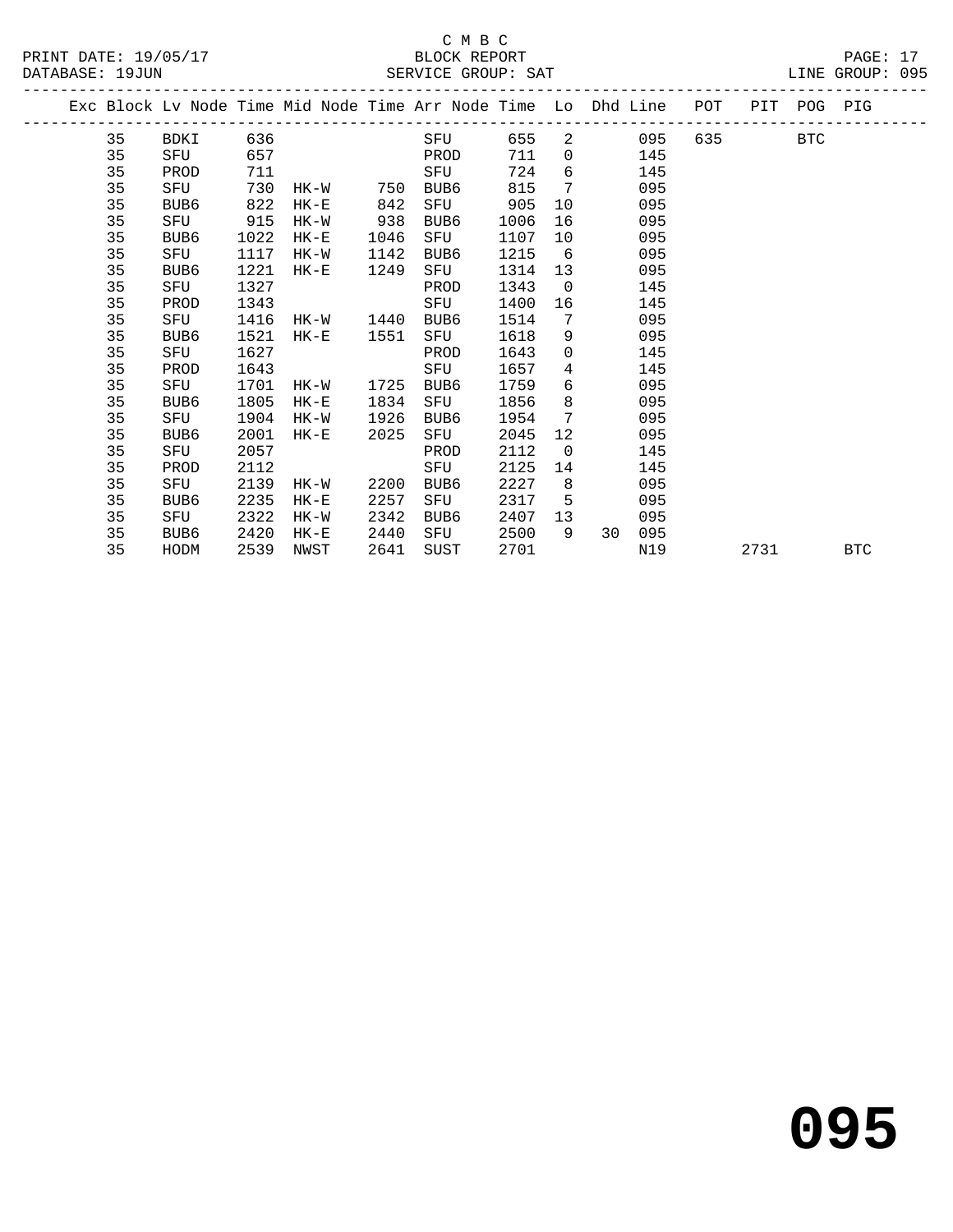#### C M B C<br>BLOCK REPORT DATABASE: 19JUN SERVICE GROUP: SAT

|  |    |      |      |                |      |                       |      |                 | Exc Block Lv Node Time Mid Node Time Arr Node Time Lo Dhd Line POT PIT POG PIG |         |  |  |
|--|----|------|------|----------------|------|-----------------------|------|-----------------|--------------------------------------------------------------------------------|---------|--|--|
|  | 36 |      |      |                |      | SFU 657 HK-W 717 BUB6 |      |                 | 740 12<br>095                                                                  | 635 BTC |  |  |
|  | 36 | BUB6 | 752  | $HK-E$ 811     |      | SFU                   | 829  |                 | 13<br>095                                                                      |         |  |  |
|  | 36 | SFU  | 842  |                |      | PROD                  | 857  |                 | 145<br>$\overline{0}$                                                          |         |  |  |
|  | 36 | PROD | 857  |                |      | SFU                   | 911  | 16              | 145                                                                            |         |  |  |
|  | 36 | SFU  | 927  |                |      | PROD                  | 942  | $\overline{0}$  | 145                                                                            |         |  |  |
|  | 36 | PROD | 942  |                |      | SFU                   | 956  | 14              | 145                                                                            |         |  |  |
|  | 36 | SFU  | 1010 | HK-W 1033      |      | BUB6                  | 1106 | 4               | 095                                                                            |         |  |  |
|  | 36 | BUB6 | 1110 | HK-E           | 1134 | SFU                   | 1156 | 8               | 095                                                                            |         |  |  |
|  | 36 | SFU  | 1204 | HK-W           | 1228 | BUB6                  | 1301 | 8               | 095                                                                            |         |  |  |
|  | 36 | BUB6 | 1309 | $HK-E$         | 1338 | SFU                   | 1403 | 9               | 095                                                                            |         |  |  |
|  | 36 | SFU  | 1412 |                |      | PROD                  | 1428 | $\mathsf{O}$    | 145                                                                            |         |  |  |
|  | 36 | PROD | 1428 |                |      | SFU                   | 1445 | 12              | 145                                                                            |         |  |  |
|  | 36 | SFU  | 1457 |                |      | PROD                  | 1513 | $\mathbf 0$     | 145                                                                            |         |  |  |
|  | 36 | PROD | 1513 |                |      | SFU                   | 1530 | 12              | 145                                                                            |         |  |  |
|  | 36 | SFU  | 1542 |                |      | PROD                  | 1558 | $\overline{0}$  | 145                                                                            |         |  |  |
|  | 36 | PROD | 1558 |                |      | SFU                   | 1612 | 9               | 145                                                                            |         |  |  |
|  | 36 | SFU  | 1621 | HK-W 1645      |      | BUB6                  | 1719 | 6               | 095                                                                            |         |  |  |
|  | 36 | BUB6 | 1725 | $HK-E$         | 1755 | SFU                   | 1820 | 8               | 095                                                                            |         |  |  |
|  | 36 | SFU  | 1828 |                |      | PROD                  | 1844 | $\overline{0}$  | 145                                                                            |         |  |  |
|  | 36 | PROD | 1844 |                |      | SFU                   | 1858 | 14              | 145                                                                            |         |  |  |
|  | 36 | SFU  | 1912 |                |      | PROD                  | 1928 | $\overline{0}$  | 145                                                                            |         |  |  |
|  | 36 | PROD | 1928 |                |      | SFU                   | 1941 | 11              | 145                                                                            |         |  |  |
|  | 36 | SFU  | 1952 | HK-W 2013      |      | BUB6                  | 2040 | 5               | 095                                                                            |         |  |  |
|  | 36 | BUB6 | 2045 | HK-E           | 2109 | SFU                   | 2129 | 13              | 095                                                                            |         |  |  |
|  | 36 | SFU  | 2142 |                |      | PROD                  | 2157 | $\mathsf{O}$    | 145                                                                            |         |  |  |
|  | 36 | PROD | 2157 |                |      | SFU                   | 2210 | 17              | 145                                                                            |         |  |  |
|  | 36 | SFU  |      | 2227 HK-W 2248 |      | BUB6                  | 2313 | $7\overline{ }$ | 095                                                                            |         |  |  |

 36 BUB6 2320 HK-E 2342 SFU 2402 10 095 36 SFU 2412 HK-W 2431 BUB6 2453 12 095 36 BUB6 2505 HK-E 2525 SFU 2545 4 095 36 SFU 2549 HK-W 2612 HODM 2639 12 N35 36 HODM 2651 HK-E 2715 SFU 2737 2 N35 36 SFU 2739 HK-W 2802 HODM 2829 13 N35

36 HODM 2842 HK-E 2905 SFU 2926 N35 2945 BTC

**095**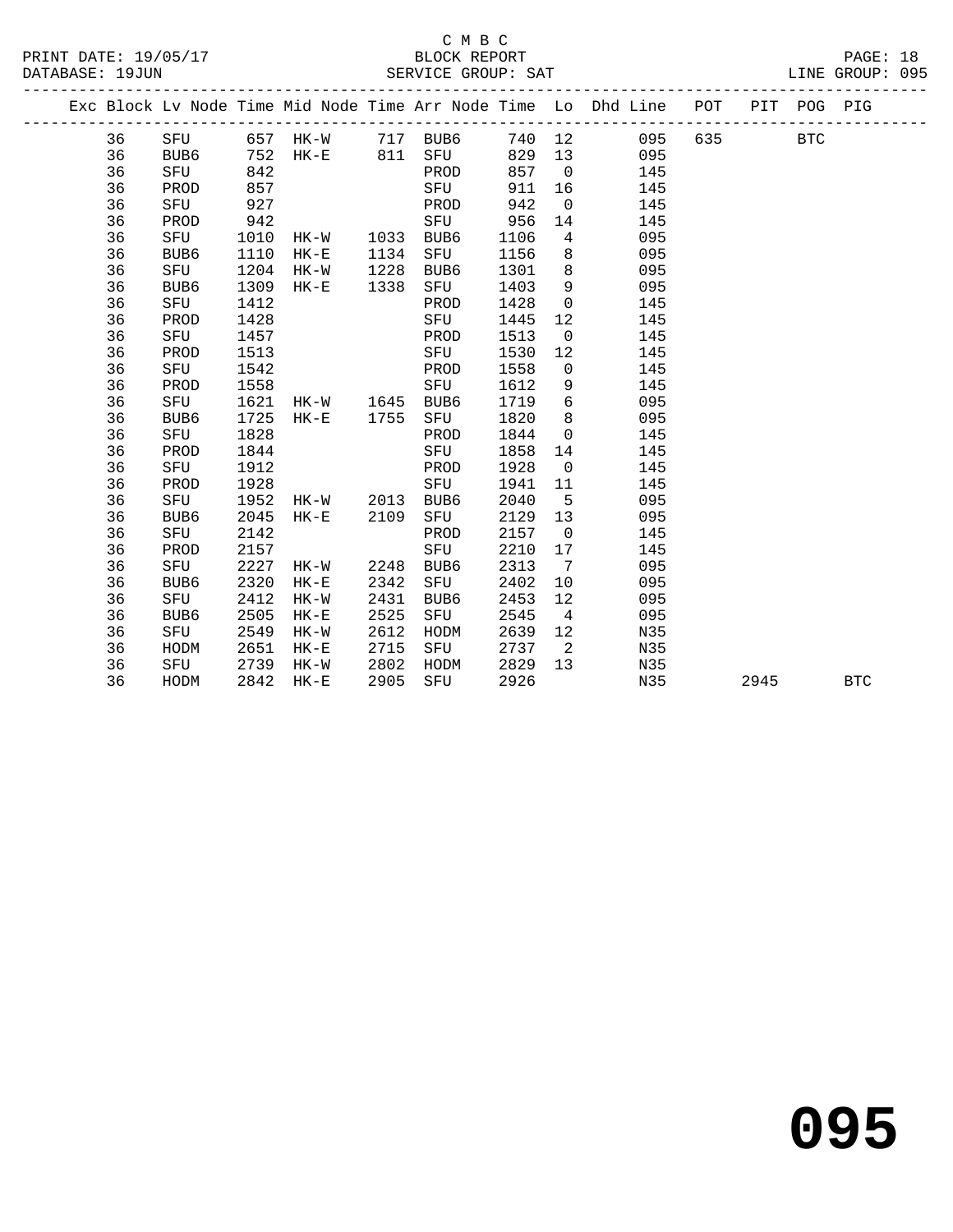|  |    |      |      |          |      |              |      |                | Exc Block Lv Node Time Mid Node Time Arr Node Time Lo Dhd Line POT |     |      | PIT POG PIG |            |
|--|----|------|------|----------|------|--------------|------|----------------|--------------------------------------------------------------------|-----|------|-------------|------------|
|  | 37 | BDKI |      | 637 HK-E |      | BUB6         | 705  | 2              | 095                                                                | 636 |      | <b>BTC</b>  |            |
|  | 37 | BUB6 | 707  |          |      | HK-E 724 SFU | 742  | 15             | 095                                                                |     |      |             |            |
|  | 37 | SFU  | 757  |          |      | PROD         | 812  | $\Omega$       | 145                                                                |     |      |             |            |
|  | 37 | PROD | 812  |          |      | SFU          | 826  | 4              | 145                                                                |     |      |             |            |
|  | 37 | SFU  | 830  | HK-W 853 |      | BUB6         | 918  | 16             | 095                                                                |     |      |             |            |
|  | 37 | BUB6 | 934  | $HK-E$   | 958  | SFU          | 1020 | 7              | 095                                                                |     |      |             |            |
|  | 37 | SFU  | 1027 |          |      | PROD         | 1042 | $\overline{0}$ | 145                                                                |     |      |             |            |
|  | 37 | PROD | 1042 |          |      | SFU          | 1059 | 13             | 145                                                                |     |      |             |            |
|  | 37 | SFU  | 1112 |          |      | PROD         | 1128 | $\Omega$       | 145                                                                |     |      |             |            |
|  | 37 | PROD | 1128 |          |      | SFU          | 1145 | 12             | 145                                                                |     |      |             |            |
|  | 37 | SFU  | 1157 |          |      | PROD         | 1213 | $\overline{0}$ | 145                                                                |     |      |             |            |
|  | 37 | PROD | 1213 |          |      | SFU          | 1230 | 12             | 145                                                                |     |      |             |            |
|  | 37 | SFU  | 1242 |          |      | PROD         | 1258 | $\Omega$       | 145                                                                |     |      |             |            |
|  | 37 | PROD | 1258 |          |      | SFU          | 1315 | 13             | 145                                                                |     |      |             |            |
|  | 37 | SFU  | 1328 | HK-W     | 1352 | BUB6         | 1426 | $\overline{7}$ | 095                                                                |     |      |             |            |
|  | 37 | BUB6 | 1433 | $HK-E$   | 1502 | SFU          | 1529 | 11             | 095                                                                |     |      |             |            |
|  | 37 | SFU  | 1540 | HK-W     | 1604 | BUB6         | 1637 | 8              | 095                                                                |     |      |             |            |
|  | 37 | BUB6 | 1645 | $HK-E$   | 1715 | SFU          | 1740 | $\overline{2}$ | 095                                                                |     |      |             |            |
|  | 37 | SFU  | 1742 |          |      | PROD         | 1758 | $\overline{0}$ | 145                                                                |     |      |             |            |
|  | 37 | PROD | 1758 |          |      | SFU          | 1812 | 9              | 145                                                                |     |      |             |            |
|  | 37 | SFU  | 1821 | HK-W     | 1843 | BUB6         | 1917 | 9              | 095                                                                |     |      |             |            |
|  | 37 | BUB6 | 1926 | $HK-E$   | 1953 | SFU          | 2015 | 12             | 095                                                                |     |      |             |            |
|  | 37 | SFU  | 2027 |          |      | PROD         | 2042 | $\overline{0}$ | 145                                                                |     |      |             |            |
|  | 37 | PROD | 2042 |          |      | SFU          | 2055 | 17             | 145                                                                |     |      |             |            |
|  | 37 | SFU  | 2112 |          |      | PROD         | 2127 | $\overline{0}$ | 145                                                                |     |      |             |            |
|  | 37 | PROD | 2127 |          |      | SFU          | 2140 | 11             | 145                                                                |     |      |             |            |
|  | 37 | SFU  | 2151 | $HK-W$   | 2212 | BUB6         | 2239 | $\overline{2}$ | 095                                                                |     |      |             |            |
|  | 37 | BUB6 | 2241 |          |      | $HK-E$       | 2303 |                | 095                                                                |     | 2307 |             | <b>BTC</b> |
|  |    |      |      |          |      |              |      |                |                                                                    |     |      |             |            |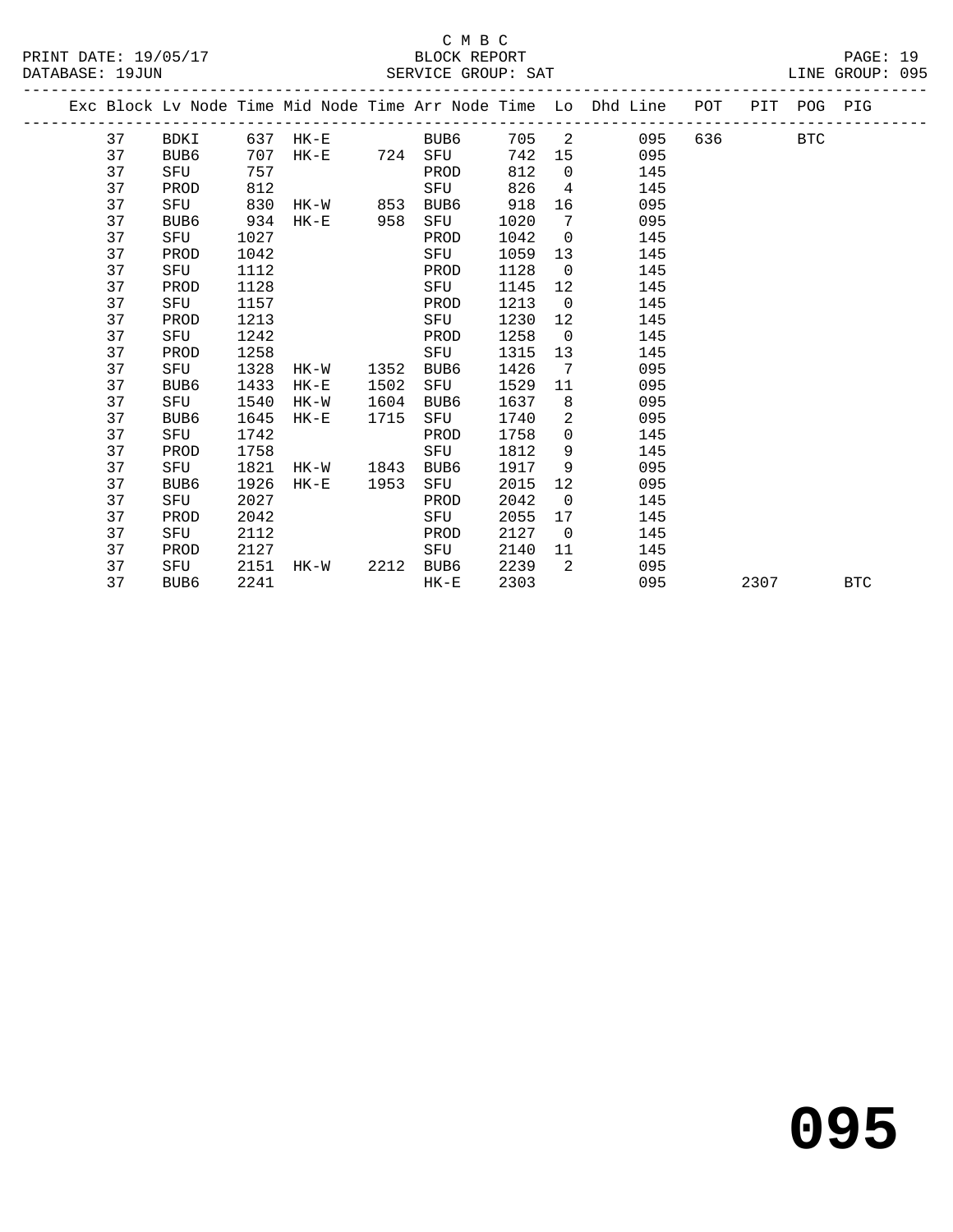### C M B C<br>BLOCK REPORT

|          |                  |            |                                                                                |      |                                                         |                                                            |                         |                   |            | PAGE: 20<br>LINE GROUP: 095 |  |
|----------|------------------|------------|--------------------------------------------------------------------------------|------|---------------------------------------------------------|------------------------------------------------------------|-------------------------|-------------------|------------|-----------------------------|--|
|          |                  |            | Exc Block Lv Node Time Mid Node Time Arr Node Time Lo Dhd Line POT PIT POG PIG |      |                                                         |                                                            |                         |                   |            |                             |  |
|          |                  |            | 38 SFU 727 PROD 741 0 145 705                                                  |      |                                                         |                                                            |                         |                   | <b>BTC</b> |                             |  |
| 38       | PROD             | 741        |                                                                                |      | SFU                                                     |                                                            |                         | 754 8 145         |            |                             |  |
| 38       | SFU              |            | 802 HK-W 823 BUB6 848 4 095                                                    |      |                                                         |                                                            |                         |                   |            |                             |  |
| 38       |                  |            | BUB6 852 HK-E 912 SFU<br>SFU 946 HK-W 1009 BUB6<br>BUB6 1046 HK-E 1110 SFU     |      |                                                         | $\begin{array}{rrrr} & 935 & 11 \\ 1042 & & 4 \end{array}$ |                         | 095               |            |                             |  |
| 38       |                  |            |                                                                                |      |                                                         |                                                            | $4\overline{4}$         | 095               |            |                             |  |
| 38       |                  |            |                                                                                |      |                                                         | 1132 10                                                    |                         | 095               |            |                             |  |
| 38       | SFU              | 1142       |                                                                                |      | PROD                                                    | 1158                                                       | $\overline{0}$          | 145               |            |                             |  |
| 38       | PROD             | 1158       |                                                                                |      | SFU                                                     | 1215 12                                                    |                         | 145               |            |                             |  |
| 38       | SFU              | 1227       |                                                                                |      | PROD                                                    | 1243                                                       | $\overline{0}$          | 145               |            |                             |  |
| 38<br>38 | PROD<br>SFU      | 1243       | 1316 HK-W 1340 BUB6                                                            |      | SFU                                                     | 1300 16<br>1414                                            | $\overline{7}$          | 145<br>095        |            |                             |  |
| 38       | BUB6             | 1421       | HK-E 1450 SFU                                                                  |      |                                                         | 1517                                                       | 10                      | 095               |            |                             |  |
| 38       | SFU              | 1527       |                                                                                |      | PROD                                                    | 1543                                                       | $\overline{\mathbf{3}}$ | 145               |            |                             |  |
| 38       | PROD             | 1546       |                                                                                |      | SFU                                                     | 1600                                                       | 11                      | 145               |            |                             |  |
| 38       | SFU              |            | 1611 HK-W 1635 BUB6                                                            |      |                                                         | 1709                                                       | 6                       | 095               |            |                             |  |
| 38       | BUB6             | 1715       | HK-E 1745 SFU                                                                  |      |                                                         | 1810                                                       | $\overline{3}$          | 095               |            |                             |  |
| 38       | SFU              | 1813       |                                                                                |      | PROD                                                    | 1829                                                       | $\overline{0}$          | 145               |            |                             |  |
| 38       | PROD             | 1829       |                                                                                |      | SFU                                                     | 1843                                                       | 9                       | 145               |            |                             |  |
| 38       | SFU              |            | 1852 HK-W 1914 BUB6                                                            |      |                                                         | 1946                                                       | $\overline{4}$          | 095               |            |                             |  |
| 38       | BUB6             | 1950       | HK-E 2017 SFU                                                                  |      |                                                         | 2039                                                       | $\overline{3}$          | 095               |            |                             |  |
| 38       | SFU              | 2042       |                                                                                |      | PROD                                                    | 2057                                                       | $\overline{0}$          | 145               |            |                             |  |
| 38       | PROD             | 2057       |                                                                                |      | SFU                                                     | 2110                                                       | 17                      | 145               |            |                             |  |
| 38       | SFU              |            | 2127 HK-W 2148 BUB6                                                            |      |                                                         | 2215                                                       | $\overline{7}$          | 095               |            |                             |  |
| 38       | BUB6             | 2222       |                                                                                |      | HK-E 2244 SFU 2304                                      |                                                            | 9                       | 095               |            |                             |  |
| 38       | SFU              | 2313       |                                                                                |      | PROD                                                    | 2327                                                       | $\overline{0}$          | 145               |            |                             |  |
| 38       | PROD             | 2327       |                                                                                |      | SFU 2340                                                |                                                            | $\mathbf{3}$            | 145               |            |                             |  |
| 38       | SFU              | 2343       |                                                                                |      | PROD                                                    | 2357                                                       | $\overline{0}$          | 145               |            |                             |  |
| 38       | PROD             | 2357       |                                                                                |      | SFU                                                     | 2410                                                       | $\overline{3}$          | 145               |            |                             |  |
| 38       | SFU              | 2413       |                                                                                |      | PROD                                                    | 2427                                                       | $\overline{0}$          | 145               |            |                             |  |
| 38       | PROD             | 2427       |                                                                                |      | SFU                                                     | 2440                                                       | $\overline{\mathbf{3}}$ | 145               |            |                             |  |
| 38       | SFU<br>BUB6      | 2443       | 2550 HK-E 2610 SFU                                                             |      | PROD                                                    | 2457<br>2630                                               | 23<br>9                 | 30 145<br>095     |            |                             |  |
| 38<br>38 | SFU              |            | 2639 HK-W                                                                      |      |                                                         |                                                            |                         |                   |            |                             |  |
| 38       | HODM             |            | 2741 HK-E                                                                      |      | 2002 HODM 2729 12<br>2805 SFU 2827 12<br>2902 HODM 2929 |                                                            |                         | N35<br>N35        |            |                             |  |
| 38       | SFU <sup>L</sup> |            | 2839 HK-W                                                                      |      |                                                         |                                                            |                         | ctN<br>N35        | 2946       | <b>BTC</b>                  |  |
|          |                  |            |                                                                                |      |                                                         |                                                            |                         |                   |            |                             |  |
| 39       | BDKI             |            | 707 HK-E                                                                       |      | BUB6                                                    |                                                            |                         | 735 2 095 706 BTC |            |                             |  |
|          |                  |            | 39 BUB6 737 HK-E 756 SFU 814 13 095                                            |      |                                                         |                                                            |                         |                   |            |                             |  |
| 39       | SFU              | 827        |                                                                                |      | PROD                                                    | 842                                                        | 0                       | 145               |            |                             |  |
| 39       | PROD             | 842        |                                                                                |      | SFU                                                     | 856                                                        | 16                      | 145               |            |                             |  |
| 39       | SFU              | 912<br>927 |                                                                                |      | PROD                                                    | 927                                                        | 0                       | 145               |            |                             |  |
| 39<br>39 | PROD<br>SFU      | 957        |                                                                                |      | ${\rm SFU}$<br>PROD                                     | 941<br>1012                                                | 16<br>$\mathsf 0$       | 145<br>145        |            |                             |  |
| 39       | PROD             | 1012       |                                                                                |      | SFU                                                     | 1029                                                       | 5                       | 145               |            |                             |  |
| 39       | SFU              | 1034       | $HK-W$                                                                         | 1057 | BUB6                                                    | 1130                                                       | 4                       | 095               |            |                             |  |
| 39       | BUB6             | 1134       | $HK-E$                                                                         | 1202 | SFU                                                     | 1227                                                       | 13                      | 095               |            |                             |  |
| 39       | SFU              | 1240       | $HK-W$                                                                         | 1304 | BUB <sub>6</sub>                                        | 1339                                                       | 6                       | 095               |            |                             |  |
| 39       | BUB6             | 1345       | $HK-E$                                                                         | 1414 | SFU                                                     | 1439                                                       | 13                      | 095               |            |                             |  |
| 39       | SFU              | 1452       | $HK-W$                                                                         | 1516 | BUB6                                                    | 1549                                                       | 5                       | 095               |            |                             |  |
| 39       | BUB6             | 1554       | $HK-E$                                                                         | 1624 | SFU                                                     | 1650                                                       | 7                       | 095               |            |                             |  |
| 39       | ${\rm SFU}$      | 1657       |                                                                                |      | PROD                                                    | 1713                                                       | 0                       | 145               |            |                             |  |
| 39       | PROD             | 1713       |                                                                                |      | SFU                                                     | 1727                                                       | 4                       | 145               |            |                             |  |
| 39       | SFU              | 1731       | $HK-W$                                                                         | 1755 | BUB6                                                    | 1829                                                       | 6                       | 095               |            |                             |  |
| 39       | BUB6             | 1835       | $HK-E$                                                                         | 1902 | SFU                                                     | 1924                                                       |                         | 095               | 1944       | $_{\rm BTC}$                |  |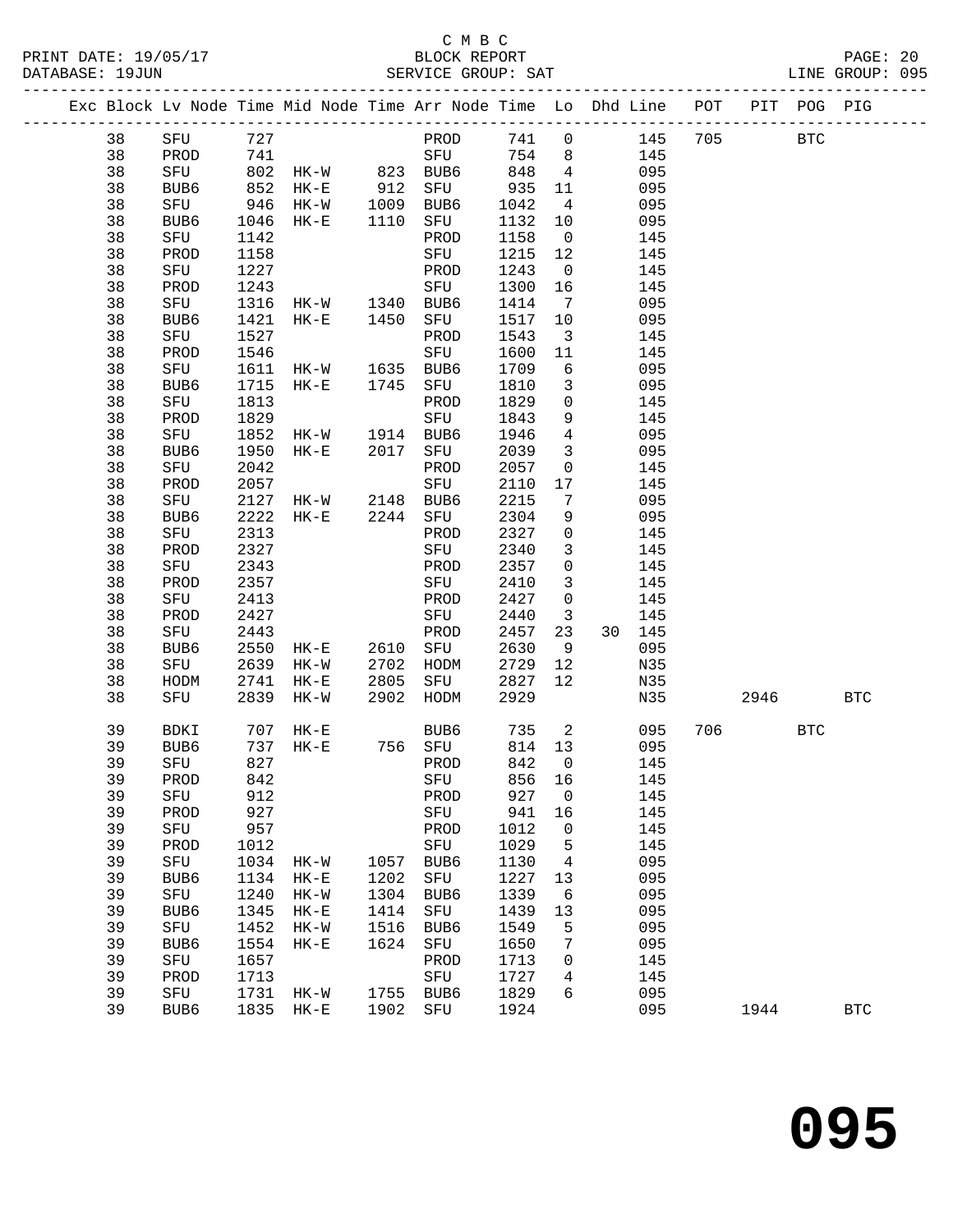#### C M B C DATABASE: 19JUN SERVICE GROUP: SAT LINE GROUP: 095

------------------------------------------------------------------------------------------------- Exc Block Lv Node Time Mid Node Time Arr Node Time Lo Dhd Line POT PIT POG PIG -------------------------------------------------------------------------------------------------

61 BDKI 818 SFU 842 2 095 817 BTC

 61 SFU 844 HK-W 907 BUB6 932 14 095 61 BUB6 946 HK-E 1010 SFU 1032 10 095

 63 SFU 1741 HK-W 1805 BUB6 1839 6 095 63 BUB6 1845 HK-E 1912 SFU 1934 8 095

| 61 | SFU         | 1042 | $HK-W$    | 1105     | BUB6         | 1138    | 8               | 095 |     |      |              |            |  |
|----|-------------|------|-----------|----------|--------------|---------|-----------------|-----|-----|------|--------------|------------|--|
| 61 | BUB6        | 1146 | $HK-E$    | 1214     | SFU          | 1239    | $13$            | 095 |     |      |              |            |  |
| 61 | SFU         | 1252 | $HK-W$    | 1316     | BUB6         | 1351    | 6               | 095 |     |      |              |            |  |
| 61 | BUB6        | 1357 | $HK-E$    | 1426     | SFU          | 1451    | 13              | 095 |     |      |              |            |  |
| 61 | SFU         | 1504 | $HK-W$    | 1528     | BUB6         | 1601    | $\mathbf{3}$    | 095 |     |      |              |            |  |
| 61 | BUB6        | 1604 | $HK-E$    | 1634     | SFU          | 1700    | 11              | 095 |     |      |              |            |  |
| 61 | SFU         | 1711 | $HK-W$    | 1735     | BUB6         | 1809    | 6               | 095 |     |      |              |            |  |
| 61 | BUB6        | 1815 | $HK-E$    | 1844     | SFU          | 1906    | 10              | 095 |     |      |              |            |  |
| 61 | SFU         | 1916 | $HK-W$    | 1938     | BUB6         | 2006    | 6               | 095 |     |      |              |            |  |
| 61 | BUB6        | 2012 | $HK-E$    | 2036     | SFU          | 2056    | 7               | 095 |     |      |              |            |  |
| 61 | SFU         | 2103 | $HK-W$    | 2124     | BUB6         | 2151    | 6               | 095 |     |      |              |            |  |
| 61 | BUB6        | 2157 | $HK-E$    | 2219     | SFU          | 2239    | 4               | 095 |     |      |              |            |  |
| 61 | SFU         | 2243 |           |          | PROD         | 2258    | $\mathsf 0$     | 145 |     |      |              |            |  |
| 61 | PROD        | 2258 |           |          | SFU          | 2311    | 26              | 145 |     |      |              |            |  |
| 61 | SFU         | 2337 | $HK-W$    | 2357     | BUB6         | 2422    | 13              | 095 |     |      |              |            |  |
| 61 | BUB6        | 2435 | $HK-E$    | 2455     | SFU          | 2515    | $\overline{4}$  | 095 |     |      |              |            |  |
| 61 | SFU         | 2519 | $HK-W$    | 2542     | HODM         | 2609    | 22              | N35 |     |      |              |            |  |
| 61 | HODM        | 2631 | $HK-E$    | 2655     | SFU          | 2717    | 2               | N35 |     |      |              |            |  |
| 61 | SFU         | 2719 | $HK-W$    | 2742     | HODM         | 2809    | $\sqrt{2}$      | N35 |     |      |              |            |  |
| 61 | HODM        | 2811 | $HK-E$    | 2835     | SFU          | 2857    | 12              | N35 |     |      |              |            |  |
| 61 | SFU         | 2909 | $HK-W$    | 2931     | HODM         | 2955    |                 | N35 |     | 3012 |              | <b>BTC</b> |  |
|    |             |      |           |          |              |         |                 |     |     |      |              |            |  |
| 62 | BDKI        | 848  | $HK-E$    |          | BUB6         | 919     | 2               | 095 | 847 |      | $_{\rm BTC}$ |            |  |
| 62 | BUB6        | 921  | $HK-E$    | 944      | SFU          | 1008    | $\overline{4}$  | 095 |     |      |              |            |  |
| 62 | SFU         | 1012 |           |          | ${\tt PROD}$ | 1027    | $\mathsf{O}$    | 145 |     |      |              |            |  |
| 62 | PROD        | 1027 |           |          | SFU          | 1044    | 10              | 145 |     |      |              |            |  |
| 62 | SFU         | 1054 | $HK-W$    | 1117     | BUB6         | 1150    | 7               | 095 |     |      |              |            |  |
| 62 | BUB6        | 1157 | $HK-E$    | 1225     | SFU          | 1250    | 14              | 095 |     |      |              |            |  |
| 62 | SFU         | 1304 | $HK-W$    | 1328     | BUB6         | 1402    | $7\phantom{.0}$ | 095 |     |      |              |            |  |
| 62 | BUB6        | 1409 | $HK-E$    | 1438     | SFU          | 1505    | 11              | 095 |     |      |              |            |  |
| 62 | SFU         | 1516 | HK-W      | 1540     | BUB6         | 1613    | 13              | 095 |     |      |              |            |  |
| 62 | BUB6        | 1626 | $HK-E$    | 1656     | SFU          | 1722    | 5               | 095 |     |      |              |            |  |
| 62 | SFU         | 1727 |           |          | PROD         | 1743    | 0               | 145 |     |      |              |            |  |
| 62 | PROD        | 1743 |           |          | ${\rm SFU}$  | 1757    | $\overline{4}$  | 145 |     |      |              |            |  |
| 62 | SFU         | 1801 | $HK-W$    | 1823     | BUB6         | 1857    | 8               | 095 |     |      |              |            |  |
| 62 | BUB6        | 1905 | $HK-E$    | 1932     | SFU          | 1954    | 10              | 095 |     |      |              |            |  |
| 62 | SFU         | 2004 | $HK-W$    | 2025     | BUB6         | 2052    | 5               | 095 |     |      |              |            |  |
| 62 | BUB6        | 2057 | $HK-E$    | 2121     | SFU          | 2141    |                 | 095 |     | 2200 |              | <b>BTC</b> |  |
|    |             |      |           |          |              |         |                 |     |     |      |              |            |  |
| 63 | <b>BDKI</b> | 932  | $HK-E$    |          | BUB6         | 1008    | 2               | 095 | 931 |      | $_{\rm BTC}$ |            |  |
| 63 | BUB6        | 1010 | $HK-E$    | 1034     | SFU          | 1055    | 10              | 095 |     |      |              |            |  |
| 63 | SFU         | 1105 | $HK-W$    | 1130     | BUB6         | 1203    | 6               | 095 |     |      |              |            |  |
| 63 | BUB6        |      | 1209 HK-E | 1237     | SFU          | 1302 10 |                 | 095 |     |      |              |            |  |
| 63 | SFU         | 1312 |           |          | PROD         | 1328    | $\mathbf 0$     | 145 |     |      |              |            |  |
| 63 | PROD        | 1328 |           |          | SFU          | 1345    | 12              | 145 |     |      |              |            |  |
| 63 | SFU         | 1357 |           |          | PROD         | 1413    | $\mathbf 0$     | 145 |     |      |              |            |  |
| 63 | PROD        | 1413 |           |          | SFU          | 1430    | 12              | 145 |     |      |              |            |  |
| 63 | SFU         | 1442 |           |          | PROD         | 1458    | $\mathbf 0$     | 145 |     |      |              |            |  |
| 63 | PROD        | 1458 |           |          | SFU          | 1515    | 13              | 145 |     |      |              |            |  |
| 63 | SFU         | 1528 | HK-W      |          | 1552 BUB6    | 1625    | 10              | 095 |     |      |              |            |  |
| 63 | BUB6        |      | 1635 HK-E | 1705 SFU |              | 1730    | 11              | 095 |     |      |              |            |  |
|    |             |      |           |          |              |         |                 |     |     |      |              |            |  |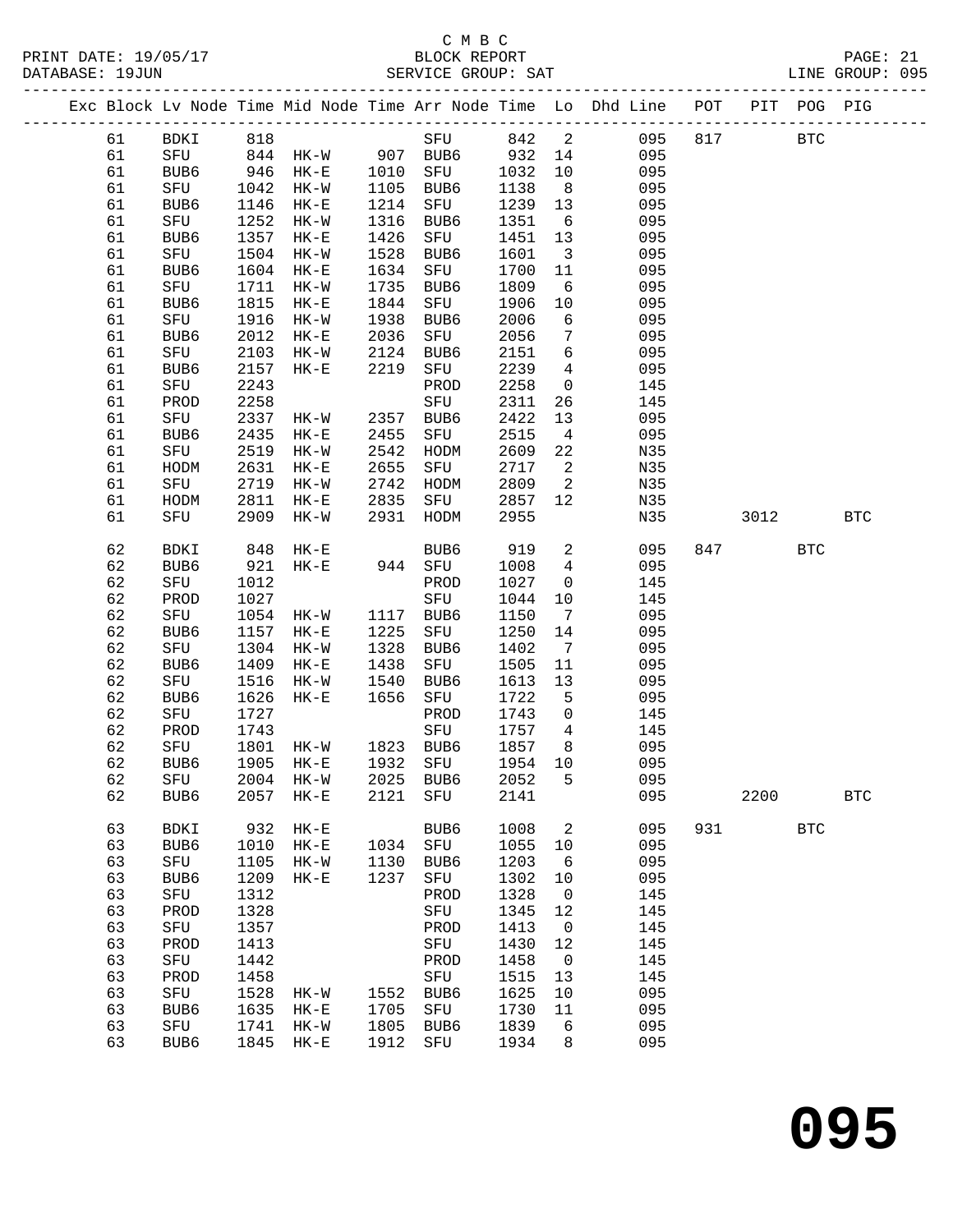#### C M B C<br>BLOCK REPORT SERVICE GROUP: SAT

|  |          | Exc Block Lv Node Time Mid Node Time Arr Node Time Lo Dhd Line POT |              |          |      |             |              |                   |            |      |      | PIT POG PIG |            |
|--|----------|--------------------------------------------------------------------|--------------|----------|------|-------------|--------------|-------------------|------------|------|------|-------------|------------|
|  | 63       | SFU                                                                | 1942         |          |      | PROD        | 1958         | $\Omega$          | 145        |      |      |             |            |
|  | 63       | PROD                                                               | 1958         |          |      | SFU         | 2011         |                   | 145        |      | 2030 |             | <b>BTC</b> |
|  |          |                                                                    |              |          |      |             |              |                   |            |      |      |             |            |
|  | 64       | SFU                                                                | 1042         |          |      | PROD        | 1057         | $\overline{0}$    | 145        | 1020 |      | <b>BTC</b>  |            |
|  | 64       | PROD                                                               | 1057         |          |      | SFU         | 1114         | 13                | 145        |      |      |             |            |
|  | 64       | SFU                                                                | 1127         |          |      | PROD        | 1143         | $\mathbf 0$       | 145        |      |      |             |            |
|  | 64       | PROD                                                               | 1143         |          |      | SFU         | 1200         | 12                | 145        |      |      |             |            |
|  | 64       | SFU                                                                | 1212         |          |      | PROD        | 1228         | $\mathbf 0$       | 145        |      |      |             |            |
|  | 64       | PROD                                                               | 1228         |          |      | SFU         | 1245         | 12                | 145        |      |      |             |            |
|  | 64       | SFU                                                                | 1257         |          |      | PROD        | 1313         | $\overline{0}$    | 145        |      |      |             |            |
|  | 64       | PROD                                                               | 1313         |          |      | SFU         | 1330         | 12                | 145        |      |      |             |            |
|  | 64       | SFU                                                                | 1342         |          |      | PROD        | 1358         | $\overline{0}$    | 145        |      |      |             |            |
|  | 64       | PROD                                                               | 1358         |          |      | SFU         | 1415         | 13                | 145        |      |      |             |            |
|  | 64       | SFU                                                                | 1428         | HK-W     | 1452 | BUB6        | 1526         | 6                 | 095        |      |      |             |            |
|  | 64       | BUB <sub>6</sub>                                                   | 1532         | $HK-E$   | 1602 | SFU         | 1628         | 13                | 095        |      |      |             |            |
|  | 64       | SFU                                                                | 1641         | $HK-W$   | 1705 | BUB6        | 1739         | 6                 | 095        |      |      |             |            |
|  | 64       | BUB6                                                               | 1745         | $HK - E$ | 1815 | SFU         | 1840         | $\mathbf{3}$      | 095        |      |      |             |            |
|  | 64<br>64 | SFU<br>PROD                                                        | 1843<br>1859 |          |      | PROD<br>SFU | 1859<br>1913 | $\mathbf 0$<br>15 | 145<br>145 |      |      |             |            |
|  | 64       | SFU                                                                | 1928         | HK-W     | 1950 | BUB6        | 2018         | 5                 | 095        |      |      |             |            |
|  | 64       | BUB <sub>6</sub>                                                   | 2023         | $HK-E$   | 2047 | SFU         | 2107         | 8                 | 095        |      |      |             |            |
|  | 64       | SFU                                                                | 2115         | $HK-W$   | 2136 | BUB6        | 2203         | 6                 | 095        |      |      |             |            |
|  | 64       | BUB <sub>6</sub>                                                   | 2209         | $HK-E$   | 2231 | SFU         | 2251         | 16                | 095        |      |      |             |            |
|  | 64       | SFU                                                                | 2307         | $HK-W$   | 2327 | BUB6        | 2352         | 13                | 095        |      |      |             |            |
|  | 64       | BUB <sub>6</sub>                                                   | 2405         | $HK-E$   | 2425 | SFU         | 2445         | 13                | 095        |      |      |             |            |
|  | 64       | SFU                                                                | 2458         | $HK-W$   | 2517 | BUB6        | 2539         | 2                 | 095        |      |      |             |            |
|  | 64       | BUB6                                                               | 2541         |          |      | $HK-E$      | 2601         |                   | 095        |      | 2605 |             | <b>BTC</b> |
|  |          |                                                                    |              |          |      |             |              |                   |            |      |      |             |            |
|  | 65       | BDKI                                                               | 1200         |          |      | SFU         | 1226         | $\overline{a}$    | 095        | 1159 |      | <b>BTC</b>  |            |
|  | 65       | SFU                                                                | 1228         | $HK-W$   | 1252 | BUB6        | 1325         | 8                 | 095        |      |      |             |            |
|  | 65       | BUB6                                                               | 1333         | $HK-E$   | 1402 | SFU         | 1427         | 13                | 095        |      |      |             |            |
|  | 65       | SFU                                                                | 1440         | $HK-W$   | 1504 | BUB6        | 1537         | 6                 | 095        |      |      |             |            |
|  | 65       | BUB6                                                               | 1543         | $HK-E$   | 1613 | SFU         | 1639         | 3                 | 095        |      |      |             |            |
|  | 65       | SFU                                                                | 1642         |          |      | PROD        | 1658         | $\mathsf{O}$      | 145        |      |      |             |            |
|  | 65       | PROD                                                               | 1658         |          |      | SFU         | 1712         | 9                 | 145        |      |      |             |            |
|  | 65       | SFU                                                                | 1721         | HK-W     | 1745 | BUB6        | 1819         | $\sqrt{6}$        | 095        |      |      |             |            |
|  | 65       | BUB6                                                               | 1825         | $HK - E$ | 1854 | SFU         | 1916         | 11                | 095        |      |      |             |            |
|  | 65       | SFU                                                                | 1927         |          |      | PROD        | 1943         | $\mathbf 0$       | 145        |      |      |             |            |
|  | 65       | PROD                                                               | 1943         |          |      | SFU         | 1956         | 16                | 145        |      |      |             |            |
|  | 65       | SFU                                                                | 2012         |          |      | PROD        | 2027         | $\mathbf 0$       | 145        |      |      |             |            |
|  | 65       | PROD                                                               | 2027         |          |      | SFU         | 2040         | 11                | 145        |      |      |             |            |
|  | 65       | SFU                                                                | 2051         | $HK-W$   | 2112 | BUB6        | 2139         | 6                 | 095        |      |      |             |            |
|  | 65       | BUB6                                                               | 2145         | $HK-E$   | 2207 | SFU         | 2227         | 12                | 095        |      |      |             |            |
|  | 65       | SFU                                                                | 2239         | $HK-W$   | 2300 | BUB6        | 2325         | 10                | 095        |      |      |             |            |
|  | 65       | BUB6                                                               | 2335         | $HK-E$   | 2357 | SFU         | 2417         | 15                | 095        |      |      |             |            |
|  | 65       | SFU                                                                | 2432         | $HK-W$   | 2451 | BUB6        | 2513         | 8                 | 095        |      |      |             |            |

 65 BUB6 2521 HK-E 2541 SFU 2601 18 095 65 SFU 2619 HK-W 2642 HODM 2709 2 N35 65 HODM 2711 HK-E 2735 SFU 2757 12 N35 65 SFU 2809 HK-W 2832 HODM 2859 10 N35

65 HODM 2909 HK-E 2932 SFU 2953 N35 3012 BTC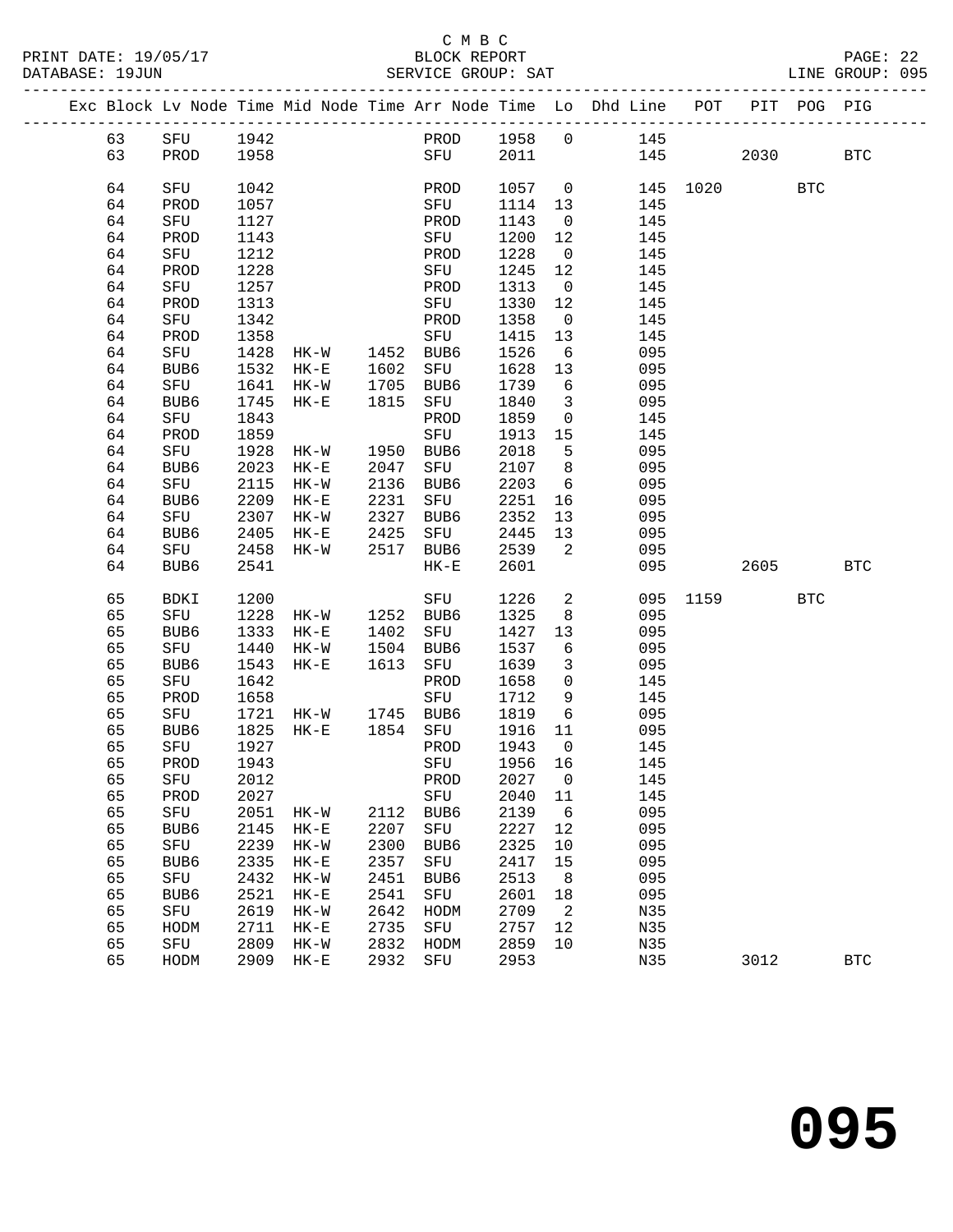|    |                  |      |          |      |      |      |    | Exc Block Ly Node Time Mid Node Time Arr Node Time Lo Dhd Line | POT  | PIT  | POG        | PIG        |  |
|----|------------------|------|----------|------|------|------|----|----------------------------------------------------------------|------|------|------------|------------|--|
| 66 | BDKI             | 1533 | $HK-E$   |      | BUB6 | 1610 | 4  | 095                                                            | 1532 |      | <b>BTC</b> |            |  |
| 66 | BUB <sub>6</sub> | 1614 | $HK - E$ | 1644 | SFU  | 1710 | 2  | 095                                                            |      |      |            |            |  |
| 66 | SFU              | 1712 |          |      | PROD | 1728 | 0  | 145                                                            |      |      |            |            |  |
| 66 | PROD             | 1728 |          |      | SFU  | 1742 | 9  | 145                                                            |      |      |            |            |  |
| 66 | SFU              | 1751 | HK-W     | 1815 | BUB6 | 1849 | 6  | 095                                                            |      |      |            |            |  |
| 66 | BUB <sub>6</sub> | 1855 | $HK-E$   | 1922 | SFU  | 1944 | 13 | 095                                                            |      |      |            |            |  |
| 66 | SFU              | 1957 |          |      | PROD | 2013 | 0  | 145                                                            |      |      |            |            |  |
| 66 | PROD             | 2013 |          |      | SFU  | 2026 | 2  | 145                                                            |      |      |            |            |  |
| 66 | SFU              | 2028 | HK-W     | 2049 | BUB6 | 2116 | 5  | 095                                                            |      |      |            |            |  |
| 66 | BUB <sub>6</sub> | 2121 | $HK-E$   | 2145 | SFU  | 2205 | 10 | 095                                                            |      |      |            |            |  |
| 66 | SFU              | 2215 | HK-W     | 2236 | BUB6 | 2301 | 4  | 095                                                            |      |      |            |            |  |
| 66 | BUB <sub>6</sub> | 2305 | $HK-E$   | 2327 | SFU  | 2347 | 5  | 095                                                            |      |      |            |            |  |
| 66 | SFU              | 2352 | HK-W     | 2412 | BUB6 | 2437 | 13 | 095                                                            |      |      |            |            |  |
| 66 | BUB6             | 2450 | HK-E     | 2510 | SFU  | 2530 |    | 095                                                            |      | 2549 |            | <b>BTC</b> |  |
|    |                  |      |          |      |      |      |    |                                                                |      |      |            |            |  |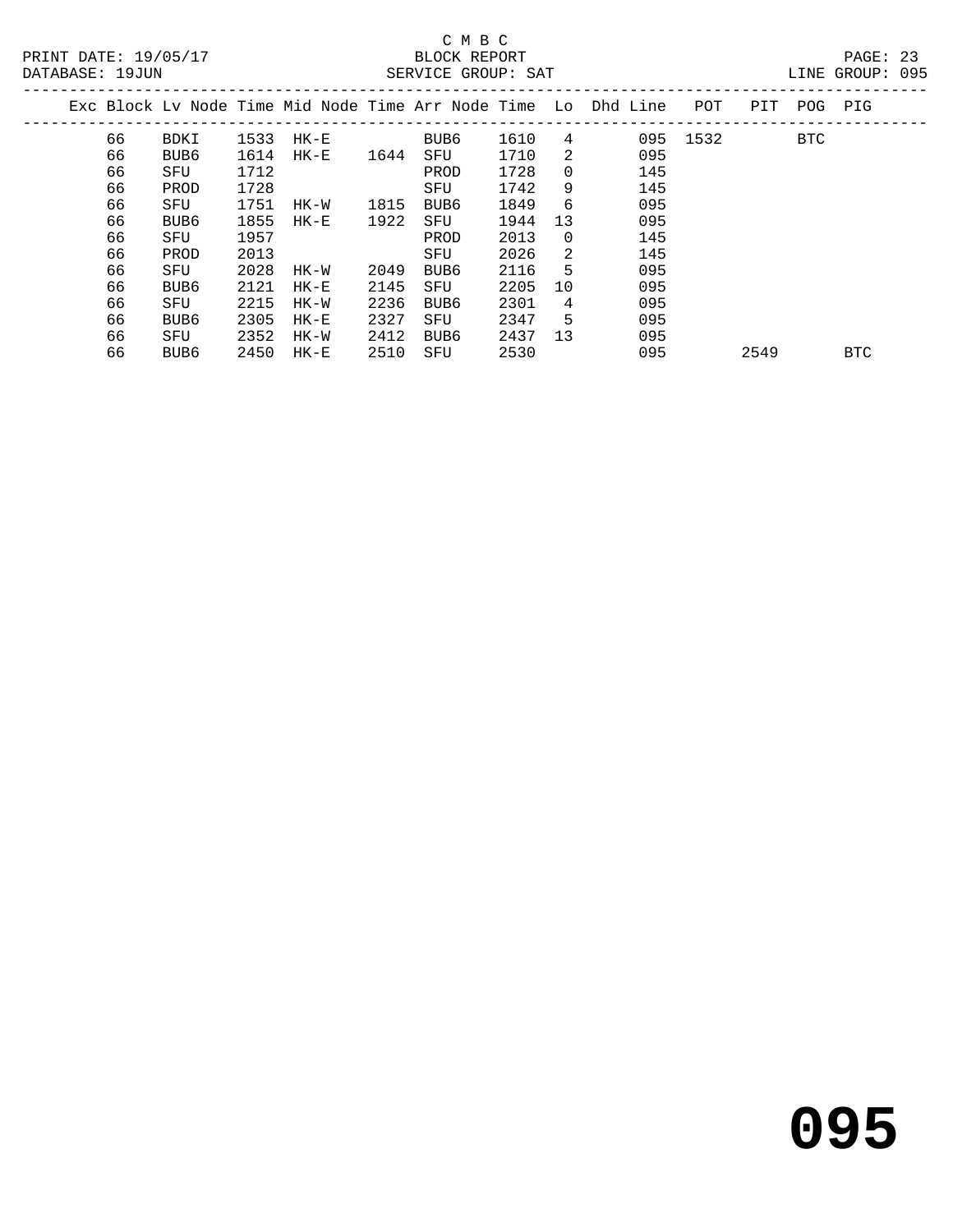|            |                                                                                          | PRINT DATE: 19/05/17                                                                  |                                                                                      |                                                                                                                            |                                                                              | C M B C                                                                                                       | BLOCK REPORT                                                                                 |                 |                                                                                                                                                                                                                                                                                                                                                                                                                         |  |      | PAGE: 24   |  |
|------------|------------------------------------------------------------------------------------------|---------------------------------------------------------------------------------------|--------------------------------------------------------------------------------------|----------------------------------------------------------------------------------------------------------------------------|------------------------------------------------------------------------------|---------------------------------------------------------------------------------------------------------------|----------------------------------------------------------------------------------------------|-----------------|-------------------------------------------------------------------------------------------------------------------------------------------------------------------------------------------------------------------------------------------------------------------------------------------------------------------------------------------------------------------------------------------------------------------------|--|------|------------|--|
| SFU<br>ULP |                                                                                          |                                                                                       |                                                                                      | HODM HOWE & DUNSMUIR<br>NWST NEW WESTMINSTER STN<br>CHILL CHILL CHILL                                                      |                                                                              |                                                                                                               |                                                                                              |                 | BDLO BOUNDARY & LOUGHEED-NORTH BTC Burnaby Depot<br>${\tt BYCA} \hspace{1.5cm} {\tt BROADWAY} \hspace{1.5cm} \& \hspace{1.5cm} {\tt CAMBIE} \hspace{1.5cm} {\tt S}{\tt ROMDWAY} \hspace{1.5cm} {\tt BROADWAY} \hspace{1.5cm} \& \hspace{1.5cm} {\tt BROADWAY} \hspace{1.5cm} {\tt GRANDVIEW} \hspace{1.5cm} {\tt TERMINUS}$<br>HK-E HASTINGS & KOOTENAY EB HK-W HASTINGS & KOOTENAY WB<br>LB-W LOUGHEED & BOUNDARY-WEST |  |      |            |  |
|            |                                                                                          |                                                                                       |                                                                                      |                                                                                                                            |                                                                              |                                                                                                               |                                                                                              |                 | Exc Block Lv Node Time Mid Node Time Arr Node Time Lo Dhd Line POT PIT POG PIG                                                                                                                                                                                                                                                                                                                                          |  |      |            |  |
|            | $\mathbf{1}$<br>$\mathbf{1}$<br>$\mathbf 1$<br>1<br>1<br>1<br>1<br>1<br>1<br>$\mathbf 1$ | ULP 843<br>GRVT 926<br>ULP<br><b>GRVT</b><br>ULP<br><b>GRVT</b>                       | 1010<br>1053<br>1138<br>1225                                                         | GRVT 653 BYCA 703 ULP<br>ULP 728 BYCA 748 GRVT<br>GRVT 805 BYCA 817<br><b>BYCA</b><br>BYCA<br>BYCA<br>BYCA<br>BYCA<br>BYCA | 905<br>940<br>1035<br>1205<br>1240                                           | <b>GRVT</b><br>1107 ULP<br>GRVT<br>ULP                                                                        | ULP 839<br>GRVT 916<br>ULP 1004<br>1048<br>1132<br>1220<br>1307                              |                 | 1 LB-W 533 BYCA 547 ULP 606 8 099 530 BTC<br>ULP 614 BYCA 633 GRVT 642 11 099<br>722 6 099<br>757 8 099<br>4 099<br>10 099<br>6 099<br>5 099<br>$\frac{6}{5}$<br>5<br>9<br>099<br>099<br>099                                                                                                                                                                                                                            |  |      |            |  |
|            | $\mathbf 1$<br>1<br>1<br>1<br>1<br>1<br>1<br>1<br>1<br>1<br>1<br>1                       | ULP<br><b>GRVT</b><br>ULP<br>GRVT<br>ULP<br>GRVT<br>ULP<br>GRVT<br>ULP<br>GRVT<br>ULP | 1408<br>1458<br>1552<br>1642<br>1734<br>1820<br>1910<br>1954<br>2039<br>2121<br>2209 | 1312 BYCA<br>BYCA<br>BYCA<br>BYCA<br>BYCA<br>BYCA<br>BYCA<br>BYCA<br>BYCA<br>BYCA<br>BYCA<br>BYCA                          | 1343<br>1424<br>1529<br>1608<br>1710<br>1749<br>1845<br>1923<br>2017<br>2051 | GRVT<br>ULP<br>GRVT<br>ULP<br>GRVT<br>ULP<br>GRVT<br>ULP<br>GRVT<br>ULP<br>2143 GRVT<br>2220 ULP<br>2313 BDLO | 1359<br>1454<br>1545<br>1635<br>1726<br>1816<br>1901<br>1949<br>2031<br>2116<br>2156<br>2244 | $7\overline{ }$ | 099<br>$4\overline{ }$<br>099<br>$7\overline{ }$<br>099<br>$7\overline{ }$<br>099<br>8<br>099<br>$4\overline{ }$<br>099<br>$9 \left( \frac{1}{2} \right)$<br>099<br>$5^{\circ}$<br>099<br>8<br>099<br>5 099<br>13<br>099<br>099                                                                                                                                                                                         |  |      |            |  |
|            | $\mathbf{1}$                                                                             | GRVT<br>ULP                                                                           |                                                                                      | 2251 BYCA                                                                                                                  |                                                                              | 2313 BDLO                                                                                                     | 2330                                                                                         |                 | 099                                                                                                                                                                                                                                                                                                                                                                                                                     |  | 2333 | <b>BTC</b> |  |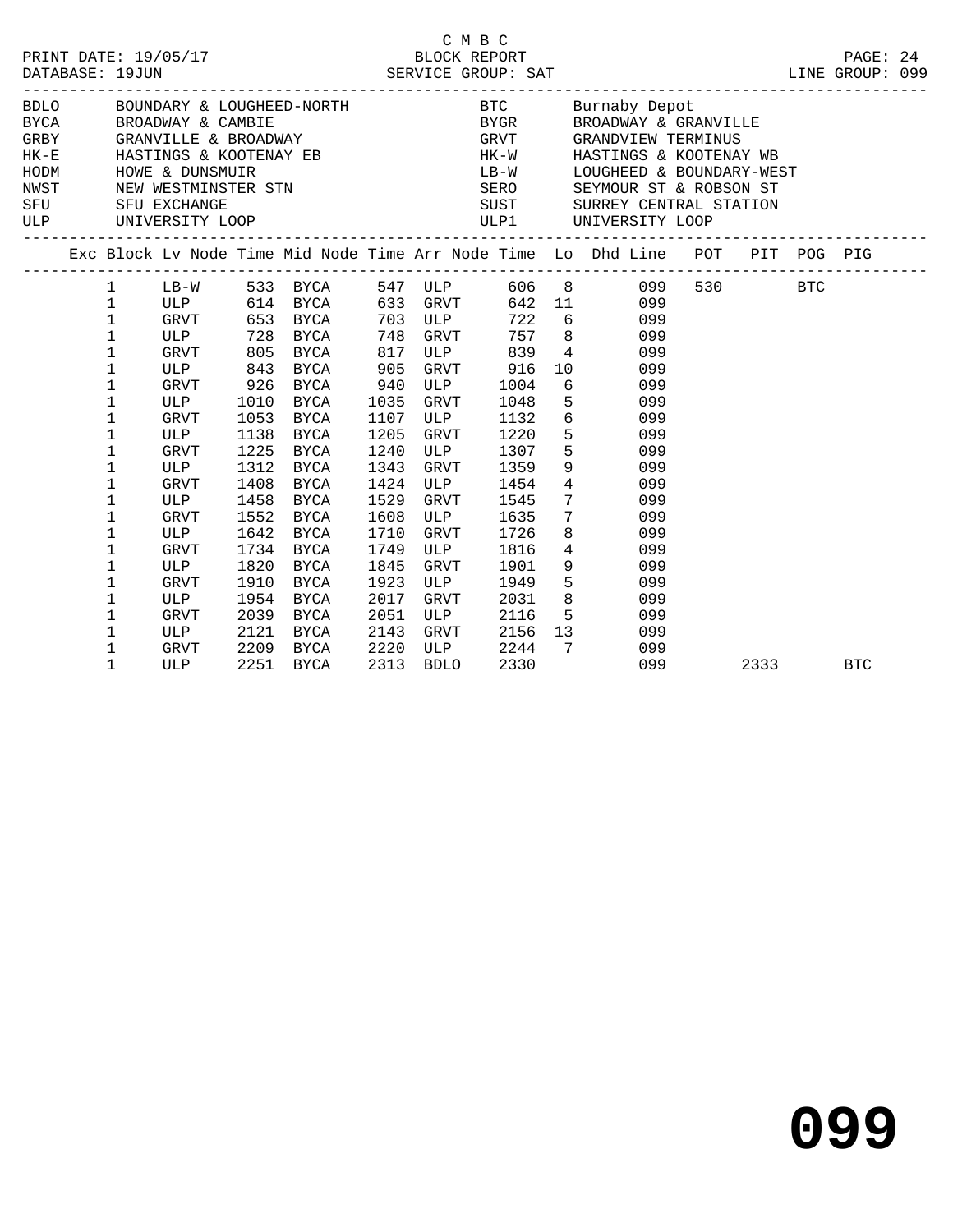|                          |                    |              |                     |              |             |              |                                    | Exc Block Lv Node Time Mid Node Time Arr Node Time Lo Dhd Line POT PIT POG PIG |     |      |            |            |
|--------------------------|--------------------|--------------|---------------------|--------------|-------------|--------------|------------------------------------|--------------------------------------------------------------------------------|-----|------|------------|------------|
| 2                        | $LB-W$             |              | 548 BYCA            |              | 602 ULP     | 621          | 8                                  | 099                                                                            | 545 |      | <b>BTC</b> |            |
| $\overline{2}$           | ULP                | 629          | BYCA                | 648          | GRVT        | 657          | 6                                  | 099                                                                            |     |      |            |            |
| $\sqrt{2}$               | GRVT               | 703          | BYCA                |              | 714 ULP     | 734          | $\overline{3}$                     | 099                                                                            |     |      |            |            |
| $\sqrt{2}$               | ULP                | 737          | BYCA                | 757          | <b>GRVT</b> | 806          | 11                                 | 099                                                                            |     |      |            |            |
| $\sqrt{2}$               | <b>GRVT</b>        | 817          | BYCA                | 829          | ULP         | 851          | 7                                  | 099                                                                            |     |      |            |            |
| $\overline{c}$           | ULP                | 858          | BYCA                | 920          | GRVT        | 931          | 6                                  | 099                                                                            |     |      |            |            |
| 2                        | <b>GRVT</b>        | 937          | BYCA                | 951          | ULP         | 1015         | 6                                  | 099                                                                            |     |      |            |            |
| $\sqrt{2}$               | ULP                | 1021         | BYCA                | 1046         | <b>GRVT</b> | 1059         | 5                                  | 099                                                                            |     |      |            |            |
| $\sqrt{2}$               | <b>GRVT</b>        | 1104         | BYCA                | 1119         | ULP         | 1145         | 5                                  | 099                                                                            |     |      |            |            |
| $\sqrt{2}$               | ULP                | 1150         | BYCA                | 1217         | GRVT        | 1232         | $\overline{4}$                     | 099                                                                            |     |      |            |            |
| $\overline{a}$           | <b>GRVT</b>        | 1236         | BYCA                | 1252         | ULP         | 1319         | $\overline{4}$                     | 099                                                                            |     |      |            |            |
| $\sqrt{2}$               | ULP                | 1323         | BYCA                | 1354         | GRVT        | 1410         | 9<br>$\overline{4}$                | 099                                                                            |     |      |            |            |
| $\sqrt{2}$<br>$\sqrt{2}$ | <b>GRVT</b>        | 1419<br>1509 | BYCA<br><b>BYCA</b> | 1435<br>1539 | ULP         | 1505<br>1555 | 8                                  | 099<br>099                                                                     |     |      |            |            |
| $\sqrt{2}$               | ULP                | 1603         |                     | 1619         | GRVT        | 1646         |                                    |                                                                                |     |      |            |            |
|                          | <b>GRVT</b>        | 1653         | BYCA                | 1721         | ULP         |              | 7                                  | 099<br>099                                                                     |     |      |            |            |
| $\sqrt{2}$<br>$\sqrt{2}$ | ULP<br><b>GRVT</b> | 1748         | BYCA<br><b>BYCA</b> | 1803         | GRVT<br>ULP | 1737<br>1830 | 11<br>$\overline{4}$               | 099                                                                            |     |      |            |            |
| $\sqrt{2}$               | ULP                | 1834         | BYCA                | 1859         | <b>GRVT</b> | 1915         | 10                                 | 099                                                                            |     |      |            |            |
| $\sqrt{2}$               | <b>GRVT</b>        | 1925         | BYCA                | 1938         | ULP         | 2004         | 5                                  | 099                                                                            |     |      |            |            |
| 2                        | ULP                | 2009         | BYCA                | 2031         | GRVT        | 2045         | $\overline{4}$                     | 099                                                                            |     |      |            |            |
| $\sqrt{2}$               | <b>GRVT</b>        | 2049         | BYCA                | 2101         | ULP         | 2126         | 5                                  | 099                                                                            |     |      |            |            |
| $\sqrt{2}$               | ULP                | 2131         | <b>BYCA</b>         | 2153         | GRVT        | 2206         | 13                                 | 099                                                                            |     |      |            |            |
| $\sqrt{2}$               | <b>GRVT</b>        | 2219         | $_{\rm BYCA}$       | 2230         | ULP         | 2254         | 7                                  | 099                                                                            |     |      |            |            |
| $\sqrt{2}$               | ULP                | 2301         | BYCA                | 2322         | GRVT        | 2335         | $\overline{4}$                     | 099                                                                            |     |      |            |            |
| $\sqrt{2}$               | <b>GRVT</b>        | 2339         | BYCA                | 2350         | ULP         | 2414         | 7                                  | 099                                                                            |     |      |            |            |
| $\overline{c}$           | ULP                | 2421         | BYCA                | 2442         | GRVT        | 2455         | 10                                 | 099                                                                            |     |      |            |            |
| $\sqrt{2}$               | GRVT               | 2505         | BYCA                | 2516         | ULP         | 2540         | 3                                  | 099                                                                            |     |      |            |            |
| 2                        | ULP                | 2543         | BYCA                | 2604         | <b>BDLO</b> | 2619         |                                    | 099                                                                            |     | 2622 |            | <b>BTC</b> |
|                          |                    |              |                     |              |             |              |                                    |                                                                                |     |      |            |            |
| 3                        | $LB-W$             | 603          | BYCA                | 617          | ULP         | 636          | 8                                  | 099                                                                            | 600 |      | <b>BTC</b> |            |
| 3                        | ULP                | 644          | BYCA                | 703          | GRVT        | 712          | 10                                 | 099                                                                            |     |      |            |            |
| 3                        | <b>GRVT</b>        | 722          | <b>BYCA</b>         | 733          | ULP         | 753          | $\overline{\mathbf{3}}$            | 099                                                                            |     |      |            |            |
| 3                        | ULP                | 756          | BYCA                | 816          | GRVT        | 825          | 11                                 | 099                                                                            |     |      |            |            |
| 3                        | <b>GRVT</b>        | 836          | BYCA                | 848          | ULP         | 910          | 9                                  | 099                                                                            |     |      |            |            |
| 3                        | ULP                | 919          | BYCA                | 942          | <b>GRVT</b> | 954          | 10                                 | 099                                                                            |     |      |            |            |
| 3                        | GRVT               | 1004         | BYCA                | 1018         | ULP         | 1043         | 5                                  | 099                                                                            |     |      |            |            |
| $\mathsf{3}$             | ULP                | 1048         | <b>BYCA</b>         | 1113         | GRVT        | 1127         | 9                                  | 099                                                                            |     |      |            |            |
| 3                        | <b>GRVT</b>        | 1136         | BYCA                | 1151         | ULP         | 1217         | $6\overline{6}$<br>$7\phantom{.0}$ | 099                                                                            |     |      |            |            |
| 3                        | ULP                | 1223         | BYCA                | 1251         | GRVT        | 1307         |                                    | 099                                                                            |     |      |            |            |
| 3                        | <b>GRVT</b>        | 1314         | BYCA                | 1330         | ULP         | 1359         | 4                                  | 099                                                                            |     |      |            |            |
| 3<br>$\mathsf{3}$        | ULP                | 1403         | <b>BYCA</b>         | 1434<br>1513 | <b>GRVT</b> | 1450         | 7<br>$\overline{4}$                | 099<br>099                                                                     |     |      |            |            |
| 3                        | GRVT<br>ULP        | 1457<br>1547 | BYCA<br><b>BYCA</b> | 1617         | ULP         | 1543<br>1633 | 9                                  | 099                                                                            |     |      |            |            |
| 3                        | GRVT               | 1642         | BYCA                | 1658         | GRVT<br>ULP | 1725         | $7\phantom{.0}$                    | 099                                                                            |     |      |            |            |
| 3                        | ULP                |              | 1732 BYCA           | 1757         | <b>BDLO</b> | 1820         |                                    | 099                                                                            |     | 1823 |            | <b>BTC</b> |
|                          |                    |              |                     |              |             |              |                                    |                                                                                |     |      |            |            |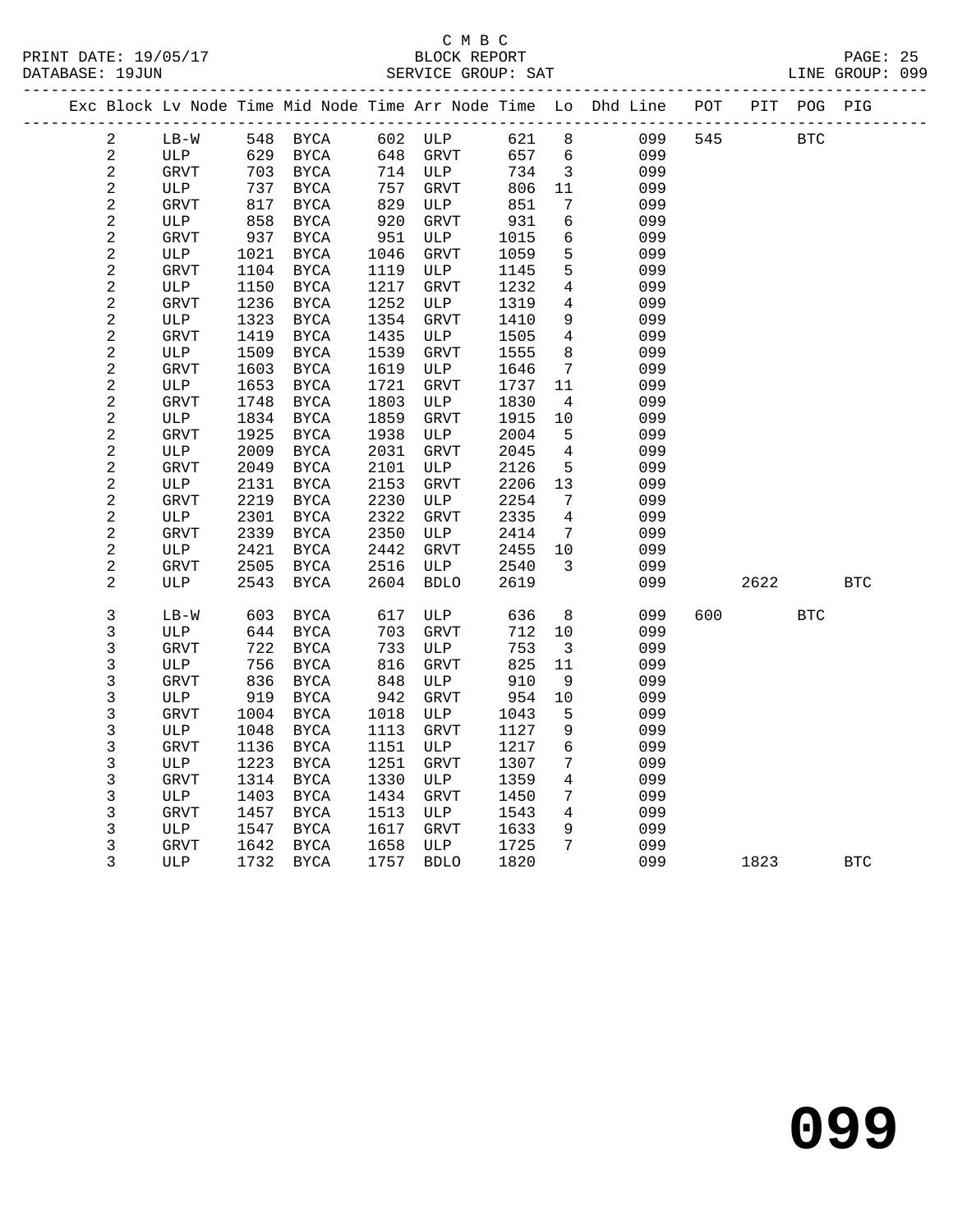|  |                |             |      | Exc Block Lv Node Time Mid Node Time Arr Node Time Lo Dhd Line POT PIT POG PIG |      |             |      |                 |    |     |     |      |            |            |
|--|----------------|-------------|------|--------------------------------------------------------------------------------|------|-------------|------|-----------------|----|-----|-----|------|------------|------------|
|  | 4              | $LB-W$      |      | 616 BYCA 630 ULP                                                               |      |             | 649  | 6               |    | 099 | 613 |      | <b>BTC</b> |            |
|  | $\overline{4}$ | ULP         | 655  | BYCA                                                                           | 715  | GRVT        | 724  | 7               |    | 099 |     |      |            |            |
|  | 4              | GRVT        | 731  | BYCA                                                                           | 742  | ULP         | 802  | $\overline{4}$  |    | 099 |     |      |            |            |
|  | 4              | ULP         | 806  | BYCA                                                                           | 828  | GRVT        | 839  | 9               |    | 099 |     |      |            |            |
|  | 4              | GRVT        | 848  | BYCA                                                                           | 900  | ULP         | 922  | $\mathsf 9$     |    | 099 |     |      |            |            |
|  | 4              | ULP         | 931  | BYCA                                                                           | 956  | GRVT        | 1008 | $7\phantom{.0}$ |    | 099 |     |      |            |            |
|  | 4              | GRVT        | 1015 | BYCA                                                                           | 1029 | ULP         | 1054 | 5               |    | 099 |     |      |            |            |
|  | 4              | ULP         | 1059 | BYCA                                                                           | 1124 | GRVT        | 1138 | 9               |    | 099 |     |      |            |            |
|  | 4              | GRVT        | 1147 | BYCA                                                                           | 1202 | ULP         | 1228 | $\sqrt{6}$      |    | 099 |     |      |            |            |
|  | 4              | ULP         | 1234 | BYCA                                                                           | 1304 | GRVT        | 1320 | $5\phantom{.0}$ |    | 099 |     |      |            |            |
|  | 4              | GRVT        | 1325 | BYCA                                                                           | 1341 | ULP         | 1410 | $\overline{4}$  |    | 099 |     |      |            |            |
|  | 4              | ULP         | 1414 | BYCA                                                                           | 1445 | GRVT        | 1501 | 7               |    | 099 |     |      |            |            |
|  | $\overline{4}$ | GRVT        | 1508 | BYCA                                                                           | 1524 | ULP         | 1554 | $\overline{4}$  |    | 099 |     |      |            |            |
|  | 4              | ULP         | 1558 | BYCA                                                                           | 1628 | GRVT        | 1644 | 10              |    | 099 |     |      |            |            |
|  | 4              | GRVT        | 1654 | BYCA                                                                           | 1710 | ULP         | 1737 | 6               |    | 099 |     |      |            |            |
|  | 4              | ULP         | 1743 | BYCA                                                                           | 1808 | GRVT        | 1824 | 8               |    | 099 |     |      |            |            |
|  | 4              | GRVT        | 1832 | <b>BYCA</b>                                                                    | 1846 | ULP         | 1913 | $\overline{4}$  |    | 099 |     |      |            |            |
|  | 4              | ULP         | 1917 | BYCA                                                                           | 1942 | GRVT        | 1958 | 13              |    | 099 |     |      |            |            |
|  | 4              | GRVT        | 2011 | BYCA                                                                           | 2024 | ULP         | 2050 | $\overline{4}$  |    | 099 |     |      |            |            |
|  | 4              | ULP         | 2054 | BYCA                                                                           | 2116 | GRVT        | 2130 | 9               |    | 099 |     |      |            |            |
|  | 4              | <b>GRVT</b> | 2139 | BYCA                                                                           | 2151 | ULP         | 2216 | 5               |    | 099 |     |      |            |            |
|  | 4              | ULP         | 2221 | BYCA                                                                           | 2243 | GRVT        | 2256 | 13              |    | 099 |     |      |            |            |
|  | 4              | GRVT        | 2309 | BYCA                                                                           | 2320 | ULP         | 2344 | 7               |    | 099 |     |      |            |            |
|  | 4              | ULP         | 2351 | BYCA                                                                           | 2412 | GRVT        | 2425 | 10              |    | 099 |     |      |            |            |
|  | 4              | GRVT        | 2435 | BYCA                                                                           | 2446 | ULP         | 2510 | 5               |    | 099 |     |      |            |            |
|  | 4              | ULP         | 2515 | BYCA                                                                           | 2536 | GRVT        | 2549 | $\overline{2}$  | 20 | 099 |     |      |            |            |
|  | 4              | HODM        | 2611 | $HK-E$                                                                         | 2635 | SFU         | 2657 | 2               |    | N35 |     |      |            |            |
|  | 4              | SFU         | 2659 | HK-W                                                                           | 2722 | HODM        | 2749 | $\overline{0}$  |    | N35 |     |      |            |            |
|  | 4              | HODM        | 2749 |                                                                                |      | NWST        | 2851 |                 |    | N19 |     | 2911 |            | <b>BTC</b> |
|  | 5              | $LB-W$      | 629  | BYCA                                                                           | 643  | ULP         | 702  | 5               |    | 099 | 626 |      | <b>BTC</b> |            |
|  | 5              | ULP         | 707  | BYCA                                                                           | 727  | <b>GRVT</b> | 736  | $5\phantom{.0}$ |    | 099 |     |      |            |            |
|  | 5              | <b>GRVT</b> | 741  | BYCA                                                                           | 752  | ULP         | 812  | 3               |    | 099 |     |      |            |            |
|  | 5              | ULP         | 815  | BYCA                                                                           | 837  | <b>GRVT</b> | 848  | 6               |    | 099 |     |      |            |            |
|  | 5              | GRVT        | 854  | BYCA                                                                           | 906  | ULP         | 928  | $\,9$           |    | 099 |     |      |            |            |
|  | 5              | ULP         | 937  | BYCA                                                                           | 1002 | GRVT        | 1014 | 7               |    | 099 |     |      |            |            |
|  | 5              | GRVT        | 1021 | BYCA                                                                           | 1035 | ULP         | 1100 | 5               |    | 099 |     |      |            |            |
|  | 5              | ULP         | 1105 | BYCA                                                                           | 1132 | GRVT        | 1147 | 5               |    | 099 |     |      |            |            |
|  | 5              | <b>GRVT</b> | 1152 | BYCA                                                                           | 1207 | ULP         | 1233 | 6               |    | 099 |     |      |            |            |
|  | 5              | ULP         |      | 1239 BYCA                                                                      |      | 1309 GRVT   | 1325 | 5               |    | 099 |     |      |            |            |
|  | 5              | GRVT        | 1330 | BYCA                                                                           | 1346 | ULP         | 1415 | 4               |    | 099 |     |      |            |            |
|  | 5              | ULP         | 1419 | BYCA                                                                           | 1450 | GRVT        | 1506 | 8               |    | 099 |     |      |            |            |
|  | 5              | GRVT        | 1514 | BYCA                                                                           | 1530 | ULP         | 1600 | 4               |    | 099 |     |      |            |            |
|  | 5              | ULP         | 1604 | BYCA                                                                           | 1633 | GRVT        | 1649 | 11              |    | 099 |     |      |            |            |
|  | 5              | GRVT        | 1700 | BYCA                                                                           | 1715 | ULP         | 1742 | 7               |    | 099 |     |      |            |            |
|  | 5              | ULP         | 1749 | BYCA                                                                           | 1814 | <b>GRVT</b> | 1830 | 9               |    | 099 |     |      |            |            |
|  | 5              | <b>GRVT</b> | 1839 | BYCA                                                                           | 1853 | ULP         | 1920 | 4               |    | 099 |     |      |            |            |
|  | 5              | ULP         |      | 1924 BYCA                                                                      | 1949 | <b>BDLO</b> | 2008 |                 |    | 099 |     | 2011 |            | <b>BTC</b> |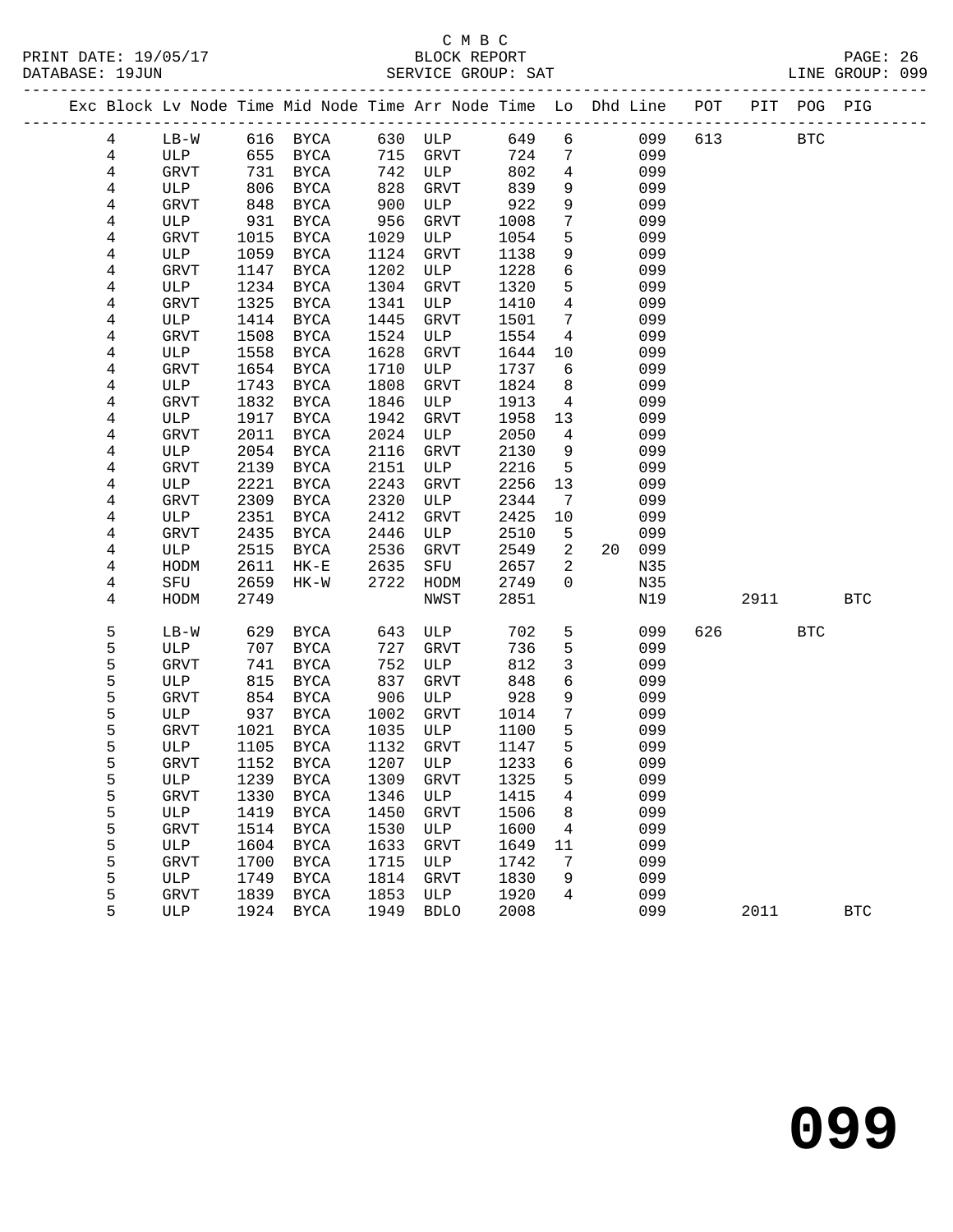### C M B C<br>BLOCK REPORT

PAGE: 27<br>LINE GROUP: 099

|  |   |             |      |             |      |             |      |                 | Exc Block Lv Node Time Mid Node Time Arr Node Time Lo Dhd Line POT |     | ________________ | PIT POG PIG |            |
|--|---|-------------|------|-------------|------|-------------|------|-----------------|--------------------------------------------------------------------|-----|------------------|-------------|------------|
|  | 6 | LB-W        |      | 639 BYCA    | 653  | ULP         | 712  | 6               | 099                                                                | 636 |                  | <b>BTC</b>  |            |
|  | 6 | ULP         | 718  | BYCA        | 738  | GRVT        | 747  | 11              | 099                                                                |     |                  |             |            |
|  | 6 | <b>GRVT</b> | 758  | BYCA        | 810  | ULP         | 832  | $\overline{3}$  | 099                                                                |     |                  |             |            |
|  | 6 | ULP         | 835  | BYCA        | 857  | GRVT        | 908  | 7               | 099                                                                |     |                  |             |            |
|  | 6 | GRVT        | 915  | BYCA        | 929  | ULP         | 953  | 6               | 099                                                                |     |                  |             |            |
|  | 6 | ULP         | 959  | BYCA        | 1024 | GRVT        | 1036 | $7\phantom{.0}$ | 099                                                                |     |                  |             |            |
|  | 6 | GRVT        | 1043 | BYCA        | 1057 | ULP         | 1122 | 5               | 099                                                                |     |                  |             |            |
|  | 6 | ULP         | 1127 | BYCA        | 1154 | <b>GRVT</b> | 1209 | 5               | 099                                                                |     |                  |             |            |
|  | 6 | <b>GRVT</b> | 1214 | BYCA        | 1229 | ULP         | 1256 | 5               | 099                                                                |     |                  |             |            |
|  | 6 | ULP         | 1301 | BYCA        | 1332 | <b>GRVT</b> | 1348 | $\overline{4}$  | 099                                                                |     |                  |             |            |
|  | 6 | <b>GRVT</b> | 1352 | <b>BYCA</b> | 1408 | ULP         | 1437 | $\overline{4}$  | 099                                                                |     |                  |             |            |
|  | 6 | ULP         | 1441 | <b>BYCA</b> | 1512 | GRVT        | 1528 | 8               | 099                                                                |     |                  |             |            |
|  | 6 | <b>GRVT</b> | 1536 | BYCA        | 1552 | ULP         | 1619 | 7               | 099                                                                |     |                  |             |            |
|  | 6 | ULP         | 1626 | BYCA        | 1655 | <b>BDLO</b> | 1718 |                 | 099                                                                |     | 1721             |             | <b>BTC</b> |
|  |   |             |      |             |      |             |      |                 |                                                                    |     |                  |             |            |
|  | 7 | $LB-W$      | 706  | <b>BYCA</b> | 723  | ULP         | 743  | $\overline{4}$  | 099                                                                | 703 |                  | <b>BTC</b>  |            |
|  | 7 | ULP         | 747  | BYCA        | 807  | <b>GRVT</b> | 816  | 7               | 099                                                                |     |                  |             |            |
|  | 7 | <b>GRVT</b> | 823  | BYCA        | 835  | ULP         | 857  | 8               | 099                                                                |     |                  |             |            |
|  | 7 | ULP         | 905  | <b>BYCA</b> | 928  | <b>GRVT</b> | 940  | 8               | 099                                                                |     |                  |             |            |
|  | 7 | <b>GRVT</b> | 948  | BYCA        | 1002 | ULP         | 1026 | $6\overline{6}$ | 099                                                                |     |                  |             |            |
|  | 7 | ULP         | 1032 | <b>BYCA</b> | 1057 | <b>GRVT</b> | 1111 | 8               | 099                                                                |     |                  |             |            |
|  | 7 | <b>GRVT</b> | 1119 | BYCA        | 1134 | ULP         | 1200 | 6               | 099                                                                |     |                  |             |            |
|  | 7 | ULP         | 1206 | <b>BYCA</b> | 1234 | <b>GRVT</b> | 1250 | 8               | 099                                                                |     |                  |             |            |
|  | 7 | <b>GRVT</b> | 1258 | <b>BYCA</b> | 1314 | ULP         | 1343 | $\overline{c}$  | 099                                                                |     |                  |             |            |
|  | 7 | ULP         | 1345 | <b>BYCA</b> | 1416 | <b>GRVT</b> | 1432 | $\overline{9}$  | 099                                                                |     |                  |             |            |
|  | 7 | <b>GRVT</b> | 1441 | <b>BYCA</b> | 1457 | ULP         | 1527 | $\overline{4}$  | 099                                                                |     |                  |             |            |
|  | 7 | ULP         | 1531 | <b>BYCA</b> | 1601 | <b>GRVT</b> | 1617 | 8               | 099                                                                |     |                  |             |            |
|  | 7 | <b>GRVT</b> | 1625 | <b>BYCA</b> | 1641 | ULP         | 1708 | 7               | 099                                                                |     |                  |             |            |
|  | 7 | ULP         | 1715 | <b>BYCA</b> | 1743 | <b>GRVT</b> | 1759 | 10              | 099                                                                |     |                  |             |            |
|  | 7 | <b>GRVT</b> | 1809 | <b>BYCA</b> | 1823 | <b>ULP</b>  | 1850 | 5               | 099                                                                |     |                  |             |            |
|  | 7 | ULP         | 1855 | <b>BYCA</b> | 1920 | GRVT        | 1936 | 12              | 099                                                                |     |                  |             |            |
|  | 7 | GRVT        | 1948 | BYCA        | 2001 | ULP         | 2027 | 5               | 099                                                                |     |                  |             |            |
|  | 7 | ULP         | 2032 | BYCA        | 2054 | <b>BDLO</b> | 2112 |                 | 099                                                                |     | 2115             |             | <b>BTC</b> |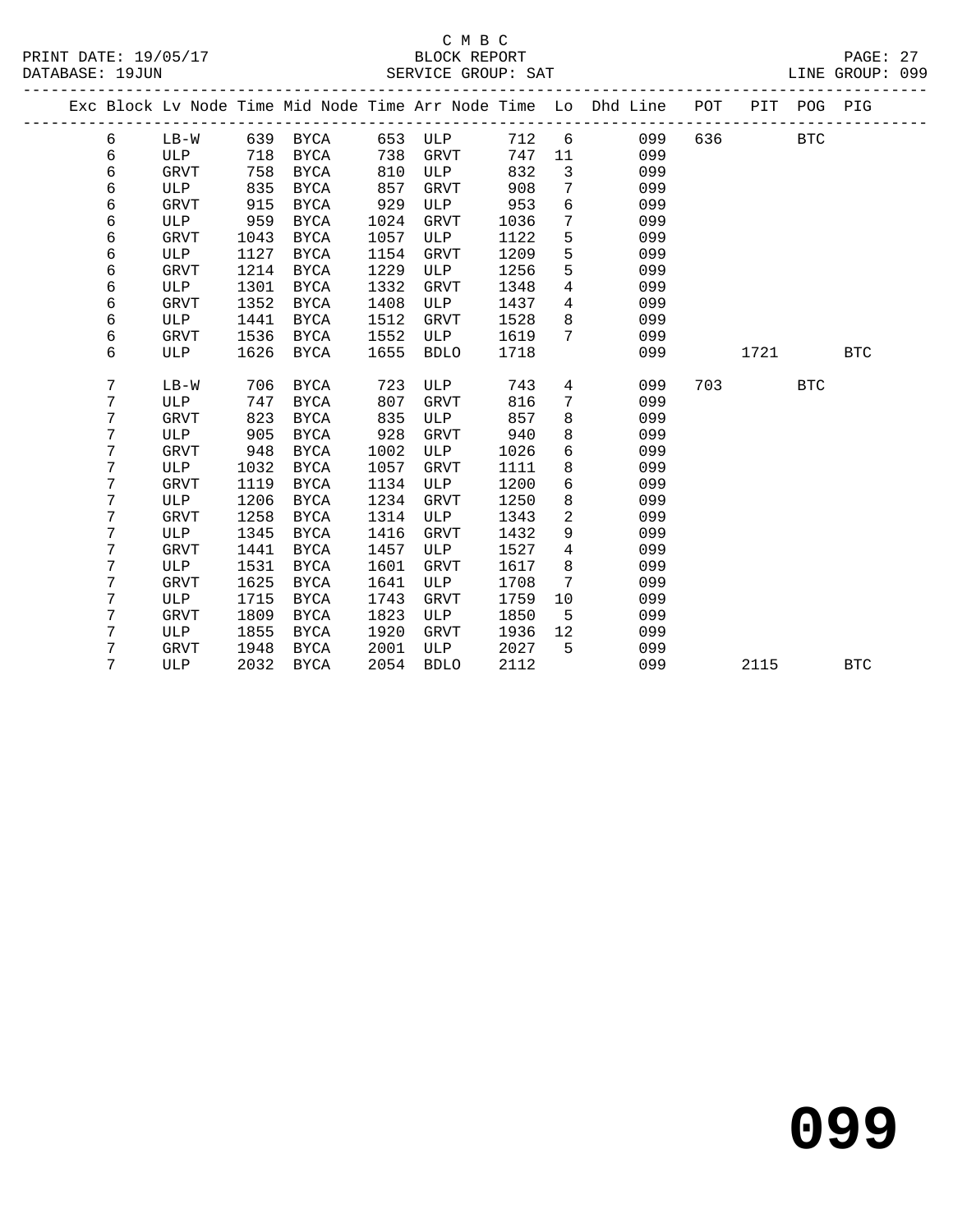|        |      |                    |              |                     |              | Exc Block Lv Node Time Mid Node Time Arr Node Time Lo Dhd Line POT |              |                 |              | -------------------------------- |     |      | PIT POG PIG |              |
|--------|------|--------------------|--------------|---------------------|--------------|--------------------------------------------------------------------|--------------|-----------------|--------------|----------------------------------|-----|------|-------------|--------------|
| 8      |      | $LB-W$             |              | 744 BYCA            | 801          | ULP                                                                | 821          | 5               |              | 099                              | 741 |      | <b>BTC</b>  |              |
| 8      |      | ULP                | 826          | BYCA                | 848          | <b>GRVT</b>                                                        | 859          | 10              |              | 099                              |     |      |             |              |
| 8      |      | <b>GRVT</b>        | 909          | <b>BYCA</b>         | 923          | ULP                                                                | 947          | 6               |              | 099                              |     |      |             |              |
| 8      |      | ULP                | 953          | BYCA                | 1018         | <b>GRVT</b>                                                        | 1030         | $7\phantom{.0}$ |              | 099                              |     |      |             |              |
| 8      |      | GRVT               | 1037         | BYCA                | 1051         | ULP                                                                | 1116         | 5               |              | 099                              |     |      |             |              |
| 8      |      | ULP                | 1121         | BYCA                | 1148         | GRVT                                                               | 1203         | 5               |              | 099                              |     |      |             |              |
| 8      |      | GRVT               | 1208         | BYCA                | 1223         | ULP                                                                | 1250         | 6               |              | 099                              |     |      |             |              |
| 8      |      | ULP                | 1256         | BYCA                | 1326         | GRVT                                                               | 1342         | 5               |              | 099                              |     |      |             |              |
| 8      |      | GRVT               | 1347         | BYCA                | 1403         | ULP                                                                | 1432         | $\overline{4}$  |              | 099                              |     |      |             |              |
| 8      |      | ULP                | 1436         | BYCA                | 1507         | <b>GRVT</b>                                                        | 1523         | 7               |              | 099                              |     |      |             |              |
| 8      |      | <b>GRVT</b>        | 1530         | BYCA                | 1546         | ULP                                                                | 1613         | 7               |              | 099                              |     |      |             |              |
| 8      |      | ULP                | 1620         | BYCA                | 1649         | <b>GRVT</b>                                                        | 1705         | 8               |              | 099                              |     |      |             |              |
| 8      |      | GRVT               | 1713         | BYCA                | 1728         | ULP                                                                | 1755         | 6               |              | 099                              |     |      |             |              |
| 8      |      | ULP                | 1801         | BYCA                | 1826         | GRVT                                                               | 1842         | 5               |              | 099                              |     |      |             |              |
| 8      |      | GRVT               | 1847         | <b>BYCA</b>         | 1901         | ULP                                                                | 1928         | $\overline{4}$  |              | 099                              |     |      |             |              |
| 8      |      | ULP<br><b>GRVT</b> | 1932<br>2019 | BYCA                | 1955<br>2032 | <b>GRVT</b><br>ULP                                                 | 2009<br>2058 | 10              |              | 099<br>099                       |     |      |             |              |
| 8<br>8 |      | ULP                | 2102         | BYCA<br>BYCA        | 2124         | <b>GRVT</b>                                                        | 2137         | 4<br>12         |              | 099                              |     |      |             |              |
| 8      |      | GRVT               | 2149         | BYCA                | 2201         | ULP                                                                | 2226         | 5               |              | 099                              |     |      |             |              |
| 8      |      | ULP                | 2231         | BYCA                | 2253         | GRVT                                                               | 2306         | 13              |              | 099                              |     |      |             |              |
| 8      |      | GRVT               | 2319         | BYCA                | 2330         | ULP                                                                | 2354         | 7               |              | 099                              |     |      |             |              |
| 8      |      | ULP                | 2401         | <b>BYCA</b>         | 2422         | <b>GRVT</b>                                                        | 2435         | 15              |              | 099                              |     |      |             |              |
| 8      |      | GRVT               | 2450         | <b>BYCA</b>         | 2501         | ULP                                                                | 2525         | 7               | $\mathbf{1}$ | 099                              |     |      |             |              |
| 8      |      | ULP1               | 2533         | GRBY                | 2552         | SERO                                                               | 2603         | 6               |              | N17                              |     |      |             |              |
| 8      |      | SERO               | 2609         | BYGR                | 2616         | ULP1                                                               | 2636         | 29              | 24           | N17                              |     |      |             |              |
| 8      |      | SERO               | 2729         | BYGR                | 2736         | ULP1                                                               | 2756         |                 |              | N17                              |     | 2831 |             | <b>BTC</b>   |
|        |      |                    |              |                     |              |                                                                    |              |                 |              |                                  |     |      |             |              |
| 9      |      | $LB-W$             | 805          | BYCA                | 823          | ULP                                                                | 845          | 6               |              | 099                              | 802 |      | BTC         |              |
| 9      |      | ULP                | 851          | BYCA                | 913          | <b>GRVT</b>                                                        | 924          | 7               |              | 099                              |     |      |             |              |
| 9      |      | GRVT               | 931          | BYCA                | 945          | ULP                                                                | 1009         | 6               |              | 099                              |     |      |             |              |
| 9      |      | ULP                | 1015         | BYCA                | 1040         | GRVT                                                               | 1053         | 5               |              | 099                              |     |      |             |              |
| 9      |      | <b>GRVT</b>        | 1058         | BYCA                | 1113         | ULP                                                                | 1139         | 5               |              | 099                              |     |      |             |              |
| 9      |      | ULP                | 1144         | BYCA                | 1211         | GRVT                                                               | 1226         | $\overline{4}$  |              | 099                              |     |      |             |              |
| 9      |      | GRVT               | 1230         | BYCA                | 1246         | ULP                                                                | 1313         | 5               |              | 099                              |     |      |             |              |
| 9      |      | ULP                | 1318         | BYCA                | 1349         | <b>GRVT</b>                                                        | 1405         | 8               |              | 099                              |     |      |             |              |
| 9      |      | <b>GRVT</b>        | 1413         | BYCA                | 1429         | ULP                                                                | 1459         | $\overline{4}$  |              | 099                              |     |      |             |              |
| 9      |      | ULP                | 1503         | BYCA                | 1533         | <b>GRVT</b>                                                        | 1549         | 9               |              | 099                              |     |      |             |              |
| 9<br>9 |      | GRVT               | 1558         | BYCA                | 1614         | ULP                                                                | 1641         | 7<br>9          |              | 099<br>099                       |     |      |             |              |
|        |      | ULP                | 1648         | BYCA                | 1716         | <b>GRVT</b>                                                        | 1732         |                 |              |                                  |     |      |             |              |
| 9<br>9 |      | GRVT<br>ULP        | 1741<br>1827 | BYCA<br><b>BYCA</b> | 1756<br>1852 | ULP<br>GRVT                                                        | 1823<br>1908 | 4<br>10         |              | 099<br>099                       |     |      |             |              |
| 9      |      | GRVT               | 1918         | <b>BYCA</b>         | 1931         | ULP                                                                | 1957         | 5               |              | 099                              |     |      |             |              |
| 9      |      | ULP                | 2002         | BYCA                | 2024         | <b>BDLO</b>                                                        | 2042         |                 |              | 099                              |     | 2045 |             | $_{\rm BTC}$ |
|        |      |                    |              |                     |              |                                                                    |              |                 |              |                                  |     |      |             |              |
|        | 10   | $LB-W$             | 824          | BYCA                | 842          | ULP                                                                | 904          | 8               |              | 099                              | 821 |      | <b>BTC</b>  |              |
|        | 10   | $_{\rm ULP}$       | 912          | BYCA                | 935          | ${\tt GRVT}$                                                       | 947          | 6               |              | 099                              |     |      |             |              |
|        | 10   | <b>GRVT</b>        | 953          | BYCA                | 1007         | ULP                                                                | 1031         | 6               |              | 099                              |     |      |             |              |
|        | 10   | ULP                | 1037         | <b>BYCA</b>         | 1102         | <b>GRVT</b>                                                        | 1116         | 9               |              | 099                              |     |      |             |              |
|        | 10   | GRVT               | 1125         | BYCA                | 1140         | ULP                                                                | 1206         | б               |              | 099                              |     |      |             |              |
|        | 10   | ULP                | 1212         | <b>BYCA</b>         | 1240         | GRVT                                                               | 1256         | 7               |              | 099                              |     |      |             |              |
|        | $10$ | GRVT               | 1303         | <b>BYCA</b>         | 1319         | ULP                                                                | 1348         | 3               |              | 099                              |     |      |             |              |
|        | $10$ | ULP                | 1351         | <b>BYCA</b>         | 1422         | GRVT                                                               | 1438         | 8               |              | 099                              |     |      |             |              |
|        | $10$ | GRVT               | 1446         | <b>BYCA</b>         | 1502         | ULP                                                                | 1532         | 4               |              | 099                              |     |      |             |              |
|        | $10$ | ULP                | 1536         | <b>BYCA</b>         | 1606         | GRVT                                                               | 1622         | 9               |              | 099                              |     |      |             |              |
|        | $10$ | GRVT               | 1631         | <b>BYCA</b>         | 1647         | ULP                                                                | 1714         | 7               |              | 099                              |     |      |             |              |
|        | 10   | ULP                | 1721         | <b>BYCA</b>         | 1749         | <b>BDLO</b>                                                        | 1812         |                 |              | 099                              |     | 1815 |             | $_{\rm BTC}$ |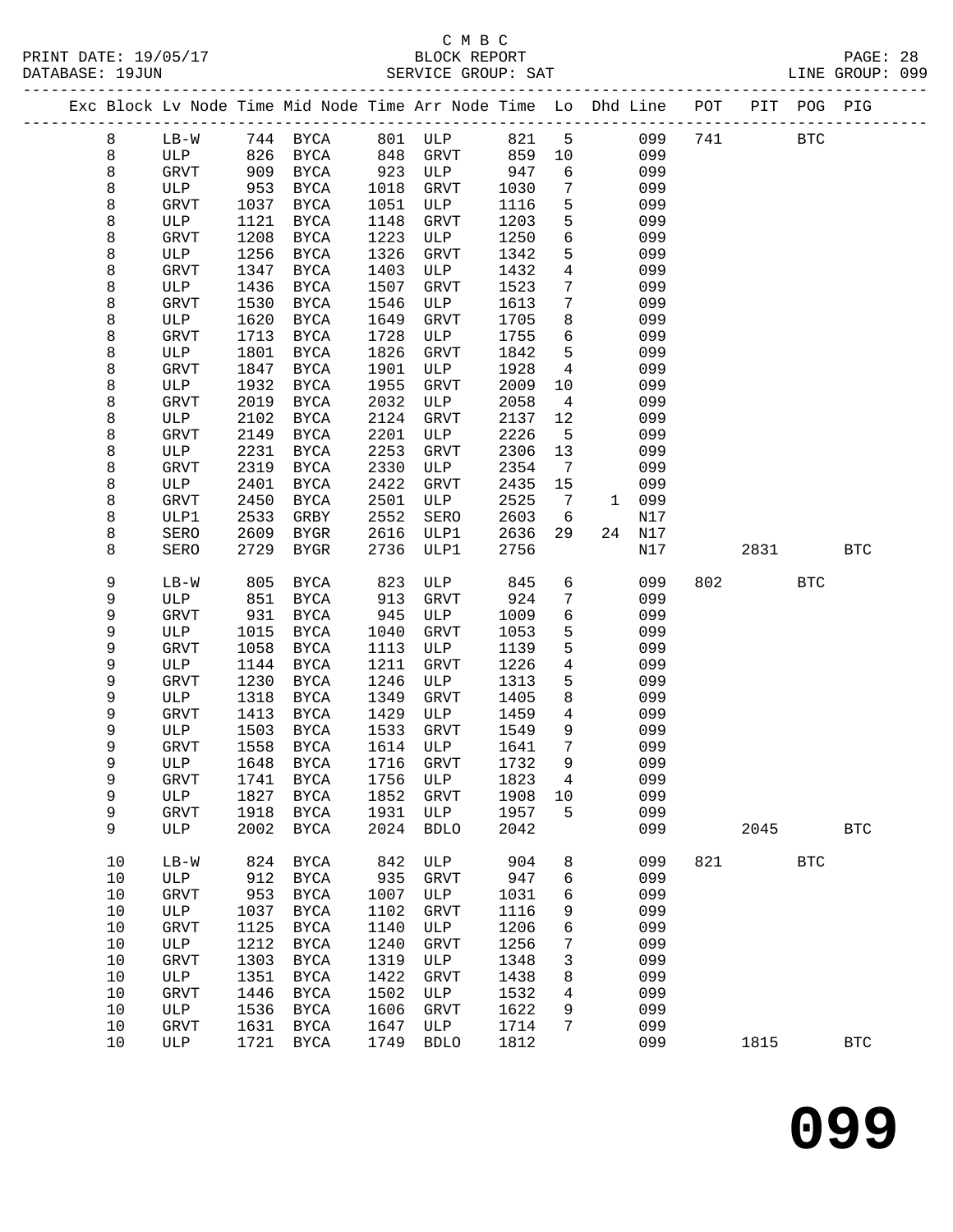|      |              |      |             |      |              |      |                 | Exc Block Lv Node Time Mid Node Time Arr Node Time Lo Dhd Line POT |     |      | PIT POG PIG |            |
|------|--------------|------|-------------|------|--------------|------|-----------------|--------------------------------------------------------------------|-----|------|-------------|------------|
| 11   | $LB-W$       |      | 836 BYCA    |      | 854 ULP      | 916  | 9               | 099                                                                | 833 |      | <b>BTC</b>  |            |
| 11   | ULP          | 925  | BYCA        | 948  | GRVT         | 1000 | 10              | 099                                                                |     |      |             |            |
| 11   | GRVT         | 1010 | BYCA        |      | 1024 ULP     | 1049 | 5               | 099                                                                |     |      |             |            |
| 11   | ULP          | 1054 | BYCA        | 1119 | GRVT         | 1133 | 8               | 099                                                                |     |      |             |            |
| 11   | <b>GRVT</b>  | 1141 | BYCA        | 1156 | ULP          | 1222 | $6\overline{6}$ | 099                                                                |     |      |             |            |
| 11   | ULP          | 1228 | <b>BYCA</b> | 1256 | GRVT         | 1312 | $7\phantom{.0}$ | 099                                                                |     |      |             |            |
| 11   | GRVT         | 1319 | <b>BYCA</b> | 1335 | ULP          | 1404 | $\overline{4}$  | 099                                                                |     |      |             |            |
| 11   | ULP          | 1408 | <b>BYCA</b> | 1439 | ${\tt GRVT}$ | 1455 | 8               | 099                                                                |     |      |             |            |
| 11   | <b>GRVT</b>  | 1503 | <b>BYCA</b> | 1519 | ULP          | 1549 | $\overline{4}$  | 099                                                                |     |      |             |            |
| 11   | ULP          | 1553 | BYCA        | 1623 | GRVT         | 1639 | 9               | 099                                                                |     |      |             |            |
| 11   | GRVT         | 1648 | BYCA        | 1704 | ULP          | 1731 | $6\overline{6}$ | 099                                                                |     |      |             |            |
| 11   | ULP          | 1737 | <b>BYCA</b> | 1802 | GRVT         | 1818 | 6               | 099                                                                |     |      |             |            |
| 11   | <b>GRVT</b>  | 1824 | <b>BYCA</b> | 1838 | ULP          | 1905 | 4               | 099                                                                |     |      |             |            |
| 11   | ULP          | 1909 | <b>BYCA</b> | 1934 | GRVT         | 1950 | 13              | 099                                                                |     |      |             |            |
| 11   | <b>GRVT</b>  | 2003 | BYCA        | 2016 | ULP          | 2042 | 5               | 099                                                                |     |      |             |            |
| 11   | ULP          | 2047 | <b>BYCA</b> | 2109 | <b>GRVT</b>  | 2123 | 6               | 099                                                                |     |      |             |            |
| 11   | <b>GRVT</b>  | 2129 | BYCA        | 2141 | ULP          | 2206 | 5               | 099                                                                |     |      |             |            |
| 11   | ULP          | 2211 | BYCA        | 2233 | <b>GRVT</b>  | 2246 | 13              | 099                                                                |     |      |             |            |
| 11   | GRVT         | 2259 | <b>BYCA</b> | 2310 | ULP          | 2334 | 7               | 099                                                                |     |      |             |            |
| 11   | ULP          | 2341 | <b>BYCA</b> | 2402 | <b>BDLO</b>  | 2418 |                 | 099                                                                |     | 2421 |             | <b>BTC</b> |
| 12   | $LB-W$       | 853  | BYCA        | 912  | ULP          | 936  | 6               | 099                                                                | 850 |      | <b>BTC</b>  |            |
| 12   | ULP          | 942  | BYCA        | 1007 | GRVT         | 1019 | $7\phantom{.0}$ | 099                                                                |     |      |             |            |
| 12   | GRVT         | 1026 | <b>BYCA</b> | 1040 | ULP          | 1105 | 5               | 099                                                                |     |      |             |            |
| 12   | ULP          | 1110 | <b>BYCA</b> | 1137 | <b>GRVT</b>  | 1152 | $6\overline{6}$ | 099                                                                |     |      |             |            |
| 12   | <b>GRVT</b>  | 1158 | <b>BYCA</b> | 1213 | ULP          | 1240 | $5\phantom{.0}$ | 099                                                                |     |      |             |            |
| $12$ | ULP          | 1245 | <b>BYCA</b> | 1315 | GRVT         | 1331 | 5               | 099                                                                |     |      |             |            |
| $12$ | <b>GRVT</b>  | 1336 | <b>BYCA</b> | 1352 | ULP          | 1421 | 4               | 099                                                                |     |      |             |            |
| 12   | ULP          | 1425 | <b>BYCA</b> | 1456 | <b>GRVT</b>  | 1512 | $7\overline{ }$ | 099                                                                |     |      |             |            |
| 12   | <b>GRVT</b>  | 1519 | <b>BYCA</b> | 1535 | ULP          | 1605 | 4               | 099                                                                |     |      |             |            |
| 12   | ULP          | 1609 | <b>BYCA</b> | 1638 | GRVT         | 1654 | 12              | 099                                                                |     |      |             |            |
| 12   | ${\tt GRVT}$ | 1706 | BYCA        | 1721 | ULP          | 1748 | 7               | 099                                                                |     |      |             |            |
| 12   | ULP          | 1755 | BYCA        | 1820 | <b>BDLO</b>  | 1843 |                 | 099                                                                |     | 1846 |             | <b>BTC</b> |
| 13   | $LB-W$       | 859  | <b>BYCA</b> | 918  | ULP          | 942  | $6\overline{6}$ | 099                                                                | 856 |      | <b>BTC</b>  |            |
| 13   | ULP          | 948  | BYCA        | 1013 | GRVT         | 1025 | 7               | 099                                                                |     |      |             |            |
| 13   | <b>GRVT</b>  | 1032 | <b>BYCA</b> | 1046 | ULP          | 1111 | 5               | 099                                                                |     |      |             |            |
| 13   | ULP          | 1116 | BYCA        | 1143 | GRVT         | 1158 | $5\phantom{.0}$ | 099                                                                |     |      |             |            |
| 13   | GRVT         | 1203 | BYCA        | 1218 | ULP          | 1245 | 5               | 099                                                                |     |      |             |            |
| 13   | ULP          | 1250 | <b>BYCA</b> | 1320 | <b>GRVT</b>  | 1336 | 5               | 099                                                                |     |      |             |            |
| 13   | <b>GRVT</b>  | 1341 | <b>BYCA</b> | 1357 | ULP          | 1426 | $\overline{4}$  | 099                                                                |     |      |             |            |
| 13   | ULP          | 1430 | <b>BYCA</b> | 1501 | GRVT         | 1517 | 8               | 099                                                                |     |      |             |            |
| 13   | GRVT         | 1525 | BYCA        | 1541 | ULP          | 1611 | $\overline{4}$  | 099                                                                |     |      |             |            |
| 13   | ULP          | 1615 | <b>BYCA</b> | 1644 | <b>BDLO</b>  | 1707 |                 | 099                                                                |     | 1710 |             | <b>BTC</b> |
|      |              |      |             |      |              |      |                 |                                                                    |     |      |             |            |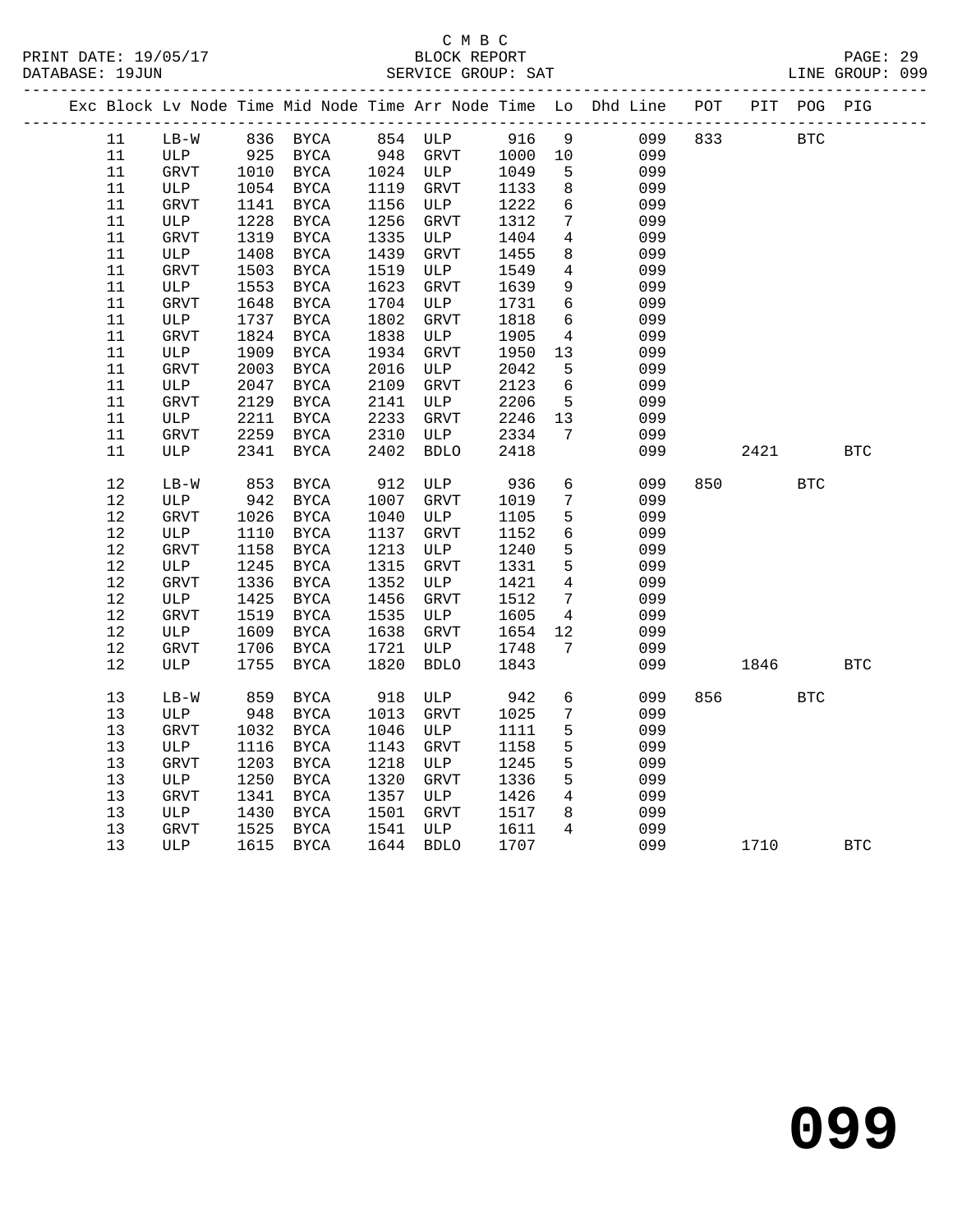|  |                   |              |      |                   |              |              |              |                      |       | Exc Block Lv Node Time Mid Node Time Arr Node Time Lo Dhd Line POT PIT POG PIG |      |            |            |
|--|-------------------|--------------|------|-------------------|--------------|--------------|--------------|----------------------|-------|--------------------------------------------------------------------------------|------|------------|------------|
|  | 21                | LB-W         |      | 915 BYCA          |              | 934 ULP 958  |              | $6\overline{6}$      |       | 912<br>099                                                                     |      | <b>BTC</b> |            |
|  | 21                | ULP          | 1004 | BYCA              | 1029         | GRVT         | 1042         | 6                    |       | 099                                                                            |      |            |            |
|  | 21                | ${\tt GRVT}$ | 1048 | BYCA              |              | 1102 ULP     | 1127         | 5                    |       | 099                                                                            |      |            |            |
|  | 21                | ULP          | 1132 | BYCA              | 1159         | GRVT         | 1214         | 5                    |       | 099                                                                            |      |            |            |
|  | 21                | GRVT         | 1219 | BYCA              | 1234         | ULP          | 1301         | $\sqrt{6}$           |       | 099                                                                            |      |            |            |
|  | 21                | ULP          | 1307 | $_{\rm BYCA}$     | 1338         | GRVT         | 1354         | $\,8\,$              |       | 099                                                                            |      |            |            |
|  | 21                | ${\tt GRVT}$ | 1402 | <b>BYCA</b>       | 1418         | ULP          | 1448         | $\overline{4}$       |       | 099                                                                            |      |            |            |
|  | 21                | ULP          | 1452 | BYCA              | 1523         | GRVT         | 1539         | 8                    |       | 099                                                                            |      |            |            |
|  | 21                | <b>GRVT</b>  | 1547 | <b>BYCA</b>       | 1603         | ULP          | 1630         | $7\phantom{.0}$      |       | 099                                                                            |      |            |            |
|  | 21                | ULP          | 1637 | BYCA              | 1705         | GRVT         | 1721         | 6                    |       | 099                                                                            |      |            |            |
|  | 21                | GRVT         | 1727 | <b>BYCA</b>       | 1742         | ULP          | 1809         | $\overline{4}$       |       | 099                                                                            |      |            |            |
|  | 21                | ULP          | 1813 | $_{\rm BYCA}$     | 1838         | GRVT         | 1854         | $\mathsf 9$          |       | 099                                                                            |      |            |            |
|  | 21                | <b>GRVT</b>  | 1903 | <b>BYCA</b>       | 1916         | ULP          | 1942         | 5                    |       | 099                                                                            |      |            |            |
|  | 21                | ULP          | 1947 | <b>BYCA</b>       | 2010         | GRVT         | 2024         | 5                    |       | 099                                                                            |      |            |            |
|  | 21                | ${\tt GRVT}$ | 2029 | <b>BYCA</b>       | 2041         | ULP          | 2106         | 5                    |       | 099                                                                            |      |            |            |
|  | 21                | ULP          | 2111 | <b>BYCA</b>       | 2133         | GRVT         | 2146         | 13                   |       | 099                                                                            |      |            |            |
|  | 21                | GRVT         | 2159 | BYCA              | 2210         | ULP          | 2234         | $7\overline{ }$      |       | 099                                                                            |      |            |            |
|  | $2\sqrt{1}$       | ULP          | 2241 | $_{\rm BYCA}$     | 2303         | GRVT         | 2316         | 13                   |       | 099                                                                            |      |            |            |
|  | 21                | <b>GRVT</b>  | 2329 | <b>BYCA</b>       | 2340         | ULP          | 2404         | $7\overline{ }$      |       | 099                                                                            |      |            |            |
|  | 21                | ULP          | 2411 | BYCA              | 2432         | <b>BDLO</b>  | 2448         |                      |       | 099                                                                            | 2451 |            | <b>BTC</b> |
|  |                   |              |      |                   |              |              |              |                      |       |                                                                                |      |            |            |
|  | 22                | $LB-W$       | 937  | BYCA              | 956          | ULP          | 1020         | 6                    |       | 099                                                                            | 934  | <b>BTC</b> |            |
|  | 22                | ULP          | 1026 | BYCA              | 1051         | GRVT         | 1104         | $\overline{5}$       |       | 099                                                                            |      |            |            |
|  | $2\sqrt{2}$       | GRVT         | 1109 | $_{\rm BYCA}$     | 1124         | ULP          | 1150         | 5                    |       | 099                                                                            |      |            |            |
|  | $2\sqrt{2}$       | ULP          | 1155 | <b>BYCA</b>       | 1222         | ${\tt GRVT}$ | 1237         | $\overline{4}$       |       | 099                                                                            |      |            |            |
|  | 22                | GRVT         | 1241 | <b>BYCA</b>       | 1257         | ULP          | 1324         | 5                    |       | 099                                                                            |      |            |            |
|  | $2\sqrt{2}$       | ULP          | 1329 | <b>BYCA</b>       | 1400         | <b>GRVT</b>  | 1416         | 8                    |       | 099                                                                            |      |            |            |
|  | $2\sqrt{2}$       | GRVT         | 1424 | BYCA              | 1440         | ULP          | 1510         | $\overline{4}$       |       | 099                                                                            |      |            |            |
|  | $2\sqrt{2}$       | ULP          | 1514 | BYCA              | 1544         | GRVT         | 1600         | 9                    |       | 099                                                                            |      |            |            |
|  | $2\sqrt{2}$       | GRVT         | 1609 | $_{\rm BYCA}$     | 1625         | ULP          | 1652         | $7\phantom{.0}$      |       | 099                                                                            |      |            |            |
|  | 22                | $_{\rm ULP}$ | 1659 | <b>BYCA</b>       | 1727         | <b>GRVT</b>  | 1743         | 12                   |       | 099                                                                            |      |            |            |
|  | 22                | GRVT         | 1755 | <b>BYCA</b>       | 1810         | ULP          | 1837         | $\overline{4}$       |       | 099                                                                            |      |            |            |
|  | $2\sqrt{2}$       | ULP          | 1841 | <b>BYCA</b>       | 1906         | GRVT         | 1922         | 11                   |       | 099                                                                            |      |            |            |
|  | 22                | GRVT         | 1933 | BYCA              | 1946         | ULP          | 2012         | 5                    |       | 099                                                                            |      |            |            |
|  | $2\sqrt{2}$       | ULP          | 2017 | BYCA              | 2039         | GRVT         | 2053         | 6                    |       | 099                                                                            |      |            |            |
|  | $2\sqrt{2}$       | GRVT         | 2059 | <b>BYCA</b>       | 2111         | ULP          | 2136         | 5                    |       | 099                                                                            |      |            |            |
|  | $2\sqrt{2}$       | ULP          | 2141 | <b>BYCA</b>       | 2203         | ${\tt GRVT}$ | 2216         | 13                   |       | 099                                                                            |      |            |            |
|  | 22                | GRVT         | 2229 | <b>BYCA</b>       | 2240         | ULP          | 2304         | $7\phantom{.0}$      |       | 099                                                                            |      |            |            |
|  | 22                | ULP          | 2311 | BYCA              | 2332         | GRVT         | 2345         | 5                    |       | 099                                                                            |      |            |            |
|  | 22                | GRVT         | 2350 | BYCA              | 2401         | ULP          | 2425         | $6\overline{6}$      |       | 099                                                                            |      |            |            |
|  | $2\sqrt{2}$       | ULP          | 2431 | BYCA              | 2452         | GRVT         | 2505         | 15                   |       | 099                                                                            |      |            |            |
|  | $2\sqrt{2}$       | <b>GRVT</b>  | 2520 | <b>BYCA</b>       | 2531         | ULP          | 2555         | $\overline{7}$<br>16 | 1 099 |                                                                                |      |            |            |
|  | $2\sqrt{2}$<br>22 | ULP1<br>SERO | 2603 | GRBY<br>2649 BYGR | 2622<br>2656 | SERO         | 2633<br>2716 |                      |       | N17<br>N17                                                                     | 2751 |            | <b>BTC</b> |
|  |                   |              |      |                   |              | ULP1         |              |                      |       |                                                                                |      |            |            |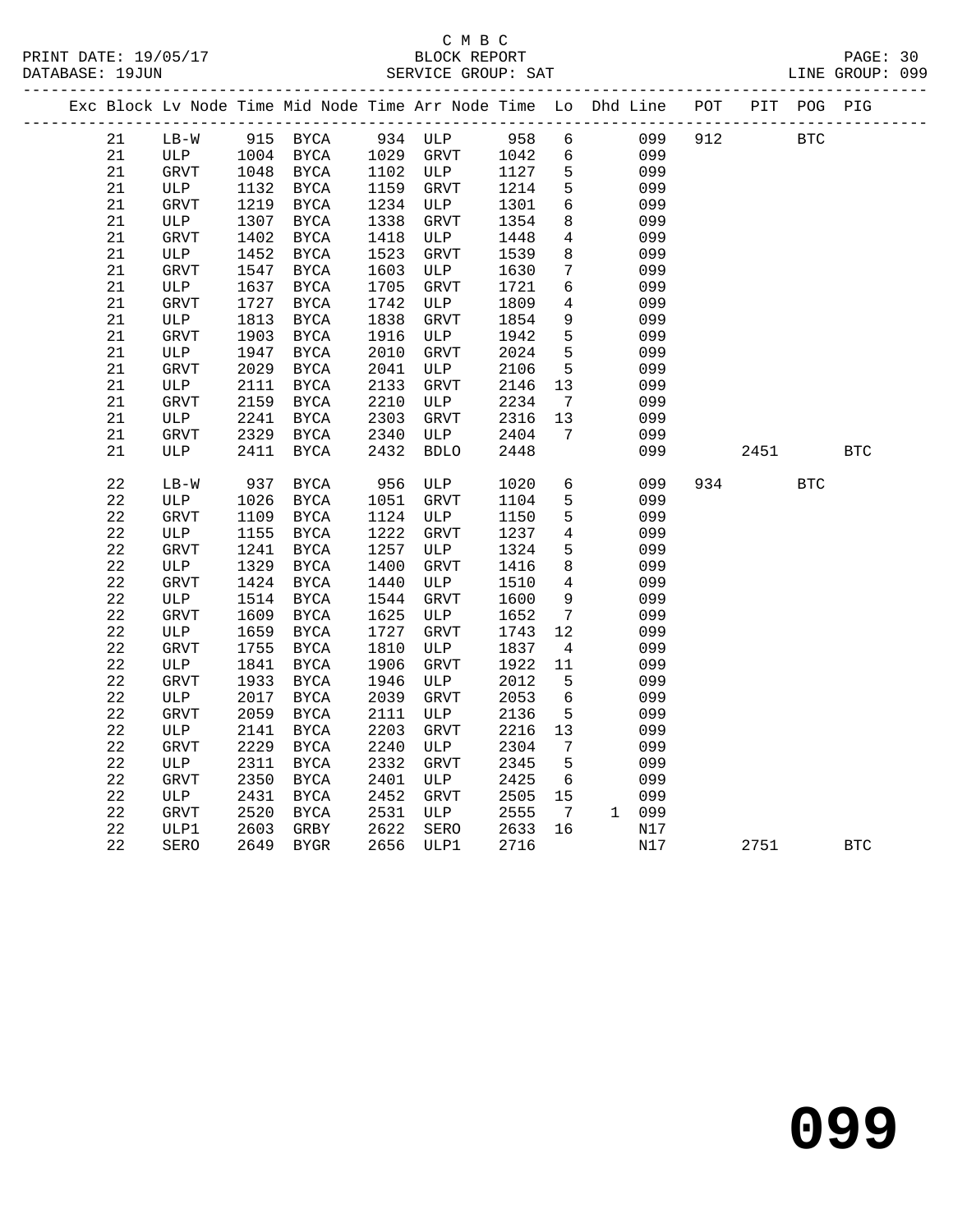|    |             |      |             |      | Exc Block Lv Node Time Mid Node Time Arr Node Time Lo Dhd Line POT PIT POG PIG |      |                 |                |        |              |            |            |              |
|----|-------------|------|-------------|------|--------------------------------------------------------------------------------|------|-----------------|----------------|--------|--------------|------------|------------|--------------|
| 23 | $LB-W$      |      |             |      | 954 BYCA 1013 ULP                                                              | 1038 |                 | 5 <sub>5</sub> | 099    | 951          | <b>BTC</b> |            |              |
| 23 | ULP         |      | 1043 BYCA   |      | 1108 GRVT                                                                      | 1122 | 8               |                | 099    |              |            |            |              |
| 23 | GRVT        |      | 1130 BYCA   |      | 1145 ULP                                                                       | 1211 | 6               |                | 099    |              |            |            |              |
| 23 | ULP         | 1217 | BYCA        | 1245 | GRVT                                                                           | 1301 | $7\phantom{.0}$ |                | 099    |              |            |            |              |
| 23 | GRVT        | 1308 | BYCA        | 1324 | ULP                                                                            | 1353 | $\overline{4}$  |                | 099    |              |            |            |              |
| 23 | ULP         | 1357 | BYCA        | 1428 | GRVT                                                                           | 1444 | 8               |                | 099    |              |            |            |              |
| 23 | GRVT        | 1452 | BYCA        | 1508 | ULP                                                                            | 1538 | $\overline{4}$  |                | 099    |              |            |            |              |
| 23 | ULP         | 1542 | BYCA        | 1612 | GRVT                                                                           | 1628 | 8               |                | 099    |              |            |            |              |
| 23 | GRVT        | 1636 | BYCA        | 1652 | ULP                                                                            | 1719 | $7\phantom{.0}$ |                | 099    |              |            |            |              |
| 23 | ULP         | 1726 | BYCA        | 1754 | GRVT                                                                           | 1810 | $\overline{7}$  |                | 099    |              |            |            |              |
| 23 | GRVT        | 1817 | BYCA        | 1831 | ULP                                                                            | 1858 | $\overline{4}$  |                | 099    |              |            |            |              |
| 23 | ULP         | 1902 | BYCA        | 1927 | GRVT                                                                           | 1943 | 12              |                | 099    |              |            |            |              |
| 23 | GRVT        | 1955 | <b>BYCA</b> | 2008 | ULP                                                                            | 2034 | 5               |                | 099    |              |            |            |              |
| 23 | ULP         | 2039 | BYCA        | 2101 | GRVT                                                                           | 2115 | $\overline{4}$  |                | 099    |              |            |            |              |
| 23 | GRVT        | 2119 | BYCA        | 2131 | ULP                                                                            | 2156 | 5               |                | 099    |              |            |            |              |
| 23 | ULP         | 2201 | BYCA        | 2223 | GRVT                                                                           | 2236 | 13              |                | 099    |              |            |            |              |
| 23 | GRVT        | 2249 | BYCA        | 2300 | ULP                                                                            | 2324 | $\overline{7}$  |                | 099    |              |            |            |              |
| 23 | ULP         | 2331 | BYCA        | 2352 | GRVT                                                                           | 2405 | 14              |                | 099    |              |            |            |              |
| 23 | GRVT        | 2419 | BYCA        | 2430 | ULP                                                                            | 2454 | $6\overline{6}$ |                | 099    |              |            |            |              |
| 23 | ULP         | 2500 | BYCA        | 2521 | GRVT                                                                           | 2534 | 16              |                | 099    |              |            |            |              |
| 23 | GRVT        | 2550 | <b>BYCA</b> | 2601 | ULP                                                                            | 2625 | $7\phantom{.0}$ |                | 1 099  |              |            |            |              |
| 23 | ULP1        | 2633 | GRBY        | 2652 | SERO                                                                           | 2703 | 6               |                | N17    |              |            |            |              |
| 23 | SERO        | 2709 | BYGR        | 2716 | ULP1                                                                           | 2736 | 9               |                | 24 N17 |              |            |            |              |
| 23 | HODM        | 2809 | NWST        | 2911 | SUST                                                                           | 2931 |                 |                | N19    |              | 3001       |            | $_{\rm BTC}$ |
|    |             |      |             |      |                                                                                |      |                 |                |        |              |            |            |              |
| 24 | LB-W        | 1109 | BYCA        | 1129 | ULP                                                                            | 1155 | 6               |                |        | 099 1106     |            | <b>BTC</b> |              |
| 24 | ULP         | 1201 | BYCA        | 1229 | GRVT                                                                           | 1245 | $7\phantom{.0}$ |                | 099    |              |            |            |              |
| 24 | GRVT        | 1252 | <b>BYCA</b> | 1308 | ULP                                                                            | 1335 | 5               |                | 099    |              |            |            |              |
| 24 | ULP         | 1340 | BYCA        | 1411 | GRVT                                                                           | 1427 | 8               |                | 099    |              |            |            |              |
| 24 | GRVT        | 1435 | BYCA        | 1451 | ULP                                                                            | 1521 | $\overline{4}$  |                | 099    |              |            |            |              |
| 24 | ULP         | 1525 | BYCA        | 1555 | GRVT                                                                           | 1611 | 9               |                | 099    |              |            |            |              |
| 24 | GRVT        | 1620 | BYCA        | 1636 | ULP                                                                            | 1703 | $7\phantom{.0}$ |                | 099    |              |            |            |              |
| 24 | ULP         | 1710 | BYCA        | 1738 | GRVT                                                                           | 1754 | 8               |                | 099    |              |            |            |              |
| 24 | <b>GRVT</b> | 1802 | BYCA        | 1816 | ULP                                                                            | 1843 | 5               |                | 099    |              |            |            |              |
| 24 | ULP         | 1848 | BYCA        | 1913 | GRVT                                                                           | 1929 | 11              |                | 099    |              |            |            |              |
| 24 | GRVT        | 1940 | BYCA        | 1953 | ULP                                                                            | 2019 | 5               |                | 099    |              |            |            |              |
| 24 | ULP         | 2024 | BYCA        | 2046 | GRVT                                                                           | 2100 | 9               |                | 099    |              |            |            |              |
| 24 | GRVT        | 2109 | BYCA        | 2121 | ULP                                                                            | 2146 | $5^{\circ}$     |                | 099    |              |            |            |              |
| 24 | ULP         |      | 2151 BYCA   | 2213 | GRVT                                                                           | 2226 | 13              |                | 099    |              |            |            |              |
| 24 | GRVT        |      | 2239 BYCA   |      | 2250 ULP 2314 7                                                                |      |                 |                | 099    |              |            |            |              |
| 24 | ULP         | 2321 | BYCA        | 2342 | GRVT                                                                           | 2355 | 9               |                | 099    |              |            |            |              |
| 24 | GRVT        | 2404 | BYCA        | 2415 | ULP                                                                            | 2439 | 6               |                | 099    |              |            |            |              |
| 24 | ULP         | 2445 | BYCA        | 2506 | GRVT                                                                           | 2519 | 16              |                | 099    |              |            |            |              |
| 24 | GRVT        | 2535 | BYCA        | 2546 | ULP                                                                            | 2610 | $\overline{4}$  |                | 099    |              |            |            |              |
| 24 | ULP         | 2614 | BYCA        | 2635 | GRVT                                                                           | 2648 | 21              |                | 20 099 |              |            |            |              |
| 24 | HODM        | 2729 |             |      | NWST                                                                           | 2831 |                 |                | N19    |              | 2851       |            | <b>BTC</b>   |
| 25 | $LB-W$      |      | 1242 BYCA   | 1303 | ULP                                                                            | 1330 | $4\overline{ }$ |                |        | 099 1239 BTC |            |            |              |
| 25 | ULP         | 1334 | BYCA        | 1405 | GRVT                                                                           | 1421 | 9               |                | 099    |              |            |            |              |
| 25 | GRVT        | 1430 | BYCA        | 1446 | ULP                                                                            | 1516 | $\overline{4}$  |                | 099    |              |            |            |              |
| 25 | ULP         | 1520 | BYCA        | 1550 | GRVT                                                                           | 1606 | 8               |                | 099    |              |            |            |              |
| 25 | <b>GRVT</b> |      | 1614 BYCA   | 1630 | ULP                                                                            | 1657 | 7               |                | 099    |              |            |            |              |
| 25 | ULP         |      | 1704 BYCA   | 1732 | <b>BDLO</b>                                                                    | 1755 |                 |                | 099    |              | 1758       |            | <b>BTC</b>   |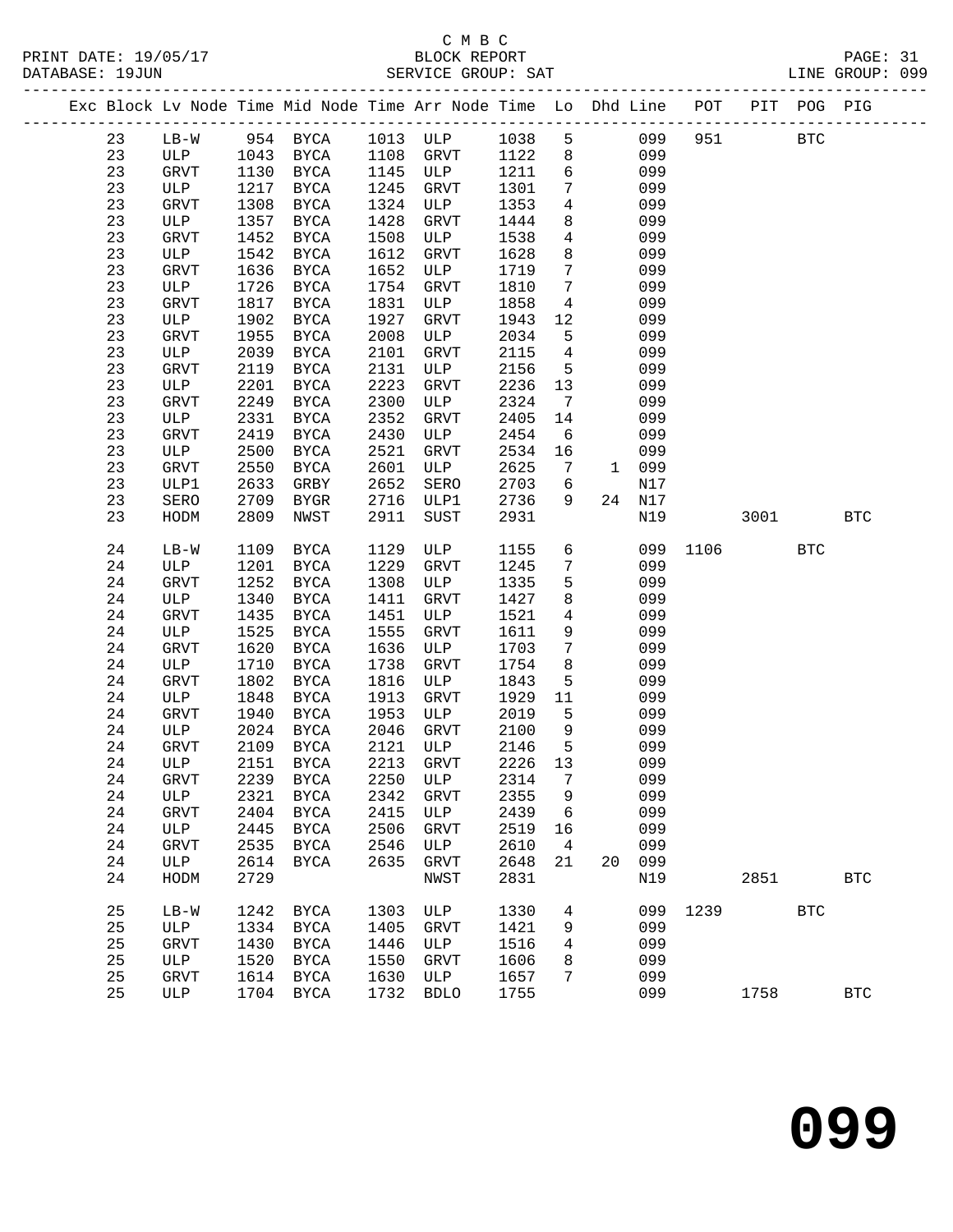| PAGE: 32        |  |
|-----------------|--|
| LINE GROUP: 099 |  |
|                 |  |

| Exc Block Ly Node Time Mid Node Time Arr Node Time Lo Dhd Line |      |      |      |      |      |      |   |     | POT  | PTT  | POG. | PIG  |
|----------------------------------------------------------------|------|------|------|------|------|------|---|-----|------|------|------|------|
| 26                                                             | LB-W | 1352 | BYCA | 1413 | ULP  | 1442 | 5 | 099 | 1349 |      | BTC  |      |
| 26                                                             | ULP  | 1447 | BYCA | 1518 | GRVT | 1534 | 7 | 099 |      |      |      |      |
| 26                                                             | GRVT | 1541 | BYCA | 1557 | ULP  | 1624 | 7 | 099 |      |      |      |      |
| 26                                                             | ULP  | 1631 | BYCA | 1659 | GRVT | 1715 | 5 | 099 |      |      |      |      |
| 26                                                             | GRVT | 1720 | BYCA | 1735 | ULP  | 1802 | 5 | 099 |      |      |      |      |
| 26                                                             | ULP  | 1807 | BYCA | 1832 | GRVT | 1848 | 6 | 099 |      |      |      |      |
| 26                                                             | GRVT | 1854 | BYCA | 1908 | ULP  | 1935 | 4 | 099 |      |      |      |      |
| 26                                                             | ULP  | 1939 | BYCA | 2002 | BDLO | 2021 |   | 099 |      | 2024 |      | BTC. |
|                                                                |      |      |      |      |      |      |   |     |      |      |      |      |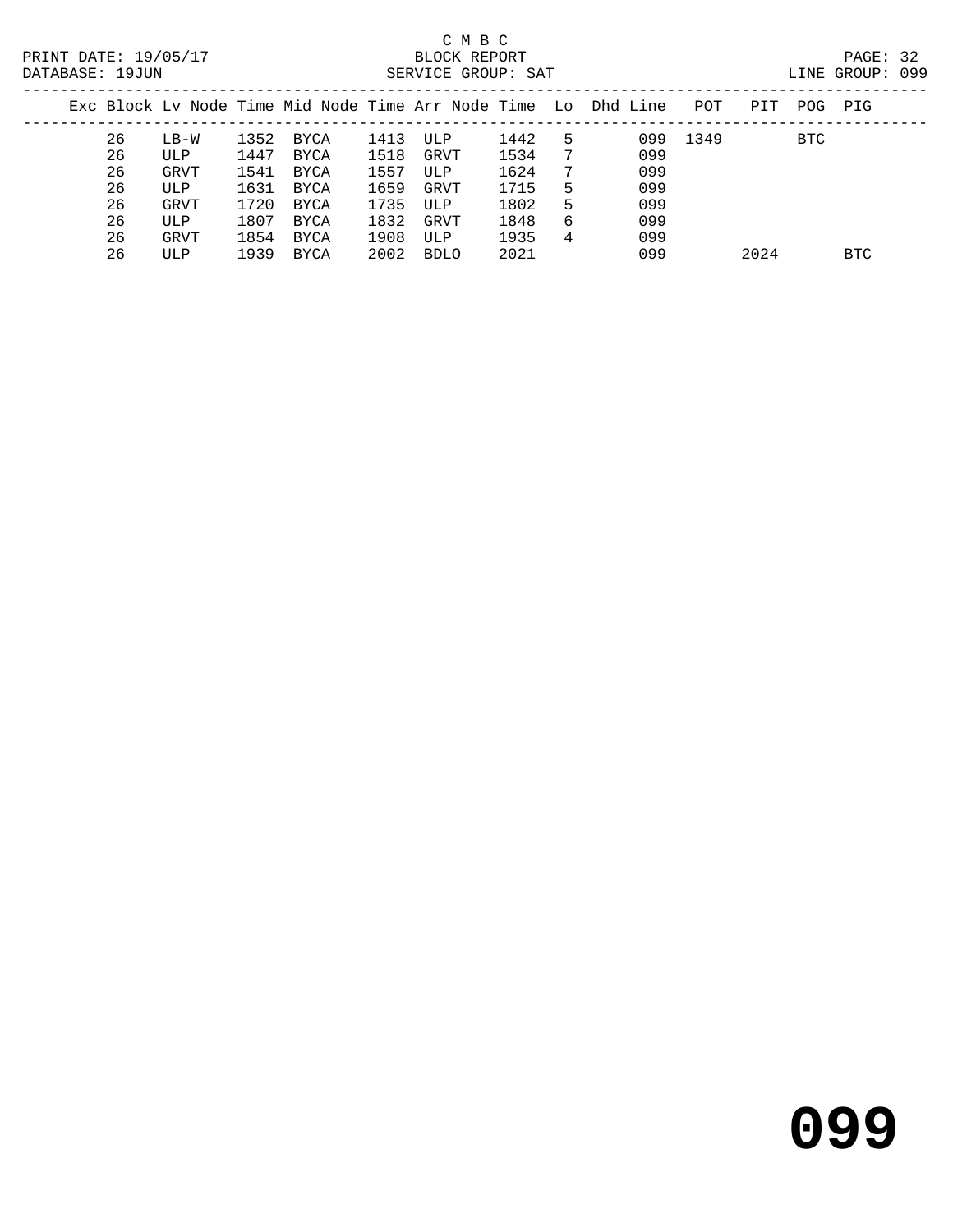|                |                                |             |                                                                                             |      | C M B C                          |                                                       |                |                                                                                                                                                                                                                                                                                                                                           |      |          |            |  |
|----------------|--------------------------------|-------------|---------------------------------------------------------------------------------------------|------|----------------------------------|-------------------------------------------------------|----------------|-------------------------------------------------------------------------------------------------------------------------------------------------------------------------------------------------------------------------------------------------------------------------------------------------------------------------------------------|------|----------|------------|--|
|                | WLHA WILLINGDON & HASTINGS S/B |             | BTC        Burnaby Depot<br>BW06      BRENTWOOD STN BAY6<br>HAWL      HASTINGS & WILLINGDON |      |                                  |                                                       |                | BW01 BRENTWOOD STN BAY1<br>$\begin{tabular}{llllll} \multicolumn{2}{l}{{\small\tt BYGR}} & & & {\small\tt BROADWAY} & & {\small\tt GRANVILLE} \\ {\small\tt HODM} & & & {\small\tt HOWE} & & {\small\tt DUNSMUIR} \end{tabular}$<br>MTST METROTOWN STATION<br>PBEX PHIBBS EXCHANGE<br>SERO SEYMOUR ST & ROBSON ST<br>ULP1 UNIVERSITY LOOP |      |          |            |  |
|                |                                |             |                                                                                             |      |                                  |                                                       |                | Exc Block Lv Node Time Mid Node Time Arr Node Time Lo Dhd Line POT PIT POG PIG                                                                                                                                                                                                                                                            |      |          |            |  |
|                |                                |             |                                                                                             |      |                                  |                                                       |                | 1 KTLP 609 WLHA 616 MTST 635 2 130 603 BTC                                                                                                                                                                                                                                                                                                |      |          |            |  |
| $\mathbf{1}$   |                                |             |                                                                                             |      |                                  |                                                       |                |                                                                                                                                                                                                                                                                                                                                           |      |          |            |  |
| $\mathbf{1}$   |                                |             |                                                                                             |      |                                  |                                                       |                | MTST 637 BW01 649 KTLP 658 4 130<br>KTLP 702 WLHA 709 MTST 728 14 130<br>MTST 742 BW01 756 KTLP 805 23 130<br>KTLP 828 WLHA 835 MTST 856 9 130                                                                                                                                                                                            |      |          |            |  |
| $\mathbf{1}$   |                                |             |                                                                                             |      |                                  |                                                       |                |                                                                                                                                                                                                                                                                                                                                           |      |          |            |  |
| $\mathbf{1}$   |                                |             |                                                                                             |      |                                  |                                                       |                |                                                                                                                                                                                                                                                                                                                                           |      |          |            |  |
| $\mathbf{1}$   | MTST                           | 905         | BW01                                                                                        |      | 919 PEWI 924 14                  |                                                       |                | 130                                                                                                                                                                                                                                                                                                                                       |      |          |            |  |
| $\mathbf{1}$   | PEWI                           | 938<br>1012 | BW06                                                                                        |      | 945 MTST<br>1027 KTLP            |                                                       |                | $\frac{9}{130}$                                                                                                                                                                                                                                                                                                                           |      |          |            |  |
| $\mathbf{1}$   | MTST                           | 1012        | BW01                                                                                        |      | 1027 KTLP                        | $\begin{array}{cc} 1003 & 9 \\ 1040 & 18 \end{array}$ |                | 130                                                                                                                                                                                                                                                                                                                                       |      |          |            |  |
| $\mathbf{1}$   | KTLP                           | 1058        | WLHA                                                                                        |      | 1105 MTST                        | $\begin{array}{cc}\n 1127 & 7\n \end{array}$          |                | 130                                                                                                                                                                                                                                                                                                                                       |      |          |            |  |
| $\mathbf{1}$   | MTST                           | 1134        | BW01                                                                                        |      | 1150 PEWI                        | 1155 14                                               |                | 130                                                                                                                                                                                                                                                                                                                                       |      |          |            |  |
| $\mathbf{1}$   | PEWI                           | 1209        | BW06                                                                                        |      | 1216 MTST                        | 1235<br>1308<br>1351                                  | 11             | 130                                                                                                                                                                                                                                                                                                                                       |      |          |            |  |
| $\mathbf{1}$   | MTST                           | 1246        | BW01                                                                                        |      | 1303 PEWI                        |                                                       |                | 16<br>130                                                                                                                                                                                                                                                                                                                                 |      |          |            |  |
| $\mathbf{1}$   | PEWI                           | 1324        | BW06                                                                                        |      | 1331 MTST                        |                                                       | 10             | 130                                                                                                                                                                                                                                                                                                                                       |      |          |            |  |
| $\mathbf{1}$   | MTST                           | 1401        | BW01                                                                                        |      | 1418 PEWI                        | 1423                                                  | 13             | 130                                                                                                                                                                                                                                                                                                                                       |      |          |            |  |
| $\mathbf{1}$   | PEWI                           | 1436        | BW06                                                                                        |      | 1443 MTST                        |                                                       | 13             | 130                                                                                                                                                                                                                                                                                                                                       |      |          |            |  |
| $\mathbf 1$    | MTST                           | 1516        | BW01                                                                                        |      | 1534 PEWI                        | 1503<br>1539<br>1621                                  | 15             | 130                                                                                                                                                                                                                                                                                                                                       |      |          |            |  |
| 1              | PEWI                           | 1554        | BW06                                                                                        |      | 1601 MTST                        |                                                       |                | $\overline{9}$<br>130                                                                                                                                                                                                                                                                                                                     |      |          |            |  |
| $\mathbf 1$    | MTST                           | 1630        | BW01                                                                                        |      | 1648 PEWI 1653 2                 |                                                       |                | 130                                                                                                                                                                                                                                                                                                                                       |      |          |            |  |
| $\mathbf{1}$   | PEWI                           | 1655        | BW06                                                                                        |      | 1702 MTST                        |                                                       |                | 8 <sup>1</sup><br>130                                                                                                                                                                                                                                                                                                                     |      |          |            |  |
| $\mathbf{1}$   | MTST                           |             |                                                                                             |      |                                  | 1723                                                  |                |                                                                                                                                                                                                                                                                                                                                           |      |          |            |  |
|                |                                | 1731        | BW01                                                                                        |      | 1748 KTLP 1759<br>1812 MTST 1834 |                                                       |                | $5\overline{)}$<br>130                                                                                                                                                                                                                                                                                                                    |      |          |            |  |
| $\mathbf{1}$   | KTLP                           |             | 1804 WLHA                                                                                   |      | 1812 MTST                        |                                                       |                | 130                                                                                                                                                                                                                                                                                                                                       |      | 1852 189 | BTC        |  |
| 2              | MTST                           | 557         | BW01                                                                                        |      | 609 KTLP                         | 618                                                   |                | 11<br>130                                                                                                                                                                                                                                                                                                                                 | 540  | BTC      |            |  |
| 2              | KTLP                           |             | 629 WLHA<br>712 BW01<br>746 WLHA                                                            |      | 636 MTST<br>726 KTLP             | 655 17                                                |                | 130                                                                                                                                                                                                                                                                                                                                       |      |          |            |  |
| 2              | MTST                           |             |                                                                                             |      |                                  | 735                                                   | 11             | 130                                                                                                                                                                                                                                                                                                                                       |      |          |            |  |
| 2              | KTLP                           |             |                                                                                             |      | 753 MTST                         | 814 13                                                |                | 130                                                                                                                                                                                                                                                                                                                                       |      |          |            |  |
| $\overline{2}$ | MTST                           |             | 827 HAWL                                                                                    |      | 846 PBEX                         | 900                                                   | $\overline{4}$ | 130                                                                                                                                                                                                                                                                                                                                       |      |          |            |  |
| $\overline{a}$ | PBEX                           |             | 904 WHLA                                                                                    |      | MTST 941 9                       |                                                       |                | 130                                                                                                                                                                                                                                                                                                                                       |      |          |            |  |
| 2              | MTST                           | 950         | BW01                                                                                        | 1005 | PEWI                             | 1010                                                  | 13             | 130                                                                                                                                                                                                                                                                                                                                       |      |          |            |  |
| 2              | PEWI                           | 1023        | BW06                                                                                        | 1030 | MTST                             | 1048                                                  | 9              | 130                                                                                                                                                                                                                                                                                                                                       |      |          |            |  |
| 2              | MTST                           | 1057        | HAWL                                                                                        | 1118 | PBEX                             | 1134                                                  | 2              | 130                                                                                                                                                                                                                                                                                                                                       |      |          |            |  |
| 2              | ${\tt PBEX}$                   | 1136        | WHLA                                                                                        |      | MTST                             | 1215                                                  | 9              | 130                                                                                                                                                                                                                                                                                                                                       |      |          |            |  |
| $\sqrt{2}$     | MTST                           | 1224        | HAWL                                                                                        | 1246 | PBEX                             | 1304                                                  | 26             | 130                                                                                                                                                                                                                                                                                                                                       |      |          |            |  |
|                |                                |             |                                                                                             |      |                                  |                                                       |                |                                                                                                                                                                                                                                                                                                                                           |      |          |            |  |
| 2              | ${\tt PBEX}$                   | 1330        | WHLA                                                                                        |      | MTST                             | 1411                                                  | 12             | 130                                                                                                                                                                                                                                                                                                                                       |      |          |            |  |
| $\sqrt{2}$     | MTST                           | 1423        | HAWL                                                                                        | 1445 | PBEX                             | 1503                                                  | 27             | 130                                                                                                                                                                                                                                                                                                                                       |      |          |            |  |
| 2              | ${\tt PBEX}$                   | 1530        | WHLA                                                                                        |      | MTST                             | 1611                                                  | 12             | 130                                                                                                                                                                                                                                                                                                                                       |      |          |            |  |
| $\mathbf{2}$   | MTST                           | 1623        | HAWL                                                                                        | 1646 | PBEX                             | 1700                                                  | 9              | 130                                                                                                                                                                                                                                                                                                                                       |      |          |            |  |
| 2              | ${\tt PBEX}$                   | 1709        | WHLA                                                                                        |      | MTST                             | 1749                                                  | 2              | 130                                                                                                                                                                                                                                                                                                                                       |      |          |            |  |
| $\sqrt{2}$     | MTST                           | 1751        | BW01                                                                                        | 1808 | KTLP                             | 1819                                                  | 5              | 130                                                                                                                                                                                                                                                                                                                                       |      |          |            |  |
| 2              | <b>KTLP</b>                    | 1824        | WLHA                                                                                        | 1832 | MTST                             | 1854                                                  | 3              | 130                                                                                                                                                                                                                                                                                                                                       |      |          |            |  |
| $\sqrt{2}$     | MTST                           | 1857        | BW01                                                                                        | 1914 | KTLP                             | 1925                                                  | 10             | 130                                                                                                                                                                                                                                                                                                                                       |      |          |            |  |
| 2              | <b>KTLP</b>                    | 1935        | WLHA                                                                                        | 1942 | MTST                             | 2002                                                  | 7              | 130                                                                                                                                                                                                                                                                                                                                       |      |          |            |  |
| $\sqrt{2}$     | MTST                           | 2009        | BW01                                                                                        | 2024 | KTLP                             | 2035                                                  | 12             | 130                                                                                                                                                                                                                                                                                                                                       |      |          |            |  |
| 2              | KTLP                           | 2047        | WLHA                                                                                        | 2054 | MTST                             | 2114                                                  |                | 130                                                                                                                                                                                                                                                                                                                                       | 2130 |          | <b>BTC</b> |  |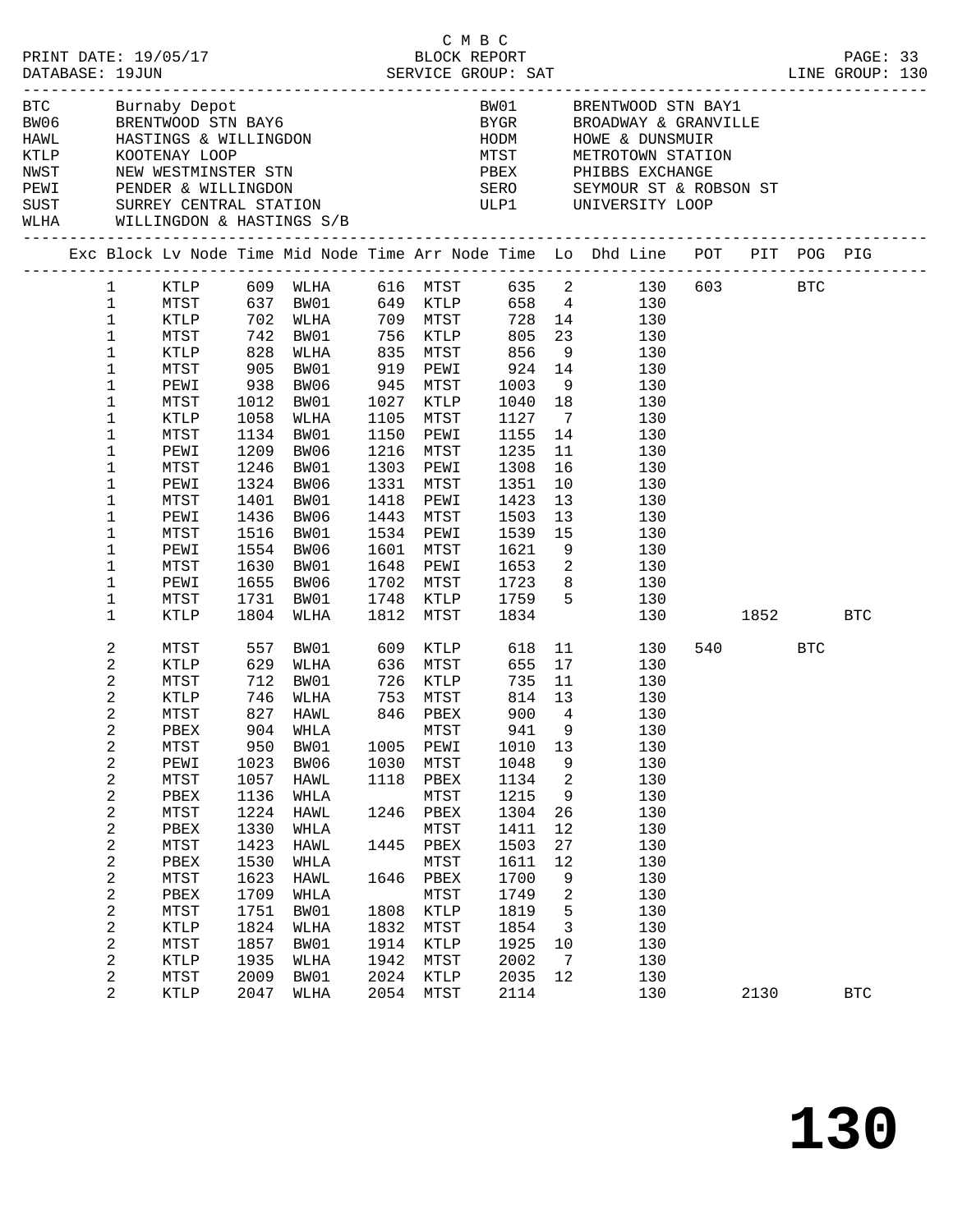#### C M B C<br>BLOCK REPORT SERVICE GROUP: SAT

|                |             |      |                   |      |            |      |                            | Exc Block Lv Node Time Mid Node Time Arr Node Time Lo Dhd Line POT |     |            | PIT POG PIG |            |
|----------------|-------------|------|-------------------|------|------------|------|----------------------------|--------------------------------------------------------------------|-----|------------|-------------|------------|
| 3              | KTLP        |      | 549 WLHA 556 MTST |      |            | 615  | $\overline{\mathbf{c}}$    | 130                                                                | 543 | <b>BTC</b> |             |            |
| $\mathbf{3}$   | MTST        | 617  | BW01              |      | 629 KTLP   | 638  | 9                          | 130                                                                |     |            |             |            |
| 3              | KTLP        | 647  | WLHA              |      | $654$ MTST | 713  | 14                         | 130                                                                |     |            |             |            |
| 3              | MTST        | 727  | HAWL              |      | 745 PBEX   | 759  | $\overline{4}$             | 130                                                                |     |            |             |            |
| 3              | PBEX        | 803  | WHLA              |      | MTST       | 839  | 10                         | 130                                                                |     |            |             |            |
| 3              | MTST        | 849  | BW01              | 903  | PEWI       | 908  | 2                          | 130                                                                |     |            |             |            |
| $\mathfrak{Z}$ | PEWI        | 910  | BW06              |      | 917 MTST   | 935  | $7\overline{ }$            | 130                                                                |     |            |             |            |
| 3              | MTST        | 942  | BW01              |      | 957 KTLP   | 1010 | 17                         | 130                                                                |     |            |             |            |
| 3              | <b>KTLP</b> | 1027 | WLHA              |      | 1034 MTST  | 1056 | 9                          | 130                                                                |     |            |             |            |
| 3              | MTST        | 1105 | BW01              | 1121 | PEWI       | 1126 | 13                         | 130                                                                |     |            |             |            |
| $\mathfrak{Z}$ | PEWI        | 1139 | BW06              |      | 1146 MTST  | 1205 | 12                         | 130                                                                |     |            |             |            |
| 3              | MTST        | 1217 | BW01              |      | 1234 PEWI  | 1239 | 17                         | 130                                                                |     |            |             |            |
| 3              | PEWI        | 1256 | BW06              | 1303 | MTST       | 1322 | 9                          | 130                                                                |     |            |             |            |
| $\mathfrak{Z}$ | MTST        | 1331 | BW01              | 1348 | PEWI       | 1353 | 13                         | 130                                                                |     |            |             |            |
| 3              | PEWI        | 1406 | BW06              | 1413 | MTST       | 1433 | 13                         | 130                                                                |     |            |             |            |
| 3              | MTST        | 1446 | BW01              | 1503 | PEWI       | 1508 | 16                         | 130                                                                |     |            |             |            |
| 3              | PEWI        | 1524 | BW06              | 1531 | MTST       | 1551 | 9                          | 130                                                                |     |            |             |            |
| 3              | MTST        | 1600 | BW01              | 1618 | PEWI       | 1623 | 14                         | 130                                                                |     |            |             |            |
| 3              | PEWI        | 1637 | BW06              |      | 1644 MTST  | 1705 | 10                         | 130                                                                |     |            |             |            |
| 3              | MTST        | 1715 | BW01              | 1733 | PEWI       | 1738 | 6                          | 130                                                                |     |            |             |            |
| 3              | PEWI        | 1744 | BW06              | 1751 | MTST       | 1811 |                            | 130                                                                |     | 1829       |             | <b>BTC</b> |
|                |             |      |                   |      |            |      |                            |                                                                    |     |            |             |            |
| 4              | KTLP        | 715  | WLHA              | 722  | MTST       | 743  | 14                         | 130                                                                | 709 |            | <b>BTC</b>  |            |
| 4              | MTST        | 757  | HAWL              |      | 815 PBEX   | 829  | $\overline{4}$             | 130                                                                |     |            |             |            |
| 4              | PBEX        | 833  | WHLA              |      | MTST       | 910  | 10                         | 130                                                                |     |            |             |            |
| 4              | MTST        | 920  | BW01              |      | 934 PEWI   | 939  | 14                         | 130                                                                |     |            |             |            |
| 4              | PEWI        | 953  | BW06              | 1000 | MTST       | 1018 | 9                          | 130                                                                |     |            |             |            |
| $\overline{4}$ | MTST        | 1027 | HAWL              |      | 1047 PBEX  | 1103 | $\overline{\phantom{0}}^2$ | 130                                                                |     |            |             |            |
| 4              | PBEX        | 1105 | WHLA              |      | MTST       | 1144 | 10                         | 130                                                                |     |            |             |            |
| 4              | MTST        | 1154 | HAWL              |      | 1215 PBEX  | 1231 | $\overline{2}$             | 130                                                                |     |            |             |            |
| $\overline{4}$ | PBEX        | 1233 | WHLA              |      | MTST       | 1313 | 10                         | 130                                                                |     |            |             |            |
| 4              | MTST        | 1323 | HAWL              |      | 1345 PBEX  | 1403 | 27                         | 130                                                                |     |            |             |            |
| 4              | PBEX        | 1430 | WHLA              |      | MTST       | 1511 | 13                         | 130                                                                |     |            |             |            |
| 4              | MTST        | 1524 | HAWL              |      | 1547 PBEX  | 1601 | 2                          | 130                                                                |     |            |             |            |
| 4              | PBEX        | 1603 | WHLA              |      | MTST       | 1644 | 9                          | 130                                                                |     |            |             |            |
| 4              | MTST        | 1653 | HAWL              |      | 1716 PBEX  | 1730 | 15                         | 130                                                                |     |            |             |            |
| 4              | PBEX        | 1745 | WHLA              |      | MTST       | 1825 | 9                          | 130                                                                |     |            |             |            |
| $\overline{4}$ | MTST        | 1834 | BW01              |      | 1851 KTLP  | 1902 | 9                          | 130                                                                |     |            |             |            |
| 4              | KTLP        | 1911 | WLHA              | 1918 | MTST       | 1938 | $\overline{7}$             | 130                                                                |     |            |             |            |
| 4              | MTST        | 1945 | BW01              | 2000 | KTLP       | 2011 | 12                         | 130                                                                |     |            |             |            |
| 4              | KTLP        | 2023 | WLHA              | 2030 | MTST       | 2050 | 10                         | 130                                                                |     |            |             |            |

4 MTST 2100 BW01 2115 KTLP 2126 130 2130 BTC

**130**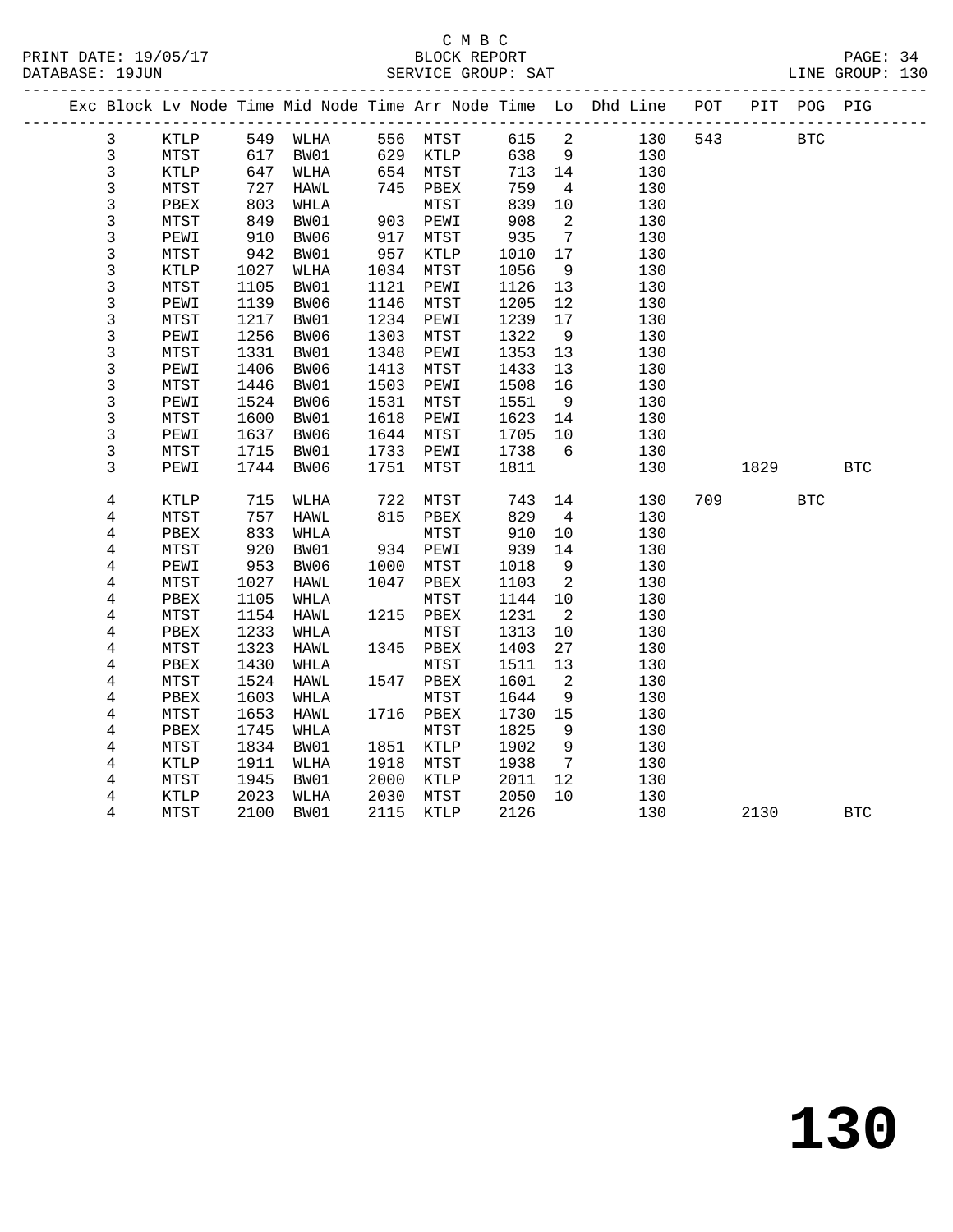## C M B C<br>BLOCK REPORT

DATABASE: 19JUN SERVICE GROUP: SAT LINE GROUP: 130 ------------------------------------------------------------------------------------------------- Exc Block Lv Node Time Mid Node Time Arr Node Time Lo Dhd Line POT PIT POG PIG ------------------------------------------------------------------------------------------------- 5 MTST 657 BW01 709 KTLP 718 12 130 640 BTC 5 KTLP 730 WLHA 737 MTST 758 14 130 5 MTST 812 BW01 826 KTLP 837 19 130 5 KTLP 856 WLHA 903 MTST 925 10 130 5 MTST 935 BW01 950 PEWI 955 13 130 5 PEWI 1008 BW06 1015 MTST 1033 9 130 5 MTST 1042 BW01 1058 KTLP 1111 15 130 5 KTLP 1126 WLHA 1135 MTST 1157 12 130 5 MTST 1209 BW01 1226 KTLP 1241 15 130 5 KTLP 1256 WLHA 1305 MTST 1328 11 130 5 MTST 1339 BW01 1356 KTLP 1411 12 130 5 KTLP 1423 WLHA 1432 MTST 1456 12 130 5 MTST 1508 BW01 1526 KTLP 1537 19 130 5 KTLP 1556 WLHA 1605 MTST 1629 9 130 5 MTST 1638 BW01 1656 KTLP 1707 25 130 5 KTLP 1732 WLHA 1740 MTST 1804 8 130 5 MTST 1812 BW01 1829 KTLP 1840 8 130 5 KTLP 1848 WLHA 1855 MTST 1915 6 130 5 MTST 1921 BW01 1938 KTLP 1949 10 130 5 KTLP 1959 WLHA 2006 MTST 2026 7 130 5 MTST 2033 BW01 2048 KTLP 2059 12 130 5 KTLP 2111 WLHA 2118 MTST 2138 130 2154 BTC 6 KTLP 801 WLHA 808 MTST 829 13 130 755 BTC 6 MTST 842 BW01 856 KTLP 907 20 130 6 KTLP 927 WLHA 934 MTST 956 9 130 6 MTST 1005 BW01 1020 PEWI 1025 13 130 6 PEWI 1038 BW06 1045 MTST 1103 9 130 6 MTST 1112 BW01 1128 KTLP 1141 16 130 6 KTLP 1157 WLHA 1206 MTST 1228 10 130 6 MTST 1238 BW01 1255 KTLP 1310 13 130

 6 KTLP 1323 WLHA 1332 MTST 1356 13 130 6 MTST 1409 BW01 1426 KTLP 1441 12 130 6 KTLP 1453 WLHA 1502 MTST 1526 14 130 6 MTST 1540 BW01 1558 KTLP 1609 15 130 6 KTLP 1624 WLHA 1633 MTST 1658 10 130 6 MTST 1708 BW01 1726 KTLP 1737 8 130 6 KTLP 1745 WLHA 1753 MTST 1817 6 130 6 MTST 1823 HAWL 1845 PBEX 1859 17 130 6 PBEX 1916 WHLA MTST 1950 7 130 6 MTST 1957 HAWL 2017 PBEX 2028 24 130 6 PBEX 2052 WHLA MTST 2126 10 130 6 MTST 2136 BW01 2151 KTLP 2202 21 130 6 KTLP 2223 WLHA 2230 MTST 2250 7 130 6 MTST 2257 BW01 2312 KTLP 2323 1 130 6 KTLP 2324 WLHA 2331 MTST 2350 7 130 6 MTST 2357 BW01 2412 KTLP 2423 4 130 6 KTLP 2427 WLHA 2433 MTST 2450 7 130 6 MTST 2457 BW01 2510 KTLP 2520 14 20 130

6 HODM 2554 NWST 2656 SUST 2716 N19 2746 BTC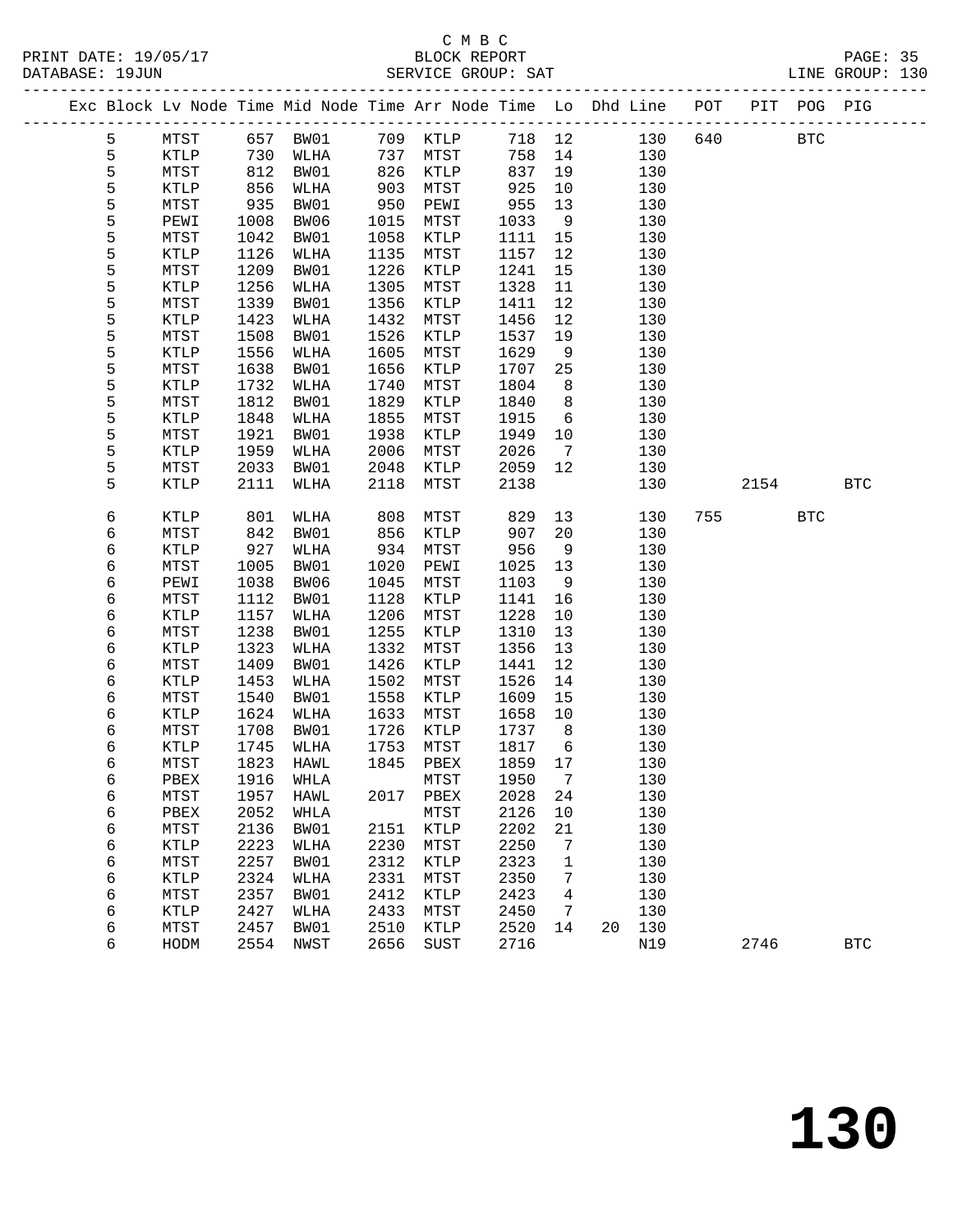|  |   |             |      |             |      |      |      |                | Exc Block Lv Node Time Mid Node Time Arr Node Time Lo Dhd Line POT |     |      | PIT POG PIG |            |
|--|---|-------------|------|-------------|------|------|------|----------------|--------------------------------------------------------------------|-----|------|-------------|------------|
|  | 8 | PEWI        |      | 826 BW06    | 831  | MTST | 848  | 9              | 130                                                                | 819 |      | BTC         |            |
|  | 8 | MTST        | 857  | HAWL        | 916  | PBEX | 930  | $4^{\circ}$    | 130                                                                |     |      |             |            |
|  | 8 | PBEX        | 934  | WHLA        |      | MTST | 1011 | 9              | 130                                                                |     |      |             |            |
|  | 8 | MTST        | 1020 | BW01        | 1035 | PEWI | 1040 | 14             | 130                                                                |     |      |             |            |
|  | 8 | PEWI        | 1054 | BW06        | 1101 | MTST | 1119 | 8              | 130                                                                |     |      |             |            |
|  | 8 | MTST        | 1127 | <b>HAWL</b> | 1148 | PBEX | 1204 | $\mathbf 0$    | 130                                                                |     |      |             |            |
|  | 8 | PBEX        | 1204 | WHLA        |      | MTST | 1244 | 9              | 130                                                                |     |      |             |            |
|  | 8 | MTST        | 1253 | HAWL        | 1315 | PBEX | 1333 | 28             | 130                                                                |     |      |             |            |
|  | 8 | PBEX        | 1401 | WHLA        |      | MTST | 1442 | 11             | 130                                                                |     |      |             |            |
|  | 8 | MTST        | 1453 | HAWL        | 1515 | PBEX | 1533 |                | 130                                                                |     | 1543 |             | <b>BTC</b> |
|  |   |             |      |             |      |      |      |                |                                                                    |     |      |             |            |
|  | 9 | PEWI        | 838  | BW06        | 845  | MTST | 903  | 9              | 130                                                                | 831 |      | <b>BTC</b>  |            |
|  | 9 | MTST        | 912  | BW01        | 926  | KTLP | 937  | 20             | 130                                                                |     |      |             |            |
|  | 9 | <b>KTLP</b> | 957  | WLHA        | 1004 | MTST | 1026 | 9              | 130                                                                |     |      |             |            |
|  | 9 | MTST        | 1035 | BW01        | 1051 | PEWI | 1056 | 12             | 130                                                                |     |      |             |            |
|  | 9 | PEWI        | 1108 | BW06        | 1115 | MTST | 1134 | $\overline{7}$ | 130                                                                |     |      |             |            |
|  | 9 | MTST        | 1141 | BW01        | 1157 | KTLP | 1210 | 16             | 130                                                                |     |      |             |            |
|  | 9 | KTLP        | 1226 | WLHA        | 1235 | MTST | 1258 | 10             | 130                                                                |     |      |             |            |
|  | 9 | MTST        | 1308 | BW01        | 1325 | KTLP | 1340 | 13             | 130                                                                |     |      |             |            |
|  | 9 | KTLP        | 1353 | WLHA        | 1402 | MTST | 1426 | 12             | 130                                                                |     |      |             |            |
|  | 9 | MTST        | 1438 | BW01        | 1455 | KTLP | 1510 | 13             | 130                                                                |     |      |             |            |
|  | 9 | KTLP        | 1523 | WLHA        | 1532 | MTST | 1556 | 12             | 130                                                                |     |      |             |            |
|  | 9 | MTST        | 1608 | BW01        | 1626 | KTLP | 1637 | 21             | 130                                                                |     |      |             |            |
|  | 9 | KTLP        | 1658 | WLHA        | 1707 | MTST | 1732 | 7              | 130                                                                |     |      |             |            |
|  | 9 | MTST        | 1739 | HAWL        | 1801 | PBEX | 1815 | 16             | 130                                                                |     |      |             |            |
|  | 9 | PBEX        | 1831 | WHLA        |      | MTST | 1905 | 4              | 130                                                                |     |      |             |            |
|  | 9 | MTST        | 1909 | HAWL        | 1931 | PBEX | 1944 | 20             | 130                                                                |     |      |             |            |
|  | 9 | PBEX        | 2004 | WHLA        |      | MTST | 2038 | 7              | 130                                                                |     |      |             |            |
|  | 9 | MTST        | 2045 | HAWL        | 2105 | PBEX | 2116 | 15             | 130                                                                |     |      |             |            |
|  | 9 | PBEX        | 2131 | WHLA        |      | MTST | 2205 |                | 130                                                                |     | 2221 |             | <b>BTC</b> |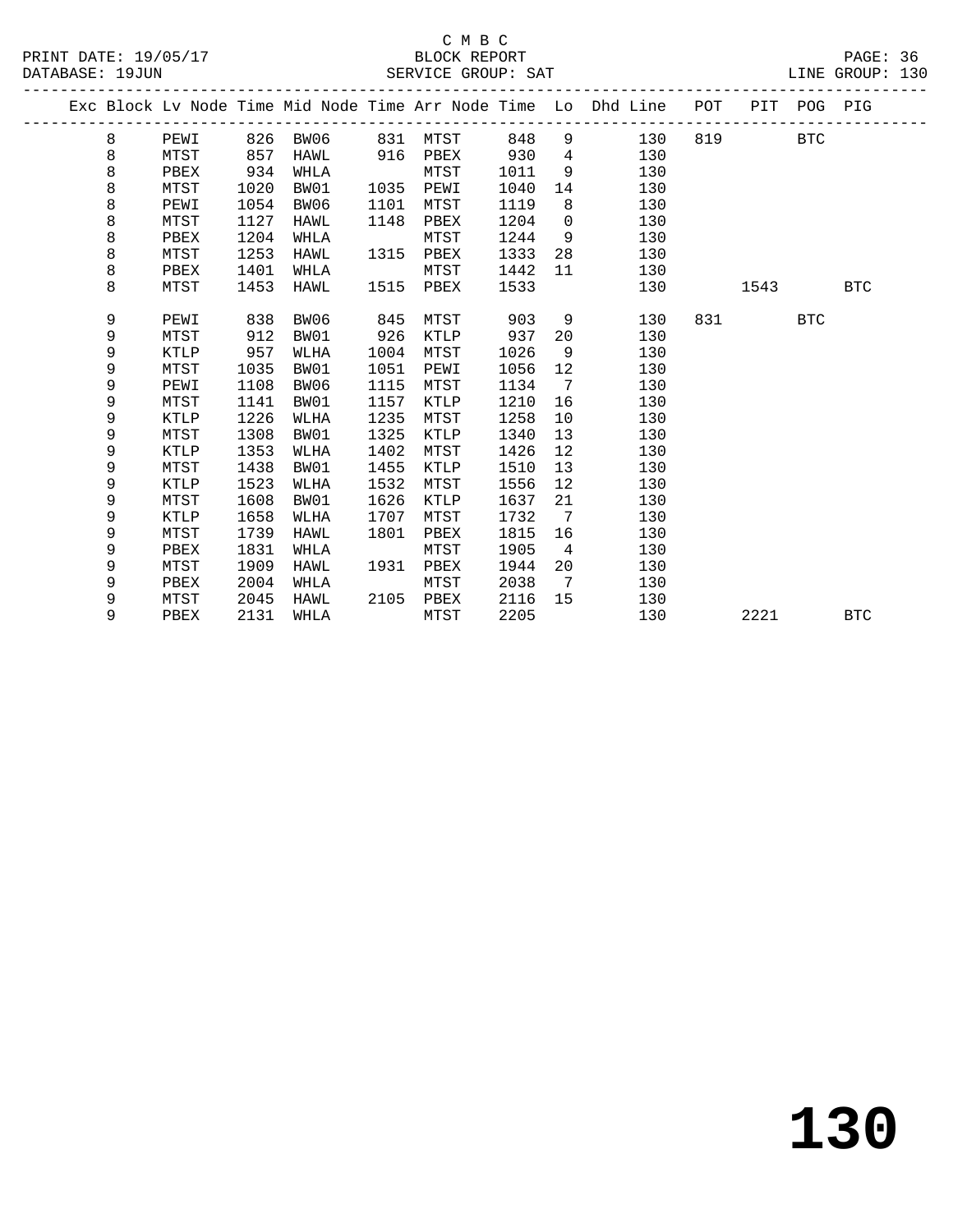| Exc Block Lv Node Time Mid Node Time Arr Node Time Lo Dhd Line POT PIT POG PIG |      |      |           |      |                                     |         |                          |        |     |          |            |            |              |
|--------------------------------------------------------------------------------|------|------|-----------|------|-------------------------------------|---------|--------------------------|--------|-----|----------|------------|------------|--------------|
| 10                                                                             | PEWI |      |           |      | 853 BW06 900 MTST 918 9             |         |                          | 130    |     | 846      | <b>BTC</b> |            |              |
| 10                                                                             | MTST |      | 927 HAWL  |      | 946 PBEX                            | 1000    | $4\overline{4}$          |        | 130 |          |            |            |              |
| 10                                                                             | PBEX |      | 1004 WHLA |      | MTST                                | 1041    | 9                        |        | 130 |          |            |            |              |
| 10                                                                             | MTST | 1050 | BW01      |      | 1106 PEWI                           | 1111    | 14                       |        | 130 |          |            |            |              |
| 10                                                                             | PEWI | 1125 | BW06      |      | 1132 MTST                           | 1151    | 11                       |        | 130 |          |            |            |              |
| 10                                                                             |      | 1202 |           |      | 1219 PEWI                           | 1224    | 15                       |        | 130 |          |            |            |              |
|                                                                                | MTST |      | BW01      |      |                                     |         |                          |        |     |          |            |            |              |
| 10                                                                             | PEWI | 1239 | BW06      | 1246 | MTST                                | 1305    | 11                       |        | 130 |          |            |            |              |
| 10                                                                             | MTST | 1316 | BW01      | 1333 | PEWI                                | 1338    | 15                       |        | 130 |          |            |            |              |
| 10                                                                             | PEWI | 1353 | BW06      | 1400 | MTST                                | 1420    | 11                       |        | 130 |          |            |            |              |
| 10                                                                             | MTST | 1431 | BW01      | 1448 | PEWI                                | 1453    | 13                       |        | 130 |          |            |            |              |
| 10                                                                             | PEWI | 1506 | BW06      |      | 1513 MTST                           | 1533    | 12                       |        | 130 |          |            |            |              |
| 10                                                                             | MTST | 1545 | BW01      | 1603 | PEWI                                | 1608    | 16                       |        | 130 |          |            |            |              |
| 10                                                                             | PEWI | 1624 | BW06      | 1631 | MTST                                | 1652    | 8 <sup>8</sup>           |        | 130 |          |            |            |              |
| 10                                                                             | MTST | 1700 | BW01      | 1718 | PEWI                                | 1723    | 6                        |        | 130 |          |            |            |              |
| 10                                                                             | PEWI | 1729 | BW06      | 1736 | MTST                                | 1756    | $5^{\circ}$              |        | 130 |          |            |            |              |
| 10                                                                             | MTST | 1801 | HAWL      | 1823 | PBEX                                | 1837    | 15                       |        | 130 |          |            |            |              |
| 10                                                                             | PBEX | 1852 | WHLA      |      | MTST                                | 1926    | $\overline{7}$           |        | 130 |          |            |            |              |
| 10                                                                             | MTST | 1933 | HAWL      |      | 1953 PBEX                           | 2004    | 24                       |        | 130 |          |            |            |              |
| 10                                                                             | PBEX | 2028 | WHLA      |      | MTST                                | 2102    | 14                       |        | 130 |          |            |            |              |
|                                                                                |      |      |           |      |                                     |         |                          |        |     |          |            |            |              |
| 10                                                                             | MTST | 2116 | BW01      |      | 2131 KTLP                           | 2142    | 11                       |        | 130 |          |            |            |              |
| 10                                                                             | KTLP | 2153 | WLHA      | 2200 | MTST                                | 2220    | $7\phantom{.0}$          |        | 130 |          |            |            |              |
| 10                                                                             | MTST | 2227 | BW01      | 2242 | KTLP                                | 2253    | $\mathbf{1}$             |        | 130 |          |            |            |              |
| 10                                                                             | KTLP | 2254 | WLHA      | 2301 | MTST                                | 2320    | $7\phantom{.0}$          |        | 130 |          |            |            |              |
| 10                                                                             | MTST | 2327 | BW01      | 2342 | KTLP                                | 2353    | $\overline{4}$           |        | 130 |          |            |            |              |
| 10                                                                             | KTLP | 2357 | WLHA      | 2403 | MTST                                | 2420    | $\overline{7}$           |        | 130 |          |            |            |              |
| 10                                                                             | MTST | 2427 | BW01      | 2440 | KTLP                                | 2450    | $\overline{7}$           |        | 130 |          |            |            |              |
| 10                                                                             | KTLP | 2457 | WLHA      | 2503 | MTST                                | 2520    | 16                       |        | 130 |          |            |            |              |
| 10                                                                             | MTST | 2536 | BW01      | 2549 | KTLP                                | 2559    | 10                       | 20 130 |     |          |            |            |              |
| 10                                                                             | SERO | 2629 | BYGR      | 2636 | ULP1                                | 2656    |                          |        | N17 |          | 2731       |            | $_{\rm BTC}$ |
|                                                                                |      |      |           |      |                                     |         |                          |        |     |          |            |            |              |
| 11                                                                             | PEWI | 923  | BW06      | 930  | MTST                                | 948     | 9                        |        | 130 | 916      |            | <b>BTC</b> |              |
| 11                                                                             | MTST | 957  | HAWL      |      | 1017 PBEX                           | 1033    | $\overline{\phantom{a}}$ |        | 130 |          |            |            |              |
| 11                                                                             | PBEX | 1035 | WHLA      |      | MTST                                | 1112    | 8 <sup>8</sup>           |        | 130 |          |            |            |              |
| 11                                                                             | MTST | 1120 | BW01      |      | 1136 PEWI                           | 1141    | 15                       |        | 130 |          |            |            |              |
| 11                                                                             | PEWI | 1156 | BW06      |      | 1203 MTST                           | 1222    | 9                        |        | 130 |          |            |            |              |
| 11                                                                             | MTST | 1231 | BW01      | 1248 | PEWI                                | 1253    | 15                       |        | 130 |          |            |            |              |
| 11                                                                             | PEWI | 1308 | BW06      | 1315 | MTST                                | 1335    | 11                       |        | 130 |          |            |            |              |
| 11                                                                             | MTST | 1346 | BW01      |      | 1403 PEWI                           | 1408    | 16                       |        | 130 |          |            |            |              |
| 11                                                                             | PEWI |      | 1424 BW06 |      | 1431 MTST                           | 1451    | 10                       |        | 130 |          |            |            |              |
|                                                                                |      |      |           |      | 11 MTST 1501 BW01 1519 PEWI 1524 12 |         |                          |        | 130 |          |            |            |              |
|                                                                                |      |      |           |      |                                     |         |                          |        |     |          |            |            |              |
| 11                                                                             | PEWI | 1536 | BW06      | 1543 | MTST                                | 1603 12 |                          |        | 130 |          |            |            |              |
| 11                                                                             | MTST | 1615 | BW01      | 1633 | HAWL                                | 1638    |                          |        | 130 |          | 1645       |            | <b>BTC</b>   |
| 12                                                                             | MTST | 1149 | BW01      | 1205 | PEWI                                | 1210    | 16                       |        |     | 130 1132 |            | <b>BTC</b> |              |
| 12                                                                             | PEWI | 1226 | BW06      | 1233 | MTST                                | 1252    | $\overline{9}$           |        | 130 |          |            |            |              |
| $12$                                                                           | MTST | 1301 | BW01      | 1318 | PEWI                                | 1323    | 13                       |        | 130 |          |            |            |              |
| $12$                                                                           |      | 1336 | BW06      | 1343 |                                     | 1403    | 13                       |        | 130 |          |            |            |              |
|                                                                                | PEWI |      |           |      | MTST                                |         |                          |        |     |          |            |            |              |
| 12                                                                             | MTST | 1416 | BW01      | 1433 | PEWI                                | 1438    | 16                       |        | 130 |          |            |            |              |
| 12                                                                             | PEWI | 1454 | BW06      | 1501 | MTST                                | 1521    | 11                       |        | 130 |          |            |            |              |
| 12                                                                             | MTST | 1532 | BW01      | 1550 | PEWI                                | 1555    | 13                       |        | 130 |          |            |            |              |
| $12$                                                                           | PEWI | 1608 | BW06      | 1615 | MTST                                | 1635    | 10                       |        | 130 |          |            |            |              |
| 12                                                                             | MTST | 1645 | BW01      | 1703 | PEWI                                | 1708    | $5^{\circ}$              |        | 130 |          |            |            |              |
| 12                                                                             | PEWI | 1713 | BW06      | 1720 | MTST                                | 1741    |                          |        | 130 |          | 1757       |            | $_{\rm BTC}$ |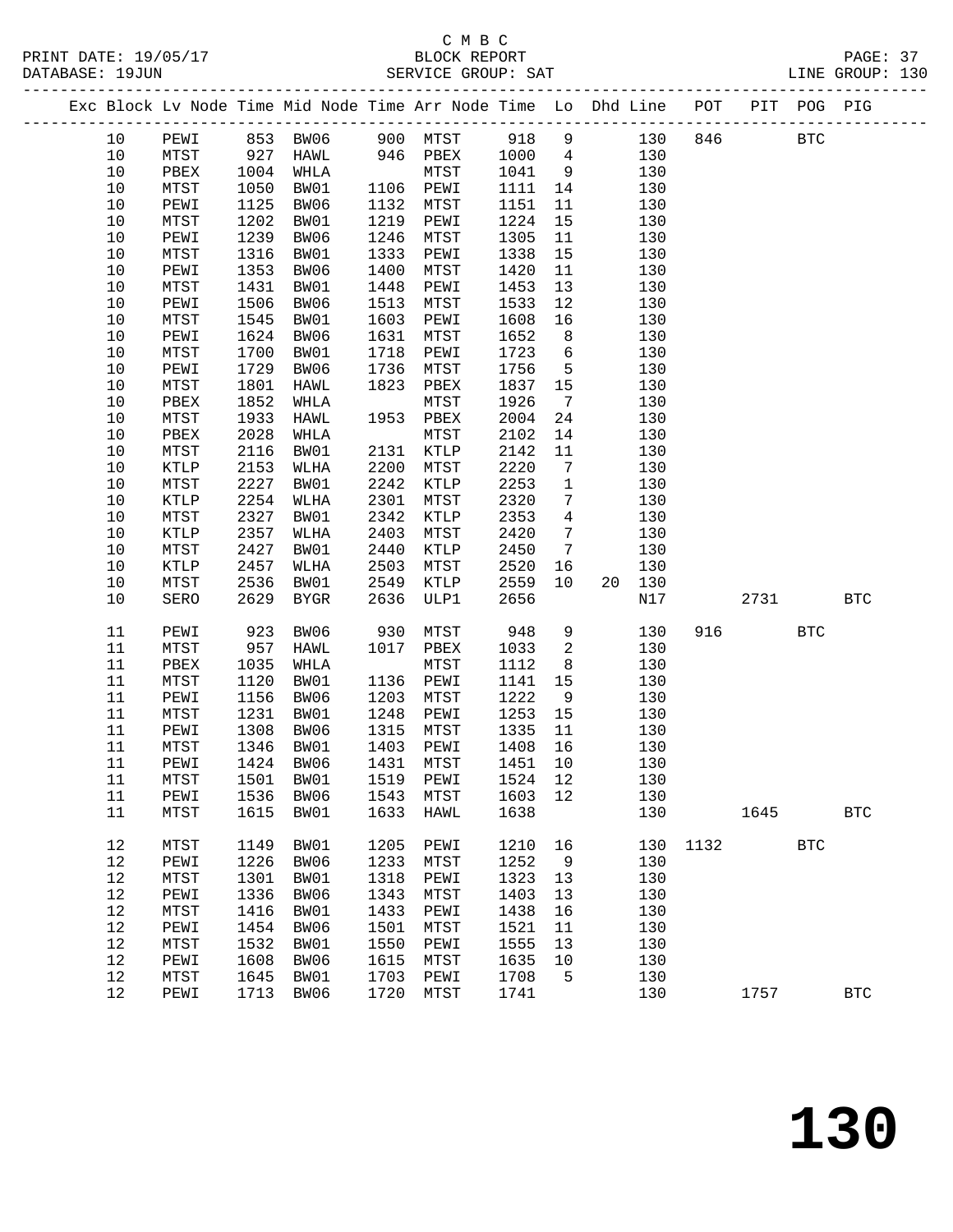| LINE GROUP: | 130 |
|-------------|-----|

| PRINT DATE: 19/05/17<br>DATABASE: 19JUN |    |      |      |      |      | BLOCK REPORT<br>SERVICE GROUP: SAT |      |                |                                                                    |          |      |             | PAGE: 38<br>LINE GROUP: 130 |  |
|-----------------------------------------|----|------|------|------|------|------------------------------------|------|----------------|--------------------------------------------------------------------|----------|------|-------------|-----------------------------|--|
|                                         |    |      |      |      |      |                                    |      |                | Exc Block Lv Node Time Mid Node Time Arr Node Time Lo Dhd Line POT |          |      | PIT POG PIG |                             |  |
|                                         | 14 | PBEX | 1303 | WHLA |      | MTST                               | 1344 | - 9            |                                                                    | 130 1251 |      | BTC         |                             |  |
|                                         | 14 | MTST | 1353 | HAWL | 1415 | PBEX                               | 1433 | 27             | 130                                                                |          |      |             |                             |  |
|                                         | 14 | PBEX | 1500 | WHLA |      | MTST                               | 1541 | 12             | 130                                                                |          |      |             |                             |  |
|                                         | 14 | MTST | 1553 | HAWL | 1616 | PBEX                               | 1630 | $\overline{2}$ | 130                                                                |          |      |             |                             |  |
|                                         | 14 | PBEX | 1632 | WHLA |      | MTST                               | 1714 | 9              | 130                                                                |          |      |             |                             |  |
|                                         | 14 | MTST | 1723 | HAWL | 1746 | PBEX                               | 1800 | 6              | 130                                                                |          |      |             |                             |  |
|                                         | 14 | PBEX | 1806 | WHLA |      | MTST                               | 1843 | $\overline{2}$ | 130                                                                |          |      |             |                             |  |
|                                         | 14 | MTST | 1845 | HAWL | 1907 | PBEX                               | 1920 | 20             | 130                                                                |          |      |             |                             |  |
|                                         | 14 | PBEX | 1940 | WHLA |      | MTST                               | 2014 | $\overline{7}$ | 130                                                                |          |      |             |                             |  |
|                                         | 14 | MTST | 2021 | HAWL | 2041 | PBEX                               | 2052 | 24             | 130                                                                |          |      |             |                             |  |
|                                         | 14 | PBEX | 2116 | WHLA |      | MTST                               | 2150 | $\overline{7}$ | 130                                                                |          |      |             |                             |  |
|                                         | 14 | MTST | 2157 | BW01 | 2212 | KTLP                               | 2223 |                | 130                                                                |          | 2227 |             | <b>BTC</b>                  |  |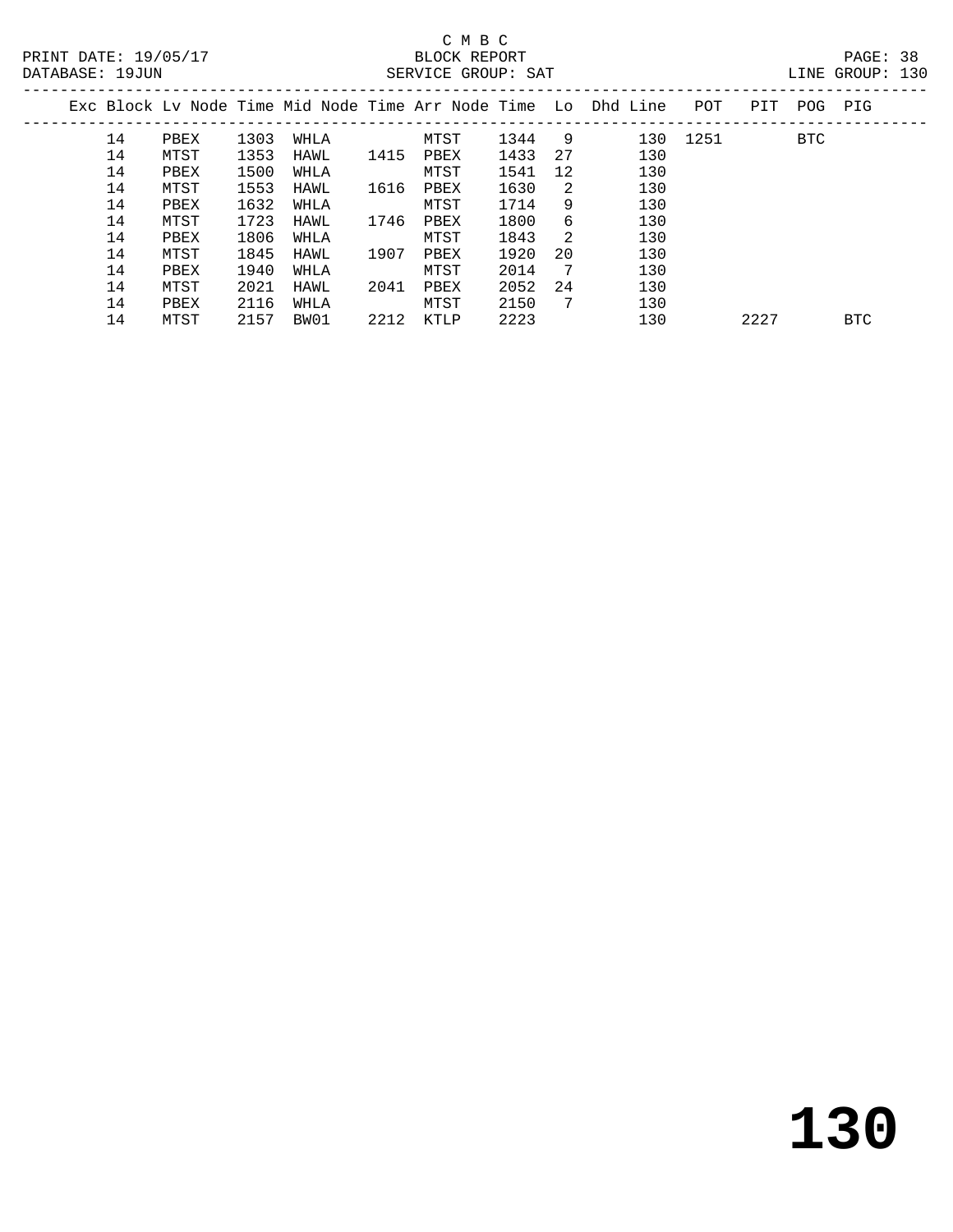|  | PRINT DATE: 19/05/17 |  |
|--|----------------------|--|
|  |                      |  |

-------------------------------------------------------------------------------------------------

| 15GB<br>22PH<br>BAGA<br>BUB2<br>CACU<br>DEQU<br>GB15<br>HODM |          | 15 & GRAND BLVD<br>22 ST & PHILIP<br>BANBURY & GALLANT<br>BURRARD STATION<br>BURRARD STATION<br>HOWE & DUNSMUIR |              | CAPILANO RD & CURLING RD<br>GRAND BLVD & 15 ST SB                                                                                                                                                                                           |                        | 15LO<br>29LO<br>GMSK<br>LN15 |                         | 15TH & LONSDALE<br>29 ST & LONSDALE<br>BTC Burnaby Depot<br>CACO CAPILANO UNIVERSITY<br>CASB CAPILANO SUSPENSION E<br>EDEXT EDGEMONT & RIDGEWOOD<br>CAPILANO SUSPENSION BRG<br>GROUSE MTN SKYRIDE<br>LONSDALE & 15 ST |                             |      |            |  |
|--------------------------------------------------------------|----------|-----------------------------------------------------------------------------------------------------------------|--------------|---------------------------------------------------------------------------------------------------------------------------------------------------------------------------------------------------------------------------------------------|------------------------|------------------------------|-------------------------|-----------------------------------------------------------------------------------------------------------------------------------------------------------------------------------------------------------------------|-----------------------------|------|------------|--|
|                                                              |          |                                                                                                                 |              | HODM HOWE & DUNSMUIR<br>LO15 LONSDALE & 15 ST LOQU<br>LS15 LONSDALE & 15 ST LUMT<br>MACA MARINE & CAPILANO MAGA<br>MOGL MONTROYAL & GLENCANYON MTLV<br>OSLO OSBORNE & LONSDALE PANA<br>PBEX PHIBBS EXCHANGE PNE<br>PRRO PROSPECT & ROCKLAND |                        |                              |                         | LOQU LONSDALE QUAY<br>LVMT LYNN VALLEY & MTN HWY<br>MAGA MARINE & GARDEN<br>MTLV MOUNTAIN HWY & LYNN VALLEY<br>PANA PANORAMA & NAUGHTON<br>PNE PNE COLISEUM LOOP<br>STST STADIUM STATION<br>WE28                      |                             |      |            |  |
|                                                              |          |                                                                                                                 |              |                                                                                                                                                                                                                                             |                        |                              |                         |                                                                                                                                                                                                                       |                             |      |            |  |
|                                                              |          |                                                                                                                 |              |                                                                                                                                                                                                                                             |                        |                              |                         |                                                                                                                                                                                                                       |                             |      |            |  |
|                                                              |          |                                                                                                                 |              |                                                                                                                                                                                                                                             |                        |                              |                         |                                                                                                                                                                                                                       |                             |      |            |  |
|                                                              |          |                                                                                                                 |              |                                                                                                                                                                                                                                             |                        |                              |                         |                                                                                                                                                                                                                       |                             |      |            |  |
|                                                              |          |                                                                                                                 |              |                                                                                                                                                                                                                                             |                        |                              |                         |                                                                                                                                                                                                                       |                             |      |            |  |
|                                                              |          |                                                                                                                 |              |                                                                                                                                                                                                                                             |                        |                              |                         |                                                                                                                                                                                                                       |                             |      |            |  |
|                                                              |          |                                                                                                                 |              |                                                                                                                                                                                                                                             |                        |                              |                         |                                                                                                                                                                                                                       | --------------------------- |      |            |  |
|                                                              |          |                                                                                                                 |              |                                                                                                                                                                                                                                             |                        |                              |                         | Exc Block Lv Node Time Mid Node Time Arr Node Time Lo Dhd Line POT PIT POG PIG                                                                                                                                        |                             |      |            |  |
|                                                              | 41       |                                                                                                                 |              |                                                                                                                                                                                                                                             |                        |                              |                         |                                                                                                                                                                                                                       |                             |      |            |  |
|                                                              | 41       |                                                                                                                 |              |                                                                                                                                                                                                                                             |                        |                              |                         |                                                                                                                                                                                                                       |                             |      |            |  |
|                                                              | 41       |                                                                                                                 |              |                                                                                                                                                                                                                                             |                        |                              |                         |                                                                                                                                                                                                                       |                             |      |            |  |
|                                                              | 41       |                                                                                                                 |              |                                                                                                                                                                                                                                             |                        |                              |                         |                                                                                                                                                                                                                       |                             |      |            |  |
|                                                              | 41       |                                                                                                                 |              |                                                                                                                                                                                                                                             |                        |                              |                         |                                                                                                                                                                                                                       |                             |      |            |  |
|                                                              | 41       |                                                                                                                 |              |                                                                                                                                                                                                                                             |                        |                              |                         |                                                                                                                                                                                                                       |                             |      |            |  |
|                                                              | 41       |                                                                                                                 |              |                                                                                                                                                                                                                                             |                        |                              |                         |                                                                                                                                                                                                                       |                             |      |            |  |
|                                                              | 41       |                                                                                                                 |              |                                                                                                                                                                                                                                             |                        |                              |                         |                                                                                                                                                                                                                       |                             |      |            |  |
|                                                              | 41       |                                                                                                                 |              |                                                                                                                                                                                                                                             |                        |                              |                         |                                                                                                                                                                                                                       |                             |      |            |  |
|                                                              | 41       |                                                                                                                 |              |                                                                                                                                                                                                                                             |                        |                              |                         |                                                                                                                                                                                                                       |                             |      |            |  |
|                                                              | 41       | LOQU                                                                                                            | 1104         | DEQU                                                                                                                                                                                                                                        | 1116 MOGL              | 1120 0                       |                         | 246                                                                                                                                                                                                                   |                             |      |            |  |
|                                                              | 41       | MOGL                                                                                                            | 1120         | MAGA                                                                                                                                                                                                                                        | 1136 STST              | 1205 5                       |                         | 246                                                                                                                                                                                                                   |                             |      |            |  |
|                                                              | 41       | STST                                                                                                            | 1210         | 15LO                                                                                                                                                                                                                                        | 1248 15GB              | 1253 4                       |                         | 240                                                                                                                                                                                                                   |                             |      |            |  |
|                                                              | 41       | 15GB                                                                                                            | 1257         | MAGA                                                                                                                                                                                                                                        | 1318 STST              | 1354 7                       |                         | 240                                                                                                                                                                                                                   |                             |      |            |  |
|                                                              | 41       | STST                                                                                                            | 1401         | EDRI                                                                                                                                                                                                                                        | 1428 MOGL              | 1437 0                       |                         | 246                                                                                                                                                                                                                   |                             |      |            |  |
|                                                              | 41       | MOGL                                                                                                            | 1437         | WE28                                                                                                                                                                                                                                        | 1444 LOQU              | 1502 15                      |                         | 246                                                                                                                                                                                                                   |                             |      |            |  |
|                                                              | 41       | LOOU                                                                                                            | 1517         | 15GB                                                                                                                                                                                                                                        | 1530 UNDE              | 1546                         | $\overline{2}$          | 228                                                                                                                                                                                                                   |                             |      |            |  |
|                                                              | 41       | UNDE                                                                                                            | 1548         | GB15                                                                                                                                                                                                                                        | 1601 LOQU              | 1615 17                      |                         | 228                                                                                                                                                                                                                   |                             |      |            |  |
|                                                              | 41       | LOQU                                                                                                            | 1632         | 29LO                                                                                                                                                                                                                                        | 1648 LVMT              | 1657 4                       |                         | 229                                                                                                                                                                                                                   |                             |      |            |  |
|                                                              | 41       | LVMT                                                                                                            | 1701         | LO15                                                                                                                                                                                                                                        | LOQU                   | 1728                         | $4\overline{4}$         | 229                                                                                                                                                                                                                   |                             |      |            |  |
|                                                              | 41       | LOQU                                                                                                            | 1732         | 29LO                                                                                                                                                                                                                                        | 1748 LVMT              | 1757 4                       |                         | 229                                                                                                                                                                                                                   |                             |      |            |  |
|                                                              | 41       | LVMT                                                                                                            | 1801         | LO15                                                                                                                                                                                                                                        | LOQU                   | $1824 \qquad 8$              |                         | 229                                                                                                                                                                                                                   |                             |      |            |  |
|                                                              | 41       | LOOU                                                                                                            | 1832         | 29LO                                                                                                                                                                                                                                        | 1847 LVMT              | 1856 4<br>1922 10            |                         | 229                                                                                                                                                                                                                   |                             |      |            |  |
|                                                              | 41       | LVMT                                                                                                            | 1900         | LO15                                                                                                                                                                                                                                        | LOQU                   |                              |                         | 229                                                                                                                                                                                                                   |                             |      |            |  |
|                                                              | 41       | LOQU                                                                                                            | 1932         | CASB                                                                                                                                                                                                                                        | 1948 GMSK              | 1957                         | $\overline{\mathbf{3}}$ | 236                                                                                                                                                                                                                   |                             |      |            |  |
|                                                              | 41       | GMSK                                                                                                            | 2000         | CASB                                                                                                                                                                                                                                        | 2007 LOQU              | 2027 5                       |                         | 236                                                                                                                                                                                                                   |                             |      |            |  |
|                                                              | 41<br>41 | LOQU<br>GMSK                                                                                                    | 2032<br>2100 | CASB                                                                                                                                                                                                                                        | 2048 GMSK<br>2107 LOQU | 2057 3<br>2127 5             |                         | 236<br>236                                                                                                                                                                                                            |                             |      |            |  |
|                                                              | 41       | LOQU                                                                                                            | 2132         | CASB<br>CASB                                                                                                                                                                                                                                | 2148 GMSK              |                              |                         | 2157 3 236                                                                                                                                                                                                            |                             |      |            |  |
|                                                              | 41       | GMSK                                                                                                            |              | 2200 CASB                                                                                                                                                                                                                                   | 2207 LOQU              | 2227                         |                         | 236                                                                                                                                                                                                                   |                             | 2247 | <b>BTC</b> |  |
|                                                              |          |                                                                                                                 |              |                                                                                                                                                                                                                                             |                        |                              |                         |                                                                                                                                                                                                                       |                             |      |            |  |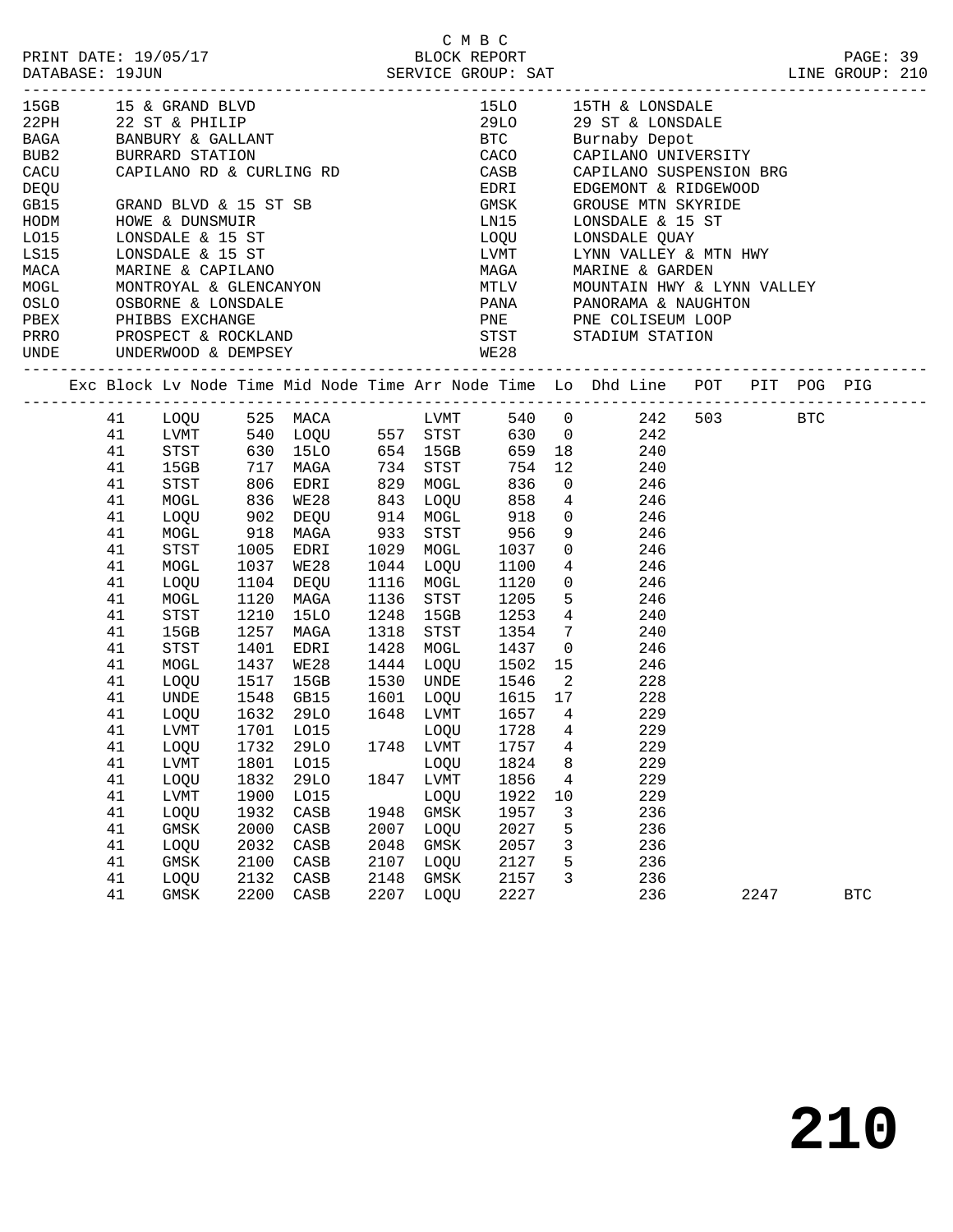| – |
|---|

|  |             |                              |      | Exc Block Lv Node Time Mid Node Time Arr Node Time Lo Dhd Line POT |      |          |      |                          |        | __________________ |      | PIT POG PIG |            |
|--|-------------|------------------------------|------|--------------------------------------------------------------------|------|----------|------|--------------------------|--------|--------------------|------|-------------|------------|
|  | 42          | 15GB                         |      | 522 LVMT 528 UNDE                                                  |      |          | 533  | $\overline{1}$           | 228    | 504                |      | <b>BTC</b>  |            |
|  | 42          | <b>UNDE</b>                  |      | 534 GB15<br>602 15GB                                               |      | 547 LOQU | 600  | $\overline{\phantom{a}}$ | 228    |                    |      |             |            |
|  | 42          | LOQU                         |      |                                                                    | 613  | UNDE     | 624  | 10                       | 228    |                    |      |             |            |
|  | 42          | <b>UNDE</b>                  | 634  | GB15                                                               | 647  | LOQU     | 700  | $\overline{2}$           | 228    |                    |      |             |            |
|  | 42          | LOQU                         | 702  | 15GB                                                               | 713  | UNDE     | 724  | 9                        | 228    |                    |      |             |            |
|  | 42          | UNDE                         | 733  | GB15                                                               | 746  | LOQU     | 800  | $\overline{2}$           | 228    |                    |      |             |            |
|  | 42          | LOQU                         | 802  | 15GB                                                               | 813  | UNDE     | 824  | 9                        | 228    |                    |      |             |            |
|  | 42          | UNDE                         | 833  | GB15                                                               | 846  | LOQU     | 900  | 17                       | 228    |                    |      |             |            |
|  | 42          | LOQU                         | 917  | CASB                                                               | 933  | GMSK     | 942  | 18                       | 236    |                    |      |             |            |
|  | 42          | GMSK                         | 1000 | CASB                                                               | 1007 | LOQU     | 1029 | $\overline{\mathbf{3}}$  | 236    |                    |      |             |            |
|  | $4\sqrt{2}$ | LOQU                         | 1032 | CASB                                                               | 1050 | GMSK     | 1059 | 13                       | 236    |                    |      |             |            |
|  | 42          | GMSK                         | 1112 | CASB                                                               | 1119 | LOQU     | 1142 | $6\overline{6}$          | 236    |                    |      |             |            |
|  | 42          | LOQU                         | 1148 | OSLO                                                               | 1204 | PRRO     | 1227 | 20                       | 230    |                    |      |             |            |
|  | 42          | PRRO                         | 1247 | LS15                                                               | 1259 | LOQU     | 1310 | $\overline{7}$           | 230    |                    |      |             |            |
|  | 42          | LOOU                         | 1317 | CASB                                                               | 1337 | GMSK     | 1346 | 11                       | 236    |                    |      |             |            |
|  | 42          | $\rm{GMSK}$                  | 1357 | CASB                                                               | 1404 | LOQU     | 1428 | $\overline{4}$           | 236    |                    |      |             |            |
|  | 42          | LOQU                         | 1432 | CASB                                                               | 1452 | GMSK     | 1501 | 9                        | 236    |                    |      |             |            |
|  | 42          | GMSK                         | 1510 | CASB                                                               | 1517 | LOQU     | 1541 | 6                        | 236    |                    |      |             |            |
|  | 42          | LOQU                         | 1547 | LN15                                                               | 1556 | PRRO     | 1614 | 5                        | 230    |                    |      |             |            |
|  | 42          | PRRO                         | 1619 | LS15                                                               | 1629 | LOQU     | 1640 | 8                        | 230    |                    |      |             |            |
|  | 42          | LOQU                         | 1648 | 15GB                                                               | 1701 | UNDE     | 1717 | $\overline{\phantom{a}}$ | 228    |                    |      |             |            |
|  | 42          | <b>UNDE</b>                  | 1719 | GB15                                                               | 1732 | LOQU     | 1746 | $\overline{3}$           | 228    |                    |      |             |            |
|  | 42          | LOQU                         | 1749 | 15GB                                                               | 1802 | UNDE     | 1816 | 16                       | 228    |                    |      |             |            |
|  | 42          | $\ensuremath{\mathsf{UNDE}}$ | 1832 | GB15                                                               | 1845 | LOQU     | 1859 | $\overline{\mathbf{3}}$  | 228    |                    |      |             |            |
|  | 42          | LOQU                         | 1902 | 15GB                                                               | 1915 | UNDE     | 1927 | 5                        | 228    |                    |      |             |            |
|  | 42          | <b>UNDE</b>                  | 1932 | GB15                                                               | 1945 | LOOU     | 1959 | $\mathbf{3}$             | 228    |                    |      |             |            |
|  | 42          | <b>LOOU</b>                  | 2002 | 15GB                                                               | 2015 | UNDE     | 2026 | $6\overline{6}$          | 228    |                    |      |             |            |
|  | 42          | <b>UNDE</b>                  | 2032 | GB15                                                               | 2045 | LOQU     | 2059 | $\overline{3}$           | 228    |                    |      |             |            |
|  | 42          | LOQU                         | 2102 | 15GB                                                               | 2115 | UNDE     | 2126 | $7\phantom{.0}$          | 228    |                    |      |             |            |
|  | 42          | $\ensuremath{\mathsf{UNDE}}$ | 2133 | GB15                                                               | 2145 | LOQU     | 2159 | $\mathbf{3}$             | 228    |                    |      |             |            |
|  | 42          | LOQU                         | 2202 | 15GB                                                               | 2215 | UNDE     | 2226 | $7\phantom{.0}$          | 228    |                    |      |             |            |
|  | 42          | <b>UNDE</b>                  | 2233 | GB15                                                               | 2245 | LOQU     | 2259 | 3                        | 228    |                    |      |             |            |
|  | 42          | LOQU                         | 2302 | 15GB                                                               | 2314 | UNDE     | 2325 | 8                        | 228    |                    |      |             |            |
|  | 42          | <b>UNDE</b>                  | 2333 | GB15                                                               | 2345 | LOQU     | 2359 | $5\overline{5}$          | 228    |                    |      |             |            |
|  | 42          | LOQU                         | 2404 | 29LO                                                               | 2419 | LVMT     | 2426 | 12                       | 229    |                    |      |             |            |
|  | 42          | LVMT                         | 2438 | L015                                                               |      | LOQU     | 2459 | $\overline{\mathbf{3}}$  | 229    |                    |      |             |            |
|  | 42          | LOQU                         | 2502 | 29LO                                                               | 2517 | LVMT     | 2524 | 13                       | 23 229 |                    |      |             |            |
|  | 42          | HODM                         | 2600 | LOOU                                                               | 2630 | LVMT     | 2647 |                          | N24    |                    | 2703 |             | <b>BTC</b> |
|  |             |                              |      |                                                                    |      |          |      |                          |        |                    |      |             |            |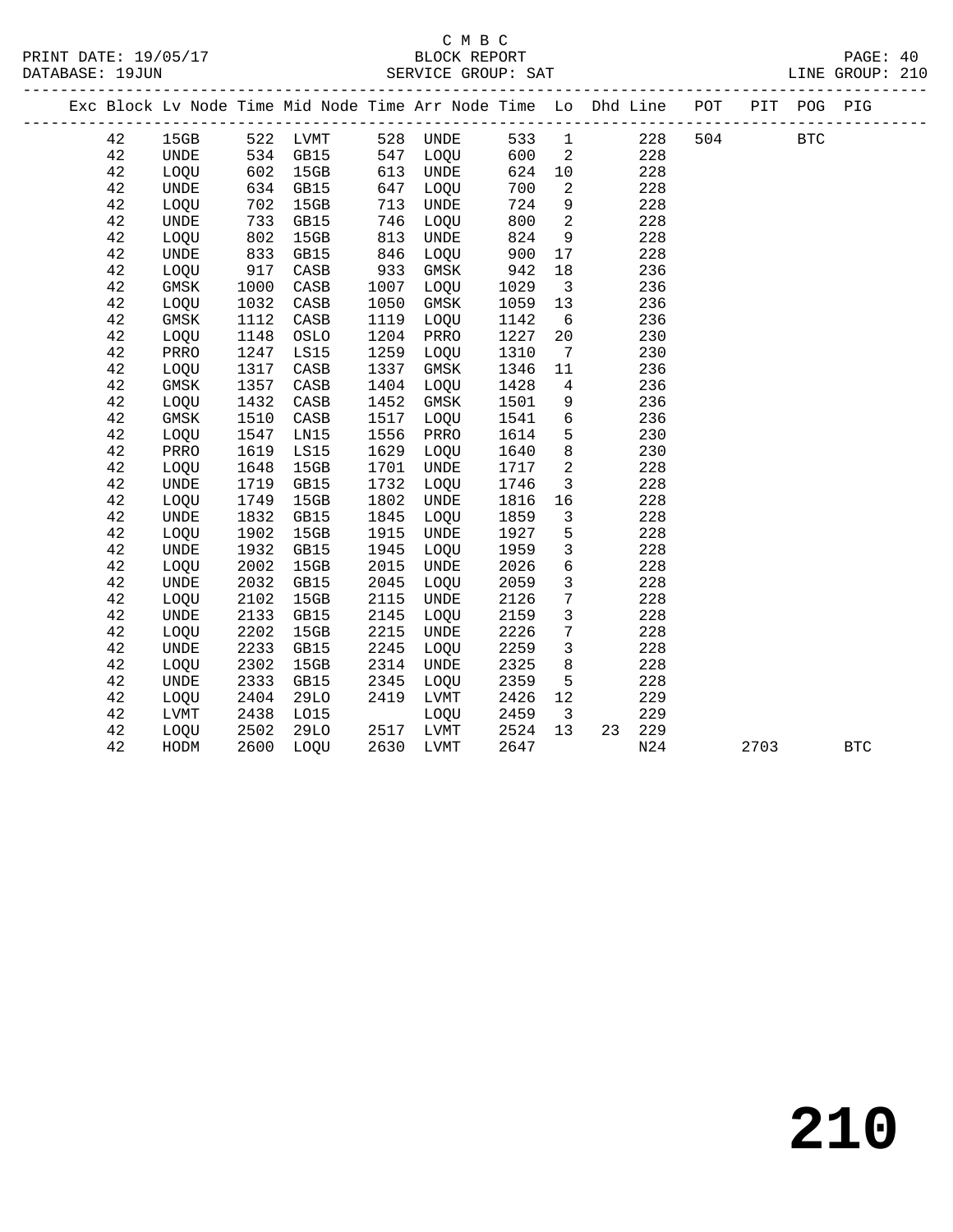|  |    |             |      |          |      |             |      |                 | --------------------                                               |     |      |             |              |  |
|--|----|-------------|------|----------|------|-------------|------|-----------------|--------------------------------------------------------------------|-----|------|-------------|--------------|--|
|  |    |             |      |          |      |             |      |                 | Exc Block Lv Node Time Mid Node Time Arr Node Time Lo Dhd Line POT |     |      | PIT POG PIG |              |  |
|  | 43 | LN15        |      | 554 OSLO | 600  | PRRO        | 612  | $\overline{0}$  | 230                                                                | 529 |      | <b>BTC</b>  |              |  |
|  | 43 | PRRO        | 612  | LS15     | 620  | LOQU        | 627  | 20              | 230                                                                |     |      |             |              |  |
|  | 43 | LOQU        | 647  | OSLO     | 659  | PRRO        | 723  | 5               | 230                                                                |     |      |             |              |  |
|  | 43 | PRRO        | 728  | LS15     | 737  | LOQU        | 744  | $\mathbf{3}$    | 230                                                                |     |      |             |              |  |
|  | 43 | LOQU        | 747  | OSLO     | 800  | PRRO        | 824  | $\overline{4}$  | 230                                                                |     |      |             |              |  |
|  | 43 | PRRO        | 828  | LS15     | 837  | LOQU        | 844  | $\overline{3}$  | 230                                                                |     |      |             |              |  |
|  | 43 | LOQU        | 847  | OSLO     | 901  | PRRO        | 925  | $\overline{3}$  | 230                                                                |     |      |             |              |  |
|  | 43 | PRRO        | 928  | LS15     | 937  | LOQU        | 945  | $\overline{3}$  | 230                                                                |     |      |             |              |  |
|  | 43 | LOQU        | 948  | OSLO     | 1002 | PRRO        | 1026 | 25              | 230                                                                |     |      |             |              |  |
|  | 43 | PRRO        | 1051 | LS15     | 1101 | LOQU        | 1110 | 7               | 230                                                                |     |      |             |              |  |
|  | 43 | LOQU        | 1117 | CASB     | 1137 | $\rm{GMSK}$ | 1146 | 11              | 236                                                                |     |      |             |              |  |
|  | 43 | GMSK        | 1157 | CASB     | 1204 | LOQU        | 1227 | 5               | 236                                                                |     |      |             |              |  |
|  | 43 | LOQU        | 1232 | CASB     | 1252 | $\rm{GMSK}$ | 1301 | 11              | 236                                                                |     |      |             |              |  |
|  | 43 | GMSK        | 1312 | CASB     | 1319 | LOQU        | 1343 | 4               | 236                                                                |     |      |             |              |  |
|  | 43 | LOQU        | 1347 | LN15     | 1357 | PRRO        | 1415 | 2               | 230                                                                |     |      |             |              |  |
|  | 43 | PRRO        | 1417 | LS15     | 1429 | LOQU        | 1440 | 7               | 230                                                                |     |      |             |              |  |
|  | 43 | LOQU        | 1447 | LN15     | 1457 | PRRO        | 1515 | $\overline{4}$  | 230                                                                |     |      |             |              |  |
|  | 43 | PRRO        | 1519 | LS15     | 1529 | LOQU        | 1540 | $7\phantom{.0}$ | 230                                                                |     |      |             |              |  |
|  | 43 | LOQU        | 1547 | CASB     | 1604 | GMSK        | 1613 | 12              | 236                                                                |     |      |             |              |  |
|  | 43 | GMSK        | 1625 | CASB     | 1632 | LOQU        | 1656 | 6               | 236                                                                |     |      |             |              |  |
|  | 43 | LOQU        | 1702 | CASB     | 1719 | GMSK        | 1728 | 12              | 236                                                                |     |      |             |              |  |
|  | 43 | GMSK        | 1740 | CASB     | 1747 | LOQU        | 1810 | 7               | 236                                                                |     |      |             |              |  |
|  | 43 | LOQU        | 1817 | CASB     | 1833 | GMSK        | 1842 | 16              | 236                                                                |     |      |             |              |  |
|  | 43 | GMSK        | 1858 | CASB     | 1905 | LOQU        | 1926 | 6               | 236                                                                |     |      |             |              |  |
|  | 43 | LOQU        | 1932 | 15GB     | 1945 | UNDE        | 1957 | 5               | 228                                                                |     |      |             |              |  |
|  | 43 | <b>UNDE</b> | 2002 | GB15     | 2015 | LOQU        | 2029 | $\mathbf{3}$    | 228                                                                |     |      |             |              |  |
|  | 43 | LOQU        | 2032 | 15GB     | 2045 | <b>UNDE</b> | 2056 | 7               | 228                                                                |     |      |             |              |  |
|  | 43 | <b>UNDE</b> | 2103 | GB15     | 2115 | LOQU        | 2129 | $\mathbf{3}$    | 228                                                                |     |      |             |              |  |
|  | 43 | LOQU        | 2132 | 15GB     | 2145 | <b>UNDE</b> | 2156 | $\overline{7}$  | 228                                                                |     |      |             |              |  |
|  | 43 | <b>UNDE</b> | 2203 | GB15     | 2215 | LOQU        | 2229 | $\mathbf{3}$    | 228                                                                |     |      |             |              |  |
|  | 43 | LOOU        | 2232 | 15GB     | 2245 | UNDE        | 2256 | 7               | 228                                                                |     |      |             |              |  |
|  | 43 | <b>UNDE</b> | 2303 | GB15     | 2315 | <b>LOOU</b> | 2329 | 3               | 228                                                                |     |      |             |              |  |
|  | 43 | LOQU        | 2332 | 15GB     | 2344 | UNDE        | 2355 | 8               | 228                                                                |     |      |             |              |  |
|  | 43 | <b>UNDE</b> | 2403 | GB15     | 2415 | LOQU        | 2428 | 6               | 228                                                                |     |      |             |              |  |
|  | 43 | LOQU        | 2434 | 15GB     | 2445 | <b>UNDE</b> | 2456 | 7               | 228                                                                |     |      |             |              |  |
|  | 43 | <b>UNDE</b> | 2503 | GB15     | 2515 | LOQU        | 2528 | 10              | 228                                                                |     |      |             |              |  |
|  | 43 | LOOU        | 2538 | PBEX     | 2550 | CACO        | 2559 |                 | 239                                                                |     | 2614 |             | $_{\rm BTC}$ |  |
|  |    |             |      |          |      |             |      |                 |                                                                    |     |      |             |              |  |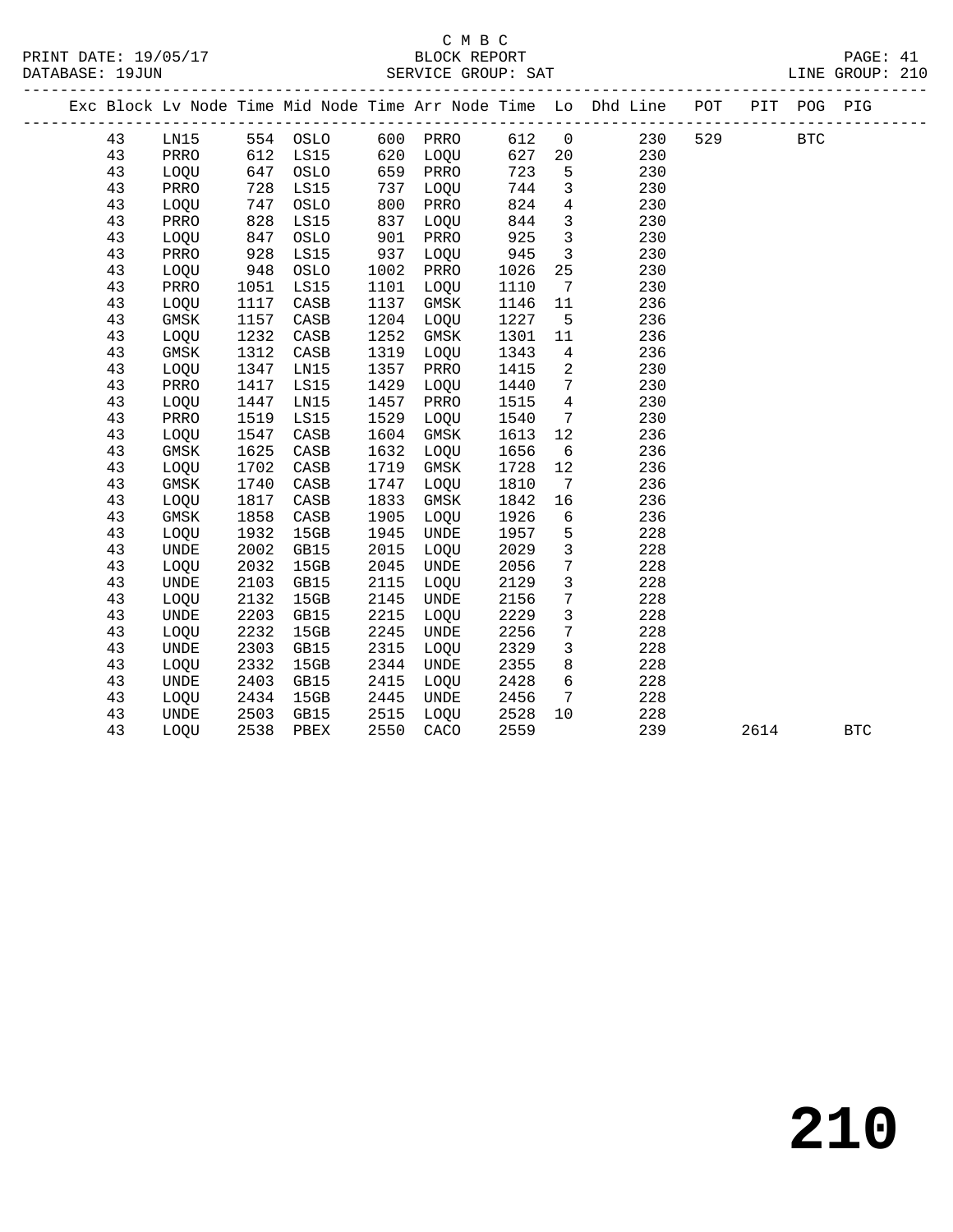|  |          |              |                   | Exc Block Lv Node Time Mid Node Time Arr Node Time Lo Dhd Line POT PIT POG PIG |            |                            |            |                                 |            |     |      |            |              |
|--|----------|--------------|-------------------|--------------------------------------------------------------------------------|------------|----------------------------|------------|---------------------------------|------------|-----|------|------------|--------------|
|  | 44       | CACU         |                   | 555 EDRI                                                                       |            | 601 MOGL                   |            |                                 | 606 0 246  | 530 |      | <b>BTC</b> |              |
|  | 44       | MOGL         |                   |                                                                                |            |                            | 627 5      |                                 | 246        |     |      |            |              |
|  | 44       | LOQU         |                   | 606 WE28<br>632 CASB                                                           |            | 613  LOQU<br>645  GMSK     | 651 14     |                                 | 236        |     |      |            |              |
|  | 44       | GMSK         |                   | 705 LS15                                                                       |            | 725 PBEX                   | 738        | 9                               | 232        |     |      |            |              |
|  | 44       | PBEX         | 747               | LN15                                                                           | 800        | GMSK                       | 819        | 16                              | 232        |     |      |            |              |
|  | 44       | GMSK         |                   | LS15                                                                           |            | 855 PBEX                   | 908        | 10                              | 232        |     |      |            |              |
|  | 44       | PBEX         | 835<br>918<br>918 |                                                                                |            | PANA                       | 938        | 16                              | 211        |     |      |            |              |
|  | 44       | PANA         | 954               |                                                                                |            | PBEX                       | 1012       | $5^{\circ}$                     | 212        |     |      |            |              |
|  | 44       | PBEX         | 1017              | LN15 1031 GMSK                                                                 |            |                            | 1054       | 8                               | 232        |     |      |            |              |
|  | 44       | GMSK         | 1102              | LS15 1125 PBEX                                                                 |            |                            | 1142       | 5 <sup>5</sup>                  | 232        |     |      |            |              |
|  | 44       | PBEX         | 1147              |                                                                                |            | PANA                       | 1204       | 20                              | 212        |     |      |            |              |
|  | 44       | PANA         | 1224              |                                                                                |            | PBEX                       | 1242       | $5^{\circ}$                     | 212        |     |      |            |              |
|  | 44       | PBEX         |                   | 1247 LN15 1302 GMSK                                                            |            |                            | 1325       | $\overline{7}$                  | 232        |     |      |            |              |
|  | 44       | GMSK         | 1332              | LS15 1355 PBEX                                                                 |            |                            | 1412       | $5^{\circ}$                     | 232        |     |      |            |              |
|  | 44       | PBEX         | 1417              |                                                                                |            | PANA                       | 1435       | 19                              | 212        |     |      |            |              |
|  | 44       | PANA         | 1454              |                                                                                |            | PBEX                       | 1512       | $5^{\circ}$                     | 212        |     |      |            |              |
|  | 44       | PBEX         | 1517              | LN15 1532 GMSK                                                                 |            |                            | 1555       | $\overline{7}$                  | 232        |     |      |            |              |
|  | 44       | GMSK         | 1602              | LS15 1625 PBEX                                                                 |            |                            | 1642       | $-5$                            | 232        |     |      |            |              |
|  | 44       | PBEX         | 1647              |                                                                                |            | PANA                       | 1705       | 12                              | 1 212      |     |      |            |              |
|  | 44       | BAGA         | 1718              |                                                                                |            | PBEX                       | 1741       | 6                               | 211        |     |      |            |              |
|  | 44       | PBEX         | 1747              |                                                                                |            | PANA                       | 1805       | 8 <sup>8</sup>                  | 1 212      |     |      |            |              |
|  | 44       | BAGA         | 1814              |                                                                                |            |                            | 1837       | 11                              | 211        |     |      |            |              |
|  | 44       | PBEX         | 1848              |                                                                                |            |                            | 1926       | 10                              | 232        |     |      |            |              |
|  | 44       | GMSK         | 1936              | PBEX<br>LN15 1903 GMSK<br>LS15 1957 PBEX                                       |            |                            | 2013       | $5^{\circ}$                     | 232        |     |      |            |              |
|  | 44       | PBEX         | 2018              |                                                                                |            | BAGA                       | 2043       | 15                              | 1 211      |     |      |            |              |
|  | 44       | PANA         | 2059              |                                                                                |            | PBEX                       | 2115       | $\overline{\phantom{a}}$ 3      | 212        |     |      |            |              |
|  | 44       | PBEX         | 2118              | LN15 2132 GMSK                                                                 |            |                            | 2153       | 15                              | 232        |     |      |            |              |
|  | 44       | GMSK         | 2208              | LS15                                                                           |            | 2227 PBEX                  | 2238       |                                 | 232        |     | 2248 |            | <b>BTC</b>   |
|  |          |              |                   |                                                                                |            |                            |            |                                 |            |     |      |            |              |
|  | 45       | 15GB         | 552               | LVMT                                                                           | 558        | UNDE                       | 603        | $\mathbf{1}$                    | 228        |     | 534  | <b>BTC</b> |              |
|  | 45       | UNDE         | 604               | GB15                                                                           |            | 617 LOQU                   | 630        | $\overline{2}$                  | 228        |     |      |            |              |
|  | 45<br>45 | LOQU         | 632<br>704        | 15GB                                                                           |            | 643 UNDE                   | 654<br>730 | 10                              | 228        |     |      |            |              |
|  | 45       | UNDE         | 732               | GB15<br>15GB                                                                   | 717<br>743 | LOQU<br>UNDE               | 754        | $\overline{\phantom{a}}^2$<br>9 | 228<br>228 |     |      |            |              |
|  | 45       | LOQU<br>UNDE |                   |                                                                                |            | 816 LOQU                   | 830        | $\overline{a}$                  | 228        |     |      |            |              |
|  | 45       | LOQU         |                   |                                                                                |            | 843 UNDE                   | 854        | 9                               | 228        |     |      |            |              |
|  | 45       | UNDE         |                   | 803 GB15<br>832 15GB<br>903 GB15                                               |            | 916 LOQU                   | 930        | $\overline{\mathbf{2}}$         | 228        |     |      |            |              |
|  | 45       | LOQU         |                   | 932 15GB                                                                       |            | 944 UNDE                   | 955        | 23                              | 228        |     |      |            |              |
|  | 45       | UNDE         |                   | 1018 GB15                                                                      |            | 1031 LOQU                  | 1045       | $\overline{\mathbf{3}}$         | 228        |     |      |            |              |
|  | 45       |              |                   | LOQU 1048 OSLO 1104 PRRO 1127 22                                               |            |                            |            |                                 | 230        |     |      |            |              |
|  | 45       | PRRO         | 1149              | LS15                                                                           | 1159       | LOQU                       | 1208       | 24                              | 230        |     |      |            |              |
|  | 45       | LOQU         | 1232              | <b>29LO</b>                                                                    | 1249       | LVMT                       | 1257       | 2                               | 229        |     |      |            |              |
|  | 45       | LVMT         | 1259              | L015                                                                           |            | LOQU                       | 1328       | 19                              | 229        |     |      |            |              |
|  | 45       | LOQU         | 1347              | 15GB                                                                           | 1400       | UNDE                       | 1415       | 3                               | 228        |     |      |            |              |
|  | 45       | UNDE         | 1418              | GB15                                                                           | 1431       | LOQU                       | 1445       | 20                              | 228        |     |      |            |              |
|  | 45       | LOQU         | 1505              | DEQU                                                                           | 1520       | MOGL                       | 1524       | 0                               | 246        |     |      |            |              |
|  | 45       | MOGL         | 1524              | MAGA                                                                           | 1542       | STST                       | 1614       | 4                               | 246        |     |      |            |              |
|  | 45       | <b>STST</b>  | 1618              | <b>15LO</b>                                                                    | 1653       | 15GB                       | 1701       | 7                               | 240        |     |      |            |              |
|  | 45       | 15GB         | 1708              | MAGA                                                                           | 1728       | $_{\footnotesize\rm STST}$ | 1805       | 8                               | 240        |     |      |            |              |
|  | 45       | <b>STST</b>  | 1813              | <b>15LO</b>                                                                    | 1844       | 15GB                       | 1852       | 7                               | 240        |     |      |            |              |
|  | 45       | 15GB         | 1859              | MAGA                                                                           | 1916       | $_{\footnotesize\rm STST}$ | 1947       | 14                              | 240        |     |      |            |              |
|  | 45       | STST         | 2001              | <b>15LO</b>                                                                    | 2030       | 15GB                       | 2038       | 11                              | 240        |     |      |            |              |
|  | 45       | 15GB         | 2049              | MAGA                                                                           | 2104       | $_{\footnotesize\rm STST}$ | 2128       |                                 | 240        |     | 2152 |            | $_{\rm BTC}$ |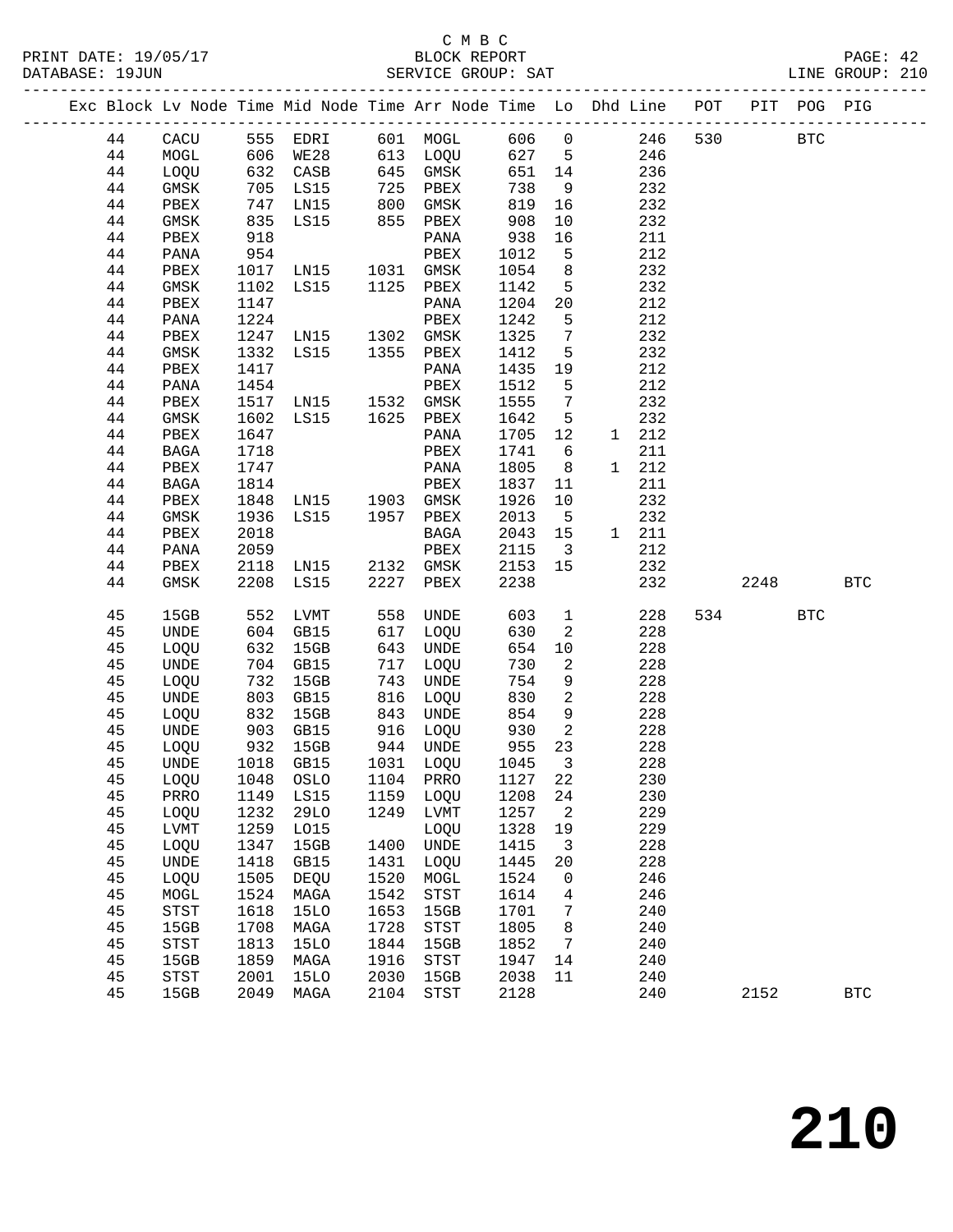## C M B C

|          |                              |                     |                     |              |              |              |                         |                                                                                |     |            |            | PAGE: 43<br>LINE GROUP: 210 |  |
|----------|------------------------------|---------------------|---------------------|--------------|--------------|--------------|-------------------------|--------------------------------------------------------------------------------|-----|------------|------------|-----------------------------|--|
|          |                              |                     |                     |              |              |              |                         | Exc Block Lv Node Time Mid Node Time Arr Node Time Lo Dhd Line POT PIT POG PIG |     |            |            |                             |  |
| 46       | PBEX                         |                     | 547 MTLV            |              | 556 UNDE     |              | 605 21                  | 210                                                                            | 535 | <b>BTC</b> |            |                             |  |
| 46       | UNDE                         |                     |                     |              |              |              | 710 13                  | 210                                                                            |     |            |            |                             |  |
| 46       | BUB <sub>2</sub>             | $0 - 723$           |                     |              |              | 805          | 20 <sub>o</sub>         | 210                                                                            |     |            |            |                             |  |
| 46       | UNDE                         |                     | PBEX                | 844          | BUB2         | 911          | 10                      | 210                                                                            |     |            |            |                             |  |
| 46       | BUB <sub>2</sub>             | 825<br>921          | PBEX                | 945          | UNDE         | 1008         | 17                      | 210                                                                            |     |            |            |                             |  |
| 46       | UNDE                         | 1025                | PBEX                | 1044         | BUB2         | 1115         | $5^{\circ}$             | 210                                                                            |     |            |            |                             |  |
| 46       | BUB <sub>2</sub>             | 1120                | PBEX                | 1145         | UNDE         | 1211         | 13                      | 210                                                                            |     |            |            |                             |  |
| 46       | $\ensuremath{\mathsf{UNDE}}$ | 1224                | PBEX                | 1244         | BUB2         | 1317         | $\overline{\mathbf{3}}$ | 210                                                                            |     |            |            |                             |  |
| 46       | BUB <sub>2</sub>             | 1320                | PBEX                | 1345         | <b>UNDE</b>  | 1411         | 13                      | 210                                                                            |     |            |            |                             |  |
| 46       | UNDE                         | 1424                | PBEX                | 1444         | BUB2         | 1516         | $\overline{\mathbf{3}}$ | 210                                                                            |     |            |            |                             |  |
| 46       | BUB2                         | 1519                | PBEX                | 1545         | UNDE         | 1609         | 16                      | 210                                                                            |     |            |            |                             |  |
| 46       | UNDE                         | 1625                | PBEX                | 1644         | BUB2         | 1716         | $\overline{\mathbf{3}}$ | 210                                                                            |     |            |            |                             |  |
| 46       | BUB <sub>2</sub>             | 1719                | PBEX                | 1745         | UNDE         | 1809         | 16                      | 210                                                                            |     |            |            |                             |  |
| 46       | UNDE                         | 1825                | PBEX                | 1844         | BUB2         | 1914         | 11                      | 210                                                                            |     |            |            |                             |  |
| 46       | BUB <sub>2</sub>             | 1925                | PBEX                | 1950         | UNDE         | 2011         | 16                      | 210                                                                            |     |            |            |                             |  |
| 46       | UNDE                         | 2027                | PBEX                | 2044         | BUB2         | 2113         | $6\overline{6}$         | 209                                                                            |     |            |            |                             |  |
| 46       | BUB2                         | 2119                | PBEX                | 2143         | UNDE         | 2207         | 20                      | 209                                                                            |     |            |            |                             |  |
| 46       | UNDE                         | 2227                | PBEX                | 2244         | BUB2         | 2314         | 6                       | 209                                                                            |     |            |            |                             |  |
| 46       | BUB <sub>2</sub>             | 2320                | PBEX                | 2343         | <b>UNDE</b>  | 2407         |                         | 209                                                                            |     | 2434       |            | <b>BTC</b>                  |  |
| 47       | CACU                         | 625                 | EDRI                | 631          | MOGL         | 636          | $\overline{0}$          | 246                                                                            | 600 |            | <b>BTC</b> |                             |  |
| 47       | $\tt MOGL$                   | 636                 | WE28                | 643          | LOQU         | 657          | $5^{\circ}$             | 246                                                                            |     |            |            |                             |  |
| 47       | LOQU                         | $0 -$<br>702<br>716 | DEQU                |              | 712 MOGL     | 716          | $\overline{0}$          | 246                                                                            |     |            |            |                             |  |
| 47       | MOGL                         | 716                 | MAGA                | 731          | STST         | 755          | 11                      | 246                                                                            |     |            |            |                             |  |
| 47       | STST                         | $844$<br>$344$      | 15LO                | 834          | 15GB         | 839          | 5                       | 240                                                                            |     |            |            |                             |  |
| 47       | 15GB                         |                     | MAGA                | 904          | STST         | 931          | $\overline{3}$          | 240                                                                            |     |            |            |                             |  |
| 47       | STST                         | 934                 | <b>15LO</b>         | 1007         | 15GB         | 1012         | 6                       | 240                                                                            |     |            |            |                             |  |
| 47       | 15GB                         | 1018                | MAGA                | 1038         | STST         | 1105         | 17                      | 240                                                                            |     |            |            |                             |  |
| 47       | STST                         | 1122                | <b>15LO</b>         | 1200         | 15GB         | 1205         | $7\overline{ }$         | 240                                                                            |     |            |            |                             |  |
| 47       | 15GB                         | 1212                | MAGA                | 1233         | STST         | 1307         | 9                       | 240                                                                            |     |            |            |                             |  |
| 47       | STST                         | 1316                | <b>15LO</b>         | 1354         | 15GB         | 1359         | 8                       | 240                                                                            |     |            |            |                             |  |
| 47       | 15GB                         | 1407                | MAGA                | 1428         | STST         | 1504         | $\overline{4}$          | 240                                                                            |     |            |            |                             |  |
| 47       | STST                         | 1508                | 15LO                | 1543         | 15GB         | 1551         | $7\phantom{.0}$         | 240                                                                            |     |            |            |                             |  |
| 47       | 15GB                         | 1558                | MAGA                | 1618         | STST         | 1655         | $7\phantom{.0}$         | 240                                                                            |     |            |            |                             |  |
| 47       | <b>STST</b>                  | 1702                | EDRI                | 1728         | MOGL         | 1738         | $\overline{0}$          | 246                                                                            |     |            |            |                             |  |
| 47       | MOGL                         | 1738                | WE28                | 1745         | LOQU         | 1801         | $\overline{\mathbf{3}}$ | 246                                                                            |     |            |            |                             |  |
| 47       | LOQU                         | 1804<br>1822        | DEQU                | 1817         | MOGL         | 1822         | $\overline{0}$          | 246                                                                            |     |            |            |                             |  |
| 47       | MOGL<br>${\tt STST}$         | 1913                | MAGA<br><b>15LO</b> | 1838<br>1942 | STST<br>15GB | 1909<br>1950 | $\overline{4}$<br>10    | 246<br>240                                                                     |     |            |            |                             |  |
| 47<br>47 | 15GB                         | 2000                | MAGA                | 2016         | STST         | 2044         |                         | 240                                                                            |     | 2108       |            |                             |  |
|          |                              |                     |                     |              |              |              |                         |                                                                                |     |            |            | <b>BTC</b>                  |  |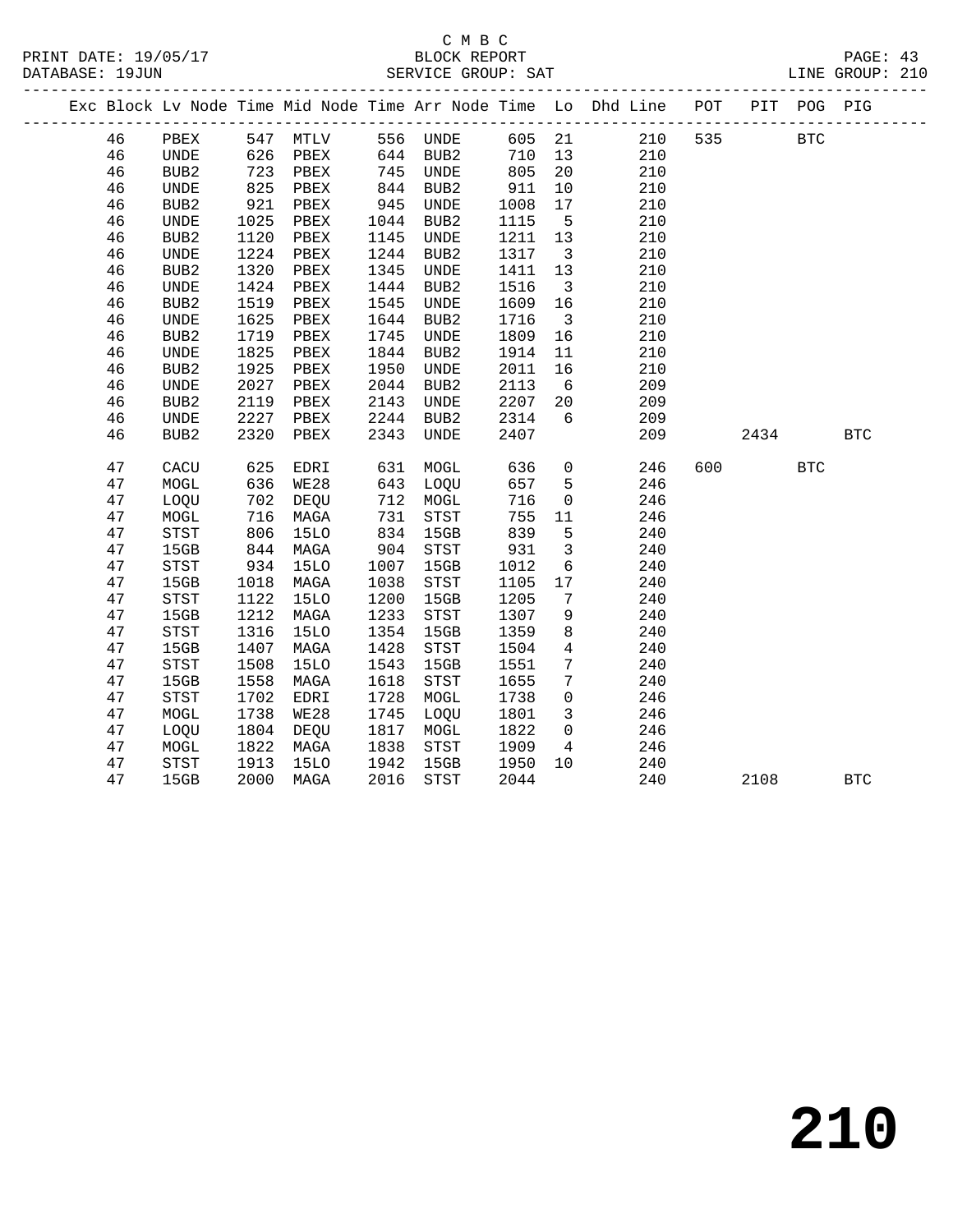#### C M B C<br>BLOCK REPORT SERVICE GROUP: SAT

|    |                              |                     |                      |      |                  |         |                         | Exc Block Lv Node Time Mid Node Time Arr Node Time Lo Dhd Line POT |     |      | PIT POG PIG |            |
|----|------------------------------|---------------------|----------------------|------|------------------|---------|-------------------------|--------------------------------------------------------------------|-----|------|-------------|------------|
| 48 | 15GB                         |                     | 602 MAGA             |      | 619 STST         |         |                         | 639 9 240                                                          | 544 |      | <b>BTC</b>  |            |
| 48 | STST                         |                     |                      |      | 714 15GB         | 719 13  |                         | 240                                                                |     |      |             |            |
| 48 | 15GB                         |                     | 648 15LO<br>732 MAGA |      | 749 STST         | 809     | 10                      | 240                                                                |     |      |             |            |
| 48 | STST                         | 819                 | 15LO                 | 850  | 15GB             | 855     | $\overline{4}$          | 240                                                                |     |      |             |            |
| 48 | 15GB                         | 859                 | MAGA                 | 919  | STST             | 946     | 15                      | 240                                                                |     |      |             |            |
| 48 | STST                         | 1001                | 15LO                 | 1035 | 15GB             | 1040    | $7\overline{ }$         | 240                                                                |     |      |             |            |
| 48 | 15GB                         | 1047                | MAGA                 | 1108 | STST             | 1138    | 20                      | 240                                                                |     |      |             |            |
| 48 | STST                         | 1158                | 15LO                 | 1236 | 15GB             | 1241    | 6                       | 240                                                                |     |      |             |            |
| 48 | 15GB                         | 1247                | MAGA                 | 1308 | STST             | 1344    | 12                      | 240                                                                |     |      |             |            |
| 48 | <b>STST</b>                  | 1356                | <b>15LO</b>          | 1434 | 15GB             | 1439    | 8 <sup>8</sup>          | 240                                                                |     |      |             |            |
| 48 | 15GB                         | 1447                | MAGA                 | 1508 | STST             | 1545    | 13                      | 240                                                                |     |      |             |            |
| 48 | STST                         | 1558                | <b>15LO</b>          | 1633 | 15GB             | 1641    | $\overline{7}$          | 240                                                                |     |      |             |            |
| 48 | 15GB                         | 1648                | MAGA                 | 1708 | STST             | 1745    | 15                      | 240                                                                |     |      |             |            |
| 48 | <b>STST</b>                  | 1800                | EDRI                 | 1826 | MOGL             | 1836    | $\overline{0}$          | 246                                                                |     |      |             |            |
| 48 | MOGL                         | 1836                | WE28                 | 1843 | LOQU             | 1859    | $\overline{4}$          | 246                                                                |     |      |             |            |
| 48 | LOQU                         | 1903                | DEQU                 | 1916 | MOGL             | 1921    | $\overline{0}$          | 246                                                                |     |      |             |            |
| 48 | MOGL                         | 1921                | MAGA                 | 1936 | STST             | 2002    | 11                      | 246                                                                |     |      |             |            |
| 48 | $_{\footnotesize\rm STST}$   | 2013                | <b>15LO</b>          | 2042 | 15GB             | 2050    | 13                      | 240                                                                |     |      |             |            |
| 48 | 15GB                         | 2103                | MAGA                 | 2118 | STST             | 2142    | $\overline{4}$          | 240                                                                |     |      |             |            |
| 48 | STST                         | 2146                | 15LO<br>MAGA         | 2215 | 15GB             | 2221 17 |                         | 240                                                                |     |      |             |            |
| 48 | 15GB                         | 2238                |                      | 2253 | STST             | 2317    |                         | 240                                                                |     | 2341 |             | <b>BTC</b> |
| 49 | 15GB                         | 622                 | MAGA                 | 639  | STST             | 659     | 9                       | 240                                                                |     | 604  | <b>BTC</b>  |            |
| 49 | STST                         | 708                 | 15LO                 |      | 734 15GB         | 739     | 8 <sup>8</sup>          | 240                                                                |     |      |             |            |
| 49 | 15GB                         | 747                 | MAGA                 |      | 804 STST         | 824     | 10                      | 240                                                                |     |      |             |            |
| 49 | STST                         | 834                 | 15LO                 | 906  | 15GB             | 911     | $\overline{\mathbf{3}}$ | 240                                                                |     |      |             |            |
| 49 | 15GB                         | 914                 | MAGA                 |      | 934 STST         | 1001    | 13                      | 240                                                                |     |      |             |            |
| 49 | STST                         | 1014                | 15LO                 | 1051 | 15GB             | 1056    | 16                      | 240                                                                |     |      |             |            |
| 49 | 15GB                         | 1112                | MAGA                 | 1133 | STST             | 1206    | 16                      | 240                                                                |     |      |             |            |
| 49 | STST                         | 1222                | <b>15LO</b>          | 1300 | 15GB             | 1305    | 2                       | 240                                                                |     |      |             |            |
| 49 | 15GB                         | 1307                | MAGA                 | 1328 | STST             | 1404    | $\overline{a}$          | 240                                                                |     |      |             |            |
| 49 | STST                         | 1406                | 15LO                 | 1444 | 15GB             | 1449    | 8                       | 240                                                                |     |      |             |            |
| 49 | 15GB                         | 1457                | MAGA                 | 1518 | STST             | 1555    | 6                       | 240                                                                |     |      |             |            |
| 49 | STST                         | 1601                | EDRI                 | 1628 | MOGL             | 1638    | $\overline{0}$          | 246                                                                |     |      |             |            |
| 49 | MOGL                         | 1638                | WE28                 | 1645 | LOQU             | 1702    | $\overline{\mathbf{3}}$ | 246                                                                |     |      |             |            |
| 49 | LOQU                         | $\frac{1705}{1705}$ | DEQU                 |      | 1718 MOGL        | 1722    | $\overline{0}$          | 246                                                                |     |      |             |            |
| 49 | MOGL                         | 1722                | MAGA                 | 1738 | STST             | 1810    |                         | 246                                                                |     | 1834 |             | <b>BTC</b> |
| 50 | <b>BAGA</b>                  | 625                 |                      |      | PBEX             |         | 645 2                   | 211                                                                |     | 554  | BTC         |            |
|    | 50 PBEX 647 MTLV             |                     |                      |      | 656 UNDE         |         | 705 21                  | 210                                                                |     |      |             |            |
| 50 | UNDE                         | 726                 | PBEX                 | 744  | BUB <sub>2</sub> | 810     | 12                      | 210                                                                |     |      |             |            |
| 50 | BUB <sub>2</sub>             | 822                 | PBEX                 | 845  | UNDE             | 906     | 19                      | 210                                                                |     |      |             |            |
| 50 | <b>UNDE</b>                  | 925                 | ${\tt PBEX}$         | 944  | BUB2             | 1013    | 9                       | 210                                                                |     |      |             |            |
| 50 | BUB <sub>2</sub>             | 1022                | PBEX                 | 1046 | UNDE             | 1109    | 16                      | 210                                                                |     |      |             |            |
| 50 | $\ensuremath{\mathsf{UNDE}}$ | 1125                | PBEX                 | 1144 | BUB <sub>2</sub> | 1215    | 5                       | 210                                                                |     |      |             |            |
| 50 | BUB <sub>2</sub>             | 1220                | PBEX                 | 1245 | UNDE             | 1311    | 13                      | 210                                                                |     |      |             |            |
| 50 | <b>UNDE</b>                  | 1324                | PBEX                 | 1344 | BUB <sub>2</sub> | 1417    | 2                       | 210                                                                |     |      |             |            |
| 50 | BUB <sub>2</sub>             | 1419                | PBEX                 | 1445 | UNDE             | 1509    | 15                      | 210                                                                |     |      |             |            |
| 50 | <b>UNDE</b>                  | 1524                | PBEX                 | 1544 | BUB <sub>2</sub> | 1616    | 3                       | 210                                                                |     |      |             |            |
| 50 | BUB <sub>2</sub>             | 1619                | PBEX                 | 1645 | UNDE             | 1709    | 16                      | 210                                                                |     |      |             |            |
| 50 | UNDE                         | 1725                | PBEX                 | 1744 | BUB <sub>2</sub> | 1816    | 8                       | 210                                                                |     |      |             |            |
| 50 | BUB <sub>2</sub>             | 1824                | PBEX                 | 1850 | UNDE             | 1914    | 12                      | 210                                                                |     |      |             |            |
| 50 | <b>UNDE</b>                  | 1926                | PBEX                 | 1944 | BUB2             | 2013    | 6                       | 209                                                                |     |      |             |            |

 50 BUB2 2019 PBEX 2043 UNDE 2107 20 209 50 UNDE 2127 PBEX 2144 BUB2 2214 5 209 50 BUB2 2219 PBEX 2243 UNDE 2307 20 209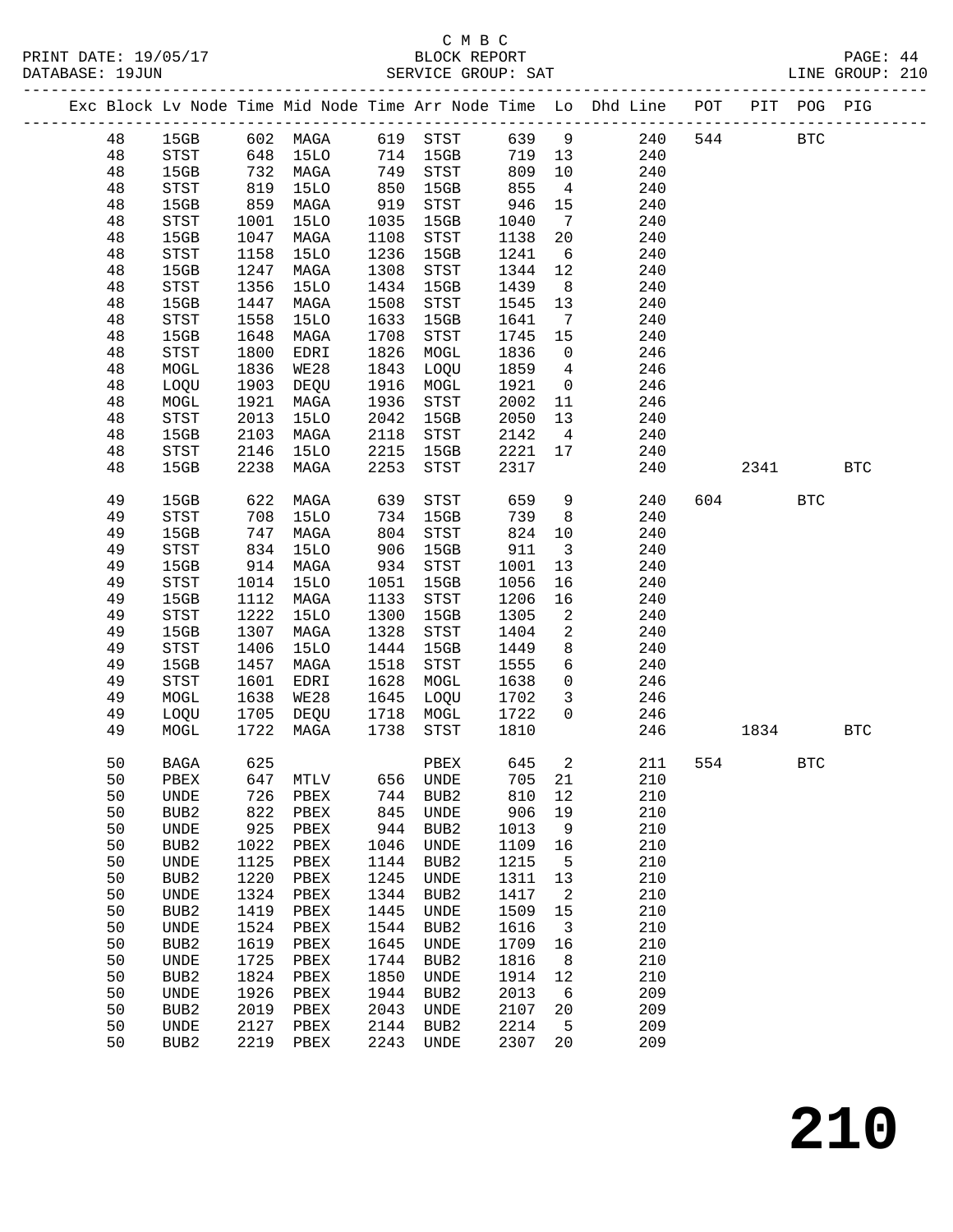|  |    |             |      |             |      |           |      |                         | Exc Block Lv Node Time Mid Node Time Arr Node Time Lo Dhd Line POT |     |      | PIT POG PIG |            |  |
|--|----|-------------|------|-------------|------|-----------|------|-------------------------|--------------------------------------------------------------------|-----|------|-------------|------------|--|
|  | 50 | UNDE        |      | 2327 PBEX   |      | 2344 BUB2 | 2412 |                         |                                                                    | 209 | 2432 |             | <b>BTC</b> |  |
|  |    |             |      |             |      |           |      |                         |                                                                    |     |      |             |            |  |
|  | 51 | <b>LOOU</b> | 617  | OSLO        | 629  | PRRO      | 653  | 5                       | 230                                                                | 555 |      | <b>BTC</b>  |            |  |
|  | 51 | PRRO        | 658  | LS15        | 707  | LOQU      | 714  | $\mathbf{3}$            | 230                                                                |     |      |             |            |  |
|  | 51 | LOQU        | 717  | OSLO        | 730  | PRRO      | 754  | $\overline{4}$          | 230                                                                |     |      |             |            |  |
|  | 51 | PRRO        | 758  | LS15        | 807  | LOQU      | 814  | $\overline{3}$          | 230                                                                |     |      |             |            |  |
|  | 51 | LOQU        | 817  | OSLO        | 831  | PRRO      | 855  | $\overline{3}$          | 230                                                                |     |      |             |            |  |
|  | 51 | PRRO        | 858  | LS15        | 907  | LOQU      | 914  | $\overline{4}$          | 230                                                                |     |      |             |            |  |
|  | 51 | LOQU        | 918  | OSLO        | 932  | PRRO      | 956  | 27                      | 230                                                                |     |      |             |            |  |
|  | 51 | PRRO        | 1023 | LS15        | 1032 | LOQU      | 1040 | $7\phantom{.0}$         | 230                                                                |     |      |             |            |  |
|  | 51 | LOQU        | 1047 | 15GB        | 1100 | UNDE      | 1112 | 6                       | 228                                                                |     |      |             |            |  |
|  | 51 | UNDE        | 1118 | GB15        | 1131 | LOQU      | 1145 | 17                      | 228                                                                |     |      |             |            |  |
|  | 51 | LOQU        | 1202 | <b>29LO</b> | 1219 | LVMT      | 1227 | $\overline{2}$          | 229                                                                |     |      |             |            |  |
|  | 51 | LVMT        | 1229 | L015        |      | LOQU      | 1258 | 19                      | 229                                                                |     |      |             |            |  |
|  | 51 | LOQU        | 1317 | 15GB        | 1330 | UNDE      | 1345 | $\overline{\mathbf{3}}$ | 228                                                                |     |      |             |            |  |
|  | 51 | <b>UNDE</b> | 1348 | GB15        | 1401 | LOQU      | 1415 | 17                      | 228                                                                |     |      |             |            |  |
|  | 51 | LOQU        | 1432 | 29LO        | 1449 | LVMT      | 1458 | $\mathbf{1}$            | 229                                                                |     |      |             |            |  |
|  | 51 | LVMT        | 1459 | L015        |      | LOQU      | 1529 | 18                      | 229                                                                |     |      |             |            |  |
|  | 51 | LOQU        | 1547 | 15GB        |      | 1600 UNDE | 1616 | 2                       | 228                                                                |     |      |             |            |  |
|  | 51 | <b>UNDE</b> | 1618 | GB15        | 1631 | LOQU      | 1645 | $7\phantom{.0}$         | 228                                                                |     |      |             |            |  |
|  | 51 | LOQU        | 1652 | 29LO        | 1708 | LVMT      | 1717 | 2                       | 229                                                                |     |      |             |            |  |
|  | 51 | <b>LVMT</b> | 1719 | L015        |      | LOQU      | 1746 | 6                       | 229                                                                |     |      |             |            |  |
|  | 51 | LOQU        | 1752 | 29LO        |      | 1808 LVMT | 1817 | 2                       | 229                                                                |     |      |             |            |  |
|  | 51 | <b>LVMT</b> | 1819 | L015        |      | LOQU      | 1842 | 10                      | 229                                                                |     |      |             |            |  |
|  | 51 | LOQU        | 1852 | 29LO        |      | 1907 LVMT | 1916 | 2                       | 229                                                                |     |      |             |            |  |
|  | 51 | <b>LVMT</b> | 1918 | L015        |      | LOQU      | 1940 | 14                      | 229                                                                |     |      |             |            |  |
|  | 51 | LOQU        | 1954 | 29LO        |      | 2009 LVMT | 2016 | $\overline{a}$          | 229                                                                |     |      |             |            |  |
|  | 51 | LVMT        | 2018 | L015        |      | LOQU      | 2040 | 24                      | 229                                                                |     |      |             |            |  |
|  | 51 | LOQU        | 2104 | 29LO        |      | 2119 LVMT | 2126 | 11                      | 229                                                                |     |      |             |            |  |
|  | 51 | <b>LVMT</b> | 2137 | L015        |      | LOQU      | 2159 | 5                       | 229                                                                |     |      |             |            |  |
|  | 51 | LOQU        | 2204 | 29LO        |      | 2219 LVMT | 2226 | 12                      | 229                                                                |     |      |             |            |  |
|  | 51 | LVMT        | 2238 | L015        |      | LOQU      | 2259 | 5                       | 229                                                                |     |      |             |            |  |
|  | 51 | LOQU        | 2304 | 29LO        |      | 2319 LVMT | 2326 | 12                      | 229                                                                |     |      |             |            |  |
|  | 51 | LVMT        | 2338 | L015        |      | LOQU      | 2359 | $\overline{\mathbf{3}}$ | 229                                                                |     |      |             |            |  |
|  | 51 | LOQU        | 2402 | CASB        |      | 2418 GMSK | 2427 | $\overline{3}$          | 236                                                                |     |      |             |            |  |
|  | 51 | GMSK        | 2430 | CASB        | 2437 | LOOU      | 2455 |                         | 236                                                                |     | 2515 |             | <b>BTC</b> |  |
|  |    |             |      |             |      |           |      |                         |                                                                    |     |      |             |            |  |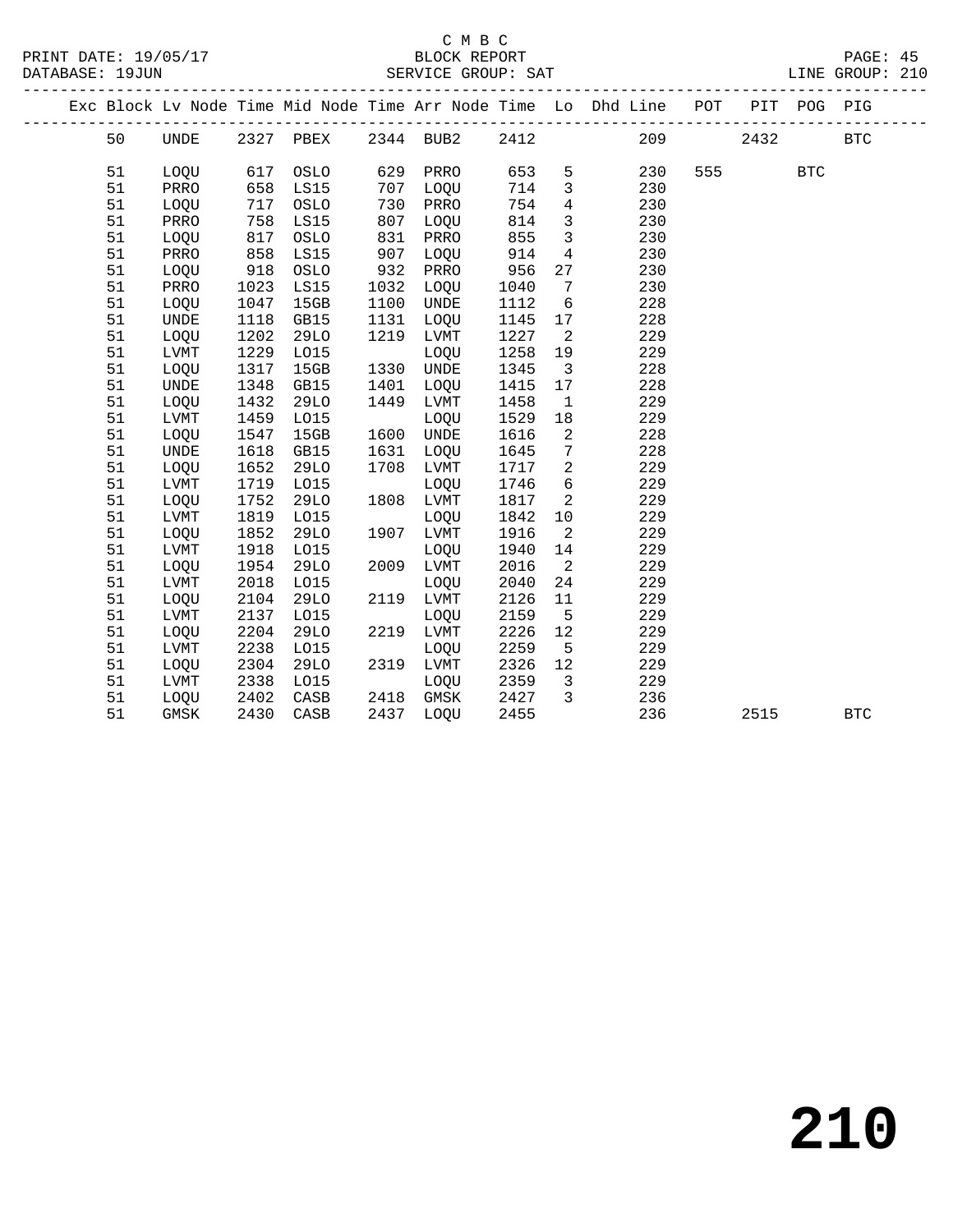#### C M B C<br>BLOCK REPORT SERVICE GROUP: SAT

|    |                            |                      |                   |      |             |        |                              | Exc Block Lv Node Time Mid Node Time Arr Node Time Lo Dhd Line POT |      |            | PIT POG PIG |              |  |
|----|----------------------------|----------------------|-------------------|------|-------------|--------|------------------------------|--------------------------------------------------------------------|------|------------|-------------|--------------|--|
| 52 | LN15                       |                      | 622 OSLO 628 PRRO |      |             | 640 2  |                              | 230                                                                | 557  | <b>BTC</b> |             |              |  |
| 52 | PRRO                       | 642                  | LS15              |      | 650 LOQU    | 657    | $5^{\circ}$                  | 230                                                                |      |            |             |              |  |
| 52 | LOQU                       | $\frac{1}{2}$<br>702 | 29LO              |      | 713 LVMT    | 719 16 |                              | 229                                                                |      |            |             |              |  |
| 52 | LVMT                       |                      | L015              |      | LOQU        | 756    | $6\overline{6}$              | 229                                                                |      |            |             |              |  |
| 52 | LOQU                       | 802                  | 29LO              |      | 813 LVMT    | 821    | 14                           | 229                                                                |      |            |             |              |  |
| 52 | LVMT                       | 835                  | L015              |      | LOQU        | 857    | $5^{\circ}$                  | 229                                                                |      |            |             |              |  |
| 52 | LOQU                       | 902                  | 15GB              |      | 914 UNDE    | 925    | 23                           | 228                                                                |      |            |             |              |  |
| 52 | <b>UNDE</b>                | 948                  | GB15              |      | 1001 LOQU   | 1015   | $\overline{\mathbf{3}}$      | 228                                                                |      |            |             |              |  |
| 52 | LOQU                       | 1018                 | OSLO              |      | 1034 PRRO   | 1057   | 24                           | 230                                                                |      |            |             |              |  |
| 52 | PRRO                       | 1121                 | LS15              |      | 1131 LOQU   | 1140   | $7\phantom{.0}\phantom{.0}7$ | 230                                                                |      |            |             |              |  |
| 52 | LOQU                       | 1147                 | CASB              | 1207 | GMSK        | 1216   | 11                           | 236                                                                |      |            |             |              |  |
| 52 | GMSK                       | 1227                 | CASB              |      | 1234 LOQU   | 1257   | $5^{\circ}$                  | 236                                                                |      |            |             |              |  |
| 52 | LOQU                       | 1302                 | CASB              | 1322 | GMSK        | 1331   | 11                           | 236                                                                |      |            |             |              |  |
| 52 | GMSK                       | 1342                 | CASB              | 1349 | LOQU        | 1413   | 4                            | 236                                                                |      |            |             |              |  |
| 52 | LOQU                       | 1417                 | LN15              | 1427 | PRRO        | 1445   | $4\overline{ }$              | 230                                                                |      |            |             |              |  |
| 52 | PRRO                       | 1449                 | LS15              | 1459 | LOQU        | 1510   | 7                            | 230                                                                |      |            |             |              |  |
| 52 | LOQU                       | 1517                 | CASB              | 1537 | GMSK        | 1546   | 9                            | 236                                                                |      |            |             |              |  |
| 52 | GMSK                       | 1555                 | CASB              | 1602 | LOQU        | 1626   | $6\overline{6}$              | 236                                                                |      |            |             |              |  |
| 52 | LOQU                       | 1632                 | CASB              | 1649 | GMSK        | 1658   | 12                           | 236                                                                |      |            |             |              |  |
| 52 | GMSK                       | 1710                 | CASB              | 1717 | LOQU        | 1740   | $7\overline{ }$              | 236                                                                |      |            |             |              |  |
| 52 | LOQU                       | 1747                 | LN15              | 1755 | PRRO        | 1814   | $\overline{1}$               | 230                                                                |      |            |             |              |  |
| 52 | PRRO                       | 1815                 | LS15              | 1825 | LOQU        | 1833   | 5                            | 230                                                                |      |            |             |              |  |
| 52 | LOQU                       | 1838                 | CASB              | 1854 | GMSK        | 1903   |                              | 236                                                                |      | 1933       |             | $_{\rm BTC}$ |  |
| 53 | $_{\footnotesize\rm STST}$ | 1134                 | 15LO              | 1212 | 15GB        | 1217   | $7\phantom{.0}$              | 240                                                                | 1110 |            | <b>BTC</b>  |              |  |
| 53 | 15GB                       | 1224                 | MAGA              | 1245 | STST        | 1319   | 12                           | 240                                                                |      |            |             |              |  |
| 53 | <b>STST</b>                | 1331                 | EDRI              | 1358 | MOGL        | 1407   | $\overline{0}$               | 246                                                                |      |            |             |              |  |
| 53 | MOGL                       | 1407                 | WE28              | 1414 | LOQU        | 1432   | $\overline{3}$               | 246                                                                |      |            |             |              |  |
| 53 | LOQU                       | 1435                 | DEQU              | 1449 | MOGL        | 1453   | $\mathbf 0$                  | 246                                                                |      |            |             |              |  |
| 53 | MOGL                       | 1453                 | MAGA              | 1511 | STST        | 1543   | 5                            | 246                                                                |      |            |             |              |  |
| 53 | ${\tt STST}$               | 1548                 | <b>15LO</b>       | 1623 | 15GB        | 1631   | $7\phantom{.0}$              | 240                                                                |      |            |             |              |  |
| 53 | 15GB                       | 1638                 | MAGA              | 1658 | STST        | 1735   | $\mathbf{3}$                 | 240                                                                |      |            |             |              |  |
| 53 | STST                       | 1738                 | <b>15LO</b>       | 1812 | 15GB        | 1820   | $\overline{4}$               | 240                                                                |      |            |             |              |  |
| 53 | 15GB                       | 1824                 | MAGA              | 1843 | STST        | 1917   | 8                            | 240                                                                |      |            |             |              |  |
| 53 | STST                       | 1925                 | <b>15LO</b>       | 1954 | 15GB        | 2002   | 10                           | 240                                                                |      |            |             |              |  |
| 53 | 15GB                       | 2012                 | MAGA              | 2028 | STST        | 2056   | 9                            | 240                                                                |      |            |             |              |  |
| 53 | STST                       | 2105                 | EDRI              | 2129 | MOGL        | 2136   | $\mathsf{O}$                 | 246                                                                |      |            |             |              |  |
| 53 | MOGL                       | 2136                 | <b>WE28</b>       | 2143 | LOQU        | 2158   | 5                            | 246                                                                |      |            |             |              |  |
| 53 | LOQU                       | 2203                 | DEQU              | 2215 | MOGL        | 2220   | $\mathsf{O}$                 | 246                                                                |      |            |             |              |  |
| 53 | MOGL                       | 2220                 | MAGA              | 2235 | <b>STST</b> | 2258   | $7\overline{ }$              | 246                                                                |      |            |             |              |  |
| 53 | STST                       | 2305                 | EDRI              | 2329 | MOGL        | 2336   | $\mathbf 0$                  | 246                                                                |      |            |             |              |  |
| 53 | MOGL                       | 2336                 | <b>WE28</b>       | 2343 | LOQU        | 2358   | 5                            | 246                                                                |      |            |             |              |  |

53 LOQU 2403 DEQU 2413 MOGL 2418 0 246

53 MOGL 2418 MAGA 2433 246 2458 BTC

**210**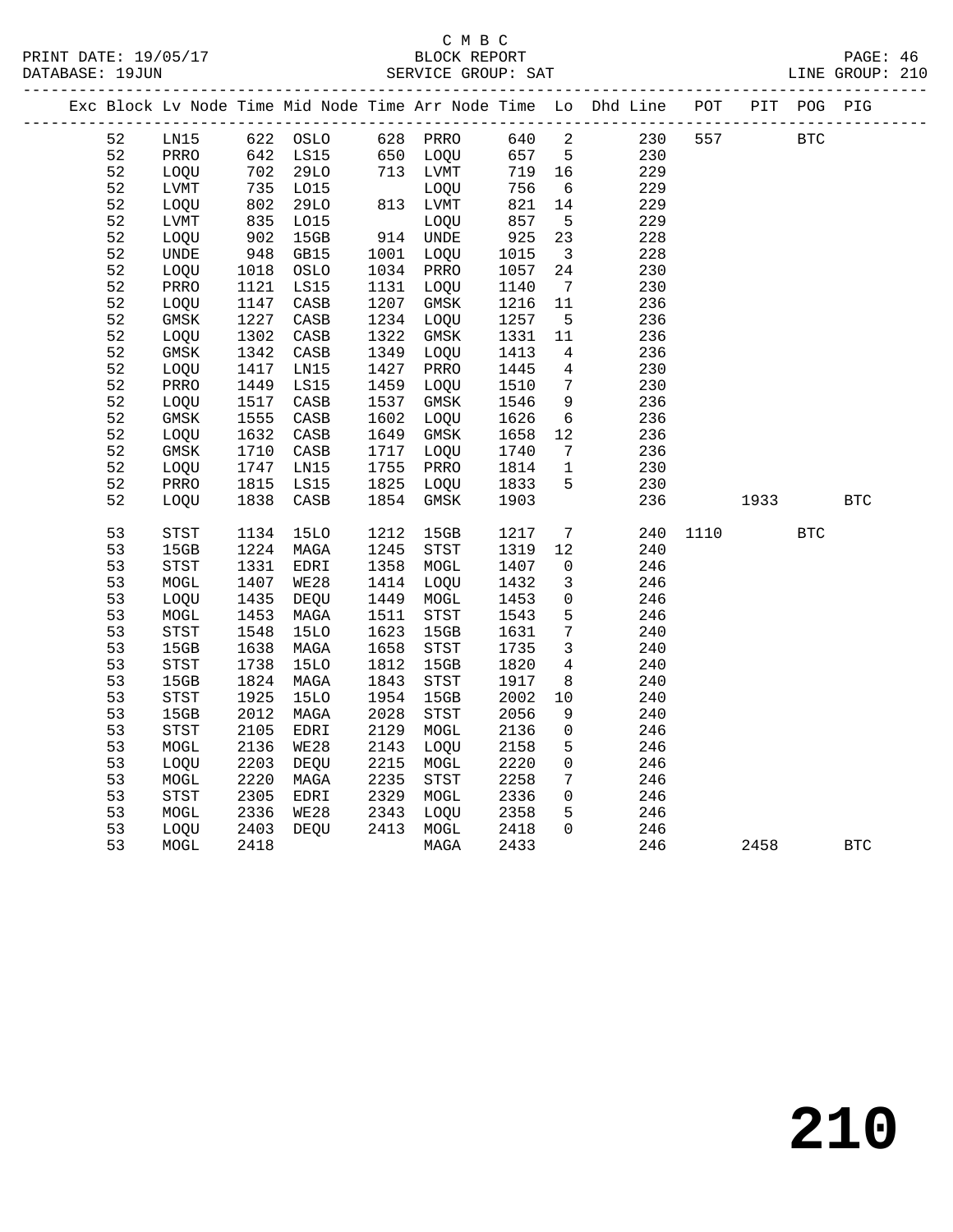|  |          |             |      | Exc Block Lv Node Time Mid Node Time Arr Node Time Lo Dhd Line POT PIT POG PIG |              |                                       |              |                              |            |      |      |            |            |
|--|----------|-------------|------|--------------------------------------------------------------------------------|--------------|---------------------------------------|--------------|------------------------------|------------|------|------|------------|------------|
|  | 54       | GMSK        |      | 630 CASB                                                                       |              | 637 LOQU                              | 653          | 9                            | 236        | 600  |      | <b>BTC</b> |            |
|  | 54       | LOQU        | 702  |                                                                                |              | 22PH                                  | 712          | $\overline{0}$               | 236        |      |      |            |            |
|  | 54       | 22PH        | 712  |                                                                                |              | LOQU                                  | 725          | $7\overline{ }$              | 236        |      |      |            |            |
|  | 54       | LOQU        | 732  | CASB                                                                           |              | 745 GMSK                              | 753          | 12                           | 236        |      |      |            |            |
|  | 54       | GMSK        | 805  | LS15                                                                           | 825          | PBEX                                  | 838          | 9                            | 232        |      |      |            |            |
|  | 54       | PBEX        | 847  | LN15                                                                           | 900          | GMSK                                  | 919          | 11                           | 232        |      |      |            |            |
|  | 54       | GMSK        | 930  | CASB                                                                           | 937          | LOQU                                  | 958          | $\overline{4}$               | 236        |      |      |            |            |
|  | 54       | LOQU        | 1002 | CASB                                                                           | 1020         | GMSK                                  | 1029         | 15                           | 236        |      |      |            |            |
|  | 54       | GMSK        | 1044 | CASB                                                                           | 1051         | LOQU                                  | 1114         | $\overline{\mathbf{3}}$      | 236        |      |      |            |            |
|  | 54       | LOQU        | 1117 | 15GB                                                                           | 1130         | UNDE                                  | 1142         | 6                            | 228        |      |      |            |            |
|  | 54       | <b>UNDE</b> | 1148 | GB15                                                                           | 1201         | LOQU                                  | 1215         | 2                            | 228        |      |      |            |            |
|  | 54       | LOQU        | 1217 | LN15                                                                           | 1227         | PRRO                                  | 1245         | 22                           | 10 230     |      |      |            |            |
|  | 54       | 15GB        | 1317 | MAGA                                                                           | 1338         | STST                                  | 1414         | 12                           | 240        |      |      |            |            |
|  | 54       | STST        | 1426 | 15LO                                                                           | 1504         | 15GB                                  | 1509         | 8 <sup>8</sup>               | 240        |      |      |            |            |
|  | 54       | 15GB        | 1517 | MAGA                                                                           | 1538         | $_{\footnotesize{\textnormal{STST}}}$ | 1615         | 13                           | 240        |      |      |            |            |
|  | 54       | <b>STST</b> | 1628 | 15LO                                                                           | 1702         | 15GB                                  | 1710         | 8                            | 240        |      |      |            |            |
|  | 54       | 15GB        | 1718 | MAGA                                                                           | 1738         | STST                                  | 1815         | 10                           | 240        |      |      |            |            |
|  | 54       | STST        | 1825 | <b>15LO</b>                                                                    | 1856         | 15GB                                  | 1904         | $7\phantom{.0}\phantom{.0}7$ | 240        |      |      |            |            |
|  | 54       | 15GB        | 1911 | MAGA                                                                           | 1928         | $_{\footnotesize{\textnormal{STST}}}$ | 1959         | 6                            | 240        |      |      |            |            |
|  | 54       | STST        | 2005 | EDRI                                                                           | 2029         | MOGL                                  | 2036         | $\mathbf 0$                  | 246        |      |      |            |            |
|  | 54       | MOGL        | 2036 | WE28                                                                           | 2043         | LOOU                                  | 2058         | 5                            | 246        |      |      |            |            |
|  | 54       | LOQU        | 2103 | DEQU                                                                           | 2115         | MOGL                                  | 2120         | $\mathbf 0$                  | 246        |      |      |            |            |
|  | 54       | MOGL        | 2120 | MAGA                                                                           | 2135         | STST                                  | 2158         | $7\phantom{.0}$              | 246        |      |      |            |            |
|  | 54       | STST        | 2205 | EDRI                                                                           | 2229         | MOGL                                  | 2236         | $\mathbf 0$                  | 246        |      |      |            |            |
|  | 54       | MOGL        | 2236 | WE28                                                                           | 2243         | LOQU                                  | 2258         | 5                            | 246        |      |      |            |            |
|  | 54       | LOQU        | 2303 | DEQU                                                                           | 2315         | ${\tt MOGL}$                          | 2320         | $\mathbf 0$                  | 246        |      |      |            |            |
|  | 54       | MOGL        | 2320 | MAGA                                                                           | 2335         | <b>STST</b>                           | 2358         | 8                            | 246        |      |      |            |            |
|  | 54       | STST        | 2406 | EDRI                                                                           | 2429         | MOGL                                  | 2436         | 0                            | 246        |      |      |            |            |
|  | 54       | MOGL        | 2436 | WE28                                                                           | 2443         | LOQU                                  | 2458         | 5                            | 246        |      |      |            |            |
|  | 54       | LOQU        | 2503 | DEQU                                                                           | 2513         | MOGL                                  | 2518         | $\overline{0}$               | 246        |      |      |            |            |
|  | 54       | MOGL        | 2518 | EDRI                                                                           | 2527         | MACA                                  | 2533         | 5                            | 10 246     |      |      |            |            |
|  | 54       | LOQU        | 2548 | DEOU                                                                           | 2558         | MOGL                                  | 2603         | $\Omega$                     | 246        |      |      |            |            |
|  | 54       | MOGL        | 2603 |                                                                                |              | MAGA                                  | 2618         |                              | 246        |      | 2643 |            | <b>BTC</b> |
|  |          |             |      |                                                                                |              |                                       |              |                              |            |      |      |            |            |
|  | 55       | 15GB        | 1100 | MAGA                                                                           | 1121         | STST                                  | 1151         | 11                           | 240        | 1042 |      | <b>BTC</b> |            |
|  | 55       | STST        | 1202 | EDRI                                                                           | 1228         | MOGL                                  | 1237         | $\mathbf 0$                  | 246        |      |      |            |            |
|  | 55       | MOGL        | 1237 | WE28                                                                           | 1244         | LOOU                                  | 1302         | 3                            | 246        |      |      |            |            |
|  | 55       | LOQU        | 1305 | DEQU                                                                           | 1319         | MOGL                                  | 1323         | $\mathbf 0$                  | 246        |      |      |            |            |
|  | 55       | MOGL        | 1323 | MAGA                                                                           | 1341         | STST                                  | 1413         | $\mathbf{3}$                 | 246        |      |      |            |            |
|  | 55       | STST        | 1416 | <b>15LO</b>                                                                    | 1454         |                                       | 1459         | $\,8\,$                      |            |      |      |            |            |
|  | 55       |             |      |                                                                                | 1528         | 15GB                                  |              | $\overline{3}$               | 240        |      |      |            |            |
|  |          | 15GB        | 1507 | MAGA                                                                           |              | STST                                  | 1605         | 7                            | 240        |      |      |            |            |
|  | 55<br>55 | STST        | 1608 | <b>15LO</b>                                                                    | 1643<br>1718 | 15GB                                  | 1651<br>1755 | 6                            | 240        |      |      |            |            |
|  |          | 15GB        | 1658 | MAGA                                                                           |              | STST                                  |              | 6                            | 240<br>240 |      |      |            |            |
|  | 55       | STST        | 1801 | <b>15LO</b>                                                                    | 1833         | 15GB                                  | 1841         |                              |            |      |      |            |            |
|  | 55       | 15GB        | 1847 | MAGA                                                                           | 1904         | STST                                  | 1935         |                              | 240        |      | 1959 |            | <b>BTC</b> |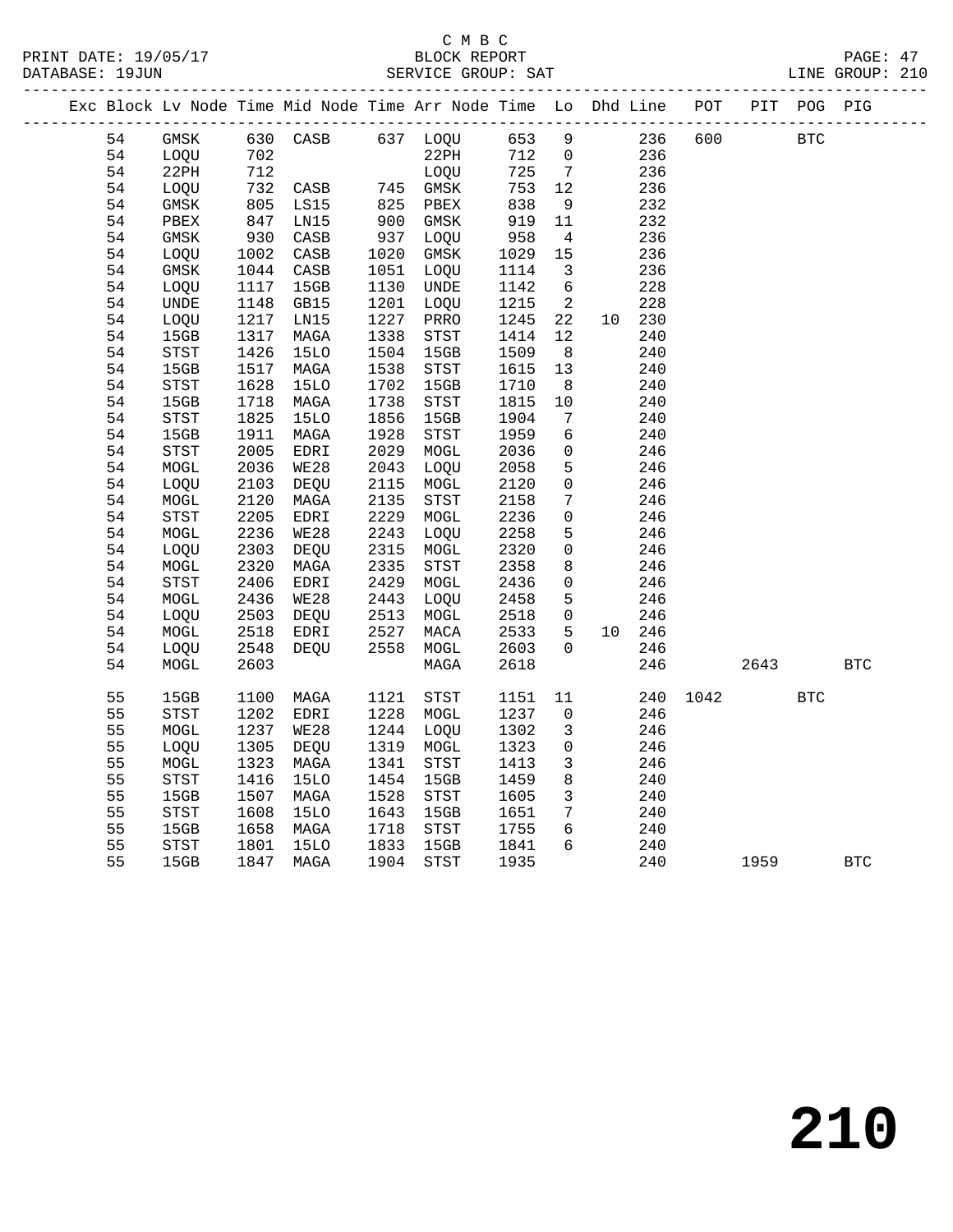### C M B C

| DATABASE: 19JUN |    |                              |            |                                                                                |      | SERVICE GROUP: SAT |        |                         |               |     |           |            | LINE GROUP: 210 |  |
|-----------------|----|------------------------------|------------|--------------------------------------------------------------------------------|------|--------------------|--------|-------------------------|---------------|-----|-----------|------------|-----------------|--|
|                 |    |                              |            | Exc Block Lv Node Time Mid Node Time Arr Node Time Lo Dhd Line POT PIT POG PIG |      |                    |        |                         |               |     |           |            |                 |  |
|                 | 56 | $\rm{PBEX}$                  | 616        |                                                                                |      | BAGA 635 21        |        |                         | $1 \quad 211$ |     | 604 BTC   |            |                 |  |
|                 | 56 | PANA                         | 657        |                                                                                |      | PBEX               | 712    | $\overline{4}$          | 212           |     |           |            |                 |  |
|                 | 56 | PBEX                         | 716        |                                                                                |      | BAGA               | 735 19 |                         | 211           |     |           |            |                 |  |
|                 | 56 | BAGA                         | 754        |                                                                                |      | PBEX               | 815    | $\overline{\mathbf{3}}$ | 211           |     |           |            |                 |  |
|                 | 56 | PBEX                         | 818        |                                                                                |      | PANA               | 838    | 28                      | 211           |     |           |            |                 |  |
|                 | 56 | PANA                         | 906        | PBEX 930 BUB2                                                                  |      |                    | 957    | 10                      | 211           |     |           |            |                 |  |
|                 | 56 | BUB2                         | 1007       | PBEX                                                                           | 1030 | PANA               | 1055   | $10 \,$                 | 211           |     |           |            |                 |  |
|                 | 56 | PANA                         | 1105       | PBEX                                                                           | 1130 | BUB2               | 1158   | 6                       | 211           |     |           |            |                 |  |
|                 | 56 | BUB2                         |            | 1204 PBEX                                                                      | 1230 | PANA               | 1255   | 9                       | 211           |     |           |            |                 |  |
|                 | 56 | PANA                         | 1304       | PBEX                                                                           | 1330 | BUB2               | 1401   | $\overline{\mathbf{3}}$ | 211           |     |           |            |                 |  |
|                 | 56 | BUB2                         | 1404       | PBEX                                                                           | 1430 | PANA               | 1456   | 9                       | 211           |     |           |            |                 |  |
|                 | 56 | PANA                         | 1505       | PBEX                                                                           | 1530 | BUB2               | 1600   | $5^{\circ}$             | 211           |     |           |            |                 |  |
|                 | 56 | BUB2                         | 1605       | PBEX                                                                           | 1630 | BAGA               | 1656   | $\overline{0}$          | 1 211         |     |           |            |                 |  |
|                 | 56 | PANA                         | 1657       |                                                                                |      | PBEX               | 1715   |                         | 212           |     |           | 1725       | <b>BTC</b>      |  |
|                 |    |                              |            |                                                                                |      |                    |        |                         |               |     |           |            |                 |  |
|                 | 57 | PBEX                         | 617<br>653 |                                                                                |      | BUB2               | 639    | 14                      | 210           |     | 605 — 100 | <b>BTC</b> |                 |  |
|                 | 57 | BUB2                         | 755        |                                                                                |      |                    | 735    | 20                      | 210           |     |           |            |                 |  |
|                 | 57 | UNDE                         |            | PBEX                                                                           |      | 814 BUB2           | 841    | 11                      | 210           |     |           |            |                 |  |
|                 | 57 | BUB2                         | 852        | PBEX                                                                           |      | 915 UNDE           | 936    | 19                      | 210           |     |           |            |                 |  |
|                 | 57 | UNDE                         | 955        | PBEX                                                                           |      | 1014 BUB2          | 1043   | 8 <sup>8</sup>          | 210           |     |           |            |                 |  |
|                 | 57 | BUB2                         | 1051       | PBEX                                                                           |      | 1115 UNDE          | 1138   | 16                      | 210           |     |           |            |                 |  |
|                 | 57 | UNDE                         | 1154       | PBEX                                                                           | 1214 | BUB2               | 1247   | $\overline{\mathbf{3}}$ | 210           |     |           |            |                 |  |
|                 | 57 | BUB2                         | 1250       | PBEX                                                                           | 1315 | UNDE               | 1341   | $\overline{\mathbf{3}}$ | 210           |     |           |            |                 |  |
|                 | 57 | UNDE                         | 1344       | PBEX                                                                           | 1404 | BUB2               | 1436   | $\overline{\mathbf{3}}$ | 210           |     |           |            |                 |  |
|                 | 57 | BUB2                         | 1439       | PBEX                                                                           | 1505 | UNDE               | 1529   | 16                      | 210           |     |           |            |                 |  |
|                 | 57 | UNDE                         | 1545       | PBEX                                                                           | 1604 | BUB2               | 1636   | $\overline{\mathbf{3}}$ | 210           |     |           |            |                 |  |
|                 | 57 | BUB2                         | 1639       | PBEX                                                                           | 1705 | UNDE               | 1729   | 16                      | 210           |     |           |            |                 |  |
|                 | 57 | UNDE                         | 1745       | PBEX                                                                           | 1804 | BUB2               | 1836   | 18                      | 210           |     |           |            |                 |  |
|                 | 57 | BUB2                         | 1854       | PBEX                                                                           | 1920 | UNDE               | 1941   | 16                      | 210           |     |           |            |                 |  |
|                 | 57 | UNDE                         | 1957       | PBEX                                                                           | 2014 | BUB2               | 2043   | 6                       | 209           |     |           |            |                 |  |
|                 | 57 | BUB2                         | 2049       | PBEX                                                                           | 2113 | UNDE               | 2137   | 20                      | 209           |     |           |            |                 |  |
|                 | 57 | UNDE                         | 2157       | PBEX                                                                           |      | 2214 BUB2          | 2244   | 6                       | 209           |     |           |            |                 |  |
|                 | 57 | BUB2                         | 2250       | PBEX                                                                           |      | 2313 UNDE          | 2337   | 20                      | 209           |     |           |            |                 |  |
|                 | 57 | UNDE                         | 2357       | PBEX                                                                           | 2414 | BUB2               | 2441   | 9                       | 209           |     |           |            |                 |  |
|                 | 57 | BUB2                         | 2450       | PBEX                                                                           | 2513 | UNDE               | 2537   | $\overline{1}$          | 209           |     |           |            |                 |  |
|                 | 57 | UNDE                         | 2538       |                                                                                |      | PBEX               | 2552   |                         | 209           |     | 2602      |            | <b>BTC</b>      |  |
|                 | 58 | PBEX                         |            | 617 MTLV 626 UNDE                                                              |      |                    | 635 21 |                         | 210           | 605 |           | <b>BTC</b> |                 |  |
|                 | 58 |                              |            | UNDE 656 PBEX 714 BUB2 740 13                                                  |      |                    |        |                         | 210           |     |           |            |                 |  |
|                 | 58 | BUB <sub>2</sub>             | 753        | PBEX                                                                           | 815  | UNDE               | 835    | 20                      | 210           |     |           |            |                 |  |
|                 | 58 | UNDE                         | 855        | PBEX                                                                           | 914  | BUB2               | 942    | 9                       | 210           |     |           |            |                 |  |
|                 | 58 | BUB2                         | 951        | PBEX                                                                           | 1015 | UNDE               | 1038   | 17                      | 210           |     |           |            |                 |  |
|                 | 58 | $\ensuremath{\mathsf{UNDE}}$ | 1055       | PBEX                                                                           | 1114 | BUB2               | 1145   | $5^{\circ}$             | 210           |     |           |            |                 |  |
|                 | 58 | BUB2                         | 1150       | PBEX                                                                           | 1215 | UNDE               | 1241   | 13                      | 210           |     |           |            |                 |  |
|                 | 58 | $\ensuremath{\mathsf{UNDE}}$ | 1254       | PBEX                                                                           | 1314 | BUB2               | 1347   | 12                      | 210           |     |           |            |                 |  |
|                 | 58 | BUB2                         | 1359       | PBEX                                                                           | 1425 | UNDE               | 1449   | 15                      | 210           |     |           |            |                 |  |
|                 | 58 | $\ensuremath{\mathsf{UNDE}}$ | 1504       | PBEX                                                                           | 1524 | BUB <sub>2</sub>   | 1556   | $\overline{\mathbf{3}}$ | 210           |     |           |            |                 |  |
|                 | 58 | BUB2                         | 1559       | PBEX                                                                           | 1625 | UNDE               | 1649   | 16                      | 210           |     |           |            |                 |  |
|                 | 58 | UNDE                         | 1705       | PBEX                                                                           | 1724 | BUB <sub>2</sub>   | 1756   | $\overline{\mathbf{3}}$ | 210           |     |           |            |                 |  |
|                 | 58 | BUB2                         | 1759       | PBEX                                                                           | 1825 | UNDE               | 1849   | 16                      | 210           |     |           |            |                 |  |
|                 | 58 | $\ensuremath{\mathsf{UNDE}}$ | 1905       | PBEX                                                                           | 1924 | BUB <sub>2</sub>   | 1953   | $7\phantom{.0}$         | 210           |     |           |            |                 |  |
|                 | 58 | BUB2                         | 2000       | PBEX                                                                           | 2025 | UNDE               | 2046   | 11                      | 210           |     |           |            |                 |  |
|                 | 58 | UNDE                         | 2057       | PBEX                                                                           | 2114 | BUB2               | 2144   | 5                       | 209           |     |           |            |                 |  |
|                 | 58 | BUB2                         | 2149       | PBEX                                                                           | 2213 | UNDE               | 2237   | 20                      | 209           |     |           |            |                 |  |
|                 | 58 | UNDE                         | 2257       | PBEX                                                                           | 2314 | BUB2               | 2343   | 7                       | 209           |     |           |            |                 |  |
|                 | 58 | BUB2                         | 2350       | PBEX                                                                           | 2413 | UNDE               | 2437   | $\mathbf 0$             | 209           |     |           |            |                 |  |

**210**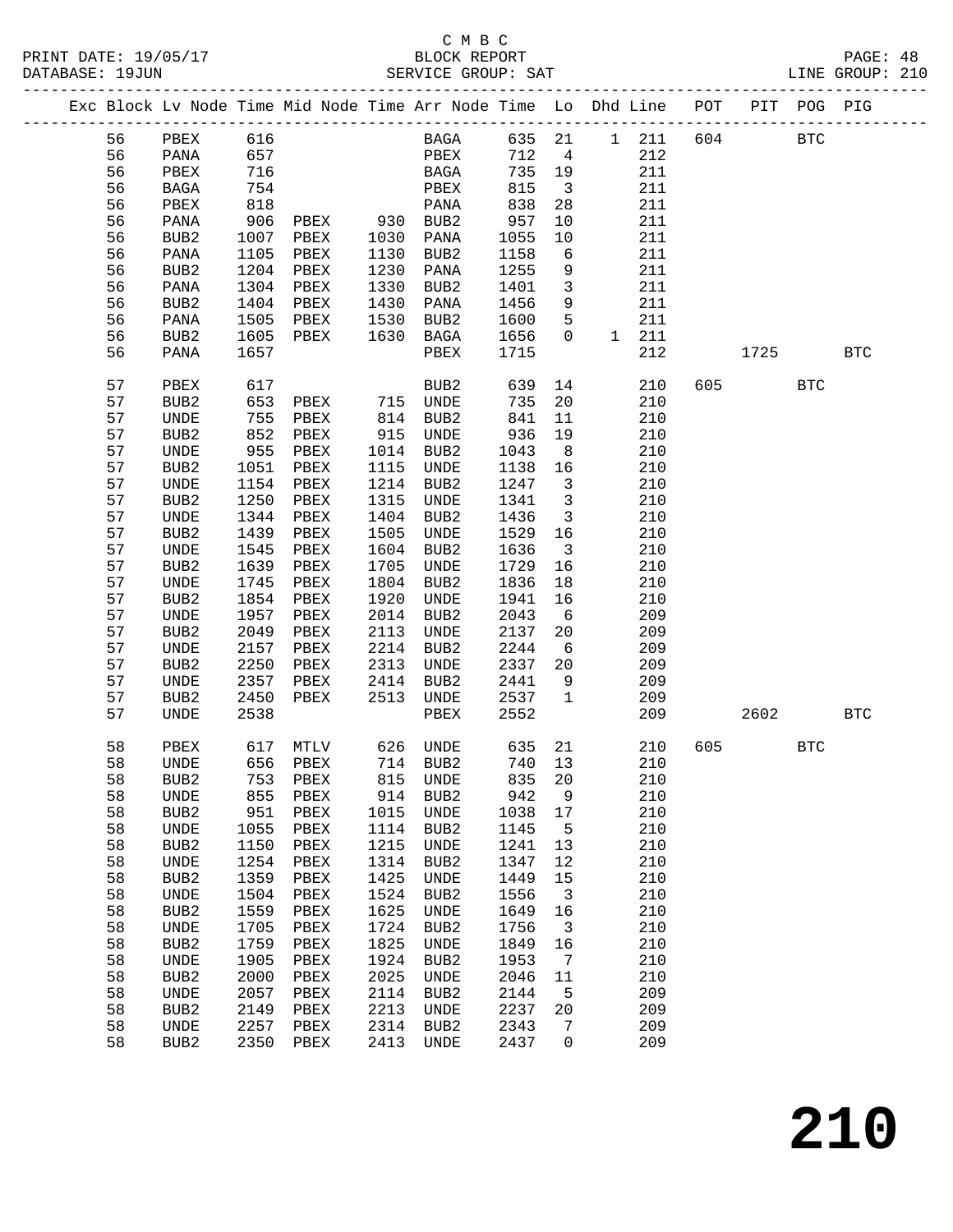### C M B C

| PRINT DATE: 19/05/17<br>DATABASE: 19JUN |    |                  |            |                   |      | 5/17 BLOCK REPORT<br>SERVICE GROUP: SAT                                        |      |                         |                |                    |          |       |            | PAGE: 49<br>LINE GROUP: 210 |  |
|-----------------------------------------|----|------------------|------------|-------------------|------|--------------------------------------------------------------------------------|------|-------------------------|----------------|--------------------|----------|-------|------------|-----------------------------|--|
|                                         |    |                  |            |                   |      | Exc Block Lv Node Time Mid Node Time Arr Node Time Lo Dhd Line POT PIT POG PIG |      |                         |                |                    |          |       |            |                             |  |
|                                         | 58 |                  |            |                   |      | UNDE 2437 PBEX 2454 6 20 209                                                   |      |                         |                |                    |          |       |            |                             |  |
|                                         | 58 | HODM             |            |                   |      | 2520 LOQU 2550 LVMT 2607                                                       |      |                         |                |                    | N24 2623 |       |            | BTC                         |  |
|                                         | 59 | PBEX             | 617        |                   |      | PANA                                                                           | 632  |                         |                | 22 1 212           |          | 605 7 | <b>BTC</b> |                             |  |
|                                         | 59 | <b>BAGA</b>      | 655        |                   |      | PBEX                                                                           | 715  | $\overline{2}$          |                | 211                |          |       |            |                             |  |
|                                         | 59 | PBEX             | 717        |                   |      | PANA                                                                           | 732  | 22                      |                | 212                |          |       |            |                             |  |
|                                         | 59 | PANA             | 754        |                   |      | PBEX                                                                           | 812  | $5^{\circ}$             |                | 212                |          |       |            |                             |  |
|                                         | 59 | PBEX             | 817        |                   |      | PANA                                                                           | 834  | 20                      |                | 212                |          |       |            |                             |  |
|                                         | 59 | PANA             | 854        |                   |      | PBEX                                                                           | 912  | 5                       |                | 212                |          |       |            |                             |  |
|                                         | 59 | PBEX             | 917        |                   |      | PANA                                                                           | 934  | $\overline{a}$          |                | 212                |          |       |            |                             |  |
|                                         | 59 | PANA             | 936        | PBEX 1000 BUB2    |      |                                                                                | 1028 | $7\overline{ }$         |                | 211                |          |       |            |                             |  |
|                                         | 59 | BUB <sub>2</sub> | 1035       | PBEX              | 1100 | PANA                                                                           | 1125 | 9                       |                | 211                |          |       |            |                             |  |
|                                         | 59 | PANA             |            | 1134 PBEX         | 1200 | BUB2                                                                           | 1229 | 5                       |                | 211                |          |       |            |                             |  |
|                                         | 59 | BUB <sub>2</sub> |            | 1234 PBEX         | 1300 | PANA                                                                           | 1326 | 8                       |                | 211                |          |       |            |                             |  |
|                                         | 59 | PANA             | 1334       | PBEX              | 1400 | BUB2                                                                           | 1431 | $\overline{\mathbf{3}}$ |                | 211                |          |       |            |                             |  |
|                                         | 59 | BUB <sub>2</sub> | 1434       | PBEX              | 1500 | PANA                                                                           | 1526 | 9                       |                | 211                |          |       |            |                             |  |
|                                         | 59 | PANA             | 1535       | PBEX              | 1600 | BUB2                                                                           | 1630 | $5\overline{)}$         |                | 211                |          |       |            |                             |  |
|                                         | 59 | BUB <sub>2</sub> | 1635       | PBEX              | 1700 | BAGA                                                                           | 1726 | $\mathbf{1}$            |                | 1 211              |          |       |            |                             |  |
|                                         | 59 | PANA             | 1728       |                   |      | PBEX                                                                           | 1746 |                         |                | 212                |          |       | 1756 17    | BTC                         |  |
|                                         | 60 | LOOU             |            | 632 DEQU 642 MOGL |      |                                                                                | 646  |                         | $\overline{0}$ | 246                | 610      |       | <b>BTC</b> |                             |  |
|                                         | 60 | MOGL             | 646<br>735 | MAGA              |      | 701 STST<br>758 MOGL                                                           | 724  | 11                      |                | 246                |          |       |            |                             |  |
|                                         | 60 | <b>STST</b>      |            | EDRI              |      |                                                                                | 805  | 0                       |                | 246                |          |       |            |                             |  |
|                                         | 60 | MOGL             | 805        | WE28              | 812  | LOOU                                                                           | 827  | $5\overline{)}$         |                | 246                |          |       |            |                             |  |
|                                         | 60 | LOQU             | 832        | DEQU              | 843  | MOGL                                                                           | 847  | $\overline{0}$          |                | $\frac{246}{246}$  |          |       |            |                             |  |
|                                         | 60 | MOGL             | 847        | MAGA              | 902  | STST                                                                           | 925  | 9                       |                |                    |          |       |            |                             |  |
|                                         | 60 | <b>STST</b>      | 934        | EDRI              | 958  | MOGL                                                                           | 1006 |                         |                | $\overline{0}$ 246 |          |       |            |                             |  |
|                                         | 60 | MOGL             | 1006       | WE28              | 1013 | LOOU                                                                           | 1028 | 6                       |                | 246                |          |       |            |                             |  |
|                                         | 60 | LOQU             | 1034       | DEQU              | 1046 | MOGL                                                                           | 1050 | $\overline{0}$          |                | 246                |          |       |            |                             |  |
|                                         | 60 | MOGL             | 1050       | MAGA              | 1106 | STST                                                                           | 1134 | 12                      |                | 246                |          |       |            |                             |  |
|                                         | 60 | <b>STST</b>      | 1146       | 15LO              | 1224 | 15GB                                                                           | 1229 | $7\overline{ }$         |                | 240                |          |       |            |                             |  |
|                                         | 60 | 15GB             | 1236       | MAGA              | 1257 | STST                                                                           | 1331 | 5 <sup>5</sup>          |                | 240                |          |       |            |                             |  |
|                                         | 60 | STST             | 1336       | 15LO              | 1414 | 15GB                                                                           | 1419 | 8 <sup>8</sup>          |                | 240                |          |       |            |                             |  |
|                                         | 60 | 15GB             | 1427       | MAGA              | 1448 | STST                                                                           | 1525 | 6                       |                | 240                |          |       |            |                             |  |
|                                         | 60 | <b>STST</b>      | 1531       | EDRI              | 1558 | MOGL                                                                           | 1608 |                         | $\overline{0}$ | 246                |          |       |            |                             |  |
|                                         | 60 | MOGL             | 1608       | WE28              | 1615 | LOQU                                                                           | 1632 | 15                      |                | 246                |          |       |            |                             |  |
|                                         | 60 | LOQU             | 1647       | CASB              | 1704 | GMSK                                                                           | 1713 | 12                      |                | 236                |          |       |            |                             |  |
|                                         | 60 | GMSK             | 1725       | CASB              | 1732 | LOQU                                                                           | 1755 | $7\overline{ }$         |                | 236                |          |       |            |                             |  |
|                                         | 60 | LOOU             | 1802       | CASB              | 1818 | GMSK                                                                           | 1827 |                         |                | 236                |          | 1857  |            | <b>BTC</b>                  |  |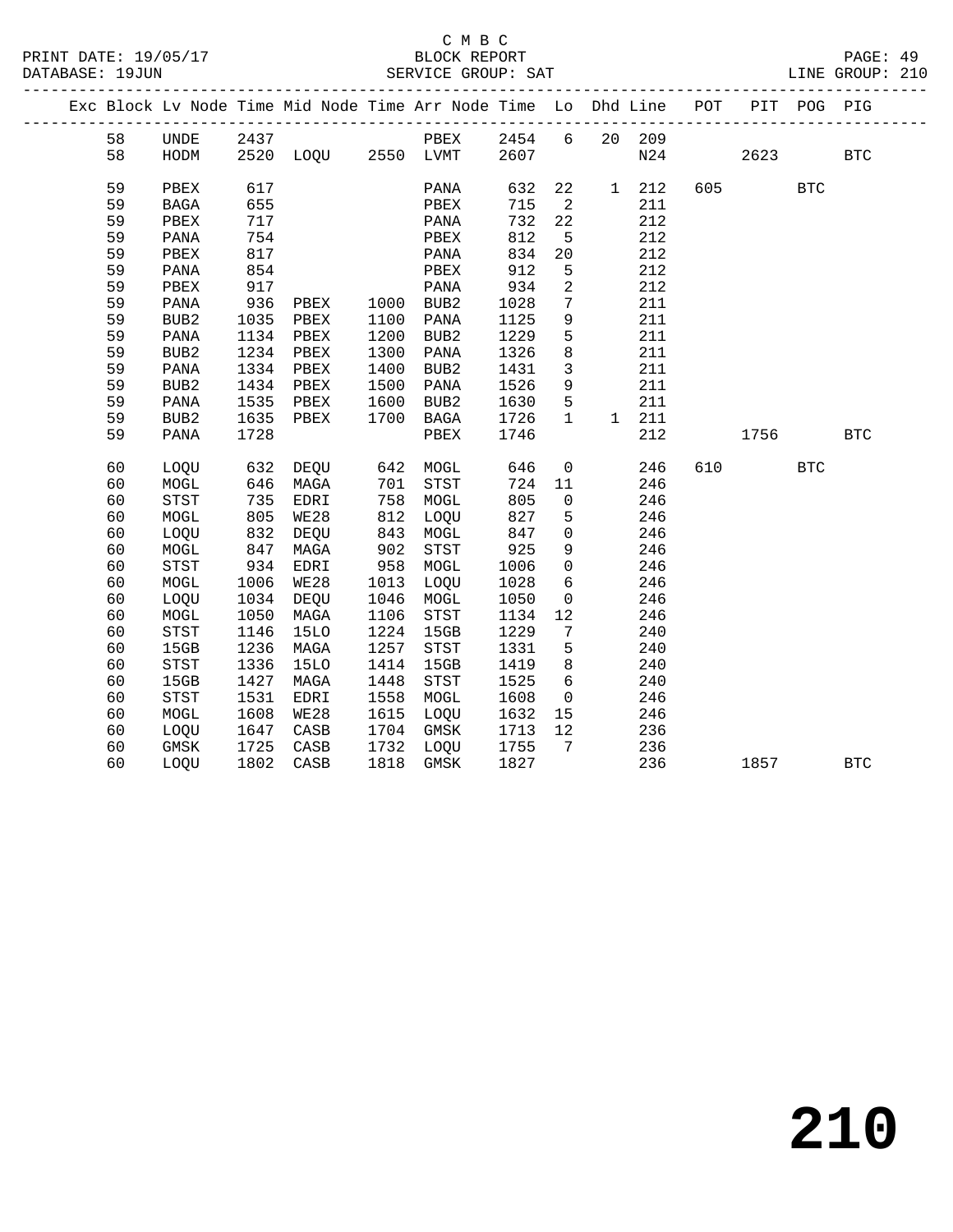### C M B C<br>BLOCK REPORT

LINE GROUP: 210

|  |    |             |      |             |      |                   |      |                 | Exc Block Lv Node Time Mid Node Time Arr Node Time Lo Dhd Line POT |        | PIT POG PIG |            |            |  |
|--|----|-------------|------|-------------|------|-------------------|------|-----------------|--------------------------------------------------------------------|--------|-------------|------------|------------|--|
|  | 61 | LOQU        |      |             |      | 648 29LO 659 LVMT |      |                 | 705 0<br>229                                                       | 626 72 |             | <b>BTC</b> |            |  |
|  | 61 | LVMT        | 705  | LO15        |      | LOQU              | 726  | $6\overline{6}$ | 229                                                                |        |             |            |            |  |
|  | 61 | LOQU        | 732  | 29LO        |      | 743 LVMT          | 749  |                 | 229                                                                |        |             |            |            |  |
|  | 61 | LVMT        | 805  | L015        |      | LOOU              | 827  | $-5$            | 229                                                                |        |             |            |            |  |
|  | 61 | <b>LOOU</b> | 832  | 29LO        | 844  | LVMT              | 852  | 11              | 229                                                                |        |             |            |            |  |
|  | 61 | LVMT        | 903  | L015        |      | LOQU              | 927  | 5               | 229                                                                |        |             |            |            |  |
|  | 61 | LOQU        | 932  | 29LO        |      | 945 LVMT          | 953  | 6               | 229                                                                |        |             |            |            |  |
|  | 61 | LVMT        | 959  | L015        |      | LOOU              | 1027 | 5               | 229                                                                |        |             |            |            |  |
|  | 61 | LOQU        | 1032 | 29LO        | 1047 | LVMT              | 1055 | $\mathbf{3}$    | 229                                                                |        |             |            |            |  |
|  | 61 | LVMT        | 1058 | L015        |      | LOQU              | 1127 | $5^{\circ}$     | 229                                                                |        |             |            |            |  |
|  | 61 | LOQU        | 1132 | 29LO        | 1147 | LVMT              | 1155 | $\overline{3}$  | 229                                                                |        |             |            |            |  |
|  | 61 | LVMT        | 1158 | L015        |      | LOQU              | 1227 | 20              | 229                                                                |        |             |            |            |  |
|  | 61 | LOQU        | 1247 | 15GB        | 1300 | UNDE              | 1313 | -5              | 228                                                                |        |             |            |            |  |
|  | 61 | <b>UNDE</b> | 1318 | GB15        | 1331 | LOQU              | 1345 | 20              | 228                                                                |        |             |            |            |  |
|  | 61 | LOQU        | 1405 | DEQU        | 1419 | MOGL              | 1423 | $\overline{0}$  | 246                                                                |        |             |            |            |  |
|  | 61 | MOGL        | 1423 | MAGA        | 1441 | <b>STST</b>       | 1513 | 5               | 246                                                                |        |             |            |            |  |
|  | 61 | STST        | 1518 | <b>15LO</b> | 1553 | 15GB              | 1601 | $7\phantom{.0}$ | 240                                                                |        |             |            |            |  |
|  | 61 | 15GB        | 1608 | MAGA        | 1628 | STST              | 1705 | $\mathbf{3}$    | 240                                                                |        |             |            |            |  |
|  | 61 | STST        | 1708 | 15LO        | 1742 | 15GB              | 1750 | 9               | 240                                                                |        |             |            |            |  |
|  | 61 | 15GB        | 1759 | MAGA        | 1819 | <b>STST</b>       | 1856 | 8               | 240                                                                |        |             |            |            |  |
|  | 61 | STST        | 1904 | EDRI        | 1928 | MOGL              | 1935 | $\overline{0}$  | 246                                                                |        |             |            |            |  |
|  | 61 | MOGL        | 1935 | WE28        | 1942 | <b>LOOU</b>       | 1957 | 6               | 246                                                                |        |             |            |            |  |
|  | 61 | <b>LOOU</b> | 2003 | DEOU        | 2015 | MOGL              | 2020 | $\overline{0}$  | 246                                                                |        |             |            |            |  |
|  | 61 | MOGL        | 2020 | MAGA        | 2035 | STST              | 2058 | 8 <sup>8</sup>  | 246                                                                |        |             |            |            |  |
|  | 61 | STST        | 2106 | 15LO        | 2135 | 15GB              | 2143 | 15              | 240                                                                |        |             |            |            |  |
|  | 61 | 15GB        | 2158 | MAGA        | 2213 | STST              | 2237 | 10              | 240                                                                |        |             |            |            |  |
|  | 61 | STST        | 2247 | 15LO        | 2314 | 15GB              | 2319 |                 | 240                                                                |        | 2335        |            | <b>BTC</b> |  |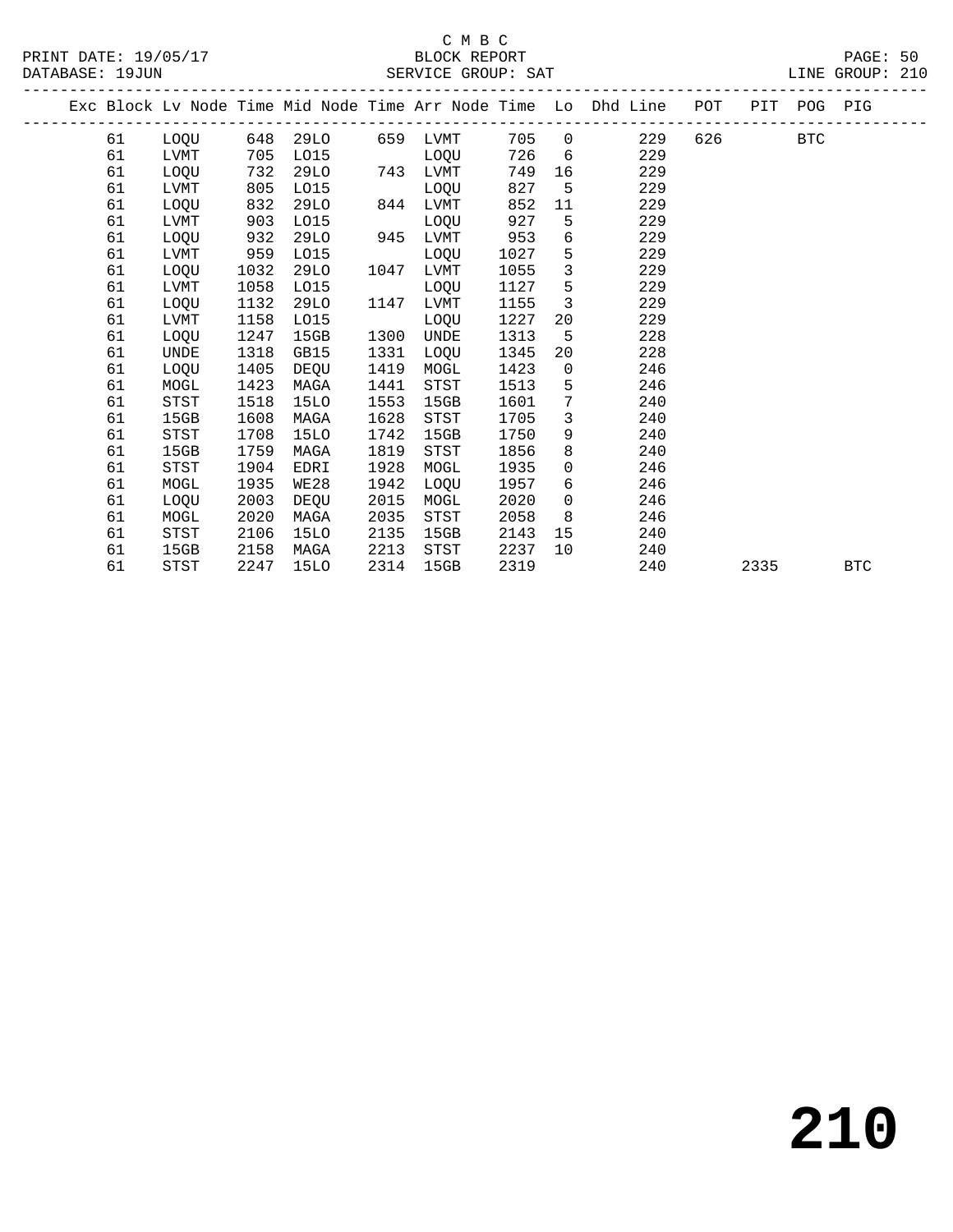### C M B C

| $\mathbf{\tau}$ |  |  |  |
|-----------------|--|--|--|

#### PRINT DATE: 19/05/17 BLOCK REPORT PAGE: 51 DATABASE: 19JUN SERVICE GROUP: SAT ------------------------------------------------------------------------------------------------- Exc Block Lv Node Time Mid Node Time Arr Node Time Lo Dhd Line POT PIT POG PIG ------------------------------------------------------------------------------------------------- 62 CACU 655 EDRI 701 MOGL 706 0 246 630 BTC 62 MOGL 706 WE28 713 LOQU 727 5 246 62 LOQU 732 DEQU 742 MOGL 746 0 246 62 MOGL 746 MAGA 801 STST 825 11 246 62 STST 836 EDRI 859 MOGL 906 0 246 62 MOGL 906 WE28 913 LOQU 928 4 246 62 LOQU 932 DEQU 944 MOGL 948 0 246 62 MOGL 948 MAGA 1003 STST 1029 5 246 62 STST 1034 EDRI 1058 MOGL 1107 0 246 62 MOGL 1107 WE28 1114 LOQU 1130 4 246 62 LOQU 1134 DEQU 1147 MOGL 1151 0 246 62 MOGL 1151 MAGA 1207 STST 1237 10 246 62 STST 1247 15LO 1325 15GB 1330 7 240 62 15GB 1337 MAGA 1358 STST 1434 2 240 62 STST 1436 15LO 1514 15GB 1519 9 240 62 15GB 1528 MAGA 1548 STST 1625 5 240 62 STST 1630 EDRI 1657 MOGL 1707 0 246 62 MOGL 1707 WE28 1714 LOQU 1731 4 246 62 LOQU 1735 DEQU 1748 MOGL 1752 0 246 62 MOGL 1752 MAGA 1808 STST 1839 10 246 62 STST 1849 15LO 1919 15GB 1927 9 240 62 15GB 1936 MAGA 1952 STST 2020 16 240 62 STST 2036 15LO 2105 15GB 2113 5 240 62 15GB 2118 MAGA 2133 STST 2157 9 240 62 STST 2206 15LO 2235 15GB 2241 17 240 62 15GB 2258 MAGA 2313 STST 2334 3 240 62 STST 2337 15LO 2404 15GB 2409 9 240 62 15GB 2418 MAGA 2433 STST 2454 1 5 240 62 HODM 2500 LOQU 2530 LVMT 2547 3 N24

62 LVMT 2550 LOQU HODM 2631 9 N24

62 HODM 2640 LOQU 2710 LVMT 2727 N24 2743 BTC

**210**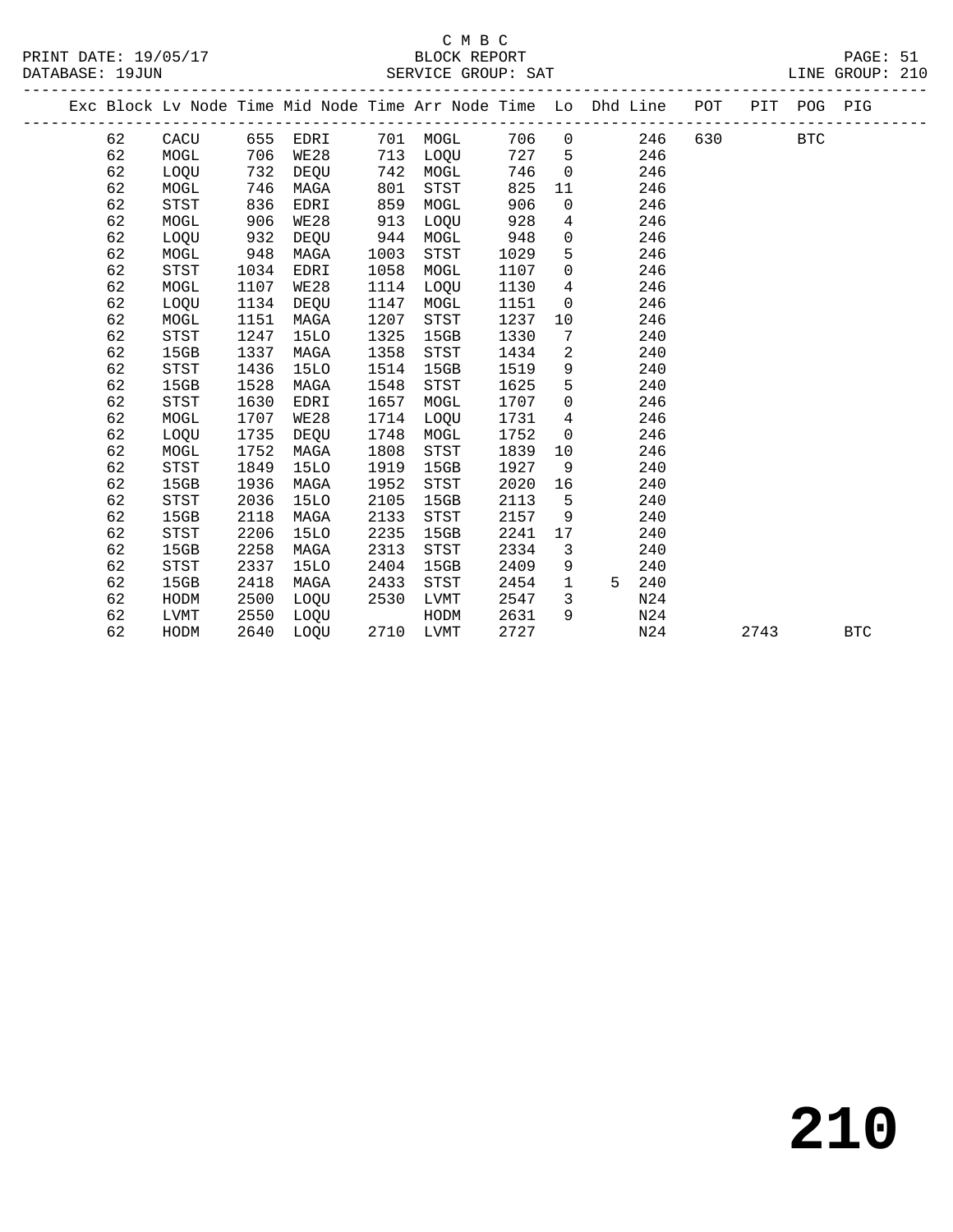### C M B C<br>BLOCK BEDORT

|          |                                    |              | PRINT DATE: 19/05/17 BLOCK REPORT PAGE: 52<br>DATABASE: 19JUN SERVICE GROUP: SAT LINE GROUP: 210          |              |                                       |                                                                                             |                         |                                                                                   |              |          |     |     |            |  |
|----------|------------------------------------|--------------|-----------------------------------------------------------------------------------------------------------|--------------|---------------------------------------|---------------------------------------------------------------------------------------------|-------------------------|-----------------------------------------------------------------------------------|--------------|----------|-----|-----|------------|--|
|          |                                    |              | Exc Block Lv Node Time Mid Node Time Arr Node Time Lo Dhd Line POT PIT POG PIG                            |              |                                       |                                                                                             |                         |                                                                                   |              |          |     |     |            |  |
|          |                                    |              |                                                                                                           |              |                                       |                                                                                             |                         |                                                                                   |              |          |     |     |            |  |
|          |                                    |              |                                                                                                           |              |                                       |                                                                                             |                         |                                                                                   |              |          |     |     |            |  |
|          |                                    |              |                                                                                                           |              |                                       |                                                                                             |                         |                                                                                   |              |          |     |     |            |  |
|          |                                    |              |                                                                                                           |              |                                       |                                                                                             |                         |                                                                                   |              |          |     |     |            |  |
|          |                                    |              |                                                                                                           |              |                                       |                                                                                             |                         |                                                                                   |              |          |     |     |            |  |
|          |                                    |              |                                                                                                           |              |                                       |                                                                                             |                         |                                                                                   |              |          |     |     |            |  |
|          |                                    |              |                                                                                                           |              |                                       |                                                                                             |                         |                                                                                   |              |          |     |     |            |  |
|          |                                    |              |                                                                                                           |              |                                       |                                                                                             |                         |                                                                                   |              |          |     |     |            |  |
|          |                                    |              |                                                                                                           |              |                                       | $\begin{array}{cccc} 1124 & 8 & & 232 \\ 1212 & 5 & & 232 \\ 1235 & 19 & & 212 \end{array}$ |                         |                                                                                   |              |          |     |     |            |  |
|          |                                    |              |                                                                                                           |              |                                       |                                                                                             |                         |                                                                                   |              |          |     |     |            |  |
| 63       | PBEX                               | 1217         |                                                                                                           |              | PANA                                  |                                                                                             |                         |                                                                                   |              |          |     |     |            |  |
| 63       | PANA                               | 1254         |                                                                                                           |              | PBEX                                  | 1312                                                                                        | 5 <sup>5</sup>          | 212                                                                               |              |          |     |     |            |  |
| 63       | PBEX                               |              |                                                                                                           |              |                                       |                                                                                             | $7\overline{ }$         | 232                                                                               |              |          |     |     |            |  |
| 63       | GMSK                               |              | 1317 LN15 1332 GMSK<br>1402 LS15 1425 PBEX<br>1447 PANA<br>1524 PBEX                                      |              | GMSK 1355<br>PBEX 1442<br>PANA 1505   |                                                                                             | 5 <sup>5</sup>          | $\begin{array}{c} 232 \\ 212 \end{array}$                                         |              |          |     |     |            |  |
| 63       | PBEX                               |              |                                                                                                           |              |                                       |                                                                                             | 19                      | 212                                                                               |              |          |     |     |            |  |
| 63       | PANA                               |              |                                                                                                           |              |                                       | 1542                                                                                        | $5^{\circ}$             |                                                                                   |              |          |     |     |            |  |
| 63       | PBEX                               |              | 1547 LN15 1602 GMSK<br>1632 LS15 1655 PBEX                                                                |              |                                       | 1625                                                                                        | $7\overline{ }$         | 232                                                                               |              |          |     |     |            |  |
| 63<br>63 | GMSK                               |              |                                                                                                           |              | PBEX 1712 5<br>PANA 1735 9            |                                                                                             |                         |                                                                                   | 232<br>1 212 |          |     |     |            |  |
| 63       | PBEX<br>BAGA                       | 1717<br>1745 |                                                                                                           |              | PBEX                                  | 1808 10                                                                                     |                         |                                                                                   | 211          |          |     |     |            |  |
| 63       | PBEX                               |              |                                                                                                           |              |                                       |                                                                                             | $\overline{7}$          |                                                                                   | 211          |          |     |     |            |  |
| 63       | BAGA                               |              |                                                                                                           |              |                                       |                                                                                             |                         |                                                                                   |              |          |     |     |            |  |
| 63       | PBEX                               |              | 1818 BAGA 1843<br>1850 PBEX 1913<br>1918 LN15 1932 GMSK 1953                                              |              |                                       | 1913 5<br>1953 13                                                                           |                         | $\begin{array}{c} 211 \\ 232 \end{array}$                                         |              |          |     |     |            |  |
| 63       | GMSK                               |              | 2006 LS15 2027 PBEX                                                                                       |              |                                       | 2042                                                                                        |                         | 6 232                                                                             |              |          |     |     |            |  |
| 63       | PBEX                               |              |                                                                                                           |              |                                       | 2105                                                                                        | 14                      |                                                                                   | 1 212        |          |     |     |            |  |
| 63       | BAGA                               |              | 2048 PANA 2105<br>2120 PBEX 2143<br>2148 LN15 2202 GMSK 2223                                              |              |                                       |                                                                                             | $5^{\circ}$             |                                                                                   | 211          |          |     |     |            |  |
| 63       | PBEX                               |              |                                                                                                           |              |                                       |                                                                                             | $7\overline{ }$         |                                                                                   | 232          |          |     |     |            |  |
| 63       | GMSK                               |              | 2230 CASB                                                                                                 |              | $2237$ LOQU 2257                      |                                                                                             | 5 <sup>5</sup>          | 236                                                                               |              |          |     |     |            |  |
| 63       | LOQU                               | 2302         | CASB                                                                                                      |              | 2318 GMSK 2327                        |                                                                                             | $\overline{\mathbf{3}}$ | 236                                                                               |              |          |     |     |            |  |
| 63       | GMSK                               | 2330         | CASB                                                                                                      |              | 2337 LOQU                             |                                                                                             |                         |                                                                                   |              |          |     |     |            |  |
| 63       | LOQU                               |              | 2330 CASB<br>2404 15GB                                                                                    |              | 2415 UNDE                             | 2357<br>2426                                                                                |                         | $\begin{array}{ccc} 7 & \hspace{1.5cm} 236 \\ 7 & \hspace{1.5cm} 228 \end{array}$ |              |          |     |     |            |  |
| 63       | UNDE                               |              | 2433 GB15                                                                                                 |              | 2445 LOQU                             | 2458                                                                                        |                         | $\frac{228}{4}$                                                                   |              |          |     |     |            |  |
| 63       | LOQU 2502 15GB                     |              |                                                                                                           |              | 2513 UNDE                             | 2524                                                                                        |                         |                                                                                   |              | 228 2551 |     |     | <b>BTC</b> |  |
| 64       |                                    |              | 15GB 702 MAGA 719 STST 739 12 240<br>STST 751 15LO 819 15GB 824 5 240<br>15GB 829 MAGA 849 STST 915 4 240 |              |                                       |                                                                                             |                         |                                                                                   |              |          | 644 | BTC |            |  |
| 64       |                                    |              |                                                                                                           |              |                                       |                                                                                             |                         |                                                                                   |              |          |     |     |            |  |
| 64       |                                    |              |                                                                                                           |              |                                       |                                                                                             |                         |                                                                                   |              |          |     |     |            |  |
| 64       | STST                               | 919          | <b>15LO</b>                                                                                               | 952          | 15GB                                  | 957 6                                                                                       |                         |                                                                                   | 240          |          |     |     |            |  |
| 64       | 15GB                               | 1003         | MAGA                                                                                                      | 1023         | ${\tt STST}$                          | 1050                                                                                        | 8                       |                                                                                   | 240          |          |     |     |            |  |
| 64       | $_{\footnotesize\rm STST}$         | 1058         | <b>15LO</b>                                                                                               | 1135         | 15GB                                  | 1140                                                                                        | 8                       |                                                                                   | 240          |          |     |     |            |  |
| 64       | 15GB                               | 1148         | MAGA                                                                                                      | 1209         | STST                                  | 1243                                                                                        | 13                      |                                                                                   | 240          |          |     |     |            |  |
| 64       | <b>STST</b>                        | 1256         | <b>15LO</b>                                                                                               | 1334         | 15GB                                  | 1339                                                                                        | 8                       |                                                                                   | 240          |          |     |     |            |  |
| 64       | 15GB                               | 1347         | MAGA                                                                                                      | 1408         | $_{\footnotesize{\textnormal{STST}}}$ | 1444                                                                                        | 14                      |                                                                                   | 240          |          |     |     |            |  |
| 64<br>64 | $_{\footnotesize\rm STST}$<br>15GB | 1458<br>1548 | <b>15LO</b><br>MAGA                                                                                       | 1533<br>1608 | 15GB<br>STST                          | 1541<br>1645                                                                                | 7<br>13                 |                                                                                   | 240<br>240   |          |     |     |            |  |
| 64       | <b>STST</b>                        | 1658         | <b>15LO</b>                                                                                               | 1732         | 15GB                                  | 1740                                                                                        | 8                       |                                                                                   | 240          |          |     |     |            |  |
| 64       | 15GB                               | 1748         | MAGA                                                                                                      | 1808         | ${\tt STST}$                          | 1845                                                                                        | 15                      |                                                                                   | 240          |          |     |     |            |  |
| 64       | $_{\footnotesize\rm STST}$         | 1900         | <b>15LO</b>                                                                                               | 1930         | 15GB                                  | 1938                                                                                        | 10                      |                                                                                   | 240          |          |     |     |            |  |
| 64       | 15GB                               | 1948         | MAGA                                                                                                      | 2004         | ${\tt STST}$                          | 2032                                                                                        | 17                      |                                                                                   | 240          |          |     |     |            |  |
| 64       | <b>STST</b>                        | 2049         | <b>15LO</b>                                                                                               | 2118         | 15GB                                  | 2126                                                                                        | 12                      |                                                                                   | 240          |          |     |     |            |  |
| 64       | 15GB                               | 2138         | MAGA                                                                                                      | 2153         | ${\tt STST}$                          | 2217                                                                                        | 9                       |                                                                                   | 240          |          |     |     |            |  |
| 64       | STST                               | 2226         | <b>15LO</b>                                                                                               | 2255         | 15GB                                  | 2301                                                                                        | 17                      |                                                                                   | 240          |          |     |     |            |  |

64 15GB 2318 MAGA 2333 STST 2354 13 240

64 STST 2407 15LO 2434 15GB 2439 240 2455 BTC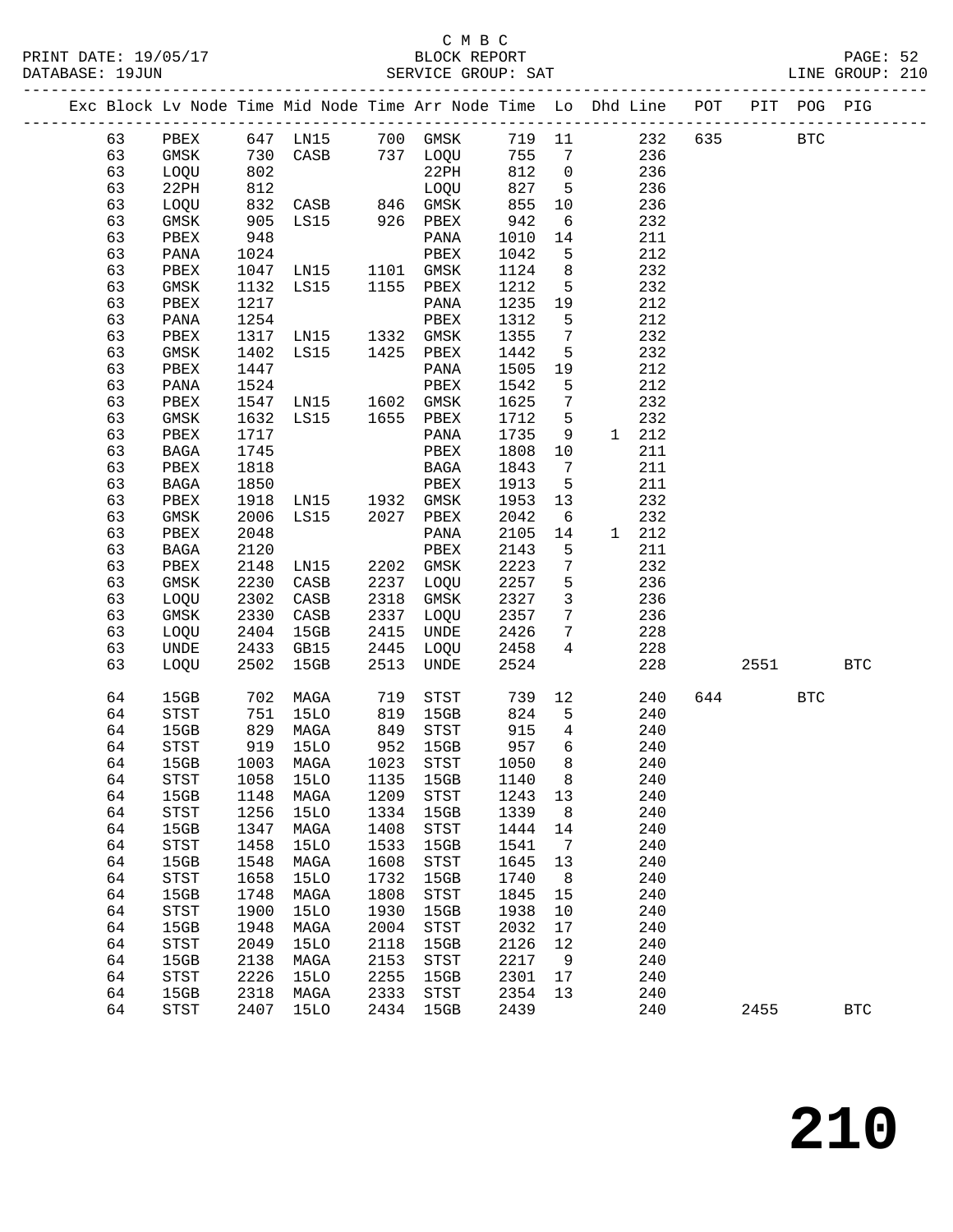## C M B C<br>BLOCK REPORT

|                 | PRINT DATE: 19/05/17 |  | BLOCK REPORT       |  | PAGE: 53        |  |
|-----------------|----------------------|--|--------------------|--|-----------------|--|
| DATABASE: 19JUN |                      |  | SERVICE GROUP: SAT |  | LINE GROUP: 210 |  |
|                 |                      |  |                    |  |                 |  |

|  |    |                            |      |                 |      |                            |      |                | Exc Block Lv Node Time Mid Node Time Arr Node Time Lo Dhd Line | $_{\rm POT}$ | $\verb PIT $ | POG PIG      |            |
|--|----|----------------------------|------|-----------------|------|----------------------------|------|----------------|----------------------------------------------------------------|--------------|--------------|--------------|------------|
|  | 65 | PBEX                       |      | 717 LN15        |      | 730 CASB                   | 743  | 2              | 232                                                            | 705          |              | $_{\rm BTC}$ |            |
|  | 65 | $\mathtt{CASB}$            | 745  | LS15            | 802  | PBEX                       | 815  | 2              | 232                                                            |              |              |              |            |
|  | 65 | PBEX                       | 817  | LN15            | 830  | GMSK                       | 849  | 11             | 232                                                            |              |              |              |            |
|  | 65 | $\rm{GMSK}$                | 900  | $\mathtt{CASB}$ | 907  | LOQU                       | 928  | $\overline{4}$ | 236                                                            |              |              |              |            |
|  | 65 | LOQU                       | 932  | $\mathtt{CASB}$ | 948  | GMSK                       | 957  | 18             | 236                                                            |              |              |              |            |
|  | 65 | GMSK                       | 1015 | CASB            | 1022 | LOQU                       | 1044 | 3              | 236                                                            |              |              |              |            |
|  | 65 | LOQU                       | 1047 | $\mathtt{CASB}$ | 1105 | GMSK                       | 1114 | 13             | 236                                                            |              |              |              |            |
|  | 65 | GMSK                       | 1127 | CASB            | 1134 | LOQU                       | 1157 | 5              | 236                                                            |              |              |              |            |
|  | 65 | LOQU                       | 1202 | $\mathtt{CASB}$ | 1222 | GMSK                       | 1231 | 11             | 236                                                            |              |              |              |            |
|  | 65 | $\rm{GMSK}$                | 1242 | $\mathtt{CASB}$ | 1249 | LOQU                       | 1312 | 5              | 236                                                            |              |              |              |            |
|  | 65 | LOQU                       | 1317 | LN15            | 1327 | PRRO                       | 1345 | $\overline{c}$ | 230                                                            |              |              |              |            |
|  | 65 | PRRO                       | 1347 | LS15            | 1359 | LOQU                       | 1410 | $\overline{7}$ | 230                                                            |              |              |              |            |
|  | 65 | LOQU                       | 1417 | CASB            | 1437 | GMSK                       | 1446 | 9              | 236                                                            |              |              |              |            |
|  | 65 | GMSK                       | 1455 | $\mathtt{CASB}$ | 1502 | LOQU                       | 1526 | 6              | 236                                                            |              |              |              |            |
|  | 65 | LOQU                       | 1532 | CASB            | 1549 | GMSK                       | 1558 | 12             | 236                                                            |              |              |              |            |
|  | 65 | <b>GMSK</b>                | 1610 | $\mathtt{CASB}$ | 1617 | LOQU                       | 1641 | 6              | 236                                                            |              |              |              |            |
|  | 65 | LOQU                       | 1647 | LN15            | 1656 | PRRO                       | 1715 | 5              | 230                                                            |              |              |              |            |
|  | 65 | PRRO                       | 1720 | LS15            | 1730 | LOQU                       | 1738 | $\mathsf 9$    | 230                                                            |              |              |              |            |
|  | 65 | LOQU                       | 1747 | $\mathtt{CASB}$ | 1803 | $\rm{GMSK}$                | 1812 | 17             | 236                                                            |              |              |              |            |
|  | 65 | GMSK                       | 1829 | CASB            | 1836 | LOQU                       | 1857 | 5              | 236                                                            |              |              |              |            |
|  | 65 | LOQU                       | 1902 | LN15            | 1910 | PRRO                       | 1928 | 14             | 230                                                            |              |              |              |            |
|  | 65 | PRRO                       | 1942 | LS15            | 1951 | LOQU                       | 1958 | $\overline{4}$ | 230                                                            |              |              |              |            |
|  | 65 | LOQU                       | 2002 | LN15            | 2010 | PRRO                       | 2028 | 14             | 230                                                            |              |              |              |            |
|  | 65 | PRRO                       | 2042 | LS15            | 2051 | LOQU                       | 2058 | 4              | 230                                                            |              |              |              |            |
|  | 65 | LOQU                       | 2102 | LN15            | 2110 | PRRO                       | 2127 |                | 230                                                            |              | 2147         |              | <b>BTC</b> |
|  |    |                            |      |                 |      |                            |      |                |                                                                |              |              |              |            |
|  | 66 | STST                       | 737  | <b>15LO</b>     | 803  | 15GB                       | 808  | 6              | 240                                                            | 713          |              | <b>BTC</b>   |            |
|  | 66 | 15GB                       | 814  | MAGA            | 834  | STST                       | 854  | 10             | 240                                                            |              |              |              |            |
|  | 66 | STST                       | 904  | <b>15LO</b>     | 936  | 15GB                       | 941  | $\overline{3}$ | 240                                                            |              |              |              |            |
|  | 66 | 15GB                       | 944  | MAGA            | 1004 | $_{\footnotesize\rm STST}$ | 1031 | 13             | 240                                                            |              |              |              |            |
|  | 66 | STST                       | 1044 | <b>15LO</b>     | 1121 | 15GB                       | 1126 | 10             | 240                                                            |              |              |              |            |
|  | 66 | 15GB                       | 1136 | MAGA            | 1157 | STST                       | 1230 | 4              | 240                                                            |              |              |              |            |
|  | 66 | STST                       | 1234 | <b>15LO</b>     | 1312 | 15GB                       | 1317 | 10             | 240                                                            |              |              |              |            |
|  | 66 | 15GB                       | 1327 | MAGA            | 1348 | STST                       | 1424 | 7              | 240                                                            |              |              |              |            |
|  | 66 | <b>STST</b>                | 1431 | EDRI            | 1458 | MOGL                       | 1507 | 0              | 246                                                            |              |              |              |            |
|  | 66 | MOGL                       | 1507 | <b>WE28</b>     | 1514 | LOQU                       | 1532 | 3              | 246                                                            |              |              |              |            |
|  | 66 | LOQU                       | 1535 | DEQU            | 1550 | MOGL                       | 1554 | 0              | 246                                                            |              |              |              |            |
|  | 66 | MOGL                       | 1554 | MAGA            | 1610 | STST                       | 1642 | 6              | 246                                                            |              |              |              |            |
|  | 66 | STST                       | 1648 | 15LO            | 1722 | 15GB                       | 1730 | 8              | 240                                                            |              |              |              |            |
|  | 66 | 15GB                       | 1738 | MAGA            | 1758 | STST                       | 1835 | 2              | 240                                                            |              |              |              |            |
|  | 66 | STST                       | 1837 | <b>15LO</b>     | 1908 | 15GB                       | 1916 | 8              | 240                                                            |              |              |              |            |
|  | 66 | 15GB                       | 1924 | MAGA            | 1940 | STST                       | 2008 | 16             | 240                                                            |              |              |              |            |
|  | 66 | $_{\footnotesize\rm STST}$ | 2024 | <b>15LO</b>     | 2053 | 15GB                       | 2101 |                | 240                                                            |              | 2117         |              | <b>BTC</b> |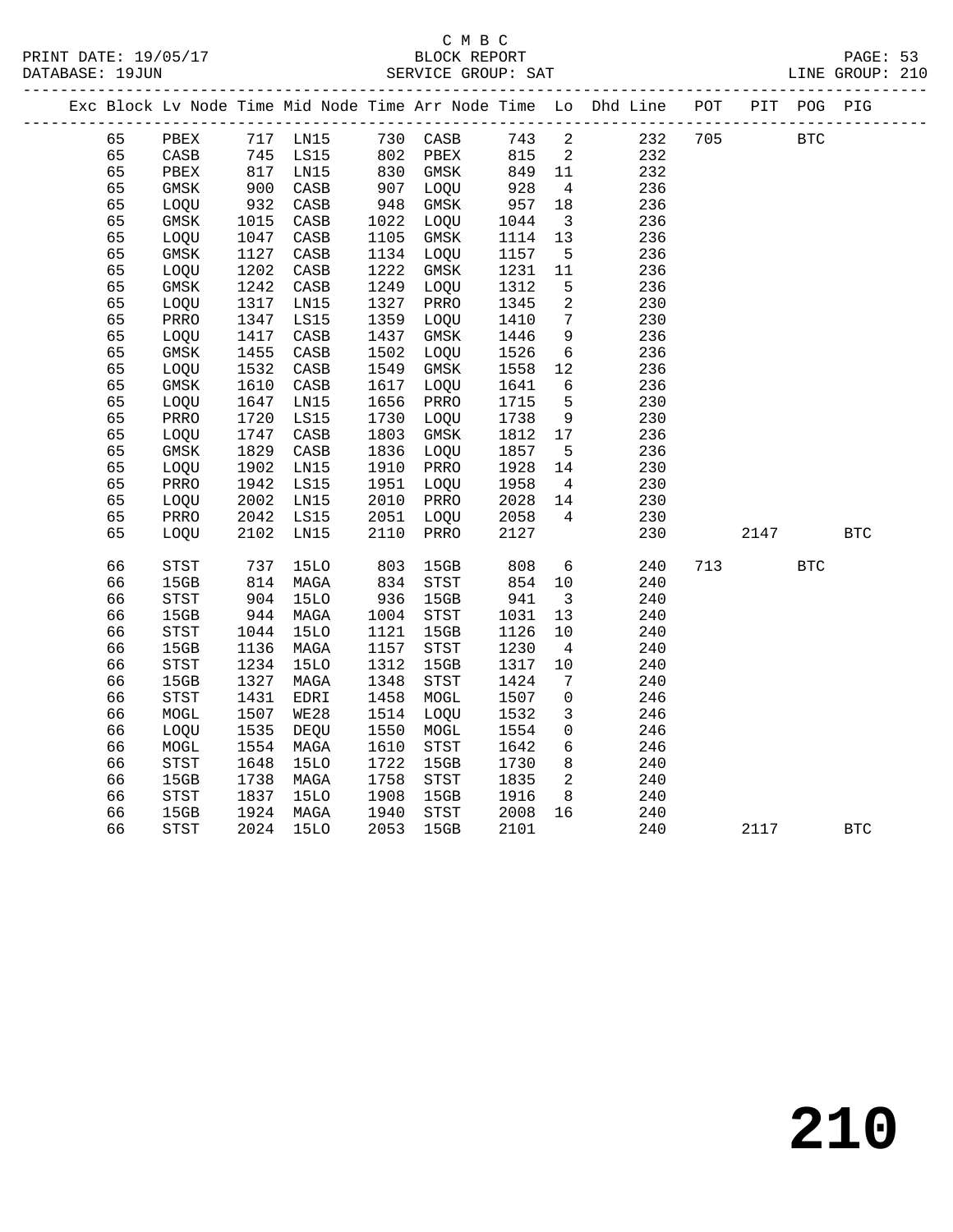|    |             |      |                                 |      |                                       |         |                         | Exc Block Lv Node Time Mid Node Time Arr Node Time Lo Dhd Line POT                                                                                                                                                 |     |           | PIT POG PIG |            |
|----|-------------|------|---------------------------------|------|---------------------------------------|---------|-------------------------|--------------------------------------------------------------------------------------------------------------------------------------------------------------------------------------------------------------------|-----|-----------|-------------|------------|
| 67 | GMSK        |      |                                 |      |                                       |         |                         | 830 CASB       837   LOQU        858     4                236     800<br>902   CASB        918   GMSK         927    18               236<br>945   CASB         952    LOQU        1013      4                 236 |     |           | <b>BTC</b>  |            |
| 67 | LOQU        |      |                                 |      |                                       |         |                         |                                                                                                                                                                                                                    |     |           |             |            |
| 67 | GMSK        |      |                                 |      | 952 LOQU                              |         |                         |                                                                                                                                                                                                                    |     |           |             |            |
| 67 | LOQU        | 1017 | 15GB                            | 1030 | UNDE                                  | 1042    | $6\overline{6}$         | 228                                                                                                                                                                                                                |     |           |             |            |
| 67 | UNDE        | 1048 | GB15                            | 1101 | LOQU                                  | 1115    | $\overline{\mathbf{3}}$ | 228                                                                                                                                                                                                                |     |           |             |            |
| 67 | LOQU        | 1118 | OSLO                            | 1134 | PRRO                                  | 1157    | 20                      | 230                                                                                                                                                                                                                |     |           |             |            |
| 67 | PRRO        | 1217 | LS15                            | 1229 | LOQU                                  | 1240    | 22                      | 230                                                                                                                                                                                                                |     |           |             |            |
| 67 | LOQU        | 1302 | 29LO                            | 1319 | LVMT                                  | 1327    | 11                      | 229                                                                                                                                                                                                                |     |           |             |            |
| 67 | LVMT        | 1338 | L015                            |      | LOQU                                  | 1407    | 10                      | 229                                                                                                                                                                                                                |     |           |             |            |
| 67 | LOQU        | 1417 | 15GB                            |      | 1430 UNDE                             | 1445    | $\overline{\mathbf{3}}$ | 228                                                                                                                                                                                                                |     |           |             |            |
| 67 | UNDE        | 1448 | GB15                            | 1501 | LOQU                                  | 1515    | 17                      | 228                                                                                                                                                                                                                |     |           |             |            |
| 67 | LOQU        | 1532 | 29LO                            | 1548 | LVMT                                  | 1557    | $\overline{\mathbf{3}}$ | 229                                                                                                                                                                                                                |     |           |             |            |
| 67 | <b>LVMT</b> | 1600 | L015                            |      | LOQU                                  | 1630    | 5                       | 229                                                                                                                                                                                                                |     |           |             |            |
| 67 | LOQU        | 1635 | DEQU                            |      | 1649 MOGL                             | 1653    | $\overline{0}$          | 246                                                                                                                                                                                                                |     |           |             |            |
| 67 | MOGL        | 1653 | MAGA                            | 1709 | STST                                  | 1741    | $7\overline{ }$         | 246                                                                                                                                                                                                                |     |           |             |            |
| 67 | STST        | 1748 | <b>15LO</b>                     | 1820 | 15GB                                  | 1828    | $5\overline{)}$         | 240                                                                                                                                                                                                                |     |           |             |            |
| 67 | 15GB        | 1833 | MAGA                            | 1852 | STST                                  | 1926    | 11                      | 240                                                                                                                                                                                                                |     |           |             |            |
| 67 | STST        | 1937 | 15LO                            | 2006 | 15GB                                  | 2014    | 11                      | 240                                                                                                                                                                                                                |     |           |             |            |
| 67 | 15GB        | 2025 | MAGA                            | 2040 | STST                                  | 2104    |                         | 240                                                                                                                                                                                                                |     | 2128      |             | <b>BTC</b> |
|    |             |      |                                 |      |                                       |         |                         |                                                                                                                                                                                                                    |     |           |             |            |
| 68 | LOQU        | 902  | 29LO                            |      | 914 LVMT                              | 922     | $7\phantom{.0}$         | 229                                                                                                                                                                                                                | 840 |           | <b>BTC</b>  |            |
| 68 | LVMT        | 929  | L015                            |      | LOQU                                  | 956     | 6                       | 229                                                                                                                                                                                                                |     |           |             |            |
| 68 | LOQU        | 1002 | 29LO                            |      | 1015 LVMT                             | 1023    | 6                       | 229                                                                                                                                                                                                                |     |           |             |            |
| 68 | LVMT        | 1029 | L015                            |      | LOQU                                  | 1057    | 5                       | 229                                                                                                                                                                                                                |     |           |             |            |
| 68 | LOQU        | 1102 | 29LO                            | 1117 | LVMT                                  | 1125    | $\mathbf{3}$            | 229                                                                                                                                                                                                                |     |           |             |            |
| 68 | LVMT        | 1128 | L015                            |      | LOQU                                  | 1157    | $7\overline{ }$         | 229                                                                                                                                                                                                                |     |           |             |            |
| 68 | LOQU        | 1204 | DEQU                            |      | 1217 MOGL                             | 1221    | $\overline{0}$          | 246                                                                                                                                                                                                                |     |           |             |            |
| 68 | MOGL        | 1221 | MAGA                            | 1239 | STST                                  | 1309    | 17                      | 246                                                                                                                                                                                                                |     |           |             |            |
| 68 | STST        | 1326 | <b>15LO</b>                     | 1404 | 15GB                                  | 1409    | 8 <sup>8</sup>          | 240                                                                                                                                                                                                                |     |           |             |            |
| 68 | 15GB        | 1417 | MAGA                            | 1438 | $_{\footnotesize{\textnormal{STST}}}$ | 1515    | 13                      | 240                                                                                                                                                                                                                |     |           |             |            |
| 68 | STST        | 1528 | <b>15LO</b>                     | 1603 | 15GB                                  | 1611    | $7\overline{ }$         | 240                                                                                                                                                                                                                |     |           |             |            |
| 68 | 15GB        | 1618 | MAGA                            | 1638 | STST                                  | 1715    | $\mathbf{3}$            | 240                                                                                                                                                                                                                |     |           |             |            |
| 68 | STST        | 1718 | 15LO                            | 1752 | 15GB                                  | 1800    |                         | 240                                                                                                                                                                                                                |     | 1816      |             | <b>BTC</b> |
| 69 | PBEX        | 917  | LN15 930                        |      | GMSK                                  | 951     | 11                      | 232                                                                                                                                                                                                                |     | 905 — 100 | <b>BTC</b>  |            |
| 69 | GMSK        | 1002 | $LSI5$ 1025                     |      | PBEX                                  | 1041    | 6                       | 232                                                                                                                                                                                                                |     |           |             |            |
| 69 | PBEX        | 1047 |                                 |      | PANA                                  | 1104    | 20                      | 212                                                                                                                                                                                                                |     |           |             |            |
| 69 | PANA        | 1124 |                                 |      | PBEX                                  | 1142    | 5                       | 212                                                                                                                                                                                                                |     |           |             |            |
| 69 | PBEX        |      | 1147 LN15 1202 GMSK             |      |                                       | 1225    | $7\overline{ }$         | 232                                                                                                                                                                                                                |     |           |             |            |
| 69 |             |      | GMSK 1232 LS15 1255 PBEX 1312 5 |      |                                       |         |                         | 232                                                                                                                                                                                                                |     |           |             |            |
| 69 | PBEX        | 1317 |                                 |      | PANA                                  | 1335 19 |                         | 212                                                                                                                                                                                                                |     |           |             |            |
| 69 | PANA        | 1354 |                                 |      | PBEX                                  | 1412    | 5                       | 212                                                                                                                                                                                                                |     |           |             |            |
| 69 | PBEX        | 1417 | LN15                            | 1432 | GMSK                                  | 1455    | $\overline{7}$          | 232                                                                                                                                                                                                                |     |           |             |            |
| 69 | GMSK        | 1502 | LS15                            | 1525 | PBEX                                  | 1542    | 5                       | 232                                                                                                                                                                                                                |     |           |             |            |
| 69 | PBEX        | 1547 |                                 |      | PANA                                  | 1605    | 19                      | 212                                                                                                                                                                                                                |     |           |             |            |
| 69 | PANA        | 1624 |                                 |      | PBEX                                  | 1642    | 5                       | 212                                                                                                                                                                                                                |     |           |             |            |
| 69 | PBEX        | 1647 | LN15                            | 1702 | GMSK                                  | 1725    | 7                       | 232                                                                                                                                                                                                                |     |           |             |            |
| 69 | GMSK        | 1732 | LS15                            | 1755 | PBEX                                  | 1812    | 5                       | 232                                                                                                                                                                                                                |     |           |             |            |
| 69 | PBEX        | 1817 |                                 |      | PANA                                  | 1834    | 24                      | 212                                                                                                                                                                                                                |     |           |             |            |
| 69 | PANA        | 1858 |                                 |      | PBEX                                  | 1916    |                         | 212                                                                                                                                                                                                                |     | 1926      |             | <b>BTC</b> |
|    |             |      |                                 |      |                                       |         |                         |                                                                                                                                                                                                                    |     |           |             |            |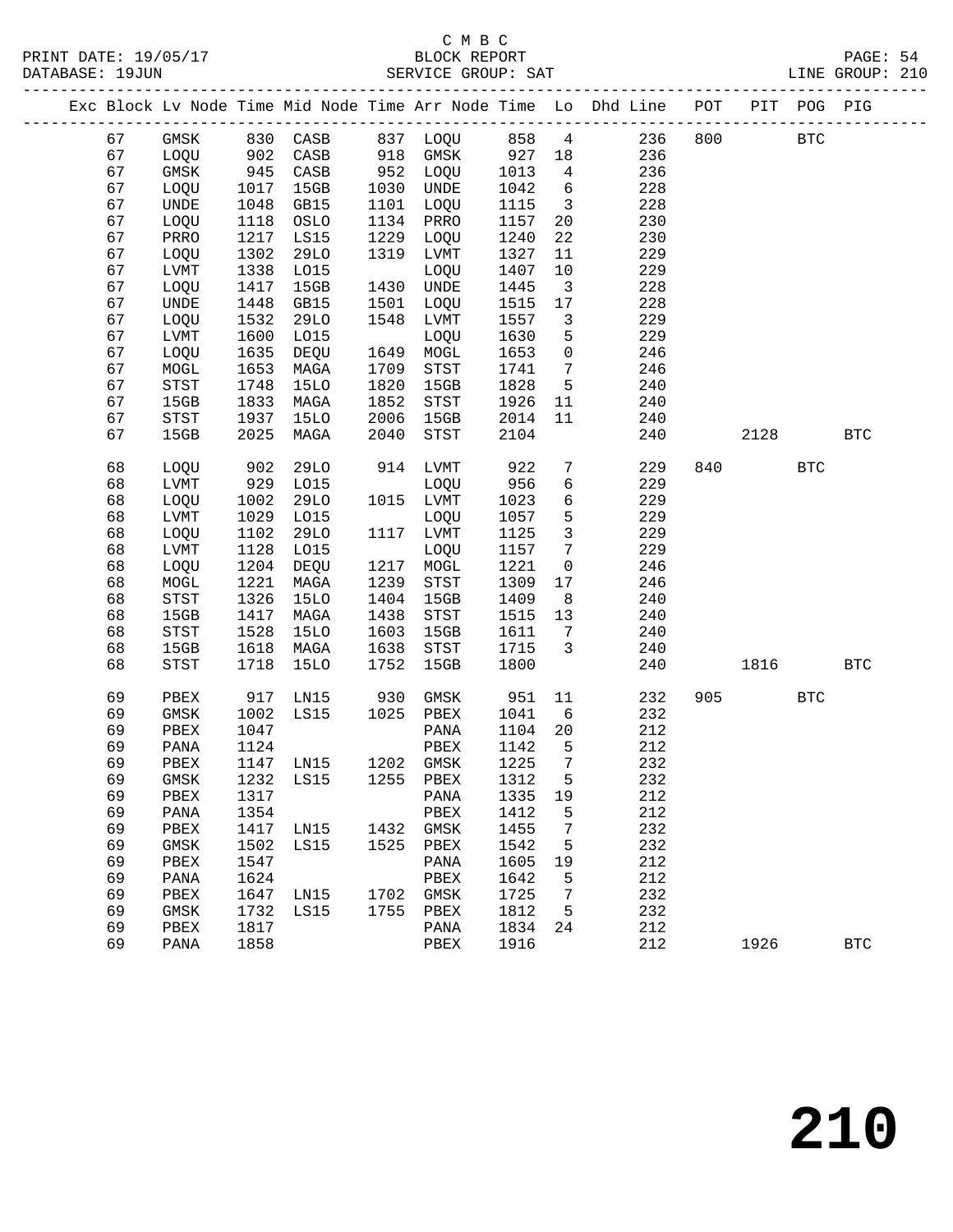|  |    |                            |      |             |      |                             |      |                            | Exc Block Lv Node Time Mid Node Time Arr Node Time Lo Dhd Line POT PIT POG PIG |     |                             |            |              |
|--|----|----------------------------|------|-------------|------|-----------------------------|------|----------------------------|--------------------------------------------------------------------------------|-----|-----------------------------|------------|--------------|
|  | 70 | GMSK                       |      |             |      | 935 LS15 956 PBEX 1012      |      | $5^{\circ}$                | 232                                                                            | 905 |                             | <b>BTC</b> |              |
|  | 70 | PBEX                       | 1017 |             |      | PANA                        | 1034 | $\overline{a}$             | 212                                                                            |     |                             |            |              |
|  | 70 | PANA                       | 1036 | PBEX        |      | 1100 BUB2                   | 1128 | $7\overline{ }$            | 211                                                                            |     |                             |            |              |
|  | 70 | BUB2                       | 1135 | PBEX        | 1200 | PANA                        | 1225 | 9                          | 211                                                                            |     |                             |            |              |
|  | 70 | PANA                       | 1234 | PBEX        | 1300 | BUB2                        | 1331 | 8                          | 211                                                                            |     |                             |            |              |
|  | 70 | BUB2                       | 1339 | PBEX        | 1405 | UNDE                        | 1429 | 15                         | 210                                                                            |     |                             |            |              |
|  | 70 | UNDE                       | 1444 | PBEX        | 1504 | BUB2                        | 1536 | $\overline{\mathbf{3}}$    | 210                                                                            |     |                             |            |              |
|  | 70 | BUB2                       | 1539 | PBEX        | 1605 | UNDE                        | 1629 | 16                         | 210                                                                            |     |                             |            |              |
|  | 70 | UNDE                       | 1645 | PBEX        | 1704 | BUB2                        | 1736 | $\overline{\mathbf{3}}$    | 210                                                                            |     |                             |            |              |
|  | 70 | BUB2                       | 1739 | PBEX        | 1805 | UNDE                        | 1829 | 16                         | 210                                                                            |     |                             |            |              |
|  | 70 | UNDE                       | 1845 | PBEX        | 1904 | BUB2                        | 1933 |                            | 210                                                                            |     | 1953                        |            | <b>BTC</b>   |
|  | 71 | STST                       | 947  | 15LO        | 1020 | 15GB                        | 1025 | 8 <sup>8</sup>             | 240                                                                            |     | 923 and the state of $\sim$ | <b>BTC</b> |              |
|  | 71 | 15GB                       | 1033 | MAGA        | 1053 | STST                        | 1120 | 12                         | 240                                                                            |     |                             |            |              |
|  | 71 | STST                       | 1132 | EDRI        | 1158 | MOGL                        | 1207 | $\overline{0}$             | 246                                                                            |     |                             |            |              |
|  | 71 | MOGL                       | 1207 | WE28        | 1214 | LOQU                        | 1231 | 3                          | 246                                                                            |     |                             |            |              |
|  | 71 | LOQU                       | 1234 | DEQU        | 1249 | MOGL                        | 1253 | $\mathsf 0$                | 246                                                                            |     |                             |            |              |
|  | 71 | MOGL                       | 1253 | MAGA        | 1311 | STST                        | 1343 | $\mathbf{3}$               | 246                                                                            |     |                             |            |              |
|  | 71 | STST                       | 1346 | <b>15LO</b> | 1424 | 15GB                        | 1429 | 8                          | 240                                                                            |     |                             |            |              |
|  | 71 | 15GB                       | 1437 | MAGA        | 1458 | STST                        | 1535 | $\mathbf{3}$               | 240                                                                            |     |                             |            |              |
|  | 71 | $_{\footnotesize\rm STST}$ | 1538 | <b>15LO</b> | 1613 | 15GB                        | 1621 | $7\phantom{.0}$            | 240                                                                            |     |                             |            |              |
|  | 71 | 15GB                       | 1628 | MAGA        | 1648 | STST                        | 1725 | $\mathbf{3}$               | 240                                                                            |     |                             |            |              |
|  | 71 | $_{\footnotesize\rm STST}$ | 1728 | EDRI        |      | 1754 MOGL                   | 1804 | $\mathsf{O}$               | 246                                                                            |     |                             |            |              |
|  | 71 | MOGL                       | 1804 | WE28        | 1811 | LOQU                        | 1827 | 5                          | 246                                                                            |     |                             |            |              |
|  | 71 | LOQU                       | 1832 | DEQU        | 1845 | MOGL                        | 1850 | $\overline{0}$             | 246                                                                            |     |                             |            |              |
|  | 71 | MOGL                       | 1850 | MAGA        | 1905 | STST                        | 1933 | 16                         | 246                                                                            |     |                             |            |              |
|  | 71 | $_{\footnotesize\rm STST}$ | 1949 | <b>15LO</b> | 2018 | 15GB                        | 2026 | 11                         | 240                                                                            |     |                             |            |              |
|  | 71 | 15GB                       | 2037 | MAGA        | 2052 | STST                        | 2116 | 10                         | 240                                                                            |     |                             |            |              |
|  | 71 | STST                       | 2126 | <b>15LO</b> | 2155 | 15GB                        | 2203 | 15                         | 240                                                                            |     |                             |            |              |
|  | 71 | 15GB                       | 2218 | MAGA        | 2233 | STST                        | 2257 | 10                         | 240                                                                            |     |                             |            |              |
|  | 71 | $_{\footnotesize\rm STST}$ | 2307 | <b>15LO</b> | 2334 | 15GB                        | 2339 | 9                          | 240                                                                            |     |                             |            |              |
|  | 71 | 15GB                       | 2348 | MAGA        | 2403 | STST                        | 2424 | 13                         | 240                                                                            |     |                             |            |              |
|  | 71 | STST                       | 2437 | 15LO        | 2504 | 15GB                        | 2509 |                            | 240                                                                            |     | 2525                        |            | $_{\rm BTC}$ |
|  |    |                            |      |             |      |                             |      |                            |                                                                                |     |                             |            |              |
|  | 72 | LOQU                       | 947  | CASB        | 1003 | GMSK                        | 1012 | 18                         | 236                                                                            |     | 925                         | <b>BTC</b> |              |
|  | 72 | GMSK                       | 1030 | CASB        | 1037 | LOQU                        | 1100 | $\overline{\phantom{a}}^2$ | 236                                                                            |     |                             |            |              |
|  | 72 | LOQU                       | 1102 | CASB        | 1122 | GMSK                        | 1131 | 11                         | 236                                                                            |     |                             |            |              |
|  | 72 | GMSK                       | 1142 | CASB        | 1149 | LOQU                        | 1212 | $5^{\circ}$                | 236                                                                            |     |                             |            |              |
|  | 72 | LOQU                       | 1217 | 15GB        |      | 1230 UNDE                   | 1243 | $5^{\circ}$                | 228                                                                            |     |                             |            |              |
|  | 72 | <b>UNDE</b>                |      |             |      | 1248 GB15 1301 LOQU 1315 16 |      |                            | 228                                                                            |     |                             |            |              |
|  | 72 | LOQU                       | 1331 | 29LO        |      | 1348 LVMT                   | 1356 | 3                          | 229                                                                            |     |                             |            |              |
|  | 72 | LVMT                       | 1359 | L015        |      | LOQU                        | 1430 | 17                         | 229                                                                            |     |                             |            |              |
|  | 72 | LOQU                       | 1447 | CASB        | 1507 | GMSK                        | 1516 | 9                          | 236                                                                            |     |                             |            |              |
|  | 72 | GMSK                       | 1525 | CASB        | 1532 | LOQU                        | 1556 | 9                          | 236                                                                            |     |                             |            |              |
|  | 72 | LOQU                       | 1605 | DEQU        | 1619 | MOGL                        | 1623 | 0                          | 246                                                                            |     |                             |            |              |
|  | 72 | MOGL                       | 1623 | MAGA        | 1639 | ${\tt STST}$                | 1711 | 17                         | 246                                                                            |     |                             |            |              |
|  | 72 | <b>STST</b>                | 1728 | 15LO        | 1802 | 15GB                        | 1810 | 2                          | 240                                                                            |     |                             |            |              |
|  | 72 | 15GB                       | 1812 | MAGA        | 1831 | STST                        | 1905 |                            | 240                                                                            |     | 1929                        |            | <b>BTC</b>   |
|  |    |                            |      |             |      |                             |      |                            |                                                                                |     |                             |            |              |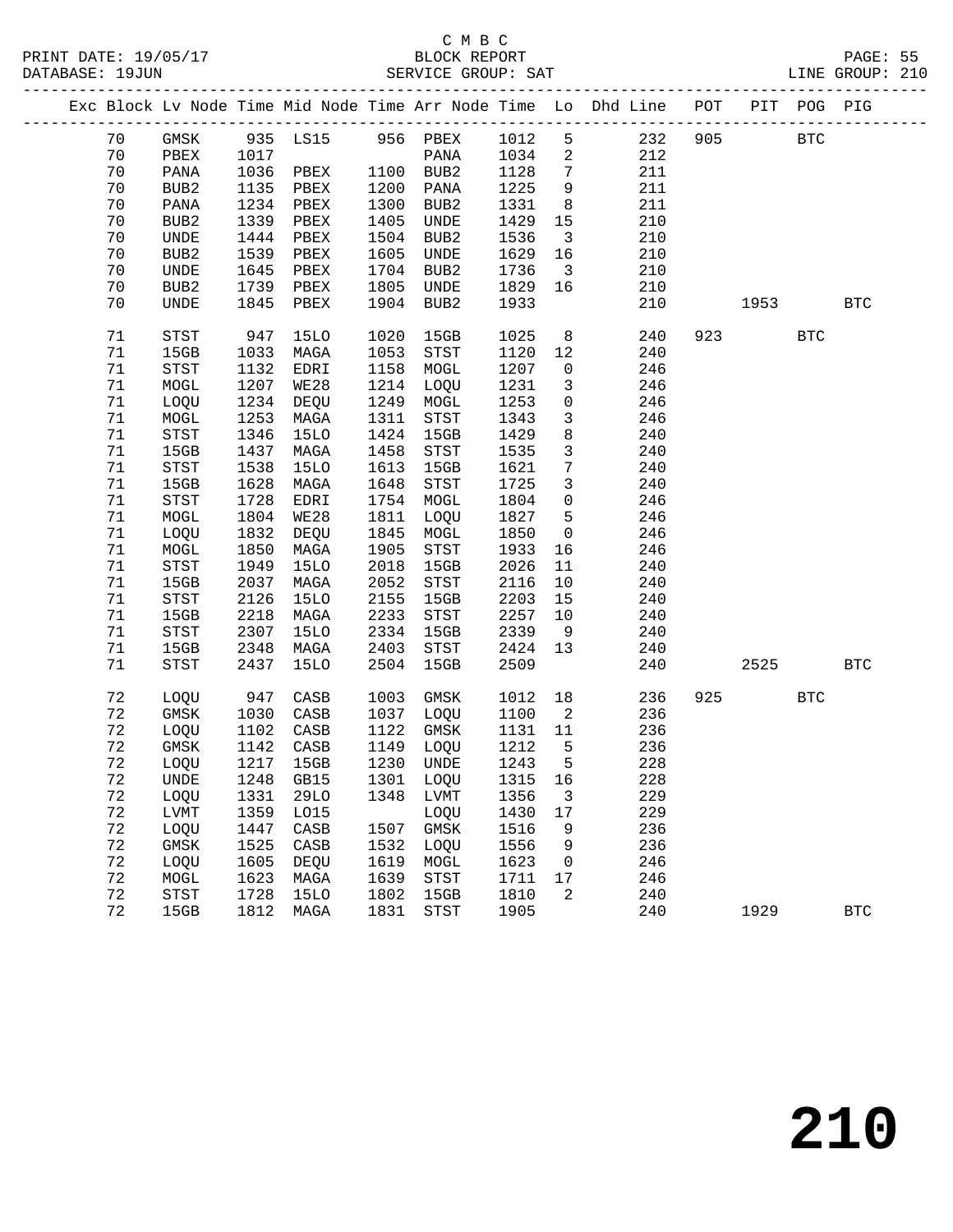|  |    |             |      |                                                         |      | Exc Block Lv Node Time Mid Node Time Arr Node Time Lo Dhd Line POT |              |                            |       |     |           | PIT POG PIG |            |
|--|----|-------------|------|---------------------------------------------------------|------|--------------------------------------------------------------------|--------------|----------------------------|-------|-----|-----------|-------------|------------|
|  | 73 | PBEX        | 947  |                                                         |      | PANA                                                               | 1004         | $\overline{\phantom{a}}^2$ | 212   | 935 |           | BTC         |            |
|  | 73 | PANA        |      |                                                         |      |                                                                    |              | $\overline{7}$             | 211   |     |           |             |            |
|  | 73 | BUB2        |      | 1006 PBEX 1030 BUB2<br>1105 PBEX 1130 PANA<br>1105 PBEX |      |                                                                    | 1058<br>1155 | 8                          | 211   |     |           |             |            |
|  | 73 | PANA        |      | 1203 PBEX                                               |      | 1230 BUB2                                                          | 1300         | 4                          | 211   |     |           |             |            |
|  | 73 | BUB2        | 1304 | PBEX                                                    |      | 1330 PANA                                                          | 1356         | 8                          | 211   |     |           |             |            |
|  | 73 | PANA        | 1404 | PBEX                                                    | 1430 | BUB2                                                               | 1500         | 4                          | 211   |     |           |             |            |
|  | 73 | BUB2        | 1504 | PBEX                                                    | 1530 | PANA                                                               | 1556         | 9                          | 211   |     |           |             |            |
|  | 73 | PANA        | 1605 | PBEX                                                    | 1630 | BUB2                                                               | 1700         | $7\phantom{.0}$            | 211   |     |           |             |            |
|  | 73 | BUB2        | 1707 | PBEX                                                    | 1730 | BAGA                                                               | 1757         | $\mathbf 0$                | 1 211 |     |           |             |            |
|  | 73 | PANA        | 1758 |                                                         |      | PBEX                                                               | 1816         | $\overline{2}$             | 212   |     |           |             |            |
|  | 73 | PBEX        | 1818 | LN15 1833 GMSK                                          |      |                                                                    | 1856         | 10                         | 232   |     |           |             |            |
|  | 73 | GMSK        | 1906 | LS15                                                    | 1927 | PBEX                                                               | 1943         | $\overline{4}$             | 232   |     |           |             |            |
|  | 73 | PBEX        | 1947 |                                                         |      | PANA                                                               | 2004         | 15                         | 1 212 |     |           |             |            |
|  | 73 | BAGA        | 2020 |                                                         |      | PBEX                                                               | 2043         | 5                          | 211   |     |           |             |            |
|  | 73 | PBEX        | 2048 | LNI5                                                    |      | 2102 GMSK<br>2137 LOQU                                             | 2123         | $\overline{7}$             | 232   |     |           |             |            |
|  | 73 | GMSK        | 2130 | CASB                                                    |      |                                                                    | 2157         | $5^{\circ}$                | 236   |     |           |             |            |
|  | 73 | LOQU        | 2202 | CASB                                                    | 2218 | GMSK                                                               | 2227         | 11                         | 236   |     |           |             |            |
|  | 73 | $\rm{GMSK}$ | 2238 | LS15                                                    | 2257 | PBEX                                                               | 2308         |                            | 232   |     | 2318      |             | <b>BTC</b> |
|  | 74 | PBEX        | 947  | LNI5                                                    | 1001 | GMSK                                                               | 1024         | 8                          | 232   |     | 935 — 100 | <b>BTC</b>  |            |
|  | 74 | GMSK        | 1032 | LS15                                                    |      | 1055 PBEX                                                          | 1111         | $6\overline{6}$            | 232   |     |           |             |            |
|  | 74 | PBEX        | 1117 | LN15                                                    |      | 1131 GMSK                                                          | 1154         | 8                          | 232   |     |           |             |            |
|  | 74 | GMSK        | 1202 | LS15                                                    |      | 1225 PBEX                                                          | 1242         | $5\overline{5}$            | 232   |     |           |             |            |
|  | 74 | PBEX        | 1247 |                                                         |      | PANA                                                               | 1305         | 19                         | 212   |     |           |             |            |
|  | 74 | PANA        | 1324 |                                                         |      | PBEX                                                               | 1342         | 5                          | 212   |     |           |             |            |
|  | 74 | PBEX        | 1347 | LN15 1402 GMSK                                          |      |                                                                    | 1425         | $\overline{7}$             | 232   |     |           |             |            |
|  | 74 | GMSK        | 1432 | LS15 1455 PBEX                                          |      |                                                                    | 1512         | 5                          | 232   |     |           |             |            |
|  | 74 | PBEX        | 1517 |                                                         |      | PANA                                                               | 1535         | 19                         | 212   |     |           |             |            |
|  | 74 | PANA        | 1554 |                                                         |      | PBEX                                                               | 1612         | 5                          | 212   |     |           |             |            |
|  | 74 | PBEX        | 1617 | LN15 1632 GMSK<br>LS15 1725 PBEX                        |      |                                                                    | 1655         | $\overline{7}$             | 232   |     |           |             |            |
|  | 74 | GMSK        |      | 1702 LS15                                               |      |                                                                    | 1742         | $5^{\circ}$                | 232   |     |           |             |            |
|  | 74 | PBEX        | 1747 | LN15                                                    |      | 1802 GMSK                                                          | 1825         | 10                         | 232   |     |           |             |            |
|  | 74 | $\rm{GMSK}$ | 1835 | LS15                                                    |      | 1856 PBEX                                                          | 1912         | 6                          | 232   |     |           |             |            |
|  | 74 | PBEX        | 1918 |                                                         |      | BAGA                                                               | 1943         | 14                         | 1 211 |     |           |             |            |
|  | 74 | PANA        | 1958 |                                                         |      | PBEX                                                               | 2016         | $\overline{2}$             | 212   |     |           |             |            |
|  | 74 | PBEX        | 2018 | LN15 2032 GMSK                                          |      |                                                                    | 2053         | 15                         | 232   |     |           |             |            |
|  | 74 | GMSK        | 2108 | LS15                                                    |      | 2128 PBEX                                                          | 2143         | $5^{\circ}$                | 232   |     |           |             |            |
|  | 74 | PBEX        | 2148 |                                                         |      | PANA                                                               | 2205         | 14                         | 1 212 |     |           |             |            |
|  | 74 | BAGA        | 2220 |                                                         |      | PBEX                                                               | 2243         | 5                          | 211   |     |           |             |            |
|  | 74 | PBEX        | 2248 |                                                         |      | PANA                                                               | 2305         | 14                         | 1 212 |     |           |             |            |
|  | 74 | BAGA        | 2320 |                                                         |      | PBEX                                                               | 2343         | $5^{\circ}$                | 211   |     |           |             |            |
|  | 74 | PBEX        | 2348 |                                                         |      | PANA                                                               | 2405 15      |                            | 1 212 |     |           |             |            |
|  | 74 | BAGA        | 2421 |                                                         |      | PBEX                                                               | 2443         |                            | 211   |     | 2453      |             | <b>BTC</b> |
|  |    |             |      |                                                         |      |                                                                    |              |                            |       |     |           |             |            |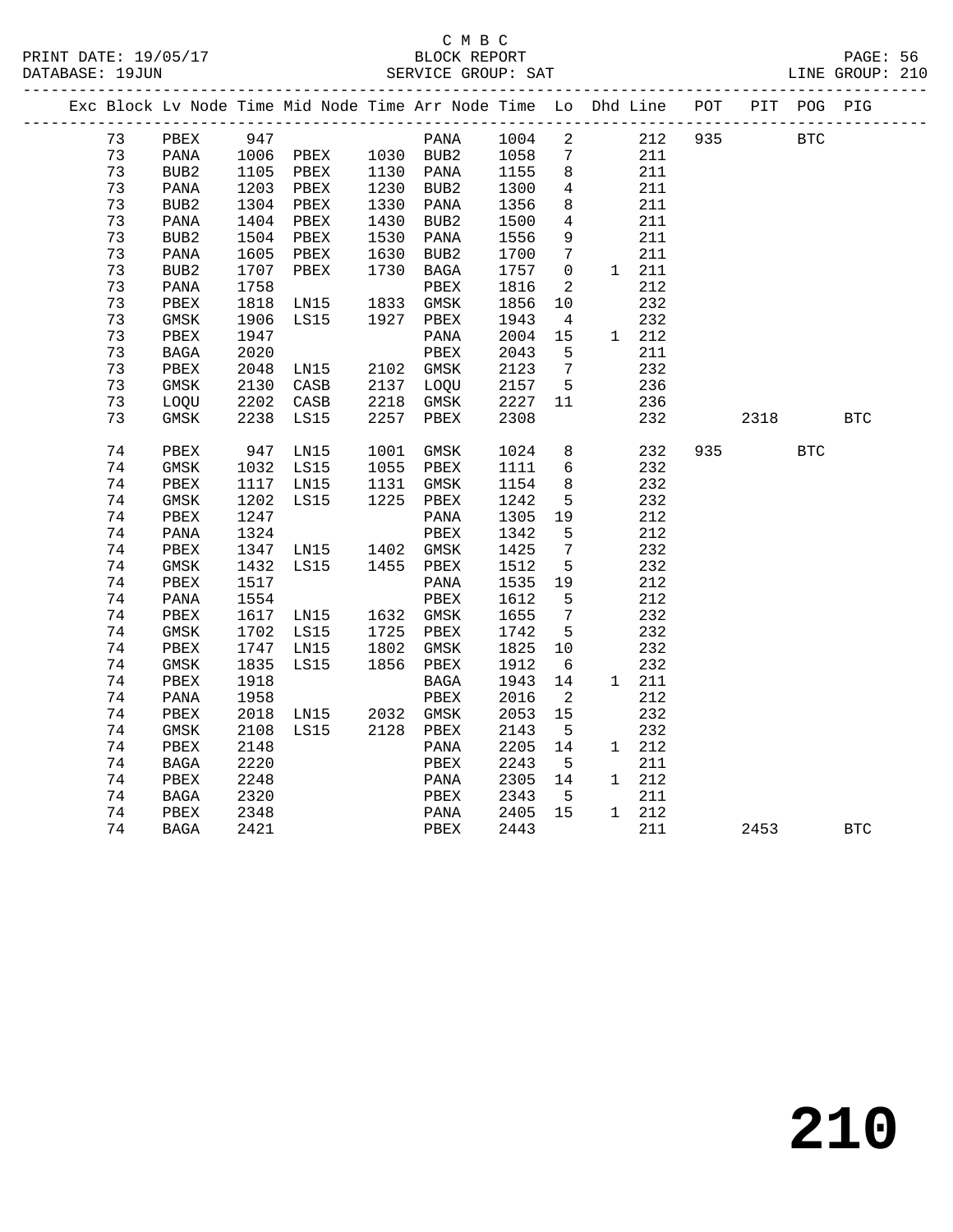|  |    |              |      |             |      | Exc Block Lv Node Time Mid Node Time Arr Node Time Lo Dhd Line POT |      |                         |   |       |      |      | PIT POG PIG |            |
|--|----|--------------|------|-------------|------|--------------------------------------------------------------------|------|-------------------------|---|-------|------|------|-------------|------------|
|  | 75 | PRRO         |      | 956 LS15    |      | 1005 LOQU                                                          | 1013 | $\overline{4}$          |   | 230   | 936  |      | <b>BTC</b>  |            |
|  | 75 | LOQU         | 1017 | CASB        | 1035 | GMSK                                                               | 1044 | 13                      |   | 236   |      |      |             |            |
|  | 75 | $\rm{GMSK}$  | 1057 | CASB        | 1104 | LOQU                                                               | 1127 | $5^{\circ}$             |   | 236   |      |      |             |            |
|  | 75 | LOQU         | 1132 | CASB        | 1152 | GMSK                                                               | 1201 | 11                      |   | 236   |      |      |             |            |
|  | 75 | GMSK         | 1212 | CASB        | 1219 | LOQU                                                               | 1242 | 5                       |   | 236   |      |      |             |            |
|  | 75 | LOQU         | 1247 | LN15        | 1257 | PRRO                                                               | 1315 | 2                       |   | 230   |      |      |             |            |
|  | 75 | PRRO         | 1317 | <b>LS15</b> | 1329 | LOQU                                                               | 1340 | 7                       |   | 230   |      |      |             |            |
|  | 75 | LOQU         | 1347 | CASB        | 1407 | GMSK                                                               | 1416 | 11                      |   | 236   |      |      |             |            |
|  | 75 | GMSK         | 1427 | CASB        | 1434 | LOQU                                                               | 1458 | 4                       |   | 236   |      |      |             |            |
|  | 75 | LOQU         | 1502 | CASB        | 1522 | GMSK                                                               | 1531 | 9                       |   | 236   |      |      |             |            |
|  | 75 | $\rm{GMSK}$  | 1540 | CASB        | 1547 | LOQU                                                               | 1611 | 6                       |   | 236   |      |      |             |            |
|  | 75 | LOQU         | 1617 | LN15        | 1626 | PRRO                                                               | 1645 | 5                       |   | 230   |      |      |             |            |
|  | 75 | PRRO         | 1650 | LS15        | 1700 | LOQU                                                               | 1708 | 6                       |   | 230   |      |      |             |            |
|  | 75 | LOQU         | 1714 | <b>29LO</b> | 1730 | LVMT                                                               | 1739 | $\mathbf{1}$            |   | 229   |      |      |             |            |
|  | 75 | <b>LVMT</b>  | 1740 | L015        |      | LOQU                                                               | 1804 | 10                      |   | 229   |      |      |             |            |
|  | 75 | LOQU         | 1814 | <b>29LO</b> | 1829 | LVMT                                                               | 1838 | $\overline{0}$          |   | 229   |      |      |             |            |
|  | 75 | LVMT         | 1838 | L015        |      | LOQU                                                               | 1901 | 13                      |   | 229   |      |      |             |            |
|  | 75 | LOQU         | 1914 | 29LO        | 1929 | LVMT                                                               | 1936 | 2                       |   | 229   |      |      |             |            |
|  | 75 | LVMT         | 1938 | L015        |      | LOQU                                                               | 2000 | 14                      |   | 229   |      |      |             |            |
|  | 75 | LOQU         | 2014 | 29LO        |      | 2029 LVMT                                                          | 2036 | 2                       |   | 229   |      |      |             |            |
|  | 75 | <b>LVMT</b>  | 2038 | LO15        |      | LOQU                                                               | 2100 |                         |   | 229   |      | 2120 |             | <b>BTC</b> |
|  | 76 | PBEX         | 1018 |             |      | PANA                                                               | 1040 | 14                      |   | 211   | 1006 |      | <b>BTC</b>  |            |
|  | 76 | PANA         | 1054 |             |      | PBEX                                                               | 1112 | 5                       |   | 212   |      |      |             |            |
|  | 76 | PBEX         | 1117 |             |      | PANA                                                               | 1134 | 20                      |   | 212   |      |      |             |            |
|  | 76 | PANA         | 1154 |             |      | PBEX                                                               | 1212 | 5                       |   | 212   |      |      |             |            |
|  | 76 | PBEX         | 1217 | LN15        | 1232 | GMSK                                                               | 1255 | $7\phantom{.0}$         |   | 232   |      |      |             |            |
|  | 76 | GMSK         | 1302 | LS15        | 1325 | PBEX                                                               | 1342 | 5                       |   | 232   |      |      |             |            |
|  | 76 | PBEX         | 1347 |             |      | PANA                                                               | 1405 | 19                      |   | 212   |      |      |             |            |
|  | 76 | PANA         | 1424 |             |      | PBEX                                                               | 1442 | 5                       |   | 212   |      |      |             |            |
|  | 76 | PBEX         | 1447 | LN15        | 1502 | GMSK                                                               | 1525 | 7                       |   | 232   |      |      |             |            |
|  | 76 | GMSK         | 1532 | LS15        | 1555 | PBEX                                                               | 1612 | 5                       |   | 232   |      |      |             |            |
|  | 76 | ${\tt PBEX}$ | 1617 |             |      | PANA                                                               | 1635 | 14                      |   | 1 212 |      |      |             |            |
|  | 76 | BAGA         | 1650 |             |      | PBEX                                                               | 1713 | $\overline{4}$          |   | 211   |      |      |             |            |
|  | 76 | PBEX         | 1717 | LN15        | 1732 | GMSK                                                               | 1755 | 10                      |   | 232   |      |      |             |            |
|  | 76 | GMSK         | 1805 | LS15        | 1827 | PBEX                                                               | 1844 | $\overline{\mathbf{3}}$ |   | 232   |      |      |             |            |
|  | 76 | PBEX         | 1847 |             |      | PANA                                                               | 1904 | 15                      |   | 1 212 |      |      |             |            |
|  | 76 | BAGA         | 1920 |             |      | PBEX                                                               | 1943 | 5                       |   | 211   |      |      |             |            |
|  | 76 | PBEX         | 1948 | LN15        |      | 2002 GMSK                                                          | 2023 | 7                       |   | 232   |      |      |             |            |
|  | 76 | GMSK         |      |             |      | 2030 CASB 2037 LOQU 2057 5                                         |      |                         |   | 236   |      |      |             |            |
|  | 76 | LOQU         | 2102 | CASB        | 2118 | GMSK                                                               | 2127 | 11                      |   | 236   |      |      |             |            |
|  | 76 | GMSK         | 2138 | LS15        | 2158 | ${\tt PBEX}$                                                       | 2213 | 5                       |   | 232   |      |      |             |            |
|  | 76 | PBEX         | 2218 |             |      | BAGA                                                               | 2243 | 15                      | 1 | 211   |      |      |             |            |
|  | 76 | PANA         | 2259 |             |      | PBEX                                                               | 2315 | 3                       |   | 212   |      |      |             |            |
|  | 76 | PBEX         | 2318 |             |      | <b>BAGA</b>                                                        | 2343 | 15                      | 1 | 211   |      |      |             |            |
|  | 76 | PANA         | 2359 |             |      | PBEX                                                               | 2415 | 3                       |   | 212   |      |      |             |            |
|  | 76 | PBEX         | 2418 |             |      | <b>BAGA</b>                                                        | 2443 | 11                      |   | 211   |      |      |             |            |
|  | 76 | <b>BAGA</b>  | 2454 |             |      | PBEX                                                               | 2513 | 5                       |   | 211   |      |      |             |            |
|  | 76 | PBEX         | 2518 |             |      | <b>BAGA</b>                                                        | 2543 | 1                       |   | 211   |      |      |             |            |
|  | 76 | <b>BAGA</b>  | 2544 |             |      | PBEX                                                               | 2603 |                         |   | 211   |      | 2613 |             | <b>BTC</b> |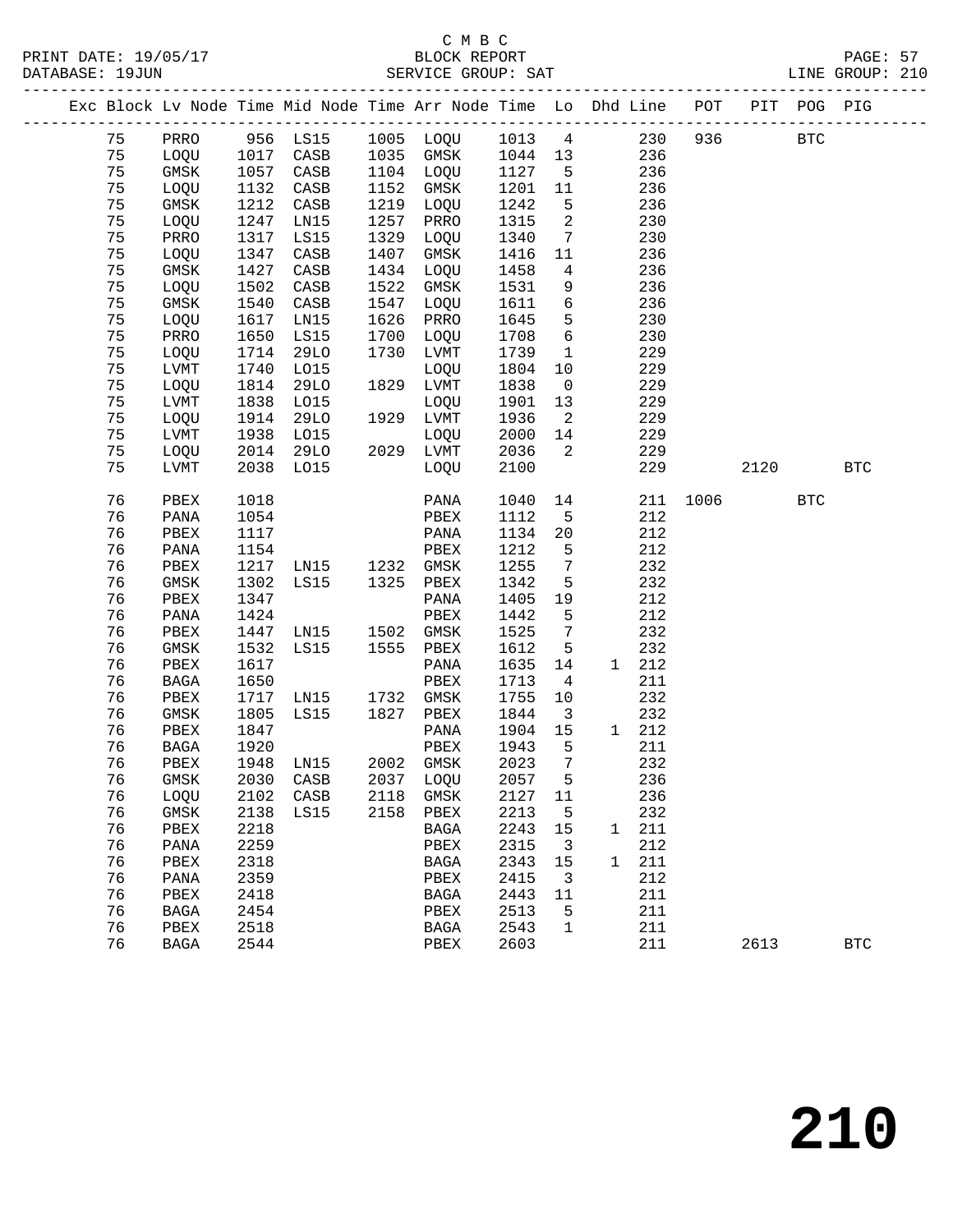|  |    |             |      |      |      |             |      |                | Exc Block Lv Node Time Mid Node Time Arr Node Time Lo Dhd Line | POT  | PIT  | POG PIG    |            |
|--|----|-------------|------|------|------|-------------|------|----------------|----------------------------------------------------------------|------|------|------------|------------|
|  | 77 | STST        | 1104 | EDRI | 1128 | MOGL        | 1137 | $\overline{0}$ | 246                                                            | 1040 |      | <b>BTC</b> |            |
|  | 77 | MOGL        | 1137 | WE28 | 1144 | LOQU        | 1200 | 17             | 246                                                            |      |      |            |            |
|  | 77 | LOQU        | 1217 | CASB | 1237 | GMSK        | 1246 | 11             | 236                                                            |      |      |            |            |
|  | 77 | <b>GMSK</b> | 1257 | CASB | 1304 | LOQU        | 1327 | 5              | 236                                                            |      |      |            |            |
|  | 77 | LOQU        | 1332 | CASB | 1352 | GMSK        | 1401 | 11             | 236                                                            |      |      |            |            |
|  | 77 | GMSK        | 1412 | CASB | 1419 | LOQU        | 1443 | 4              | 236                                                            |      |      |            |            |
|  | 77 | LOQU        | 1447 | 15GB | 1500 | UNDE        | 1515 | 3              | 228                                                            |      |      |            |            |
|  | 77 | UNDE        | 1518 | GB15 | 1531 | LOQU        | 1545 | 7              | 228                                                            |      |      |            |            |
|  | 77 | LOQU        | 1552 | 29LO | 1608 | LVMT        | 1617 | $\mathcal{L}$  | 229                                                            |      |      |            |            |
|  | 77 | LVMT        | 1619 | L015 |      | LOQU        | 1649 |                | 229                                                            |      | 1709 |            | <b>BTC</b> |
|  |    |             |      |      |      |             |      |                |                                                                |      |      |            |            |
|  | 78 | LOQU        | 1147 | 15GB | 1200 | UNDE        | 1212 | 6              | 228                                                            | 1125 |      | <b>BTC</b> |            |
|  | 78 | UNDE        | 1218 | GB15 | 1231 | LOQU        | 1245 | 2              | 228                                                            |      |      |            |            |
|  | 78 | LOQU        | 1247 | CASB | 1307 | GMSK        | 1316 | 11             | 236                                                            |      |      |            |            |
|  | 78 | <b>GMSK</b> | 1327 | CASB | 1334 | <b>LOOU</b> | 1358 | 4              | 236                                                            |      |      |            |            |
|  | 78 | LOQU        | 1402 | CASB | 1422 | GMSK        | 1431 | 9              | 236                                                            |      |      |            |            |
|  | 78 | <b>GMSK</b> | 1440 | CASB | 1447 | LOQU        | 1511 | 6              | 236                                                            |      |      |            |            |
|  | 78 | LOQU        | 1517 | LN15 | 1527 | PRRO        | 1545 | 4              | 230                                                            |      |      |            |            |
|  | 78 | PRRO        | 1549 | LS15 | 1559 | LOQU        | 1610 | 8              | 230                                                            |      |      |            |            |
|  | 78 | LOQU        | 1618 | 15GB | 1631 | UNDE        | 1647 | 2              | 228                                                            |      |      |            |            |
|  | 78 | UNDE        | 1649 | GB15 | 1702 | LOQU        | 1716 | 4              | 228                                                            |      |      |            |            |
|  | 78 | LOQU        | 1720 | 15GB | 1733 | UNDE        | 1749 | $\mathbf 0$    | 228                                                            |      |      |            |            |
|  | 78 | UNDE        | 1749 | GB15 | 1802 | LOQU        | 1816 | 2              | 228                                                            |      |      |            |            |
|  | 78 | LOQU        | 1818 | 15GB | 1831 | <b>UNDE</b> | 1843 |                | 228                                                            |      | 1910 |            | <b>BTC</b> |
|  |    |             |      |      |      |             |      |                |                                                                |      |      |            |            |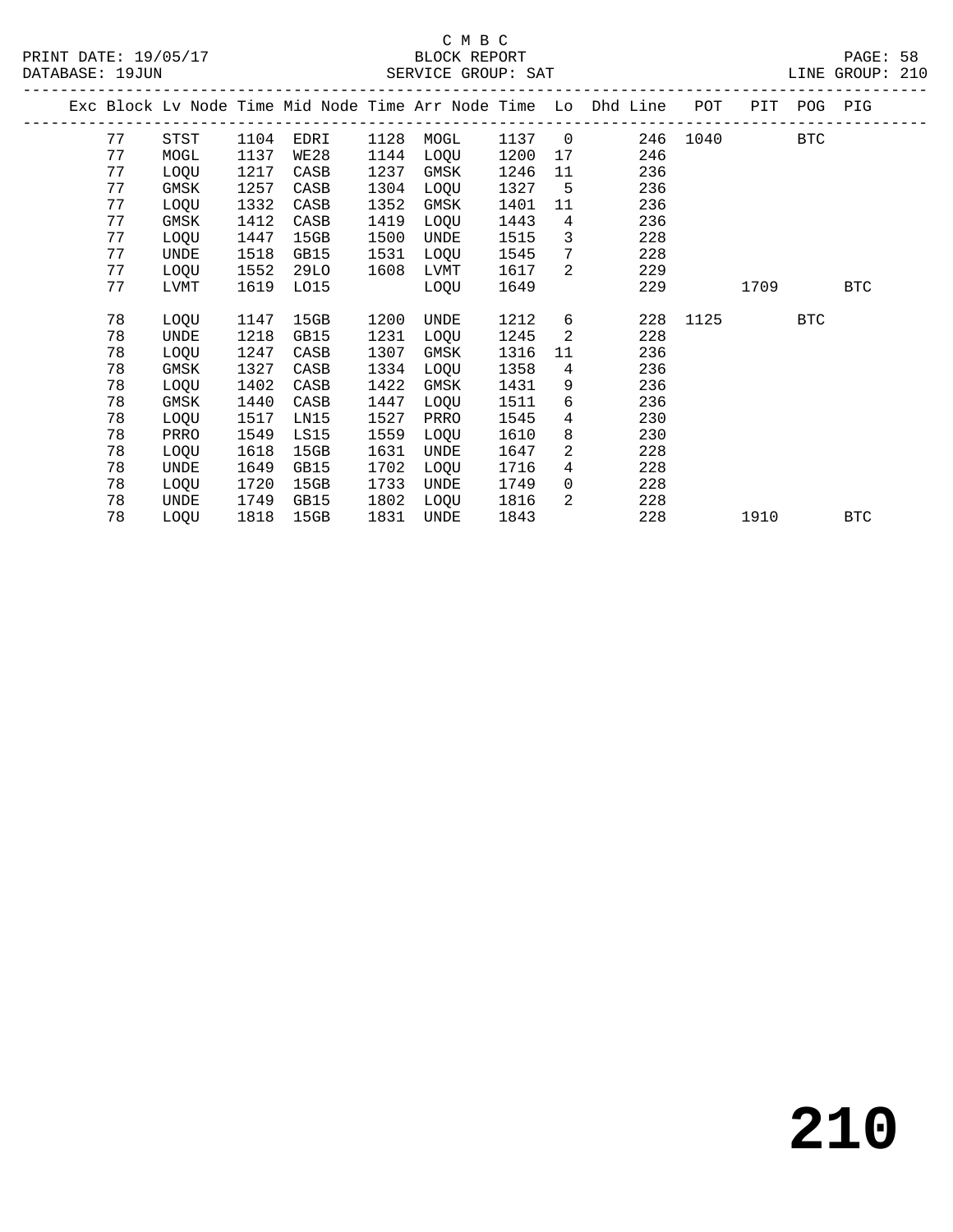#### C M B C <br>C M B C <br>BLOCK REPOR PAGE: 59<br>BLOCK REPORT PAGE: 59<br>SERVICE GROUP: SAT LINE GROUP: 210

| DATABASE: 19JUN |    |                                       |      |                                  |      |           |      |                         | LINE GROUP: 210<br>LINE GROUP: 210                                             |     |            |              |  |
|-----------------|----|---------------------------------------|------|----------------------------------|------|-----------|------|-------------------------|--------------------------------------------------------------------------------|-----|------------|--------------|--|
|                 |    |                                       |      |                                  |      |           |      |                         | Exc Block Lv Node Time Mid Node Time Arr Node Time Lo Dhd Line POT PIT POG PIG |     |            |              |  |
|                 | 79 |                                       |      | LOQU 602 DEQU 612 MOGL           |      |           |      |                         | 616 0 246                                                                      | 540 | <b>BTC</b> |              |  |
|                 | 79 | MOGL                                  |      | 616 MAGA                         |      | 631 STST  |      |                         | 654 11<br>246                                                                  |     |            |              |  |
|                 | 79 | STST                                  |      | 705 EDRI<br>735 WE28<br>802 DEQU |      | 728 MOGL  | 735  | $\overline{0}$          | 246                                                                            |     |            |              |  |
|                 | 79 | MOGL                                  |      |                                  |      | 742 LOQU  | 757  | 5 <sup>5</sup>          | 246                                                                            |     |            |              |  |
|                 | 79 | LOQU                                  |      | 802 DEQU                         | 812  | MOGL      | 816  | $\overline{0}$          | 246                                                                            |     |            |              |  |
|                 | 79 | MOGL                                  | 816  | MAGA                             | 831  | STST      | 856  | 10                      | 246                                                                            |     |            |              |  |
|                 | 79 | <b>STST</b>                           | 906  | EDRI                             | 929  | MOGL      | 936  | $\mathsf{O}$            | 246                                                                            |     |            |              |  |
|                 | 79 | MOGL                                  | 936  | WE28                             | 943  | LOQU      | 958  | 6                       | 246                                                                            |     |            |              |  |
|                 | 79 | LOQU                                  | 1004 | DEQU                             | 1016 | MOGL      | 1020 | $\overline{0}$          | 246                                                                            |     |            |              |  |
|                 | 79 | MOGL                                  | 1020 | MAGA                             | 1036 | STST      | 1103 | $7\phantom{.0}$         | 246                                                                            |     |            |              |  |
|                 | 79 | <b>STST</b>                           | 1110 | <b>15LO</b>                      | 1148 | 15GB      | 1153 | $7\overline{ }$         | 240                                                                            |     |            |              |  |
|                 | 79 | 15GB                                  | 1200 | MAGA                             | 1221 | STST      | 1255 | $7\phantom{.0}$         | 240                                                                            |     |            |              |  |
|                 | 79 | $_{\footnotesize{\textnormal{STST}}}$ | 1302 | EDRI                             | 1328 | MOGL      | 1337 | $\overline{0}$          | 246                                                                            |     |            |              |  |
|                 | 79 | $\tt MOGL$                            | 1337 | WE28                             | 1344 | LOQU      | 1402 | 10                      | 246                                                                            |     |            |              |  |
|                 | 79 | LOQU                                  | 1412 | 29LO                             | 1429 | LVMT      | 1437 | $\overline{a}$          | 229                                                                            |     |            |              |  |
|                 | 79 | LVMT                                  | 1439 | L015                             |      | LOQU      | 1510 | $\overline{4}$          | 229                                                                            |     |            |              |  |
|                 | 79 | LOQU                                  | 1514 | <b>29LO</b>                      |      | 1531 LVMT | 1540 | $\overline{0}$          | 229                                                                            |     |            |              |  |
|                 | 79 | LVMT                                  | 1540 | L015                             |      | LOQU      | 1610 | $\overline{4}$          | 229                                                                            |     |            |              |  |
|                 | 79 | LOQU                                  | 1614 | 29LO                             |      | 1630 LVMT | 1639 | $\mathbf{1}$            | 229                                                                            |     |            |              |  |
|                 | 79 | LVMT                                  | 1640 | L015                             |      | LOQU      | 1710 | $7\phantom{.0}$         | 229                                                                            |     |            |              |  |
|                 | 79 | LOQU                                  | 1717 | CASB                             |      | 1733 GMSK | 1742 | 13                      | 236                                                                            |     |            |              |  |
|                 | 79 | GMSK                                  | 1755 | CASB                             | 1802 | LOQU      | 1825 | 8                       | 236                                                                            |     |            |              |  |
|                 | 79 | LOQU                                  | 1833 | 15GB                             | 1846 | UNDE      | 1858 | $4\overline{4}$         | 228                                                                            |     |            |              |  |
|                 | 79 | <b>UNDE</b>                           | 1902 | GB15                             | 1915 | LOQU      | 1929 | $\overline{\mathbf{3}}$ | 228                                                                            |     |            |              |  |
|                 | 79 | LOQU                                  | 1932 | LN15                             | 1940 | PRRO      | 1958 | 14                      | 230                                                                            |     |            |              |  |
|                 | 79 | PRRO                                  | 2012 | LS15                             | 2021 | LOQU      | 2028 | $\overline{4}$          | 230                                                                            |     |            |              |  |
|                 | 79 | LOQU                                  | 2032 | LN15                             | 2040 | PRRO      | 2057 | 15                      | 230                                                                            |     |            |              |  |
|                 | 79 | PRRO                                  | 2112 | LS15                             | 2121 | LOQU      | 2128 | $4\overline{4}$         | 230                                                                            |     |            |              |  |
|                 | 79 | LOQU                                  | 2132 | LN15                             | 2140 | PRRO      | 2157 | 15                      | 230                                                                            |     |            |              |  |
|                 | 79 | PRRO                                  | 2212 | LS15                             | 2220 | LOQU      | 2227 | 5                       | 230                                                                            |     |            |              |  |
|                 | 79 | LOOU                                  | 2232 | LN15                             | 2239 | PRRO      | 2256 | 16                      | 230                                                                            |     |            |              |  |
|                 | 79 | PRRO                                  | 2312 | LS15                             | 2320 | LOQU      | 2327 | $5^{\circ}$             | 230                                                                            |     |            |              |  |
|                 | 79 | LOQU                                  | 2332 | LN15                             | 2339 | PRRO      | 2356 | 16                      | 230                                                                            |     |            |              |  |
|                 | 79 | PRRO                                  | 2412 | LS15                             | 2420 | LOQU      | 2427 | $5^{\circ}$             | 230                                                                            |     |            |              |  |
|                 | 79 | LOQU                                  | 2432 | LN15                             | 2439 | PRRO      | 2456 | 16                      | 230                                                                            |     |            |              |  |
|                 | 79 | PRRO                                  | 2512 | LS15                             | 2520 | LOOU      | 2527 | 11                      | 230                                                                            |     |            |              |  |
|                 | 79 | LOQU                                  | 2538 | 15GB                             | 2549 | UNDE      | 2600 |                         | 228                                                                            |     | 2627       | $_{\rm BTC}$ |  |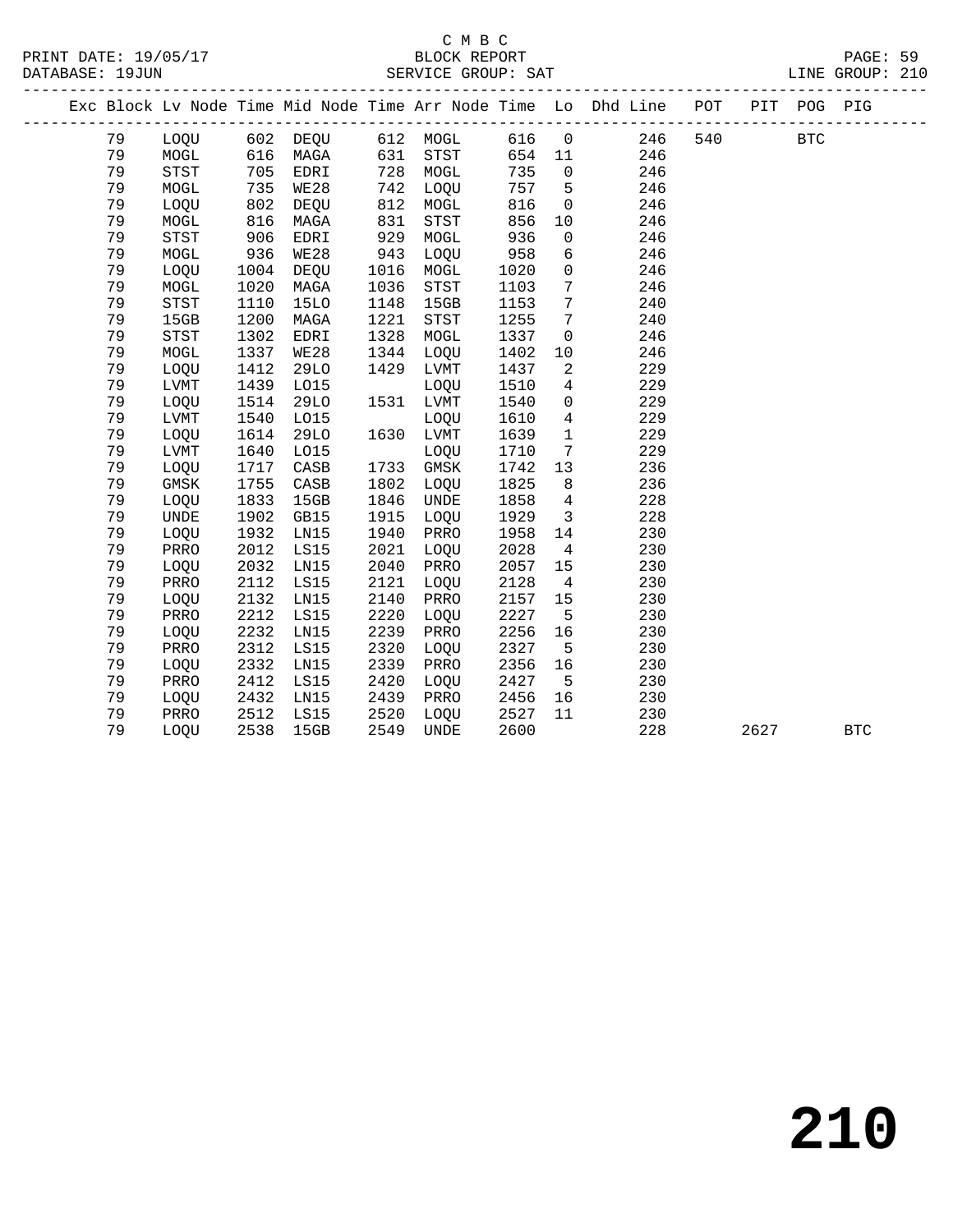#### C M B C DATABASE: 19JUN SERVICE GROUP: SAT LINE GROUP: 210

|  |    |             |      |             |      |           |      |                | Exc Block Lv Node Time Mid Node Time Arr Node Time Lo Dhd Line | POT |      | PIT POG PIG |            |
|--|----|-------------|------|-------------|------|-----------|------|----------------|----------------------------------------------------------------|-----|------|-------------|------------|
|  | 80 | STST        |      | 610 15LO    |      | 634 15GB  | 639  | 3              | 240                                                            | 546 |      | <b>BTC</b>  |            |
|  | 80 | 15GB        | 642  | MAGA        | 659  | STST      | 719  | $\mathbf{3}$   | 240                                                            |     |      |             |            |
|  | 80 | STST        | 722  | <b>15LO</b> | 748  | 15GB      | 753  | 6              | 240                                                            |     |      |             |            |
|  | 80 | 15GB        | 759  | MAGA        | 819  | STST      | 839  | 10             | 240                                                            |     |      |             |            |
|  | 80 | STST        | 849  | <b>15LO</b> | 921  | 15GB      | 926  | $\overline{3}$ | 240                                                            |     |      |             |            |
|  | 80 | 15GB        | 929  | MAGA        | 949  | STST      | 1016 | 13             | 240                                                            |     |      |             |            |
|  | 80 | STST        | 1029 | 15LO        | 1106 | 15GB      | 1111 | 13             | 240                                                            |     |      |             |            |
|  | 80 | 15GB        | 1124 | MAGA        | 1145 | STST      | 1218 | 14             | 240                                                            |     |      |             |            |
|  | 80 | <b>STST</b> | 1232 | EDRI        | 1258 | MOGL      | 1307 | $\mathbf 0$    | 246                                                            |     |      |             |            |
|  | 80 | MOGL        | 1307 | <b>WE28</b> | 1314 | LOOU      | 1332 | 3              | 246                                                            |     |      |             |            |
|  | 80 | LOQU        | 1335 | DEQU        | 1349 | MOGL      | 1353 | $\mathsf{O}$   | 246                                                            |     |      |             |            |
|  | 80 | MOGL        | 1353 | MAGA        | 1411 | STST      | 1443 | 5              | 246                                                            |     |      |             |            |
|  | 80 | STST        | 1448 | 15LO        | 1523 | 15GB      | 1531 | 7              | 240                                                            |     |      |             |            |
|  | 80 | 15GB        | 1538 | MAGA        | 1558 | STST      | 1635 | $\mathbf{3}$   | 240                                                            |     |      |             |            |
|  | 80 | STST        | 1638 | 15LO        | 1712 | 15GB      | 1720 | 8              | 240                                                            |     |      |             |            |
|  | 80 | 15GB        | 1728 | MAGA        | 1748 | STST      | 1825 | 8              | 240                                                            |     |      |             |            |
|  | 80 | STST        | 1833 | EDRI        | 1858 | MOGL      | 1907 | $\mathsf{O}$   | 246                                                            |     |      |             |            |
|  | 80 | MOGL        | 1907 | <b>WE28</b> | 1914 | LOQU      | 1929 | 5              | 246                                                            |     |      |             |            |
|  | 80 | LOQU        | 1934 | 29LO        | 1949 | LVMT      | 1956 | 2              | 229                                                            |     |      |             |            |
|  | 80 | LVMT        | 1958 | L015        |      | LOQU      | 2020 | 17             | 229                                                            |     |      |             |            |
|  | 80 | LOQU        | 2037 | 29LO        | 2052 | LVMT      | 2059 | 8              | 229                                                            |     |      |             |            |
|  | 80 | LVMT        | 2107 | L015        |      | LOQU      | 2129 | 5              | 229                                                            |     |      |             |            |
|  | 80 | LOOU        | 2134 | 29LO        | 2149 | LVMT      | 2156 | 11             | 229                                                            |     |      |             |            |
|  | 80 | LVMT        | 2207 | L015        |      | LOOU      | 2229 | 5              | 229                                                            |     |      |             |            |
|  | 80 | LOQU        | 2234 | <b>29LO</b> | 2249 | LVMT      | 2256 | 12             | 229                                                            |     |      |             |            |
|  | 80 | LVMT        | 2308 | L015        |      | LOQU      | 2329 | 5              | 229                                                            |     |      |             |            |
|  | 80 | LOQU        | 2334 | <b>29LO</b> | 2349 | LVMT      | 2356 | 12             | 229                                                            |     |      |             |            |
|  | 80 | LVMT        | 2408 | L015        |      | LOQU      | 2429 | $\mathbf{3}$   | 229                                                            |     |      |             |            |
|  | 80 | LOQU        | 2432 | <b>29LO</b> | 2447 | LVMT      | 2454 | 14             | 229                                                            |     |      |             |            |
|  | 80 | LVMT        | 2508 | L015        |      | LOOU      | 2529 | $\mathbf{3}$   | 229                                                            |     |      |             |            |
|  | 80 | LOOU        | 2532 | 29LO        |      | 2547 LVMT | 2554 |                | 229                                                            |     | 2610 |             | <b>BTC</b> |

81 STST 1306 15LO 1344 15GB 1349 8 240 1242 BTC<br>81 15GB 1357 MAGA 1418 STST 1454 7 240<br>81 STST 1501 EDRI 1528 MOGL 1538 0 246<br>81 MOGL 1538 WE28 1545 LOQU 1602 15 246

 81 15GB 1357 MAGA 1418 STST 1454 7 240 81 STST 1501 EDRI 1528 MOGL 1538 0 246 81 MOGL 1538 WE28 1545 LOQU 1602 15 246 81 LOQU 1617 CASB 1634 GMSK 1643 12 236

| 81 | GMSK | 1655 | CASB | 1702 | LOQU | 1726 | 6              | 236 |      |            |
|----|------|------|------|------|------|------|----------------|-----|------|------------|
| 81 | LOQU | 1732 | CASB | 1748 | GMSK | 1757 | 15             | 236 |      |            |
| 81 | GMSK | 1812 | CASB | 1819 | LOQU | 1840 | 7              | 236 |      |            |
| 81 | LOQU | 1847 | LN15 | 1855 | PRRO | 1914 | $\overline{0}$ | 230 |      |            |
| 81 | PRRO | 1914 | LS15 | 1923 | LOQU | 1930 |                | 230 | 1950 | <b>BTC</b> |
|    |      |      |      |      |      |      |                |     |      |            |
|    |      |      |      |      |      |      |                |     |      |            |
|    |      |      |      |      |      |      |                |     |      |            |
|    |      |      |      |      |      |      |                |     |      |            |
|    |      |      |      |      |      |      |                |     |      |            |
|    |      |      |      |      |      |      |                |     |      |            |
|    |      |      |      |      |      |      |                |     |      |            |

**210**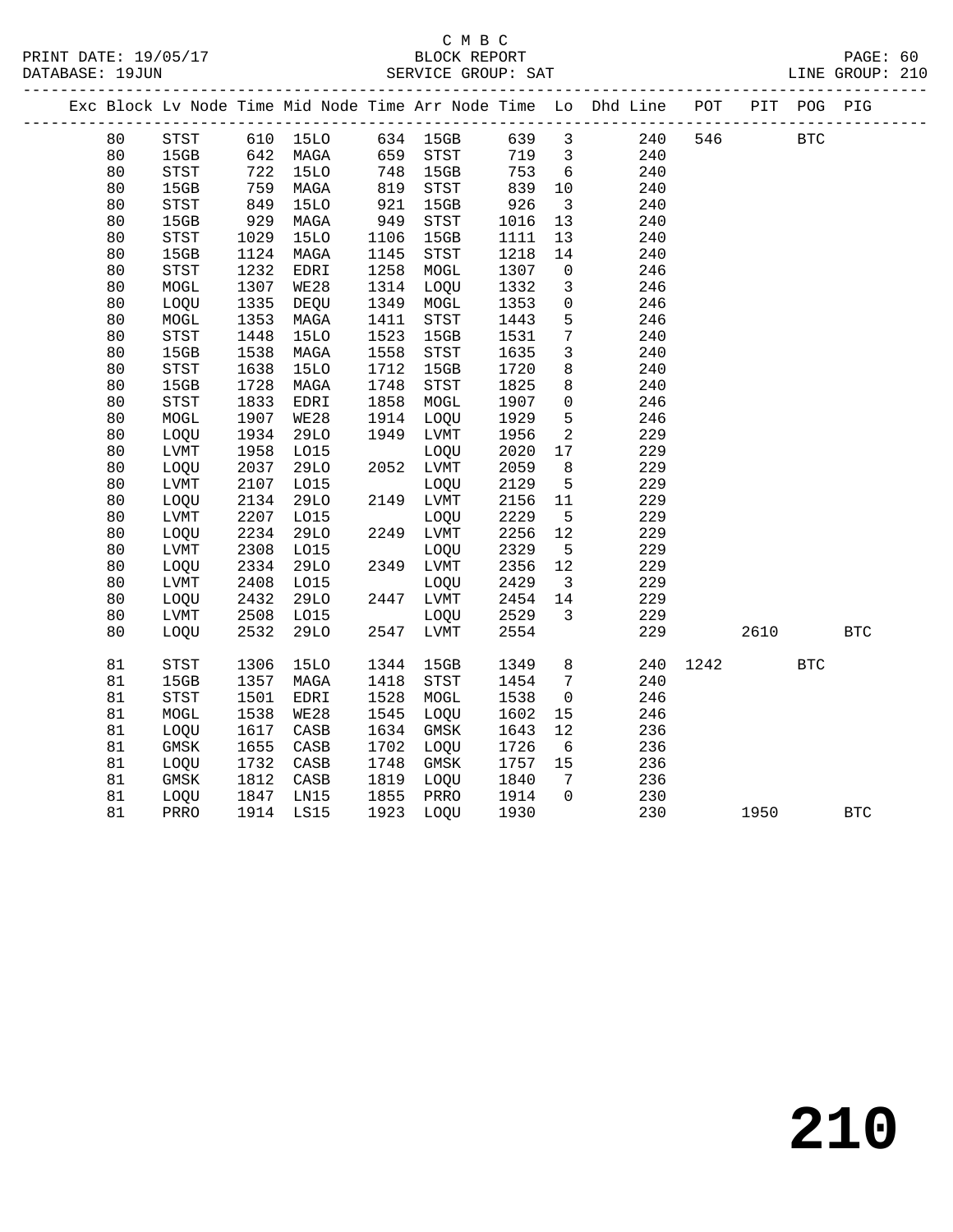## C M B C<br>BLOCK REPORT

PAGE: 61<br>LINE GROUP: 210

|  |    |                  |      | Exc Block Lv Node Time Mid Node Time Arr Node Time Lo Dhd Line POT |      |                     |      |                            |                         |     |              |      | PIT POG PIG |            |
|--|----|------------------|------|--------------------------------------------------------------------|------|---------------------|------|----------------------------|-------------------------|-----|--------------|------|-------------|------------|
|  | 82 | LVMT             |      | 1318 LO15 LOQU 1347                                                |      |                     |      | 5                          |                         |     | 229 1300     |      | <b>BTC</b>  |            |
|  | 82 | LOQU             | 1352 |                                                                    |      | 29LO 1409 LVMT 1417 |      | $\overline{\phantom{0}}^2$ |                         | 229 |              |      |             |            |
|  | 82 | LVMT             | 1419 | L015                                                               |      | LOOU                | 1450 | $\overline{2}$             |                         | 229 |              |      |             |            |
|  | 82 | LOQU             | 1452 | 29LO                                                               |      | 1509 LVMT           | 1518 | $\overline{1}$             |                         | 229 |              |      |             |            |
|  | 82 | LVMT             | 1519 | L015                                                               |      | LOOU                | 1549 | 13                         |                         | 229 |              |      |             |            |
|  | 82 | LOQU             | 1602 | CASB                                                               |      | 1619 GMSK           | 1628 | 12                         |                         | 236 |              |      |             |            |
|  | 82 | GMSK             | 1640 | CASB                                                               | 1647 | LOOU                | 1711 | 6                          |                         | 236 |              |      |             |            |
|  | 82 | LOQU             | 1717 | LN15                                                               | 1726 | PRRO                | 1745 | $5^{\circ}$                |                         | 230 |              |      |             |            |
|  | 82 | PRRO             | 1750 | LS15                                                               | 1800 | LOOU                | 1808 | 9                          |                         | 230 |              |      |             |            |
|  | 82 | LOOU             | 1817 | LN15                                                               | 1825 | PRRO                | 1844 | $\overline{0}$             |                         | 230 |              |      |             |            |
|  | 82 | PRRO             | 1844 | LS15                                                               | 1853 | LOQU                | 1901 | $\overline{a}$             |                         | 230 |              |      |             |            |
|  | 82 | LOQU             | 1903 | CASB                                                               | 1919 | GMSK                | 1928 | $\overline{a}$             |                         | 236 |              |      |             |            |
|  | 82 | GMSK             | 1930 | CASB                                                               | 1937 | LOQU                | 1958 | $4\overline{ }$            |                         | 236 |              |      |             |            |
|  | 82 | LOQU             | 2002 | CASB                                                               | 2018 | GMSK                | 2027 | 9                          |                         | 236 |              |      |             |            |
|  | 82 | GMSK             | 2036 | LS15 2056                                                          |      | PBEX                | 2111 | $\overline{7}$             |                         | 232 |              |      |             |            |
|  | 82 | PBEX             | 2118 |                                                                    |      | BAGA                | 2143 | 15                         | $\mathbf{1}$            | 211 |              |      |             |            |
|  | 82 | PANA             | 2159 |                                                                    |      | PBEX                | 2215 |                            |                         | 212 |              | 2225 |             | <b>BTC</b> |
|  |    |                  |      |                                                                    |      |                     |      |                            |                         |     |              |      |             |            |
|  | 83 | BUB <sub>2</sub> | 1334 | PBEX                                                               | 1400 | PANA                | 1426 | 9                          |                         |     | 211 1311 BTC |      |             |            |
|  | 83 | PANA             | 1435 | PBEX                                                               | 1500 | BUB2                | 1532 | 2                          |                         | 211 |              |      |             |            |
|  | 83 | BUB <sub>2</sub> | 1534 | PBEX                                                               | 1600 | PANA                | 1626 | 9                          |                         | 211 |              |      |             |            |
|  | 83 | PANA             | 1635 | PBEX                                                               | 1700 | BUB2                | 1730 | $7\overline{ }$            |                         | 211 |              |      |             |            |
|  | 83 | BUB <sub>2</sub> | 1737 | PBEX                                                               | 1800 | BAGA                | 1827 | $\Omega$                   | $\mathbf{1}$            | 211 |              |      |             |            |
|  | 83 | PANA             | 1828 |                                                                    |      | PBEX                | 1846 |                            |                         | 212 |              | 1856 |             | <b>BTC</b> |
|  |    |                  |      |                                                                    |      |                     |      |                            |                         |     |              |      |             |            |
|  | 84 | UNDE             | 1404 | PBEX                                                               | 1424 | BUB2                | 1456 |                            | $\overline{\mathbf{3}}$ |     | 210 1334     |      | <b>BTC</b>  |            |
|  | 84 | BUB <sub>2</sub> | 1459 | PBEX                                                               | 1525 | UNDE                | 1549 | 16                         |                         | 210 |              |      |             |            |
|  | 84 | UNDE             | 1605 | PBEX                                                               | 1624 | BUB2                | 1656 | $\overline{\mathbf{3}}$    |                         | 210 |              |      |             |            |
|  | 84 | BUB <sub>2</sub> | 1659 | PBEX                                                               | 1725 | UNDE                | 1749 | 16                         |                         | 210 |              |      |             |            |
|  | 84 | <b>UNDE</b>      | 1805 | PBEX                                                               |      | 1824 BUB2           | 1856 |                            |                         | 210 |              | 1916 |             | <b>BTC</b> |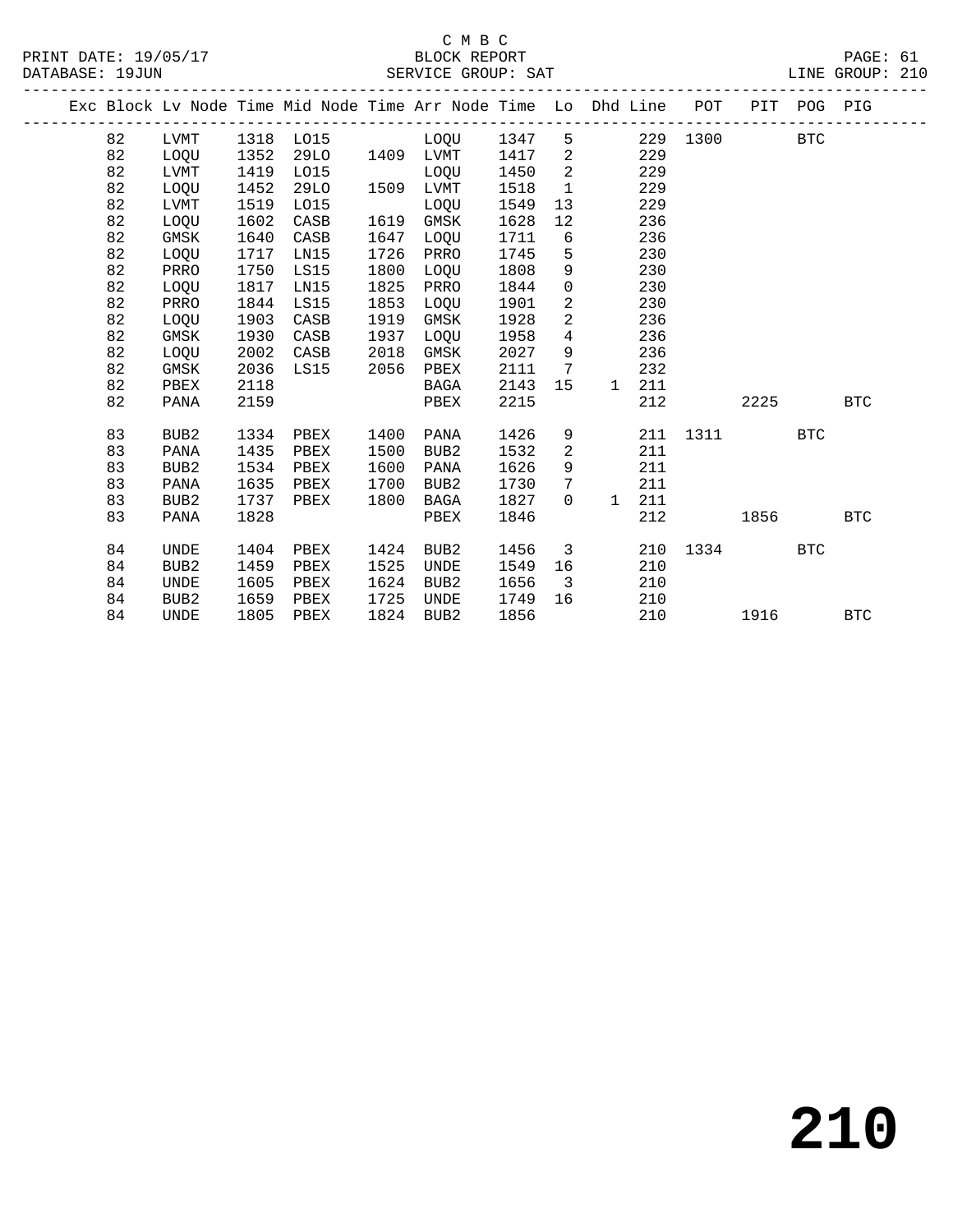### C M B C<br>BLOCK REPORT<br>TELLES CROUD: SAT

| PRINT DATE: 19/05/17<br>DATABASE: 19JUN |                       |             |              |  |             |              |                                 | 5/17<br>BLOCK REPORT<br>SERVICE GROUP: SAT                         |     |             | PAGE: 62<br>LINE GROUP: 210 |  |
|-----------------------------------------|-----------------------|-------------|--------------|--|-------------|--------------|---------------------------------|--------------------------------------------------------------------|-----|-------------|-----------------------------|--|
|                                         |                       |             |              |  |             |              |                                 | Exc Block Lv Node Time Mid Node Time Arr Node Time Lo Dhd Line POT |     | PIT POG PIG |                             |  |
|                                         | PN 98                 | PBEX        | 947          |  | PNE 957 3   |              |                                 | 210                                                                | 935 | <b>BTC</b>  |                             |  |
|                                         | PN 98                 | PNE         | 1000         |  | PBEX        | 1010         | $\overline{7}$                  | 210                                                                |     |             |                             |  |
| PN 98                                   |                       | PBEX        | 1017         |  | PNE         | 1027         | $\overline{\mathbf{3}}$         | 210                                                                |     |             |                             |  |
| PN 98                                   |                       | PNE         | 1030         |  | PBEX        | 1040         | 7                               | 210                                                                |     |             |                             |  |
| <b>PN 98</b>                            |                       | PBEX        | 1047         |  | PNE         | 1057         | $\mathbf{3}$                    | 210                                                                |     |             |                             |  |
| PN 98                                   |                       | PNE         | 1100         |  | PBEX        | 1110         | 7                               | 210                                                                |     |             |                             |  |
| PN 98                                   |                       | PBEX        | 1117         |  | PNE         | 1127         | 3                               | 210                                                                |     |             |                             |  |
| PN 98                                   |                       | PNE         | 1130         |  | PBEX        | 1140         | $7\phantom{.0}$                 | 210                                                                |     |             |                             |  |
| <b>PN 98</b>                            |                       | PBEX        | 1147         |  | PNE         | 1157         | $\mathbf{3}$                    | 210                                                                |     |             |                             |  |
|                                         | PN 98                 | PNE         | 1200         |  | PBEX        | 1210         | $7\phantom{.0}$                 | 210                                                                |     |             |                             |  |
| <b>PN 98</b>                            |                       | PBEX        | 1217         |  | PNE         | 1227         | 3                               | 210                                                                |     |             |                             |  |
|                                         | PN 98                 | PNE         | 1230         |  | PBEX        | 1240         | $7\phantom{.0}$                 | 210                                                                |     |             |                             |  |
| <b>PN 98</b>                            |                       | PBEX        | 1247         |  | PNE         | 1257         | $\mathfrak{Z}$                  | 210                                                                |     |             |                             |  |
|                                         | PN 98                 | PNE         | 1300         |  | PBEX        | 1310         | $7\phantom{.0}$                 | 210                                                                |     |             |                             |  |
| <b>PN 98</b>                            |                       | PBEX        | 1317         |  | PNE         | 1327         | 3                               | 210                                                                |     |             |                             |  |
| <b>PN 98</b>                            |                       | PNE         | 1330         |  | PBEX        | 1340         | 7                               | 210                                                                |     |             |                             |  |
|                                         | PN 98                 | PBEX        | 1347         |  | PNE         | 1357         | $\mathbf{3}$                    | 210                                                                |     |             |                             |  |
|                                         | PN 98                 | PNE         | 1400         |  | PBEX        | 1410         | $7\phantom{.0}$                 | 210                                                                |     |             |                             |  |
|                                         | PN 98                 | PBEX        | 1417         |  | PNE         | 1427         | 3                               | 210                                                                |     |             |                             |  |
|                                         | PN 98                 | PNE         | 1430         |  | PBEX        | 1440         | 7                               | 210                                                                |     |             |                             |  |
|                                         | PN 98<br><b>PN 98</b> | PBEX        | 1447         |  | PNE         | 1457         | $\mathbf{3}$<br>$7\phantom{.0}$ | 210                                                                |     |             |                             |  |
| PN 98                                   |                       | PNE<br>PBEX | 1500<br>1517 |  | PBEX<br>PNE | 1510<br>1527 | 3                               | 210<br>210                                                         |     |             |                             |  |
| <b>PN 98</b>                            |                       | PNE         | 1530         |  | PBEX        | 1540         | 7                               | 210                                                                |     |             |                             |  |
|                                         | PN 98                 | PBEX        | 1547         |  | PNE         | 1557         | 3                               | 210                                                                |     |             |                             |  |
|                                         | PN 98                 | PNE         | 1600         |  | PBEX        | 1610         | $7\phantom{.}$                  | 210                                                                |     |             |                             |  |
| <b>PN 98</b>                            |                       | PBEX        | 1617         |  | PNE         | 1627         | $\mathbf{3}$                    | 210                                                                |     |             |                             |  |
| <b>PN 98</b>                            |                       | PNE         | 1630         |  | PBEX        | 1640         | 7                               | 210                                                                |     |             |                             |  |
| PN 98                                   |                       | PBEX        | 1647         |  | PNE         | 1657         | 3                               | 210                                                                |     |             |                             |  |
| <b>PN 98</b>                            |                       | PNE         | 1700         |  | PBEX        | 1710         | $7\phantom{.0}$                 | 210                                                                |     |             |                             |  |
| PN 98                                   |                       | PBEX        | 1717         |  | PNE         | 1727         | $\mathbf{3}$                    | 210                                                                |     |             |                             |  |
| <b>PN 98</b>                            |                       | PNE         | 1730         |  | PBEX        | 1740         | 7                               | 210                                                                |     |             |                             |  |
| PN 98                                   |                       | PBEX        | 1747         |  | PNE         | 1757         | 3                               | 210                                                                |     |             |                             |  |
| <b>PN 98</b>                            |                       | PNE         | 1800         |  | PBEX        | 1810         | $7\phantom{.0}$                 | 210                                                                |     |             |                             |  |
|                                         | PN 98                 | PBEX        | 1817         |  | PNE         | 1827         | $\overline{\mathbf{3}}$         | 210                                                                |     |             |                             |  |
|                                         | PN 98                 | PNE         | 1830         |  | PBEX        | 1840         | $7\overline{ }$                 | 210                                                                |     |             |                             |  |
|                                         | PN 98                 | PBEX        | 1847         |  | PNE         | 1857         | $\overline{3}$                  | 210                                                                |     |             |                             |  |
|                                         | PN 98                 | PNE 1900    |              |  | PBEX 1910 7 |              |                                 | 210                                                                |     |             |                             |  |
| PN 98                                   |                       | PBEX        | 1917         |  | PNE         | 1927         | 3                               | 210                                                                |     |             |                             |  |
| PN 98                                   |                       | PNE         | 1930         |  | PBEX        | 1940         | 7                               | 210                                                                |     |             |                             |  |
| PN 98                                   |                       | PBEX        | 1947         |  | PNE         | 1957         | 3                               | 210                                                                |     |             |                             |  |
| PN 98                                   |                       | PNE         | 2000         |  | PBEX        | 2010         | 7                               | 210                                                                |     |             |                             |  |
| PN 98                                   |                       | PBEX        | 2017         |  | PNE         | 2027         | 3                               | 210                                                                |     |             |                             |  |
| PN 98                                   |                       | PNE         | 2030         |  | PBEX        | 2040         | 7                               | 210                                                                |     |             |                             |  |
| PN 98                                   |                       | PBEX        | 2047         |  | PNE         | 2057         | 3                               | 210                                                                |     |             |                             |  |
| <b>PN 98</b>                            |                       | PNE         | 2100         |  | PBEX        | 2110         | 7                               | 210                                                                |     |             |                             |  |
| PN 98                                   |                       | PBEX        | 2117         |  | PNE         | 2127         | 3                               | 210                                                                |     |             |                             |  |
| PN 98                                   |                       | PNE         | 2130         |  | PBEX        | 2140         | 7                               | 210                                                                |     |             |                             |  |
| PN 98                                   |                       | PBEX        | 2147         |  | PNE         | 2157         | 3                               | 210                                                                |     |             |                             |  |
| PN 98<br>PN 98                          |                       | PNE         | 2200<br>2217 |  | PBEX        | 2210<br>2227 | 7                               | 210<br>210                                                         |     |             |                             |  |
|                                         |                       | PBEX        |              |  | PNE         |              | 3                               |                                                                    |     |             |                             |  |
| PN 98                                   |                       | PNE         | 2230         |  | PBEX        | 2240         | 7                               | 210                                                                |     |             |                             |  |
| PN 98                                   |                       | PBEX        | 2247         |  | PNE         | 2257         | 3                               | 210<br>210                                                         |     |             |                             |  |
| PN 98<br><b>PN 98</b>                   |                       | PNE         | 2300<br>2317 |  | PBEX        | 2310<br>2327 | 7                               | 210                                                                |     |             |                             |  |
| <b>PN 98</b>                            |                       | PBEX<br>PNE | 2330         |  | PNE<br>PBEX | 2340         | 3<br>7                          | 210                                                                |     |             |                             |  |
|                                         |                       |             |              |  |             |              |                                 |                                                                    |     |             |                             |  |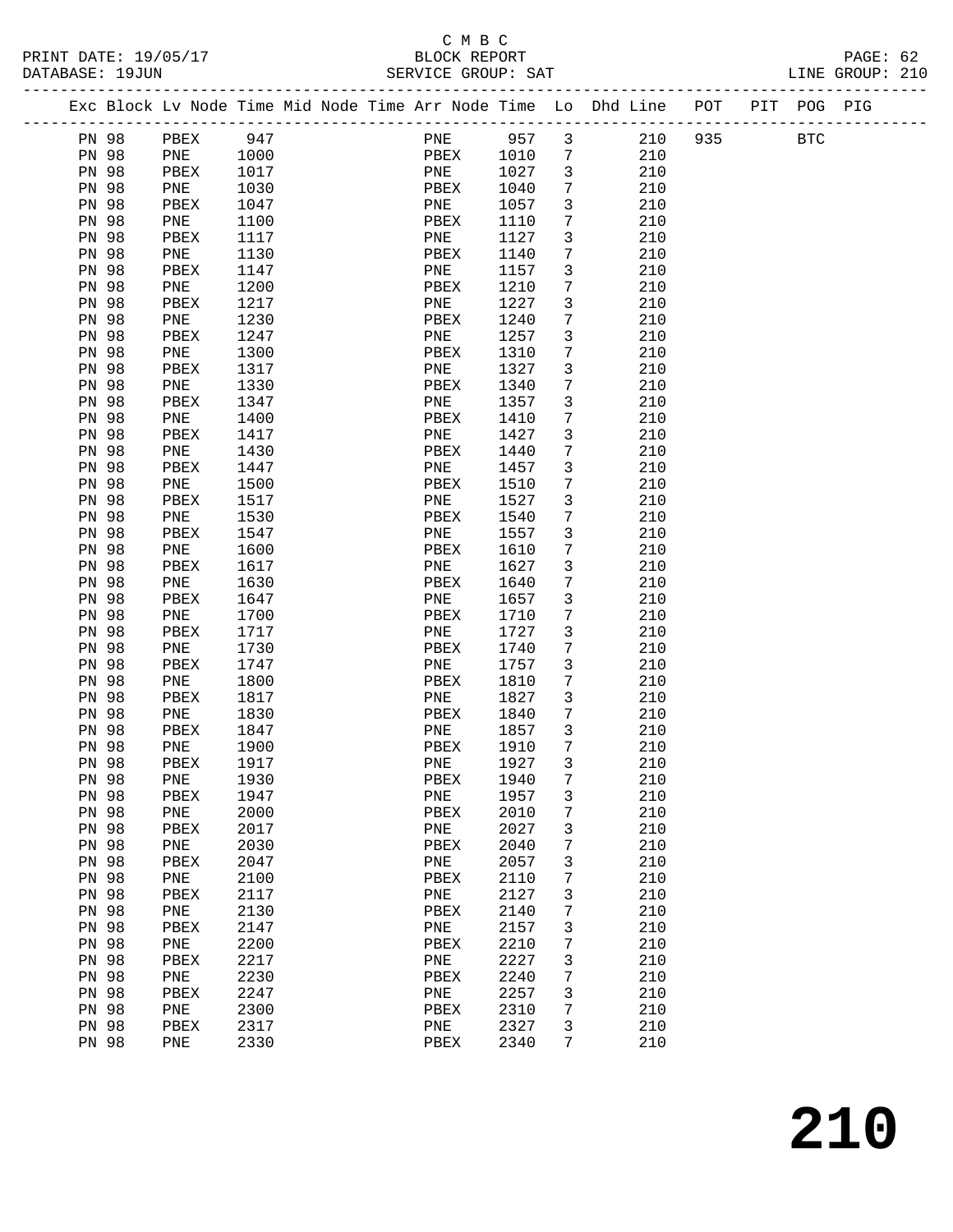|                      |                 |      |      |  |  |  |      | C M B C      |                    |                                                                                |      |                 |  |
|----------------------|-----------------|------|------|--|--|--|------|--------------|--------------------|--------------------------------------------------------------------------------|------|-----------------|--|
| PRINT DATE: 19/05/17 |                 |      |      |  |  |  |      | BLOCK REPORT |                    |                                                                                |      | PAGE: 63        |  |
|                      | DATABASE: 19JUN |      |      |  |  |  |      |              | SERVICE GROUP: SAT |                                                                                |      | LINE GROUP: 210 |  |
|                      |                 |      |      |  |  |  |      |              |                    | Exc Block Ly Node Time Mid Node Time Arr Node Time Lo Dhd Line POT PIT POG PIG |      |                 |  |
|                      | PN 98           | PREX | 2347 |  |  |  | PNE  |              | 2357 3             | 210                                                                            |      |                 |  |
|                      | PN 98           | PNF. | 2400 |  |  |  | PBEX |              | 2410               | 210                                                                            | 2420 | RTC             |  |

# **210**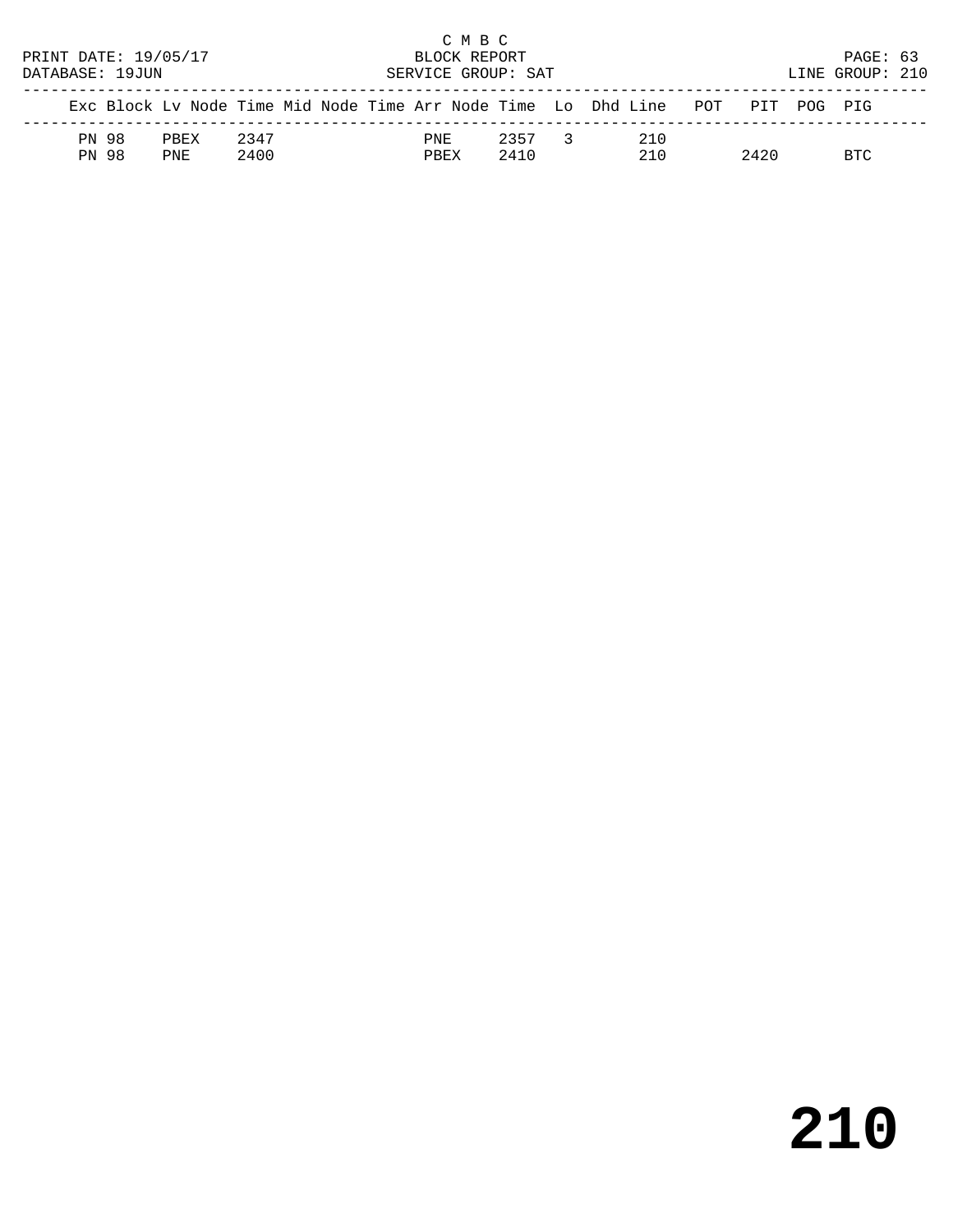|      | DATABASE: 19JUN | PRINT DATE: 19/05/17                           |            |                                                      | C M B C<br>BLOCK REPORT |         |     |                                                                                 |       |            | PAGE: 64   |  |
|------|-----------------|------------------------------------------------|------------|------------------------------------------------------|-------------------------|---------|-----|---------------------------------------------------------------------------------|-------|------------|------------|--|
|      |                 | BTC Burnaby Depot                              |            | CACO CAPILANO UNIVERSITY<br>HBAY HORSESHOE BAY FERRY |                         |         |     | BUB2 BURRARD STATION<br>DUCA DUNSMUIR & CAMBIE<br>HODM HOWE & DUNSMUIR          |       |            |            |  |
| LOQU |                 |                                                |            |                                                      |                         |         |     |                                                                                 |       |            |            |  |
|      |                 | MACA MARINE & CAPILANO<br>PBEX PHIBBS EXCHANGE |            |                                                      |                         |         |     | LVMT LYNN VALLEY & MTN HWY<br>NWST NEW WESTMINSTER STN<br>PKRS PARK ROYAL SOUTH |       |            |            |  |
|      |                 |                                                |            |                                                      |                         |         |     | Exc Block Lv Node Time Mid Node Time Arr Node Time Lo Dhd Line POT PIT POG PIG  |       |            |            |  |
|      | $1 \quad \Box$  |                                                |            |                                                      |                         |         |     | HBAY 532 28 257 431 BTC<br>DUCA 636 19 257                                      |       |            |            |  |
|      | 1               |                                                |            |                                                      |                         |         |     |                                                                                 |       |            |            |  |
|      | $\mathbf{1}$    | DUCA                                           | 655        |                                                      | <b>HBAY</b>             | 732     |     | 11 257                                                                          |       |            |            |  |
|      | $\mathbf{1}$    | HBAY                                           | 743<br>835 |                                                      | DUCA                    | 819     | 16  | 257                                                                             |       |            |            |  |
|      | $\mathbf{1}$    | DUCA                                           |            |                                                      | HBAY                    | 912     | 11  | 257                                                                             |       |            |            |  |
|      | $\mathbf 1$     | HBAY                                           | 923        |                                                      | DUCA                    | 959     | 16  | 257                                                                             |       |            |            |  |
|      | $\mathbf 1$     | DUCA                                           | 1015       |                                                      | HBAY                    | 1052    | 11  | 257                                                                             |       |            |            |  |
|      | 1               | HBAY                                           | 1103       |                                                      | DUCA                    | 1139    | 16  | 257                                                                             |       |            |            |  |
|      | 1               | DUCA                                           | 1155       |                                                      | HBAY                    | 1231    | 12  | 257                                                                             |       |            |            |  |
|      | $\mathbf 1$     | HBAY                                           | 1243       |                                                      | DUCA                    | 1319    | 16  | 257                                                                             |       |            |            |  |
|      | $\mathbf 1$     | <b>DUCA</b>                                    | 1335       |                                                      | HBAY                    | 1414    | - 9 | 257                                                                             |       |            |            |  |
|      | $\mathbf 1$     | HBAY                                           | 1423       |                                                      | DUCA                    | 1459    | 16  | 257                                                                             |       |            |            |  |
|      | 1               | DUCA                                           | 1515       |                                                      | HBAY                    | 1554    | 9   | 257                                                                             |       |            |            |  |
|      | 1               | HBAY                                           | 1603       |                                                      | DUCA                    | 1639 16 |     | 257                                                                             |       |            |            |  |
|      | $\mathbf 1$     | <b>DUCA</b>                                    | 1655       |                                                      | HBAY                    | 1734 9  |     | 257                                                                             |       |            |            |  |
|      | $\mathbf 1$     | HBAY                                           | 1743       |                                                      | DUCA                    | 1819    |     | 257                                                                             | 1840  |            | <b>BTC</b> |  |
|      | 2               | <b>DUCA</b>                                    | 555        |                                                      | HBAY                    |         |     | 632 16<br>257                                                                   | 531 7 | <b>BTC</b> |            |  |
|      | 2               | HBAY                                           | 648        |                                                      | DUCA                    | 724     | 11  | 257                                                                             |       |            |            |  |
|      | $\overline{a}$  | <b>DUCA</b>                                    | 735        |                                                      | HBAY                    | 812     | 11  | 257                                                                             |       |            |            |  |
|      | 2               | HBAY                                           | 823        |                                                      | DUCA                    | 859     | 16  | 257                                                                             |       |            |            |  |
|      | 2               | <b>DUCA</b>                                    | 915        |                                                      | HBAY                    | 952     | 11  | 257                                                                             |       |            |            |  |
|      | 2               | HBAY                                           | 1003       |                                                      | DUCA                    | 1039    | 16  | 257                                                                             |       |            |            |  |
|      | 2               | DUCA                                           | 1055       |                                                      | HBAY                    | 1134    | - 9 | 257                                                                             |       |            |            |  |
|      | $\overline{c}$  | HBAY                                           | 1143       |                                                      | DUCA                    | 1219    | 16  | 257                                                                             |       |            |            |  |
|      | 2               | DUCA                                           | 1235       |                                                      | HBAY                    | 1314    | 9   | 257                                                                             |       |            |            |  |
|      | 2               | HBAY                                           | 1323       |                                                      | DUCA                    | 1359    | 16  | 257                                                                             |       |            |            |  |
|      | $\overline{a}$  | DUCA                                           | 1415       |                                                      | HBAY                    | 1454    | - 9 | 257                                                                             |       |            |            |  |
|      | 2               | HBAY                                           | 1503       |                                                      | DUCA                    | 1539    | 16  | 257                                                                             |       |            |            |  |
|      | 2               | DUCA                                           | 1555       |                                                      | HBAY                    | 1634    | - 9 | 257                                                                             |       |            |            |  |
|      | 2               | HBAY                                           | 1643       |                                                      | DUCA                    | 1719    | 16  | 257                                                                             |       |            |            |  |
|      | 2               | DUCA                                           | 1735       |                                                      | HBAY                    | 1811    | 12  | 257                                                                             |       |            |            |  |
|      | 2               | HBAY                                           | 1823       |                                                      | DUCA                    | 1859    |     | 257                                                                             | 1920  |            | <b>BTC</b> |  |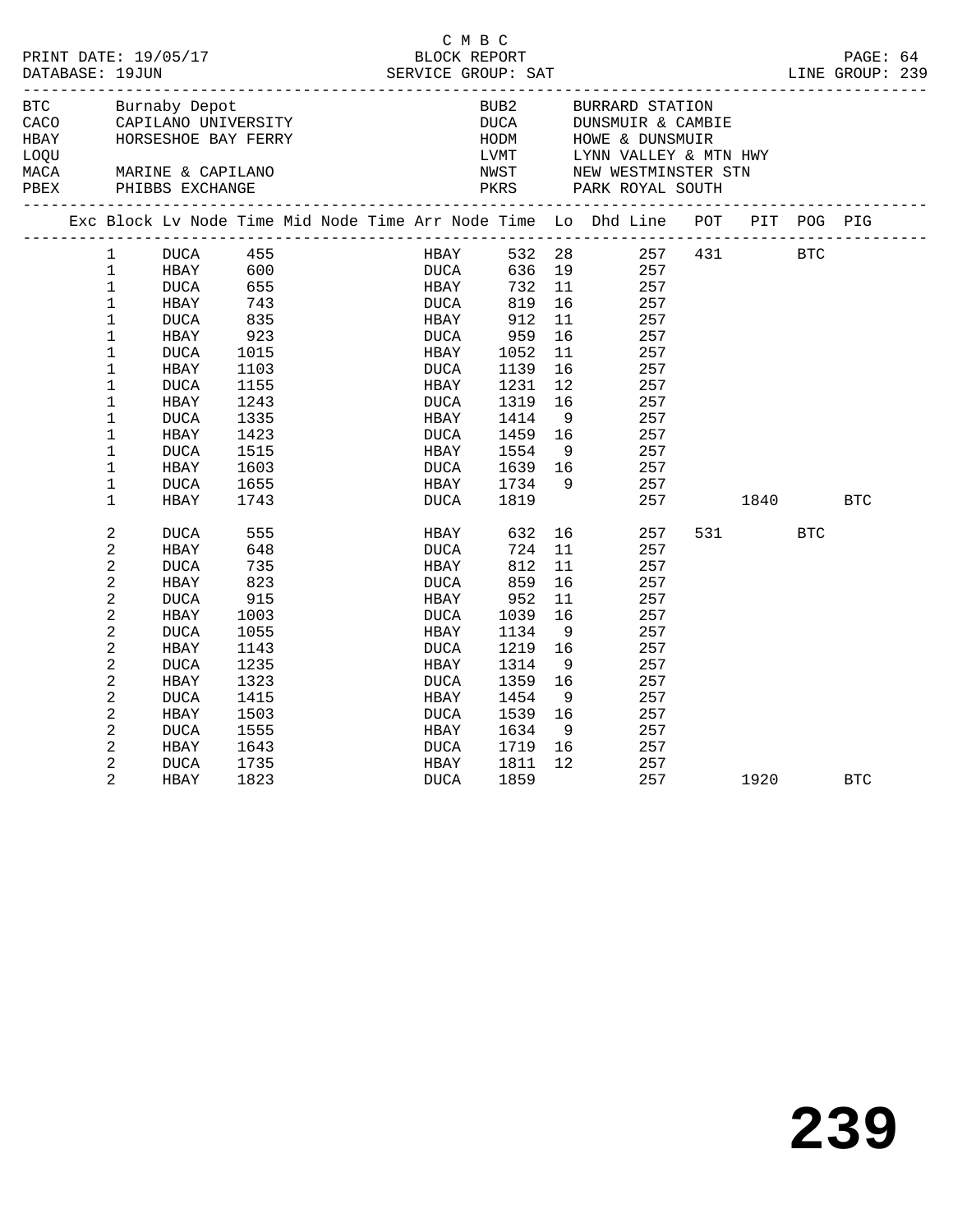#### C M B C<br>BLOCK REPORT SERVICE GROUP: SAT

| Exc Block Lv Node Time Mid Node Time Arr Node Time Lo Dhd Line POT | ______________________ |      |  |             |        |                |     |     |      | PIT POG PIG  |            |
|--------------------------------------------------------------------|------------------------|------|--|-------------|--------|----------------|-----|-----|------|--------------|------------|
| 3                                                                  | DUCA                   | 625  |  | HBAY        | 702 16 |                | 257 | 601 |      | <b>BTC</b>   |            |
| 3                                                                  | HBAY                   | 718  |  | DUCA        | 754 21 |                | 257 |     |      |              |            |
| 3                                                                  | DUCA                   | 815  |  | HBAY        | 852    | 11             | 257 |     |      |              |            |
| 3                                                                  | HBAY                   | 903  |  | DUCA        | 939    | 16             | 257 |     |      |              |            |
| 3                                                                  | DUCA                   | 955  |  | HBAY        | 1032   | 11             | 257 |     |      |              |            |
| 3                                                                  | HBAY                   | 1043 |  | <b>DUCA</b> | 1119   | 16             | 257 |     |      |              |            |
| 3                                                                  | DUCA                   | 1135 |  | HBAY        | 1211   | 12             | 257 |     |      |              |            |
| 3                                                                  | HBAY                   | 1223 |  | <b>DUCA</b> | 1259   | 16             | 257 |     |      |              |            |
| 3                                                                  | DUCA                   | 1315 |  | HBAY        | 1354   | 9              | 257 |     |      |              |            |
| 3                                                                  | HBAY                   | 1403 |  | <b>DUCA</b> | 1439   | 16             | 257 |     |      |              |            |
| 3                                                                  | DUCA                   | 1455 |  | HBAY        | 1534   | 9              | 257 |     |      |              |            |
| 3                                                                  | HBAY                   | 1543 |  | <b>DUCA</b> | 1619   | 16             | 257 |     |      |              |            |
| 3                                                                  | DUCA                   | 1635 |  | HBAY        | 1714   | 9              | 257 |     |      |              |            |
| 3                                                                  | HBAY                   | 1723 |  | <b>DUCA</b> | 1759   | 26             | 257 |     |      |              |            |
| 3                                                                  | <b>DUCA</b>            | 1825 |  | HBAY        | 1901   | 12             | 257 |     |      |              |            |
| 3                                                                  | HBAY                   | 1913 |  | <b>DUCA</b> | 1949   | 6              | 257 |     |      |              |            |
| 3                                                                  | DUCA                   | 1955 |  | HBAY        | 2030   | 13             | 257 |     |      |              |            |
| 3                                                                  | HBAY                   | 2043 |  | DUCA        | 2119   |                | 257 |     | 2140 |              | <b>BTC</b> |
| 4                                                                  | DUCA                   | 715  |  | HBAY        | 752    | 11             | 257 | 651 |      | <b>BTC</b>   |            |
| 4                                                                  | HBAY                   | 803  |  | <b>DUCA</b> | 839    | 16             | 257 |     |      |              |            |
| 4                                                                  | DUCA                   | 855  |  | HBAY        | 932    | 11             | 257 |     |      |              |            |
| 4                                                                  | HBAY                   | 943  |  | DUCA        | 1019   | 16             | 257 |     |      |              |            |
| 4                                                                  | DUCA                   | 1035 |  | HBAY        | 1112   | 11             | 257 |     |      |              |            |
| 4                                                                  | HBAY                   | 1123 |  | DUCA        | 1159   | 16             | 257 |     |      |              |            |
| 4                                                                  | DUCA                   | 1215 |  | HBAY        | 1254   | 9              | 257 |     |      |              |            |
| 4                                                                  | HBAY                   | 1303 |  | <b>DUCA</b> | 1339   | 16             | 257 |     |      |              |            |
| 4                                                                  | DUCA                   | 1355 |  | HBAY        | 1434   | 9              | 257 |     |      |              |            |
| 4                                                                  | HBAY                   | 1443 |  | <b>DUCA</b> | 1519   | 16             | 257 |     |      |              |            |
| 4                                                                  | <b>DUCA</b>            | 1535 |  | HBAY        | 1614   | 9              | 257 |     |      |              |            |
| 4                                                                  | HBAY                   | 1623 |  | <b>DUCA</b> | 1659   | 16             | 257 |     |      |              |            |
| 4                                                                  | <b>DUCA</b>            | 1715 |  | HBAY        | 1751   | 12             | 257 |     |      |              |            |
| 4                                                                  | HBAY                   | 1803 |  | <b>DUCA</b> | 1839   | 16             | 257 |     |      |              |            |
| 4                                                                  | <b>DUCA</b>            | 1855 |  | HBAY        | 1930   | 13             | 257 |     |      |              |            |
| 4                                                                  | HBAY                   | 1943 |  | <b>DUCA</b> | 2019   | 6              | 257 |     |      |              |            |
| 4                                                                  | DUCA                   | 2025 |  | HBAY        | 2100   | 20             | 257 |     |      |              |            |
| 4                                                                  | HBAY                   | 2120 |  | DUCA        | 2156   | $\overline{4}$ | 257 |     |      |              |            |
| 4                                                                  | DUCA                   | 2200 |  | HBAY        | 2235   | 25             | 257 |     |      |              |            |
| 4                                                                  | HBAY                   | 2300 |  | DUCA        | 2336   |                | 257 |     | 2357 |              | <b>BTC</b> |
| 5                                                                  | <b>DUCA</b>            | 755  |  | HBAY        | 832    | 11             | 257 | 731 |      | $_{\rm BTC}$ |            |
| 5                                                                  | HBAY                   | 843  |  | <b>DUCA</b> | 919    | 16             | 257 |     |      |              |            |
| 5                                                                  | <b>DUCA</b>            | 935  |  | HBAY        | 1012   | 11             | 257 |     |      |              |            |
| 5                                                                  | HBAY                   | 1023 |  | <b>DUCA</b> | 1059   | 16             | 257 |     |      |              |            |
| 5                                                                  | <b>DUCA</b>            | 1115 |  | HBAY        | 1151   | 12             | 257 |     |      |              |            |
| 5                                                                  | HBAY                   | 1203 |  | <b>DUCA</b> | 1239   | 16             | 257 |     |      |              |            |
| 5                                                                  | DUCA                   | 1255 |  | HBAY        | 1334   | 9              | 257 |     |      |              |            |
| 5                                                                  | HBAY                   | 1343 |  | <b>DUCA</b> | 1419   | 16             | 257 |     |      |              |            |
|                                                                    |                        |      |  |             |        |                |     |     |      |              |            |

2049 6

 5 DUCA 1435 HBAY 1514 9 257 5 HBAY 1523 DUCA 1559 16 257 5 DUCA 1615 HBAY 1654 9 257 5 HBAY 1703 DUCA 1739 16 257 5 DUCA 1755 HBAY 1831 12 257 5 HBAY 1843 DUCA 1919 6 257

5 DUCA 1925 HBAY 2000 13 257<br>5 HBAY 2013 DUCA 2049 6 257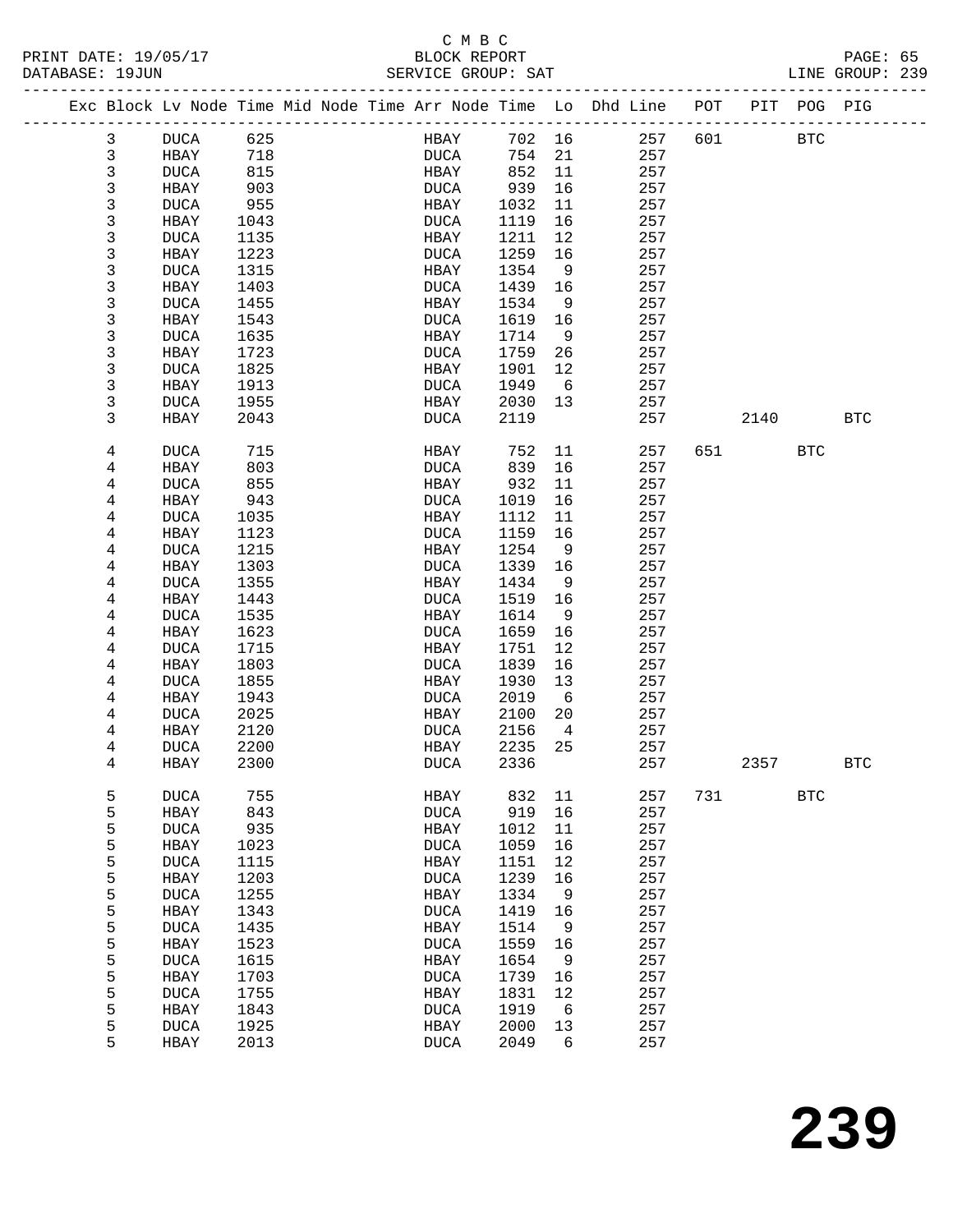|  |          |                       |              | Exc Block Lv Node Time Mid Node Time Arr Node Time Lo Dhd Line POT |                                |              |              |                         |            |     |      | PIT POG PIG |              |
|--|----------|-----------------------|--------------|--------------------------------------------------------------------|--------------------------------|--------------|--------------|-------------------------|------------|-----|------|-------------|--------------|
|  | 5        | DUCA                  | 2055         |                                                                    |                                | HBAY         | 2130 30      |                         | 257        |     |      |             |              |
|  | 5        | HBAY                  | 2200         |                                                                    |                                | DUCA         | 2236         |                         | 257        |     | 2257 |             | <b>BTC</b>   |
|  |          |                       |              |                                                                    |                                |              |              |                         |            |     |      |             |              |
|  | 51       | PBEX                  |              | 511 LOQU 523<br>542 LOQU 558                                       |                                | 523 PKRS     | 542          | $\overline{0}$          | 239        | 459 |      | <b>BTC</b>  |              |
|  | 51       | PKRS                  |              |                                                                    |                                | CACO         | 623          | 14                      | 239        |     |      |             |              |
|  | 51       | CACO                  | 637          | LOQU                                                               | 658<br>$\frac{0}{743}$<br>- 44 | PKRS         | 721          | 6                       | 239        |     |      |             |              |
|  | 51       | PKRS                  | 727          | LOQU                                                               |                                | CACO         | 808          | 14                      | 239        |     |      |             |              |
|  | 51       | CACO                  | 822          | LOQU                                                               | 844                            | PKRS         | 907          | $\overline{4}$          | 239        |     |      |             |              |
|  | 51       | PKRS                  | 911          | LOOU                                                               | $\frac{6}{928}$                | CACO         | 955          | 11                      | 239        |     |      |             |              |
|  | 51       | CACO                  | 1006         | LOQU                                                               | 1032                           | PKRS         | 1100         | - 6                     | 239        |     |      |             |              |
|  | 51<br>51 | $\mbox{PKRS}$         | 1106<br>1205 | LOQU<br>LOQU                                                       | 1127<br>1232                   | CACO<br>PKRS | 1156<br>1304 | 9<br>13                 | 239<br>239 |     |      |             |              |
|  | 51       | CACO<br>$\mbox{PKRS}$ | 1317         | LOQU                                                               | 1342                           | CACO         | 1413         | 8 <sup>8</sup>          | 239        |     |      |             |              |
|  | 51       | CACO                  | 1421         | LOQU                                                               | 1448                           | PKRS         | 1520         | 13                      | 239        |     |      |             |              |
|  | 51       | PKRS                  | 1533         | LOQU                                                               | 1557                           | CACO         | 1628         | $\overline{7}$          | 239        |     |      |             |              |
|  | 51       | CACO                  | 1635         | LOQU                                                               | 1701                           | PKRS         | 1732         | $5^{\circ}$             | 239        |     |      |             |              |
|  | 51       | PKRS                  | 1737         | LOQU                                                               | 1758                           | CACO         | 1824         | 13                      | 239        |     |      |             |              |
|  | 51       | CACO                  | 1837         | LOQU                                                               | 1901                           | PKRS         | 1928         | 12                      | 239        |     |      |             |              |
|  | 51       | PKRS                  | 1940         | LOQU                                                               | 1958                           | CACO         | 2024         | 13                      | 239        |     |      |             |              |
|  | 51       | CACO                  | 2037         | LOQU                                                               | 2059                           | PKRS         | 2123         |                         | 239        |     | 2153 |             | $_{\rm BTC}$ |
|  |          |                       |              |                                                                    |                                |              |              |                         |            |     |      |             |              |
|  | 52       | PBEX                  | 541          | LOQU                                                               | 553                            | PKRS         | 612          | $\overline{0}$          | 239        | 529 |      | BTC         |              |
|  | 52       | PKRS                  | 612          | LOQU                                                               | 628<br>728                     | CACO         | 653          | 14                      | 239        |     |      |             |              |
|  | 52       | CACO                  | 707          | LOQU                                                               |                                | PKRS         | 753          | $4\overline{4}$         | 239        |     |      |             |              |
|  | 52       | PKRS                  | 757          | LOQU                                                               |                                | CACO         | 838          | 11                      | 239        |     |      |             |              |
|  | 52       | ${\tt CACO}$          | 849          | LOQU                                                               | $0 + 913$                      | PKRS         | 939          | $\overline{0}$          | 239        |     |      |             |              |
|  | 52       | PKRS                  | 939          | LOQU                                                               | 958                            | CACO         | 1026         | 10                      | 239        |     |      |             |              |
|  | 52       | CACO                  | 1036         | LOQU                                                               | 1102                           | PKRS         | 1132         | 2                       | 239        |     |      |             |              |
|  | 52<br>52 | PKRS<br>CACO          | 1134<br>1235 | LOQU<br>LOQU                                                       | 1156<br>1303                   | CACO<br>PKRS | 1226<br>1335 | 9<br>12                 | 239<br>239 |     |      |             |              |
|  | 52       | PKRS                  | 1347         | LOQU                                                               | 1412                           | CACO         | 1443         | 8                       | 239        |     |      |             |              |
|  | 52       | CACO                  | 1451         | LOQU                                                               | 1518                           | PKRS         | 1550         | 14                      | 239        |     |      |             |              |
|  | 52       | $\mbox{PKRS}$         | 1604         | LOQU                                                               | 1627                           | CACO         | 1658         | 8                       | 239        |     |      |             |              |
|  | 52       | CACO                  | 1706         | LOQU                                                               | 1731                           | PKRS         | 1800         | 9                       | 239        |     |      |             |              |
|  | 52       | PKRS                  | 1809         | LOQU                                                               | 1828                           | CACO         | 1854         | 13                      | 239        |     |      |             |              |
|  | 52       | CACO                  | 1907         | LOQU                                                               | 1929                           | PKRS         | 1955         | $\overline{0}$          | 239        |     |      |             |              |
|  | 52       | PKRS                  | 1955         | LOQU                                                               | 2013                           | CACO         | 2039         | 13                      | 239        |     |      |             |              |
|  | 52       | CACO                  | 2052         | LOQU                                                               | 2114                           | PKRS         | 2138         | $\overline{\mathbf{3}}$ | 239        |     |      |             |              |
|  | 52       | PKRS                  | 2141         | LOQU                                                               | 2158                           | CACO         | 2224         | 13                      | 239        |     |      |             |              |
|  | 52       | CACO                  | 2237         | LOOU                                                               | 2259                           | PKRS         | 2322         | 19                      | 239        |     |      |             |              |
|  | 52       | PKRS                  | 2341         | LOQU                                                               | 2358                           | CACO         | 2424         | 13                      | 239        |     |      |             |              |
|  | 52       | CACO                  | 2437         | PBEX                                                               |                                | 2444 LOQU    | 2458         | $\overline{4}$          | 239        |     |      |             |              |
|  | 52       | LOQU                  | 2502         |                                                                    |                                | HODM         | 2529         | 11                      | N24        |     |      |             |              |
|  | 52       | HODM                  | 2540         | LOOU                                                               |                                | 2610 LVMT    | 2627         | 10                      | 23 N24     |     |      |             |              |
|  | 52       | HODM                  |              | 2700 LOQU                                                          |                                | 2730 LVMT    | 2747         |                         | N24        |     | 2803 |             | <b>BTC</b>   |
|  |          |                       |              |                                                                    |                                |              |              |                         |            |     |      |             |              |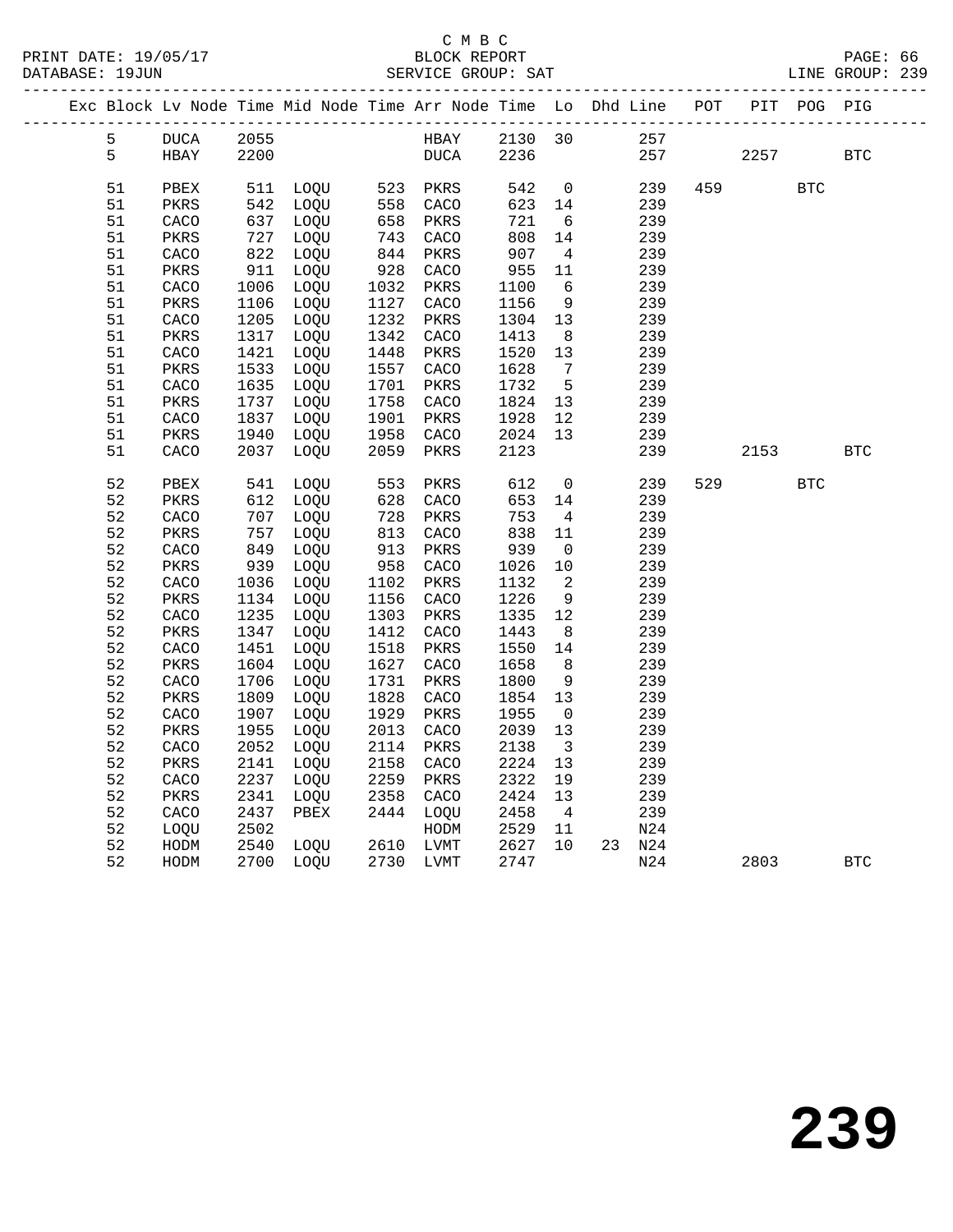|  |    |      |      |                                                  |            |                      |        |                            | Exc Block Lv Node Time Mid Node Time Arr Node Time Lo Dhd Line POT PIT POG PIG |         |            |              |
|--|----|------|------|--------------------------------------------------|------------|----------------------|--------|----------------------------|--------------------------------------------------------------------------------|---------|------------|--------------|
|  | 53 |      |      | CACO 607 LOQU 628 PKRS<br>PKRS 657 LOQU 713 CACO |            |                      |        |                            | 651 6 239                                                                      | 551 BTC |            |              |
|  | 53 |      |      |                                                  |            |                      | 738 14 |                            | 239                                                                            |         |            |              |
|  | 53 | CACO |      | 752 LOQU                                         |            | 814 PKRS             | 839    | $\overline{\phantom{a}}$   | 239                                                                            |         |            |              |
|  | 53 | PKRS | 841  | LOQU                                             | 858        | CACO                 | 925    | 10                         | 239                                                                            |         |            |              |
|  | 53 | CACO | 935  | LOQU                                             | 1000       | PKRS                 | 1027   | 10                         | 239                                                                            |         |            |              |
|  | 53 | PKRS | 1037 | LOQU                                             | 1057       | CACO                 | 1125   | 11                         | 239                                                                            |         |            |              |
|  | 53 | CACO | 1136 | LOQU                                             | 1202       | PKRS                 | 1233   | 15                         | 239                                                                            |         |            |              |
|  | 53 | PKRS | 1248 | LOQU                                             | 1312       | CACO                 | 1343   | 8 <sup>8</sup>             | 239                                                                            |         |            |              |
|  | 53 | CACO | 1351 | LOQU                                             | 1418       | PKRS                 | 1450   | 13                         | 239                                                                            |         |            |              |
|  | 53 | PKRS | 1503 | LOQU                                             | 1527       | CACO                 | 1558   | 8 <sup>8</sup>             | 239                                                                            |         |            |              |
|  | 53 | CACO | 1606 | LOQU                                             | 1632       | PKRS                 | 1703   | 18                         | 239                                                                            |         |            |              |
|  | 53 | PKRS | 1721 | LOQU                                             | 1743       | CACO                 | 1811   | 11                         | 239                                                                            |         |            |              |
|  | 53 | CACO | 1822 | LOQU                                             | 1846       | PKRS                 | 1913   | 12                         | 239                                                                            |         |            |              |
|  | 53 | PKRS | 1925 | LOQU                                             | 1943       | CACO                 | 2009   | 13                         | 239                                                                            |         |            |              |
|  | 53 | CACO | 2022 | LOQU                                             | 2044       | PKRS                 | 2109   |                            | 239                                                                            | 2139    |            | $_{\rm BTC}$ |
|  |    |      |      |                                                  |            |                      |        |                            |                                                                                |         |            |              |
|  | 54 | PBEX | 611  | LOQU                                             | 623<br>658 | PKRS                 | 642    | $\overline{0}$             | 239                                                                            | 559 30  | <b>BTC</b> |              |
|  | 54 | PKRS |      | 642 LOQU                                         | 658        | CACO                 | 723 14 |                            | 239                                                                            |         |            |              |
|  | 54 | CACO | 737  | LOQU                                             | 758        | PKRS                 | 823    | $\overline{\mathbf{3}}$    | 239                                                                            |         |            |              |
|  | 54 | PKRS | 826  | LOQU                                             | 843        | CACO                 | 910    | 11                         | 239                                                                            |         |            |              |
|  | 54 | CACO | 921  | LOQU                                             | 945        | PKRS                 | 1011   | 11                         | 239                                                                            |         |            |              |
|  | 54 | PKRS | 1022 | LOQU                                             | 1042       | CACO                 | 1110   | 11                         | 239                                                                            |         |            |              |
|  | 54 | CACO | 1121 | LOQU                                             | 1147       | PKRS                 | 1217   | 16                         | 239                                                                            |         |            |              |
|  | 54 | PKRS | 1233 | LOQU                                             | 1257       | CACO                 | 1328   | 8 <sup>8</sup>             | 239                                                                            |         |            |              |
|  | 54 | CACO | 1336 | LOQU                                             | 1403       | PKRS                 | 1435   | 13                         | 239                                                                            |         |            |              |
|  | 54 | PKRS | 1448 | LOQU                                             | 1512       | CACO                 | 1543   | 8 <sup>8</sup>             | 239                                                                            |         |            |              |
|  | 54 | CACO | 1551 | LOQU                                             | 1617       | PKRS                 | 1648   | 18                         | 239                                                                            |         |            |              |
|  | 54 | PKRS | 1706 | LOQU                                             | 1728       | CACO                 | 1758   | 9                          | 239                                                                            |         |            |              |
|  | 54 | CACO | 1807 | LOQU                                             | 1831       | PKRS                 | 1858   | 13                         | 239                                                                            |         |            |              |
|  | 54 | PKRS | 1911 | LOQU                                             | 1929       | CACO                 | 1955   | 12                         | 239                                                                            |         |            |              |
|  | 54 | CACO | 2007 | LOQU                                             | 2029       | PKRS                 | 2055   | 16                         | 239                                                                            |         |            |              |
|  | 54 | PKRS | 2111 | LOQU                                             | 2128       | CACO                 | 2154   | 13                         | 239                                                                            |         |            |              |
|  | 54 | CACO | 2207 | LOQU                                             | 2229       | PKRS                 | 2253   | 18                         | 239                                                                            |         |            |              |
|  | 54 | PKRS | 2311 | LOQU                                             | 2328       | CACO                 | 2354   | 13                         | 239                                                                            |         |            |              |
|  | 54 | CACO | 2407 | LOQU                                             | 2429       | PKRS                 | 2452   | $\overline{0}$             | 239                                                                            |         |            |              |
|  | 54 | PKRS | 2452 | MACA                                             | 2455       | PBEX                 | 2519   |                            | 239                                                                            | 2529    |            | $_{\rm BTC}$ |
|  |    |      |      |                                                  |            |                      |        |                            |                                                                                |         |            |              |
|  | 55 | PKRS |      | 712 LOQU                                         |            | 728 CACO<br>829 PKRS | 753 14 |                            | 239                                                                            | 642     | <b>BTC</b> |              |
|  | 55 | CACO |      | 807 LOQU                                         |            |                      | 854    | $\overline{\phantom{a}}^2$ | 239                                                                            |         |            |              |
|  | 55 | PKRS |      | 856 LOQU 913 CACO 940 12                         |            |                      |        |                            | 239                                                                            |         |            |              |
|  | 55 | CACO | 952  | LOQU                                             | 1017       | PKRS                 | 1044   | 8                          | 239                                                                            |         |            |              |
|  | 55 | PKRS | 1052 | LOQU                                             | 1112       | CACO                 | 1140   | 11                         | 239                                                                            |         |            |              |
|  | 55 | CACO | 1151 | LOQU                                             | 1217       | PKRS                 | 1248   | 14                         | 239                                                                            |         |            |              |
|  | 55 | PKRS | 1302 | LOQU                                             | 1327       | CACO                 | 1358   | 8                          | 239                                                                            |         |            |              |
|  | 55 | CACO | 1406 | LOQU                                             | 1433       | PKRS                 | 1505   | 13                         | 239                                                                            |         |            |              |
|  | 55 | PKRS | 1518 | LOQU                                             | 1542       | CACO                 | 1613   | 8                          | 239                                                                            |         |            |              |
|  | 55 | CACO | 1621 | LOQU                                             | 1647       | PKRS                 | 1718   |                            | 239                                                                            | 1748    |            | <b>BTC</b>   |
|  |    |      |      |                                                  |            |                      |        |                            |                                                                                |         |            |              |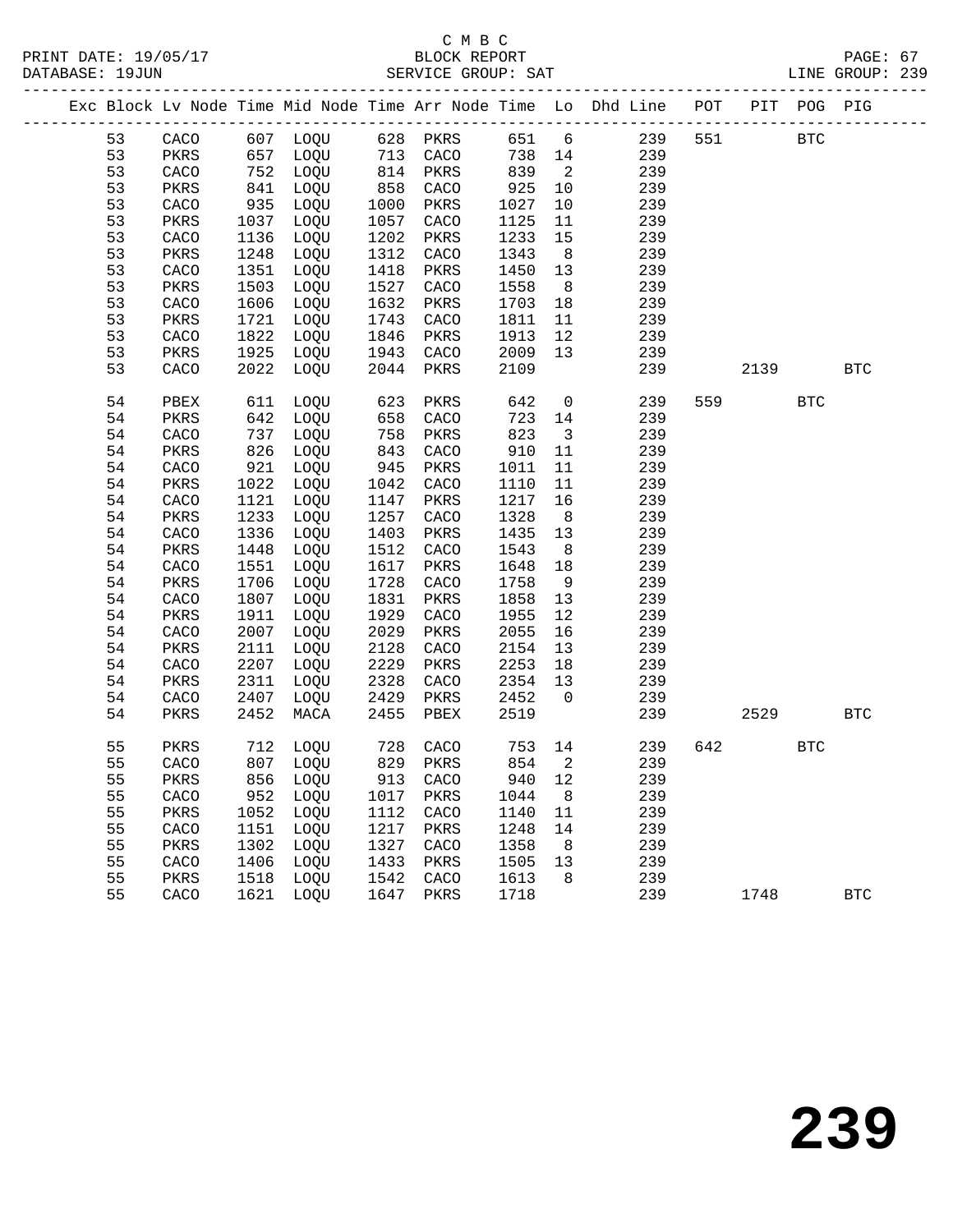|  |    |              |      | Exc Block Lv Node Time Mid Node Time Arr Node Time Lo Dhd Line POT PIT POG PIG |            |      |       |                            |    |     |     |      |            |              |
|--|----|--------------|------|--------------------------------------------------------------------------------|------------|------|-------|----------------------------|----|-----|-----|------|------------|--------------|
|  | 56 | CACO         |      | 722 LOQU 743 PKRS                                                              |            |      | 808 4 |                            |    | 239 | 706 |      | <b>BTC</b> |              |
|  | 56 | PKRS         |      | 812 LOQU                                                                       |            | CACO | 853   | 13                         |    | 239 |     |      |            |              |
|  | 56 | CACO         | 906  | LOQU                                                                           | 828<br>930 | PKRS | 956   | 10                         |    | 239 |     |      |            |              |
|  | 56 | PKRS         | 1006 | LOQU                                                                           | 1026       | CACO | 1054  | 12                         |    | 239 |     |      |            |              |
|  | 56 | CACO         | 1106 | LOQU                                                                           | 1132       | PKRS | 1202  | 16                         |    | 239 |     |      |            |              |
|  | 56 | PKRS         | 1218 | LOQU                                                                           | 1241       | CACO | 1312  | 8 <sup>8</sup>             |    | 239 |     |      |            |              |
|  | 56 | CACO         | 1320 | LOQU                                                                           | 1348       | PKRS | 1421  | 11                         |    | 239 |     |      |            |              |
|  | 56 | PKRS         | 1432 | LOQU                                                                           | 1457       | CACO | 1528  | 8 <sup>8</sup>             |    | 239 |     |      |            |              |
|  | 56 | CACO         | 1536 | LOQU                                                                           | 1602       | PKRS | 1633  |                            |    | 239 |     |      |            |              |
|  | 56 |              |      |                                                                                | 1713       |      | 1743  | 18<br>9                    |    | 239 |     |      |            |              |
|  |    | PKRS         | 1651 | LOQU                                                                           |            | CACO |       |                            |    |     |     |      |            |              |
|  | 56 | CACO         | 1752 | LOQU                                                                           | 1816       | PKRS | 1845  | 11                         |    | 239 |     |      |            |              |
|  | 56 | PKRS         | 1856 | LOQU                                                                           | 1914       | CACO | 1940  | 12                         |    | 239 |     |      |            |              |
|  | 56 | CACO         | 1952 | LOQU                                                                           | 2014       | PKRS | 2040  | $\mathbf{1}$               |    | 239 |     |      |            |              |
|  | 56 | PKRS         | 2041 | LOQU                                                                           | 2058       | CACO | 2124  | 13                         |    | 239 |     |      |            |              |
|  | 56 | CACO         | 2137 | LOQU                                                                           | 2159       | PKRS | 2223  | 18                         |    | 239 |     |      |            |              |
|  | 56 | PKRS         | 2241 | LOQU                                                                           | 2258       | CACO | 2324  | 13                         |    | 239 |     |      |            |              |
|  | 56 | CACO         | 2337 | LOQU                                                                           | 2359       | PKRS | 2422  | 21                         |    | 239 |     |      |            |              |
|  | 56 | PKRS         | 2443 | LOQU                                                                           | 2458       | CACO | 2523  | $\mathbf{1}$               |    | 239 |     |      |            |              |
|  | 56 | CACO         | 2524 |                                                                                |            | PBEX | 2531  | $5^{\circ}$                |    | 239 |     |      |            |              |
|  | 56 | ${\tt PBEX}$ | 2536 |                                                                                |            | BUB2 | 2602  | 13                         | 5  | 209 |     |      |            |              |
|  | 56 | HODM         | 2620 | LOQU 2650                                                                      |            | LVMT | 2707  | $\overline{0}$             | 23 | N24 |     |      |            |              |
|  | 56 | HODM         | 2730 | LOQU                                                                           | 2800       | LVMT | 2817  |                            |    | N24 |     | 2833 |            | <b>BTC</b>   |
|  | 57 | PKRS         | 742  | LOQU                                                                           | 758        | CACO | 823   | 13                         |    | 239 | 712 |      | <b>BTC</b> |              |
|  | 57 | CACO         | 836  | LOQU                                                                           | 900        | PKRS | 924   | $\overline{2}$             |    | 239 |     |      |            |              |
|  | 57 | PKRS         | 926  | LOQU                                                                           | 943        | CACO | 1010  | 11                         |    | 239 |     |      |            |              |
|  | 57 | CACO         | 1021 | LOQU                                                                           | 1047       | PKRS | 1116  | 5                          |    | 239 |     |      |            |              |
|  | 57 | PKRS         | 1121 | LOQU                                                                           | 1142       | CACO | 1211  | 9                          |    | 239 |     |      |            |              |
|  | 57 | CACO         | 1220 | LOQU                                                                           | 1247       | PKRS | 1319  | 13                         |    | 239 |     |      |            |              |
|  | 57 | PKRS         | 1332 | LOQU                                                                           | 1357       | CACO | 1428  | 8                          |    | 239 |     |      |            |              |
|  | 57 | CACO         | 1436 | LOQU                                                                           | 1503       | PKRS | 1535  | 13                         |    | 239 |     |      |            |              |
|  | 57 | PKRS         | 1548 | LOQU                                                                           | 1612       | CACO | 1643  | 8                          |    | 239 |     |      |            |              |
|  | 57 | CACO         | 1651 | LOQU                                                                           | 1717       | PKRS | 1748  | 5                          |    | 239 |     |      |            |              |
|  | 57 | PKRS         | 1753 | LOQU                                                                           | 1813       | CACO | 1839  | 13                         |    | 239 |     |      |            |              |
|  | 57 | CACO         | 1852 | LOQU                                                                           | 1916       | PKRS | 1943  |                            |    | 239 |     | 2013 |            | <b>BTC</b>   |
|  |    |              |      |                                                                                |            |      |       |                            |    |     |     |      |            |              |
|  | 58 | PKRS         | 953  | LOQU                                                                           | 1012       | CACO | 1040  | 11                         |    | 239 | 923 |      | <b>BTC</b> |              |
|  | 58 | CACO         | 1051 | LOQU                                                                           | 1117       | PKRS | 1147  | $\overline{\phantom{a}}^2$ |    | 239 |     |      |            |              |
|  | 58 | PKRS         |      | 1149 LOQU                                                                      | 1211       | CACO | 1241  | 9                          |    | 239 |     |      |            |              |
|  | 58 |              |      | CACO 1250 LOQU 1318 PKRS 1350 12                                               |            |      |       |                            |    | 239 |     |      |            |              |
|  | 58 | PKRS         | 1402 | LOQU                                                                           | 1427       | CACO | 1458  | 9                          |    | 239 |     |      |            |              |
|  | 58 | CACO         | 1507 | LOQU                                                                           | 1534       | PKRS | 1606  | 13                         |    | 239 |     |      |            |              |
|  | 58 | PKRS         | 1619 | LOQU                                                                           | 1642       | CACO | 1713  | 8                          |    | 239 |     |      |            |              |
|  | 58 | CACO         | 1721 | LOQU                                                                           | 1746       | PKRS | 1815  | 9                          |    | 239 |     |      |            |              |
|  | 58 | PKRS         | 1824 | LOQU                                                                           | 1843       | CACO | 1909  | 13                         |    | 239 |     |      |            |              |
|  | 58 | CACO         | 1922 | LOQU                                                                           | 1944       | PKRS | 2010  | 0                          |    | 239 |     |      |            |              |
|  | 58 | PKRS         | 2010 | LOQU                                                                           | 2028       | CACO | 2054  | 13                         |    | 239 |     |      |            |              |
|  | 58 | CACO         | 2107 | LOQU                                                                           | 2129       | PKRS | 2153  | 18                         |    | 239 |     |      |            |              |
|  | 58 | PKRS         | 2211 | LOQU                                                                           | 2228       | CACO | 2254  | 13                         |    | 239 |     |      |            |              |
|  | 58 | CACO         | 2307 | LOQU                                                                           | 2329       | PKRS | 2352  | 19                         |    | 239 |     |      |            |              |
|  | 58 | PKRS         | 2411 | LOQU                                                                           | 2428       | CACO | 2454  | 13                         |    | 239 |     |      |            |              |
|  | 58 | CACO         | 2507 | LOQU                                                                           | 2529       | PKRS | 2558  | 14                         | 17 | 239 |     |      |            |              |
|  | 58 | HODM         | 2629 |                                                                                |            | NWST | 2731  |                            |    | N19 |     | 2751 |            | $_{\rm BTC}$ |